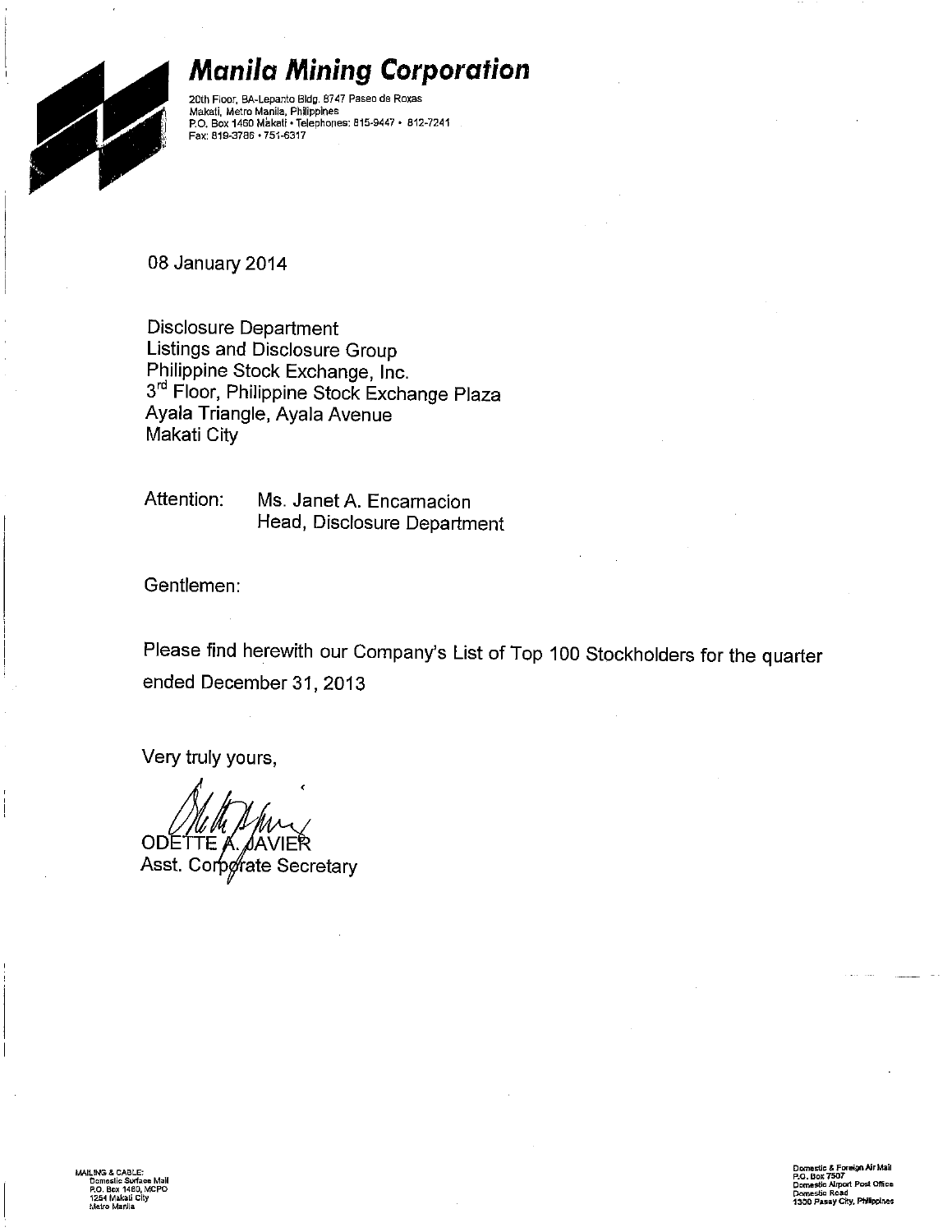| <b>RANK</b>             | <b>STOCKHOLDER NUMBER</b> | <b>STOCKHOLDER NAME</b>                | <b>NATIONALITY</b> | <b>CERTIFICATE CLASS</b> | <b>OUTSTANDING SHARES</b> | PERCENTAGE | <b>TOTAL</b>      |
|-------------------------|---------------------------|----------------------------------------|--------------------|--------------------------|---------------------------|------------|-------------------|
| $\,$ 1 $\,$             | 16016658                  | PCD NOMINEE CORPORATION (FILIPINO)     | FL                 | A                        | 58,325,729,983            |            |                   |
|                         |                           | G/F MKSE BLDG.,                        |                    |                          |                           |            |                   |
|                         |                           | AYALA AVENUE, MAKATI CITY              |                    |                          |                           |            |                   |
|                         |                           |                                        |                    |                          |                           |            |                   |
|                         |                           |                                        |                    |                          |                           |            |                   |
|                         |                           |                                        |                    | В                        | 23,051,068,546            | 40.2693%   | 81,376,798,529    |
|                         |                           |                                        |                    |                          |                           |            |                   |
| $\mathbf{2}$            | 12000359                  | LEPANTO CONSOLIDATED MINING COMPANY    | FL                 | A                        | 20,479,027,104            |            |                   |
|                         |                           | 21ST FLR., BA-LEPANTO BUILDING         |                    |                          |                           |            |                   |
|                         |                           | PASEO DE ROXAS, MAKATI                 |                    |                          |                           |            |                   |
|                         |                           | METRO MANILA                           |                    |                          |                           |            |                   |
|                         |                           |                                        |                    |                          |                           |            |                   |
|                         |                           |                                        |                    | в                        | 12,045,531,915            | 16.0948%   | 32,524,559,019    |
| $\overline{\mathbf{3}}$ | 0600000003                | F. YAP SECURITIES, INC.                | <b>FIL</b>         | Α                        | 13,526,686,096            |            |                   |
|                         |                           | 17/F LEPANTO BUILDING,                 |                    |                          |                           |            |                   |
|                         |                           | 8747 PASEO DE ROXAS,                   |                    |                          |                           |            |                   |
|                         |                           |                                        |                    |                          |                           |            |                   |
|                         |                           | MAKATI CITY                            |                    |                          |                           |            |                   |
|                         |                           |                                        |                    | в                        | 13,577,721,842            | 13.4126%   | 27,104,407,938    |
|                         |                           |                                        |                    |                          |                           |            |                   |
| $\overline{4}$          | 06000111                  | F. YAP SECURITIES, INC.                | FL                 | A                        | 3,505,548,391             |            |                   |
|                         |                           | UNIT 2301/2302 TEKTITE TOWER I         |                    |                          |                           |            |                   |
|                         |                           | EXCHANGE RD., ORTIGAS CENTER           |                    |                          |                           |            |                   |
|                         |                           | PASIG, METRO MANILA                    |                    |                          |                           |            |                   |
|                         |                           |                                        |                    |                          |                           |            |                   |
|                         |                           |                                        |                    | в                        | 9,645,835,411             | 6.5079%    | 13, 151, 383, 802 |
| 5                       | 12000360                  | LEPANTO INVESTMENT & DEV. CORPORATION  | ${\sf FIL}$        |                          |                           |            |                   |
|                         |                           |                                        |                    | A                        | 1,390,313,541             |            |                   |
|                         |                           | <b>BA-LEPANTO BUILDING</b>             |                    |                          |                           |            |                   |
|                         |                           | PASEO DE ROXAS, MAKATI                 |                    |                          |                           |            |                   |
|                         |                           | METRO MANILA                           |                    |                          |                           |            |                   |
|                         |                           |                                        |                    |                          |                           |            |                   |
|                         |                           |                                        |                    | В                        | 5,037,619,533             | 3.1808%    | 6,427,933,074     |
| 6                       | 16011312                  | PCD NOMINEE CORPORATION (NON-FILIPINO) | <b>NOF</b>         | в                        | 3,471,596,977             | 1.7179%    | 3,471,596,977     |
|                         |                           | G/F MAKATI STOCK EXCHANGE BLDG         |                    |                          |                           |            |                   |
|                         |                           | 6767 AYALA AVE., MAKATI CITY           |                    |                          |                           |            |                   |
|                         |                           |                                        |                    |                          |                           |            |                   |
|                         |                           |                                        |                    |                          |                           |            |                   |
|                         |                           |                                        |                    |                          |                           |            |                   |
| $\overline{7}$          | 25005497                  | BRYAN YAP                              | FL                 | A                        | 1,945,977,139             |            |                   |
|                         |                           | C/O F. YAP SECURITIES, INC.            |                    |                          |                           |            |                   |
|                         |                           | UNIT 2301 & 2302                       |                    |                          |                           |            |                   |
|                         |                           |                                        |                    |                          |                           |            |                   |
|                         |                           | 23/F PHIL. STOCK EXCHANGE CTR.         |                    |                          |                           |            |                   |
|                         |                           | ORTIGAS CENTER, PASIG, M. M.           |                    | в                        | 1,124,317,007             | 1.5193%    | 3,070,294,146     |
|                         |                           |                                        |                    |                          |                           |            |                   |
| $\bf8$                  | 25005499                  | CHRISTINE YAP                          | FL                 | Α                        | 1,861,557,111             |            |                   |
|                         |                           | C/O F. YAP SECURITIES, INC.            |                    |                          |                           |            |                   |
|                         |                           | UNIT 2301 & 2302 23/F PHIL.            |                    |                          |                           |            |                   |
|                         |                           | STOCK EXCH. CENTER, EXCH. ROAD         |                    |                          |                           |            |                   |
|                         |                           | ORTIGAS CENTER, PASIG, M. M.           |                    |                          |                           |            |                   |
|                         |                           |                                        |                    | в                        | 461,919,918               | 1.1497%    | 2,323,477,029     |
| $\,9$                   | 25005502                  | PAULINO YAP                            | FL                 | A                        | 1,064,905,731             |            |                   |
|                         |                           | C/O F. YAP SECURITIE, INC.             |                    |                          |                           |            |                   |
|                         |                           |                                        |                    |                          |                           |            |                   |
|                         |                           | UNIT 2301 & 232 23/F PHIL.             |                    |                          |                           |            |                   |
|                         |                           | STOCK EXCHANGE CTR., EXCH. RD.         |                    |                          |                           |            |                   |
|                         |                           | ORTIGAS CENTER, PASIG, M. M.           |                    |                          |                           |            |                   |
|                         |                           |                                        |                    | B                        | 1,019,720,824             | 1.0315%    | 2,084,626,555     |
| $10\,$                  | 03026095                  | CORONET PROPERTY HOLDINGS CORP         | FL                 | Α                        | 833,093,546               |            |                   |
|                         |                           | C/O F. YAP SECURITIES, INC.            |                    |                          |                           |            |                   |
|                         |                           | UNIT 2301/2302 PHIL. STOCK             |                    |                          |                           |            |                   |
|                         |                           |                                        |                    |                          |                           |            |                   |
|                         |                           | EXCH. CTR. EXCHANGE ROAD               |                    |                          |                           |            |                   |
|                         |                           | ORTIGAS CENTER, PASIG, M. M.           |                    | в                        | 851,662,573               | 0.8337%    | 1,684,756,119     |
|                         |                           |                                        |                    |                          |                           |            |                   |
| $11\,$                  | 25005518                  | PAULINO YAP                            | FL                 | Α                        | 890,763,764               |            |                   |
|                         |                           | C/O F. YAP SECURITIES, INC.            |                    |                          |                           |            |                   |
|                         |                           | UNIT 2301 & 2302 23/F PSE              |                    |                          |                           |            |                   |
|                         |                           | EXCHANGE ROAD, ORTIGAS CENTER          |                    |                          |                           |            |                   |
|                         |                           | PASIG, METRO MANILA                    |                    |                          |                           |            |                   |
|                         |                           |                                        |                    | в                        | 787,396,304               | 0.8304%    | 1,678,160,068     |
| $12\,$                  | 06017929                  | F. YAP SECURITIES INC.                 | <b>NOF</b>         | в                        | 1,665,206,615             | 0.8240%    | 1,665,206,615     |
|                         |                           |                                        |                    |                          |                           |            |                   |
|                         |                           | UNIT 2301/2302 TEKTITE TOWER 1         |                    |                          |                           |            |                   |
|                         |                           | EXCHANGE RD., ORTIGAS CENTER           |                    |                          |                           |            |                   |
|                         |                           | PASIG, METRO MANILA                    |                    |                          |                           |            |                   |
|                         |                           |                                        |                    |                          |                           |            |                   |
| $13\,$                  | 25005498                  | CHRISTINE KAREN YAP                    | FL                 | Α                        | 886,334,939               |            |                   |
|                         |                           |                                        |                    |                          |                           |            |                   |
|                         |                           | C/O F. YAP SECURITIES, INC.            |                    |                          |                           |            |                   |
|                         |                           | UNIT 2301 & 2302 23/F PHIL.            |                    |                          |                           |            |                   |
|                         |                           | STOCK EXCH. CENTER, EXCH. ROAD         |                    |                          |                           |            |                   |
|                         |                           | ORTIGAS CENTER, PASIG, M. M.           |                    |                          |                           |            |                   |
|                         |                           |                                        |                    | в                        | 492,917,544               | 0.6825%    | 1,379,252,483     |
| $14\,$                  | 25005505                  | EMMA YAP                               | FL                 | Α                        | 799,516,109               |            |                   |
|                         |                           | C/O F. YAP SECURITIES, INC.            |                    |                          |                           |            |                   |
|                         |                           | UNIT 2301 & 2302 23/F PHIL.            |                    |                          |                           |            |                   |
|                         |                           |                                        |                    |                          |                           |            |                   |
|                         |                           | STOCK EXCH. CENTER, EXCH. ROAD         |                    |                          |                           |            |                   |
|                         |                           | ORTIGAS CENTER, PASIG, M. M.           |                    | B                        | 529,116,591               | 0.6574%    | 1,328,632,700     |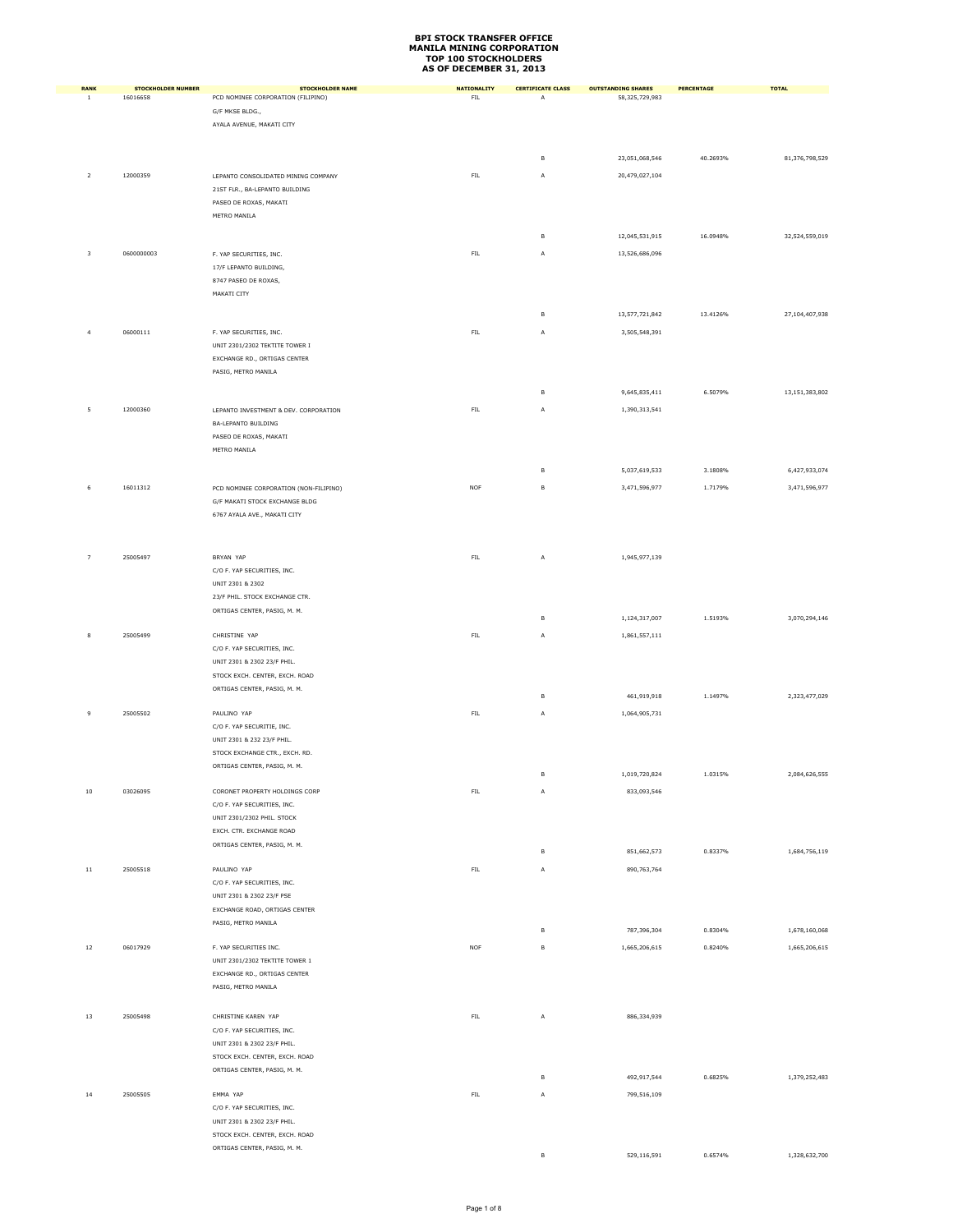| <b>RANK</b> | <b>STOCKHOLDER NUMBER</b> | <b>STOCKHOLDER NAME</b>        | <b>NATIONALITY</b> | <b>CERTIFICATE CLASS</b> | <b>OUTSTANDING SHARES</b> | <b>PERCENTAGE</b> | <b>TOTAL</b>  |
|-------------|---------------------------|--------------------------------|--------------------|--------------------------|---------------------------|-------------------|---------------|
| 15          | 16017012                  | PATRICK RESOURCES CORPORATION  | $\mathsf{FIL}$     | Α                        | 1,301,152,163             | 0.6438%           | 1,301,152,163 |
|             |                           | UNIT 2302, 23/F PSE CENTRE     |                    |                          |                           |                   |               |
|             |                           | EXCHANGE RD., ORTIGAS CENTER   |                    |                          |                           |                   |               |
|             |                           | PASIG CITY                     |                    |                          |                           |                   |               |
|             |                           |                                |                    |                          |                           |                   |               |
|             | 25005500                  |                                |                    |                          |                           |                   |               |
| $16\,$      |                           | PACITA YAP                     | ${\sf FIL}$        | А                        | 351,786,420               |                   |               |
|             |                           | C/O F. YAP SECURITIES, INC.    |                    |                          |                           |                   |               |
|             |                           | UNIT 2301 & 2302, 23/F PHIL.   |                    |                          |                           |                   |               |
|             |                           | STOCK EXCH. CTR., EXCH. ROAD   |                    |                          |                           |                   |               |
|             |                           | ORTIGAS CENTER, PASIG, M. M.   |                    | $\mathsf B$              | 824,539,227               | 0.5821%           | 1,176,325,647 |
|             |                           |                                |                    |                          |                           |                   |               |
| $17\,$      | 25005516                  | EMMA YAP                       | $\mathsf{FIL}$     | Α                        | 678,551,292               |                   |               |
|             |                           | C/O F. YAP SECURITIES, INC.    |                    |                          |                           |                   |               |
|             |                           | UNIT 2301 & 2302 23/F PHIL.    |                    |                          |                           |                   |               |
|             |                           | STOCK EXCH. CENTER, EXCH. ROAD |                    |                          |                           |                   |               |
|             |                           | ORTIGAS CENTER, PASIG, M. M.   |                    |                          |                           |                   |               |
|             |                           |                                |                    | B                        | 433,448,272               | 0.5502%           | 1,111,999,564 |
| $18\,$      | 25005511                  | CRESENCIO YAP                  | FL                 | А                        | 107,242,261               |                   |               |
|             |                           | C/O F. YAP SECURITIES, INC.    |                    |                          |                           |                   |               |
|             |                           | UNIT 2301 & 2302 23/F, PHIL.   |                    |                          |                           |                   |               |
|             |                           |                                |                    |                          |                           |                   |               |
|             |                           | STOCK. EXCH. CTR. EXCH. ROAD   |                    |                          |                           |                   |               |
|             |                           | ORTIGAS CENTER, PASIG, M. M.   |                    | в                        | 950,612,016               | 0.5234%           | 1,057,854,277 |
|             |                           |                                |                    |                          |                           |                   |               |
| $19\,$      | 04000158                  | DAVID GO SECURITIES CORP.      | ${\sf FIL}$        | A                        | 438,090,034               |                   |               |
|             |                           | R-309 FEDERATION CENTER BLDG.  |                    |                          |                           |                   |               |
|             |                           | MEULLE DE BINONDO              |                    |                          |                           |                   |               |
|             |                           | BINONDO, MANILA                |                    |                          |                           |                   |               |
|             |                           |                                |                    |                          |                           |                   |               |
|             |                           |                                |                    | в                        | 590,574,844               | 0.5090%           | 1,028,664,878 |
| 20          | 25005501                  | PAUL YAP JR.                   | ${\sf FIL}$        | А                        | 580,769,812               |                   |               |
|             |                           | C/O F. YAP SECURITIES, INC.    |                    |                          |                           |                   |               |
|             |                           | UNIT 2301 & 2302 23/F PHIL.    |                    |                          |                           |                   |               |
|             |                           | STOCK EXCH. CENTER, EXCH. ROAD |                    |                          |                           |                   |               |
|             |                           |                                |                    |                          |                           |                   |               |
|             |                           | ORTIGAS CENTER, PASIG, M. M.   |                    | B                        | 226,723,229               | 0.3995%           | 807,493,041   |
|             |                           |                                |                    |                          |                           |                   |               |
| ${\bf 21}$  | 06000747                  | A/C -CKY FYSI                  | ${\sf FIL}$        | Α                        | 754,994,507               |                   |               |
|             |                           | 5TH FLR., FAR EAST ASIA BLDG.  |                    |                          |                           |                   |               |
|             |                           | 416 MARQUINA ST., BINONDO      |                    |                          |                           |                   |               |
|             |                           | MANILA                         |                    |                          |                           |                   |               |
|             |                           |                                |                    | в                        | 18,454,855                | 0.3827%           | 773,449,362   |
|             |                           |                                |                    |                          |                           |                   |               |
| 22          | 25005515                  | PAUL YAP JR.                   | $\mathsf{FIL}$     | Α                        | 532,907,891               |                   |               |
|             |                           | C/O F. YAP SECURITIES, INC.    |                    |                          |                           |                   |               |
|             |                           | UNIT 2301 & 2302 223/F PHIL.   |                    |                          |                           |                   |               |
|             |                           | STOCK EXCH. CENTER, EXCH. ROAD |                    |                          |                           |                   |               |
|             |                           | ORTIGAS CENTER, PASI, M. M.    |                    |                          |                           |                   |               |
|             |                           |                                |                    | в                        | 208,038,698               | 0.3666%           | 740,946,589   |
| 23          | 22005891                  | VENTURA RESOURCES CORPORATION  | ${\sf FIL}$        | Α                        | 718,565,954               | 0.3555%           | 718,565,954   |
|             |                           | 3/F CORONET BLDG., ANDA ST.,   |                    |                          |                           |                   |               |
|             |                           |                                |                    |                          |                           |                   |               |
|             |                           | DAVAO CITY                     |                    |                          |                           |                   |               |
|             |                           |                                |                    |                          |                           |                   |               |
|             |                           |                                |                    |                          |                           |                   |               |
| 24          | 26000925                  | ZAMCORE RESOURCES CORPORATION  | ${\sf FIL}$        | А                        | 707,395,421               | 0.3500%           | 707,395,421   |
|             |                           | 3/F CORONET BLDG.,             |                    |                          |                           |                   |               |
|             |                           | 86 ANDA ST., DAVAO CITY        |                    |                          |                           |                   |               |
|             |                           |                                |                    |                          |                           |                   |               |
|             |                           |                                |                    |                          |                           |                   |               |
|             |                           |                                |                    |                          |                           |                   |               |
| 25          | 12016061                  | LINDSAY RESOURCES CORPORATION  | $\mathsf{FIL}$     | Α                        | 651, 542, 763             | 0.3224%           | 651, 542, 763 |
|             |                           | UNIT 2504C, EAST TOWER PSE CTR |                    |                          |                           |                   |               |
|             |                           | EXCHANGE ROAD, ORTIGAS CENTER  |                    |                          |                           |                   |               |
|             |                           | PASIG CITY                     |                    |                          |                           |                   |               |
|             |                           |                                |                    |                          |                           |                   |               |
| 26          | 19000695                  | SHIPSIDE, INC.                 | $\mathsf{FIL}$     | Α                        | 360,082,672               |                   |               |
|             |                           | BA-LEPANTO BLDG.               |                    |                          |                           |                   |               |
|             |                           |                                |                    |                          |                           |                   |               |
|             |                           | #8747 PASEO DE ROXAS, MAKATI   |                    |                          |                           |                   |               |
|             |                           | METRO MANILA                   |                    |                          |                           |                   |               |
|             |                           |                                |                    | в                        | 232,893,997               | 0.2934%           | 592,976,669   |
|             |                           |                                |                    |                          |                           |                   |               |
| 27          | 25005522                  | CRESENCIO YAP                  | ${\sf FIL}$        | Α                        | 45,574,972                |                   |               |
|             |                           | C/O F. YAP SECURITIES, INC.    |                    |                          |                           |                   |               |
|             |                           | UNIT 2301 & 2302, 23F, PHIL.   |                    |                          |                           |                   |               |
|             |                           | STOCK EXCH. CTR., EXCH. ROAD   |                    |                          |                           |                   |               |
|             |                           | ORTIGAS CENTER, PASIG, M. M.   |                    |                          |                           |                   |               |
|             |                           |                                |                    | в                        | 504,155,049               | 0.2720%           | 549,730,021   |
| 28          | 25005496                  | ARLENE K. YAP                  | $\mathsf{FIL}$     | Α                        | 457,065,671               |                   |               |
|             |                           | C/O F. YAP SECURITIES, INC.    |                    |                          |                           |                   |               |
|             |                           | UNIT 2301 & 2302, 23/F PHIL.   |                    |                          |                           |                   |               |
|             |                           | STOCK EXCH. CTR., EXCH. ROAD   |                    |                          |                           |                   |               |
|             |                           | ORTIGAS CENTER, PASIG, M. M.   |                    |                          |                           |                   |               |
|             |                           |                                |                    | B                        | 90,152,434                | 0.2707%           | 547,218,105   |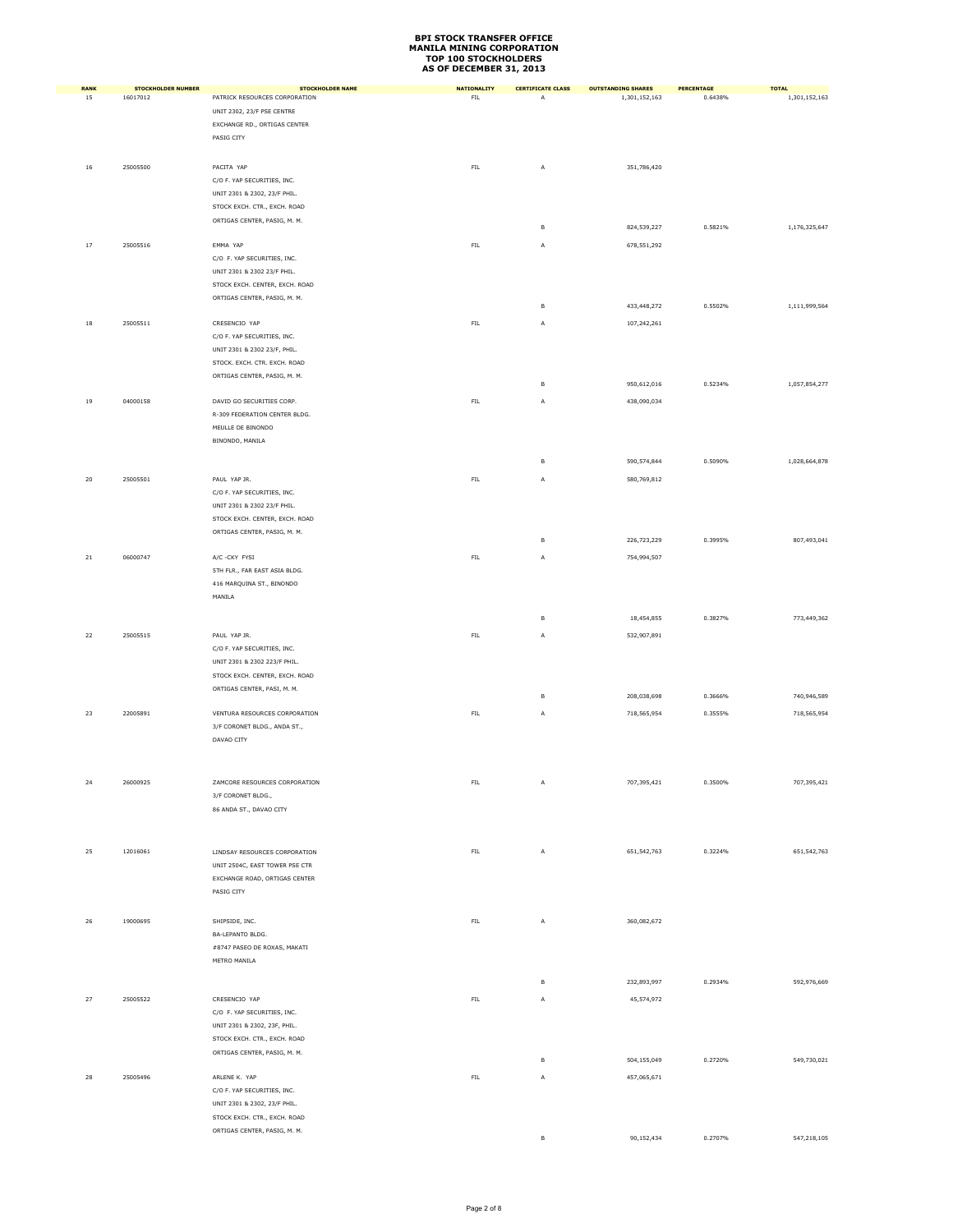| RANK        | <b>STOCKHOLDER NUMBER</b> | <b>STOCKHOLDER NAME</b>           | <b>NATIONALITY</b> | <b>CERTIFICATE CLASS</b> | <b>OUTSTANDING SHARES</b> | <b>PERCENTAGE</b> | <b>TOTAL</b> |
|-------------|---------------------------|-----------------------------------|--------------------|--------------------------|---------------------------|-------------------|--------------|
| 29          | 01030049                  | FLORENTINO ALMACEN JR.            | ${\sf FIL}$        | A                        | 369,000,000               |                   |              |
|             |                           | P.O. BOX 952                      |                    |                          |                           |                   |              |
|             |                           | CEBU CITY                         |                    |                          |                           |                   |              |
|             |                           |                                   |                    |                          |                           |                   |              |
|             |                           |                                   |                    | в                        | 160,500,000               | 0.2620%           | 529,500,000  |
|             |                           |                                   |                    |                          |                           |                   |              |
| 30          | 06000749                  | A/C B.Y. FYSI                     | ${\sf FIL}$        | Α                        | 524,193,274               |                   |              |
|             |                           | 1921 KAMIAS ST., DASMARIÑAS       |                    |                          |                           |                   |              |
|             |                           | VILLAGE MAKATI, METRO MANILA      |                    |                          |                           |                   |              |
|             |                           |                                   |                    |                          |                           |                   |              |
|             |                           |                                   |                    | в                        | 295,321                   | 0.2595%           | 524,488,595  |
| $_{\rm 31}$ | 1600000001                | MARTESIO C. PEREZ                 | ${\sf FIL}$        | Α                        | 281,181,934               |                   |              |
|             |                           | 2256 AVOCADO STREET               |                    |                          |                           |                   |              |
|             |                           | DASMARIÑAS VILLAGE, MAKATI CITY   |                    |                          |                           |                   |              |
|             |                           |                                   |                    |                          |                           |                   |              |
|             |                           |                                   |                    |                          |                           |                   |              |
|             |                           |                                   |                    | в                        | 134,099,084               | 0.2055%           | 415,281,018  |
| 32          | 06017901                  | F. YAP SECURITIES, INC. (PCD)     | $\mathsf{FIL}$     | Α                        | 337,240,974               | 0.1668%           | 337,240,974  |
|             |                           | UNIT 2301, PSE CENTRE,            |                    |                          |                           |                   |              |
|             |                           | EXCHANGE RD., PASIG CITY          |                    |                          |                           |                   |              |
|             |                           |                                   |                    |                          |                           |                   |              |
|             |                           |                                   |                    |                          |                           |                   |              |
| 33          | 25005508                  | ANNABELLE K. YAP                  | ${\sf FIL}$        | A                        | 330,939,900               | 0.1637%           | 330,939,900  |
|             |                           | C/O F. YAP SECURITIES, INC.       |                    |                          |                           |                   |              |
|             |                           | UNIT 2301 & 2302 23/F, PHIL.      |                    |                          |                           |                   |              |
|             |                           | STOCK EXCH. CTR. EXCHANGE ROAD    |                    |                          |                           |                   |              |
|             |                           | ORTIGAS CENTER, PASIG, M. M.      |                    |                          |                           |                   |              |
| 34          | 16000522                  | MARTESIO PEREZ                    | ${\sf FIL}$        | Α                        | 9,069,370                 |                   |              |
|             |                           | #2256 AVOCADO STREET              |                    |                          |                           |                   |              |
|             |                           | DASMARINAS VILLAGE MAKATI         |                    |                          |                           |                   |              |
|             |                           | METRO MANILA                      |                    |                          |                           |                   |              |
|             |                           |                                   |                    |                          |                           |                   |              |
|             |                           |                                   |                    | в                        | 309,854,155               | 0.1578%           | 318,923,525  |
| 35          | 16030009                  | FAUSTO R. PREYSLER JR.            | ${\sf FIL}$        | Α                        | 270,000,000               |                   |              |
|             |                           | SMITHBELL BLDG.                   |                    |                          |                           |                   |              |
|             |                           | 2294 PASONG TAMO EXT.             |                    |                          |                           |                   |              |
|             |                           | MAKATI CITY                       |                    |                          |                           |                   |              |
|             |                           |                                   |                    |                          |                           |                   |              |
|             |                           |                                   |                    | в                        | 45,000,000                | 0.1558%           | 315,000,000  |
| 36          | 2500000001                | LUCIO W. YAN AND/OR CLARA YAN     | ${\sf FIL}$        | Α                        | 302,100,000               |                   |              |
|             |                           | 537 LAFAYETE STREET               |                    |                          |                           |                   |              |
|             |                           | GREENHILLS EAST, MANDALUYONG CITY |                    |                          |                           |                   |              |
|             |                           |                                   |                    |                          |                           |                   |              |
|             |                           |                                   |                    | в                        | 500,000                   | 0.1497%           | 302,600,000  |
|             |                           |                                   |                    |                          |                           |                   |              |
| 37          | 0100000010                | FLORENTINO DESQUITADO ALMACEN JR. | ${\sf FIL}$        | A                        | 300,000,000               | 0.1484%           | 300,000,000  |
|             |                           | P.O. BOX 952, CEBU CITY           |                    |                          |                           |                   |              |
|             |                           | CEBU                              |                    |                          |                           |                   |              |
|             |                           |                                   |                    |                          |                           |                   |              |
|             |                           |                                   |                    |                          |                           |                   |              |
| 38          | 16000515                  | JESSAMYN DESIREE B. PEREZ         | ${\sf FIL}$        | Α                        | 45,585,000                |                   |              |
|             |                           | #2256 AVOCADO STREET              |                    |                          |                           |                   |              |
|             |                           | DASMARINAS VILLAGE MAKATI         |                    |                          |                           |                   |              |
|             |                           | METRO MANILA                      |                    |                          |                           |                   |              |
|             |                           |                                   |                    |                          |                           |                   |              |
|             |                           |                                   |                    | в                        | 191,561,253               | 0.1173%           | 237,146,253  |
| 39          | 16017010                  | PL LIM INVESTMENTS, INC.          | ${\sf FIL}$        | A                        | 180,000,000               |                   |              |
|             |                           | 9/F BA LEPANTO BLDG.              |                    |                          |                           |                   |              |
|             |                           | PASEO DE ROXAS ST.                |                    |                          |                           |                   |              |
|             |                           | MAKATI CITY                       |                    |                          |                           |                   |              |
|             |                           |                                   |                    | в                        | 57,000,000                | 0.1172%           | 237,000,000  |
|             |                           |                                   |                    |                          |                           |                   |              |
| 40          | 12016259                  | LEONARD RESOURCES CORP.           | ${\sf FIL}$        | Α                        | 236,299,716               | 0.1169%           | 236,299,716  |
|             |                           | 3/F CORONET BLDG.,                |                    |                          |                           |                   |              |
|             |                           | 86 ANDA ST., DAVAO CITY           |                    |                          |                           |                   |              |
|             |                           |                                   |                    |                          |                           |                   |              |
|             |                           |                                   |                    |                          |                           |                   |              |
| $41\,$      | 08000780                  | WILLIAM HOW AND/OR BENITO HOW     | $\mathsf{FIL}$     | Α                        | 220,500,000               | 0.1091%           | 220,500,000  |
|             |                           | NO. 5 JOYA STREET                 |                    |                          |                           |                   |              |
|             |                           | CORINTHIAN GARDENS                |                    |                          |                           |                   |              |
|             |                           | QUEZON CITY                       |                    |                          |                           |                   |              |
|             |                           |                                   |                    |                          |                           |                   |              |
| 42          | 08000497                  | HIGHLAND SECURITIES, INC.         | ${\sf FIL}$        | Α                        | 210,023,669               |                   |              |
|             |                           | U-E-1604 TEKTITE TOWER            |                    |                          |                           |                   |              |
|             |                           | TEKTITE ROAD, ORTIGAS CENTER      |                    |                          |                           |                   |              |
|             |                           | PASIG, METRO MANILA               |                    |                          |                           |                   |              |
|             |                           |                                   |                    |                          |                           |                   |              |
|             |                           |                                   |                    | в                        | 10,269,663                | 0.1090%           | 220,293,332  |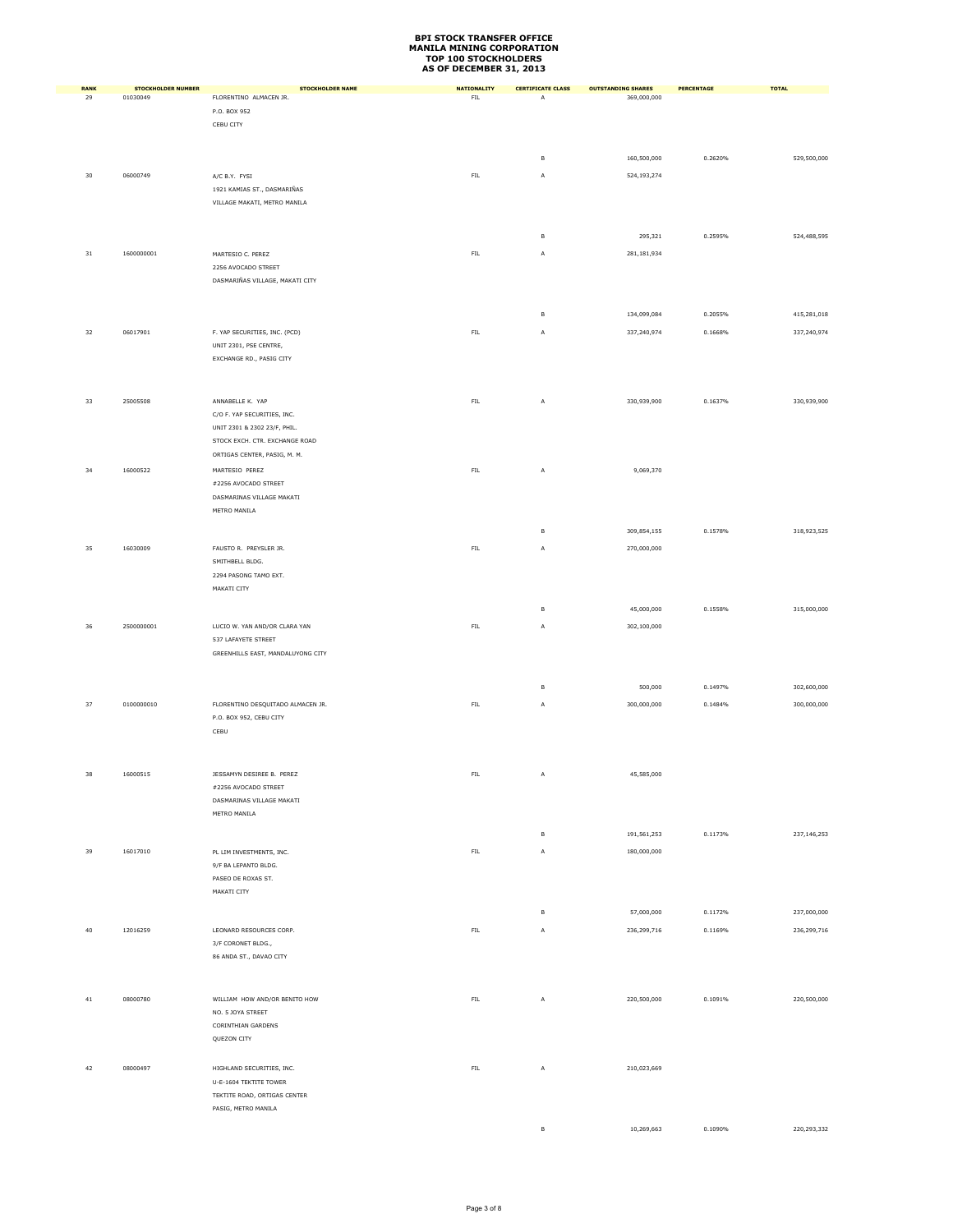| <b>RANK</b> | <b>STOCKHOLDER NUMBER</b> | <b>STOCKHOLDER NAME</b>                                 | <b>NATIONALITY</b> | <b>CERTIFICATE CLASS</b> | <b>OUTSTANDING SHARES</b> | PERCENTAGE | <b>TOTAL</b> |
|-------------|---------------------------|---------------------------------------------------------|--------------------|--------------------------|---------------------------|------------|--------------|
| 43          | 06000109                  | F Y S I ACCOUNT NO. CKY                                 | ${\sf FIL}$        | Α                        | 196,918,381               | 0.0974%    | 196,918,381  |
|             |                           | UNIT 2301/2302 TEKTITE TOWER I                          |                    |                          |                           |            |              |
|             |                           | EXCHANGE RD., ORTIGAS CENTER                            |                    |                          |                           |            |              |
|             |                           | PASIG, METRO MANILA                                     |                    |                          |                           |            |              |
|             |                           |                                                         |                    |                          |                           |            |              |
| 44          | 18000748                  | HORACIO RODRIGUEZ                                       | ${\sf FIL}$        | A                        | 113,664,029               |            |              |
|             |                           | C/O COLEGIO DE SAN AGUSTIN                              |                    |                          |                           |            |              |
|             |                           | DASMARINAS VILLAGE, MAKATI                              |                    |                          |                           |            |              |
|             |                           | METRO MANILA                                            |                    |                          |                           |            |              |
|             |                           |                                                         |                    |                          |                           |            |              |
|             |                           |                                                         |                    | в                        | 70,455,575                | 0.0911%    | 184,119,604  |
| 45          | 16000517                  | KATERINA TANYA B. PEREZ                                 | ${\sf FIL}$        | Α                        | 63,459,000                |            |              |
|             |                           | #2256 AVOCADO STREET                                    |                    |                          |                           |            |              |
|             |                           | DASMARINAS VILLAGE                                      |                    |                          |                           |            |              |
|             |                           | MAKATI, METRO MANILA                                    |                    |                          |                           |            |              |
|             |                           |                                                         |                    |                          |                           |            |              |
|             |                           |                                                         |                    | B                        | 113,111,253               | 0.0873%    | 176,570,253  |
| 46          | 16000511                  | CHARLENE DENISE B. PEREZ                                | <b>FIL</b>         | Α                        | 62,051,175                |            |              |
|             |                           | #2256 AVOCADO STREET                                    |                    |                          |                           |            |              |
|             |                           | DASMARINAS VILLLAGE MAKATI                              |                    |                          |                           |            |              |
|             |                           | METRO MANILA                                            |                    |                          |                           |            |              |
|             |                           |                                                         |                    |                          |                           |            |              |
|             |                           |                                                         |                    | в                        | 112,269,072               | 0.0862%    | 174,320,247  |
| 47          | 16000521                  | MA. CYMBELINE B. PEREZ                                  | ${\sf FIL}$        | Α                        | 60,768,000                |            |              |
|             |                           | #2256 AVOCADO STREET                                    |                    |                          |                           |            |              |
|             |                           | DASMARINAS VILLAGE MAKATI                               |                    |                          |                           |            |              |
|             |                           | METRO MANILA                                            |                    |                          |                           |            |              |
|             |                           |                                                         |                    | В                        | 113,111,253               | 0.0860%    | 173,879,253  |
|             |                           |                                                         |                    |                          |                           |            |              |
| 48          | 01029313                  | ABIGAIL RESOURCES CORP.                                 | ${\sf FIL}$        | A                        | 154,729,479               | 0.0765%    | 154,729,479  |
|             |                           | 23/F EAST TOWER                                         |                    |                          |                           |            |              |
|             |                           | PSE CENTRE, EXCHANGE ROAD                               |                    |                          |                           |            |              |
|             |                           | PASIG CITY                                              |                    |                          |                           |            |              |
|             |                           |                                                         |                    |                          |                           |            |              |
| 49          | 20004709                  | THE FIRST RESOURCES MANAGEMENT & SECURITIES CORPORATION | ${\sf FIL}$        | в                        | 150,000,000               | 0.0742%    | 150,000,000  |
|             |                           | RM. 801-802 8/F PSE PLAZA                               |                    |                          |                           |            |              |
|             |                           | AYALA TRIANGLE, AYALA AVENUE                            |                    |                          |                           |            |              |
|             |                           | MAKATI CITY                                             |                    |                          |                           |            |              |
|             |                           |                                                         |                    |                          |                           |            |              |
| 50          | 13000542                  | MERCANTILE INSURANCE CO., INC.                          | FL                 | Α                        | 96,294,800                |            |              |
|             |                           | MERCANTILE INSURANCE BUILDING                           |                    |                          |                           |            |              |
|             |                           | 2/F GEN. LUNA CORNER                                    |                    |                          |                           |            |              |
|             |                           | BEATERIO STS. INTRAMUROS, MLA.                          |                    |                          |                           |            |              |
|             |                           |                                                         |                    |                          |                           |            |              |
|             |                           |                                                         |                    | В                        | 28,910,000                | 0.0619%    | 125,204,800  |
| 51          | 25005517                  | FELIPE YAP                                              | FIL                | Α                        | 62,989,187                |            |              |
|             |                           | C/O F. YAP SECURITIES, INC.                             |                    |                          |                           |            |              |
|             |                           | UNTI 2301 & 2302, 23/F PHIL.                            |                    |                          |                           |            |              |
|             |                           | STOCK EXCHANGE CTR., EXCH. RD.                          |                    |                          |                           |            |              |
|             |                           | ORTIGAS CENTER, PASIG, M. M.                            |                    |                          |                           |            |              |
|             |                           |                                                         |                    | в                        | 56,706,107                | 0.0592%    | 119,695,294  |
| 52          | 06014171                  | F. YAP SECURITIES, INC. A/C 4035                        | ${\sf FIL}$        | Α                        | 112,568,859               | 0.0557%    | 112,568,859  |
|             |                           | UNIT 2301/2302 EAST TOWER                               |                    |                          |                           |            |              |
|             |                           | PSE CENTRE, EXCHANGE ROAD                               |                    |                          |                           |            |              |
|             |                           | ORTIGAS CENTER, PASIG CITY                              |                    |                          |                           |            |              |
|             |                           |                                                         |                    |                          |                           |            |              |
| 52          | 06014173                  | F. YAP SECURITIES, INC. A/C 3305                        | $\mathsf{FIL}$     | A                        | 112,568,859               | 0.0557%    | 112,568,859  |
|             |                           | UNIT 2301/2302 EAST TOWER PSE                           |                    |                          |                           |            |              |
|             |                           | CENTRE, EXCHANGE ROAD                                   |                    |                          |                           |            |              |
|             |                           |                                                         |                    |                          |                           |            |              |
|             |                           | ORTIGAS CENTER, PASIG CITY                              |                    |                          |                           |            |              |
|             |                           |                                                         |                    |                          |                           |            |              |
| 53          | 03001065                  | MARIANO CHUA                                            | FL                 | Α                        | 61,312,921                |            |              |
|             |                           | 901 9TH FLR. TYTANA PLAZA                               |                    |                          |                           |            |              |
|             |                           | PLAZA LORENZO RUIZ                                      |                    |                          |                           |            |              |
|             |                           | BINONDO, MANILA                                         |                    |                          |                           |            |              |
|             |                           |                                                         |                    | в                        | 44,344,840                | 0.0522%    | 105,657,761  |
|             |                           |                                                         |                    |                          |                           |            |              |
| 54          | 25000278                  | FELIPE YAP                                              | FL                 | A                        | 77,010,503                |            |              |
|             |                           | 21ST FLR., BA-LEPANTO BUILDING                          |                    |                          |                           |            |              |
|             |                           | 8747 PASEO DE ROXAS, MAKATI                             |                    |                          |                           |            |              |
|             |                           | METRO MANILA                                            |                    |                          |                           |            |              |
|             |                           |                                                         |                    | в                        | 18,927,503                | 0.0474%    | 95,938,006   |
| 55          | 12014597                  | LEPANTO INVESTMENT & DEV. CORPORATION                   | $\mathsf{FL}$      | A                        |                           | 0.0453%    |              |
|             |                           |                                                         |                    |                          | 91,661,649                |            | 91,661,649   |
|             |                           | <b>BA-LEPANTO BUILDING</b>                              |                    |                          |                           |            |              |
|             |                           | PASEO DE ROXAS, MAKATI<br>METRO MANILA                  |                    |                          |                           |            |              |
|             |                           |                                                         |                    |                          |                           |            |              |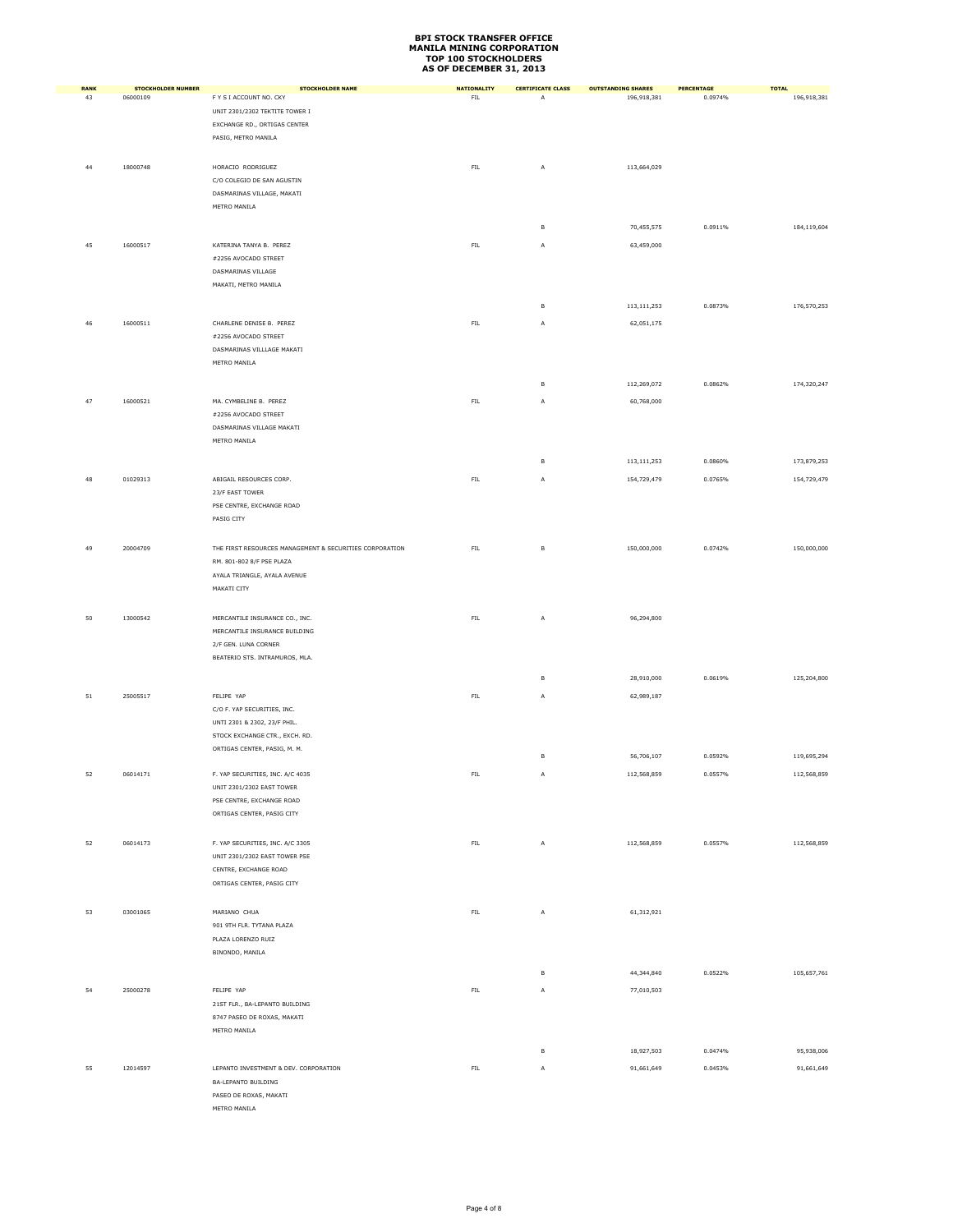| <b>RANK</b> | <b>STOCKHOLDER NUMBER</b> | <b>STOCKHOLDER NAME</b>                             | <b>NATIONALITY</b> | <b>CERTIFICATE CLASS</b> | <b>OUTSTANDING SHARES</b> | <b>PERCENTAGE</b> | <b>TOTAL</b> |
|-------------|---------------------------|-----------------------------------------------------|--------------------|--------------------------|---------------------------|-------------------|--------------|
| 56          | 18000792                  | PAUL ROSENBERG                                      | AMN                | $\,$ B                   | 85,494,935                | 0.0423%           | 85,494,935   |
|             |                           | MCPO BOX 2220                                       |                    |                          |                           |                   |              |
|             |                           | MAKATI, METRO MANILA                                |                    |                          |                           |                   |              |
|             |                           |                                                     |                    |                          |                           |                   |              |
|             |                           |                                                     |                    |                          |                           |                   |              |
| 57          | 02000475                  | BRAIN FOUNDATION OF THE PHILS.                      | ${\sf FIL}$        | A                        | 77,286,489                | 0.0382%           | 77,286,489   |
|             |                           | C/O MAKATI MEDICAL CENTER,<br>MAKATI CITY           |                    |                          |                           |                   |              |
|             |                           |                                                     |                    |                          |                           |                   |              |
|             |                           |                                                     |                    |                          |                           |                   |              |
| 58          | 16000512                  | DENIS PEREZ                                         | ${\sf FIL}$        |                          | 66,678,540                | 0.0329%           | 66,678,540   |
|             |                           | #2256 AVOCADO STREET                                |                    | A                        |                           |                   |              |
|             |                           | DASMARINAS VILLAGE MAKATI                           |                    |                          |                           |                   |              |
|             |                           | METRO MANILA                                        |                    |                          |                           |                   |              |
|             |                           |                                                     |                    |                          |                           |                   |              |
| 59          | 13000323                  | ARACELI A. MACARAIG                                 | ${\sf FIL}$        | A                        | 63,560,000                | 0.0314%           | 63,560,000   |
|             |                           | 47 CABILDO STREET                                   |                    |                          |                           |                   |              |
|             |                           | URDANETA VILLAGE                                    |                    |                          |                           |                   |              |
|             |                           | MAKATI, METRO MANILA                                |                    |                          |                           |                   |              |
|             |                           |                                                     |                    |                          |                           |                   |              |
| 60          | 13000520                  | ALBERTO MENDOZA AND/OR JEANIE C. MENDOZA            | ${\sf FIL}$        | A                        | 46,844,045                |                   |              |
|             |                           | #1145 AGUILAR ST.,                                  |                    |                          |                           |                   |              |
|             |                           | TONDO, MANILA                                       |                    |                          |                           |                   |              |
|             |                           |                                                     |                    |                          |                           |                   |              |
|             |                           |                                                     |                    | В                        | 16,494,382                | 0.0313%           | 63,338,427   |
|             |                           | WHITE ELEPHANTS, INC.                               |                    |                          |                           |                   |              |
| 61          | 23000056                  | 730 PABLO OCAMPO                                    | ${\sf FIL}$        | A                        | 52,500,000                |                   |              |
|             |                           | MALATE, MANILA                                      |                    |                          |                           |                   |              |
|             |                           |                                                     |                    |                          |                           |                   |              |
|             |                           |                                                     |                    |                          |                           |                   |              |
|             |                           |                                                     |                    | $\sf B$                  | 10,500,000                | 0.0311%           | 63,000,000   |
| 62          | 19001343                  | JANICE C. SY                                        | ${\sf FIL}$        | Α                        | 54,382,022                | 0.0269%           | 54,382,022   |
|             |                           | #5 HARMONY STREET                                   |                    |                          |                           |                   |              |
|             |                           | GRACE VILLAGE, QUEZON CITY                          |                    |                          |                           |                   |              |
|             |                           |                                                     |                    |                          |                           |                   |              |
|             |                           |                                                     |                    |                          |                           |                   |              |
| 63          | 25005514                  | FELIPE YAP                                          | ${\sf FIL}$        | $\,$ B                   | 49,401,596                | 0.0244%           | 49,401,596   |
|             |                           | C/O MANILA MINING CORP.                             |                    |                          |                           |                   |              |
|             |                           | 20/F BA-LEPANTO BLDG.                               |                    |                          |                           |                   |              |
|             |                           | PASEO DE ROXAS, MAKATI<br>METRO MANILA              |                    |                          |                           |                   |              |
|             |                           |                                                     |                    |                          |                           |                   |              |
| 64          | 02000370                  | BLUE RIDGE MINERAL CORP.<br>2255 CHINO ROCES AVE.   | ${\sf FIL}$        | A                        | 38,400,000                |                   |              |
|             |                           | MAKATI CITY                                         |                    |                          |                           |                   |              |
|             |                           |                                                     |                    |                          |                           |                   |              |
|             |                           |                                                     |                    |                          |                           |                   |              |
|             |                           |                                                     |                    | $\sf B$                  | 9,600,000                 | 0.0237%           | 48,000,000   |
| 65          | 1600000005                | MA. CYMBELINE PEREZ                                 | ${\sf FIL}$        | Α                        | 40,564,704                |                   |              |
|             |                           | C/O DR. MARTESIO C. PEREZ                           |                    |                          |                           |                   |              |
|             |                           | REQUIRE SSC                                         |                    |                          |                           |                   |              |
|             |                           |                                                     |                    |                          |                           |                   |              |
|             |                           |                                                     |                    | В                        | 5,111,336                 | 0.0226%           | 45,676,040   |
| 66          | 1600000003                | CHARLENE DENISE PEREZ                               | ${\sf FIL}$        | A                        | 40,113,364                |                   |              |
|             |                           | C/O DR. MARTESIO C. PEREZ                           |                    |                          |                           |                   |              |
|             |                           | REQUIRE SSC                                         |                    |                          |                           |                   |              |
|             |                           |                                                     |                    |                          |                           |                   |              |
|             |                           |                                                     |                    |                          |                           |                   |              |
|             |                           |                                                     |                    | B                        | 5,111,336                 | 0.0223%           | 45,224,700   |
| 67          | 14003635                  | FLORA NG SIU KHENG                                  | ${\sf FIL}$        | A                        | 20,000,000                |                   |              |
|             |                           | 23 CAMBRIDGE CIRCLE                                 |                    |                          |                           |                   |              |
|             |                           | N. FORBES, MAKATI CITY                              |                    |                          |                           |                   |              |
|             |                           |                                                     |                    |                          |                           |                   |              |
|             |                           |                                                     |                    | $\,$ B                   | 25,000,000                | 0.0222%           | 45,000,000   |
| 68          | 1600000004                | KATERINE TANYA PEREZ                                | ${\sf FIL}$        | Α                        | 39,174,817                |                   |              |
|             |                           | C/O DR. MARTESIO C. PEREZ                           |                    |                          |                           |                   |              |
|             |                           | REQUIRE SSC                                         |                    |                          |                           |                   |              |
|             |                           |                                                     |                    |                          |                           |                   |              |
|             |                           |                                                     |                    |                          |                           |                   |              |
|             |                           |                                                     |                    | B                        | 5,111,336                 | 0.0219%           | 44,286,153   |
| 69          | 19001401                  | NECISTO SYTENGCO                                    | ${\sf FIL}$        | Α                        | 44,280,000                | 0.0219%           | 44,280,000   |
|             |                           | 37 JUDGE LUNA STREET                                |                    |                          |                           |                   |              |
|             |                           | SAN FRANCISCO DEL MONTE                             |                    |                          |                           |                   |              |
|             |                           | QUEZON CITY                                         |                    |                          |                           |                   |              |
|             |                           |                                                     |                    |                          |                           |                   |              |
| 70          | 0300000019                | BERCK Y. CHENG<br>HANSTON BUILDING, EMERALD AVENUE, | ${\sf FIL}$        | Α                        | 42,000,000                | 0.0207%           | 42,000,000   |
|             |                           | ORTIGAS CENTER, PASIG CITY                          |                    |                          |                           |                   |              |
|             |                           |                                                     |                    |                          |                           |                   |              |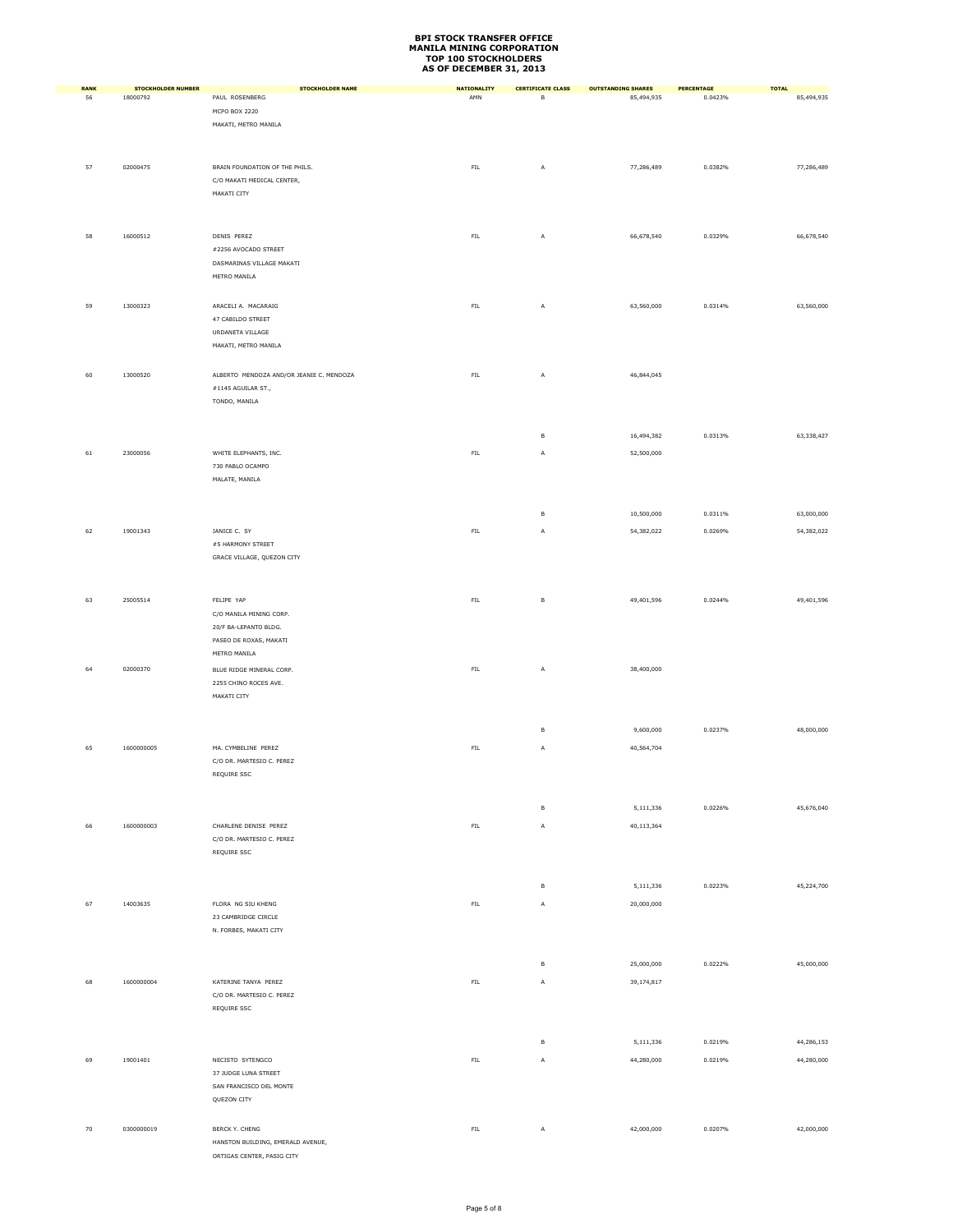| <b>RANK</b> | <b>STOCKHOLDER NUMBER</b> | <b>STOCKHOLDER NAME</b>                                              | <b>NATIONALITY</b> | <b>CERTIFICATE CLASS</b> | <b>OUTSTANDING SHARES</b> | PERCENTAGE | <b>TOTAL</b> |
|-------------|---------------------------|----------------------------------------------------------------------|--------------------|--------------------------|---------------------------|------------|--------------|
| $71\,$      | 02000209                  | FLORENTINA BANEZ                                                     | ${\sf FIL}$        | Α                        | 34,209,289                |            |              |
|             |                           | #2256 AVOCADO ST., DASMARINAS                                        |                    |                          |                           |            |              |
|             |                           | VILLAGE, MAKATI CITY                                                 |                    |                          |                           |            |              |
|             |                           |                                                                      |                    |                          |                           |            |              |
|             |                           |                                                                      |                    |                          |                           |            |              |
|             |                           |                                                                      |                    | в                        | 7,075,571                 | 0.0204%    | 41,284,860   |
| $72\,$      | 01000959                  | ANSALDO, GODINEZ & CO., INC.                                         | ${\sf FIL}$        | Α                        | 40,014,544                |            |              |
|             |                           | #340 NUEVA STREET, MANILA                                            |                    |                          |                           |            |              |
|             |                           |                                                                      |                    |                          |                           |            |              |
|             |                           |                                                                      |                    |                          |                           |            |              |
|             |                           |                                                                      |                    | В                        | 295,500                   | 0.0199%    | 40,310,044   |
| 73          | 16000387                  | PCCI SECURITIES BROKERS CORP.                                        | $\mathsf{FL}$      | Α                        | 34,129,852                |            |              |
|             |                           | 3/F PCCI BUILDING                                                    |                    |                          |                           |            |              |
|             |                           | #118 ALFARO STREET, SALCEDO                                          |                    |                          |                           |            |              |
|             |                           | VILLAGE, MAKATI, METRO MANILA                                        |                    |                          |                           |            |              |
|             |                           |                                                                      |                    |                          |                           |            |              |
|             |                           |                                                                      |                    | в                        | 5,625,000                 | 0.0196%    | 39,754,852   |
| 74          | 05000054                  | E. N. MADRAZO CORP.                                                  | FL                 | Α                        | 11,490,000                |            |              |
|             |                           | C. BANGOY ST.                                                        |                    |                          |                           |            |              |
|             |                           | DAVAO CITY                                                           |                    |                          |                           |            |              |
|             |                           |                                                                      |                    |                          |                           |            |              |
|             |                           |                                                                      |                    |                          |                           |            |              |
|             |                           |                                                                      |                    | В                        | 22,710,000                | 0.0169%    | 34,200,000   |
| 75          | 02000211                  | EDUARDO BANGAYAN                                                     | ${\sf FIL}$        | Α                        | 5,907,551                 |            |              |
|             |                           | RM. 218 HOTEL NIKKO                                                  |                    |                          |                           |            |              |
|             |                           | MANILA GARDEN AYALA CENTER                                           |                    |                          |                           |            |              |
|             |                           | MAKATI CITY                                                          |                    |                          |                           |            |              |
|             |                           |                                                                      |                    | в                        | 27,669,589                | 0.0166%    | 33,577,140   |
|             |                           |                                                                      |                    |                          |                           |            |              |
| 76          | 01000671                  | BENJAMIN ADAPON                                                      | $\mathsf{FL}$      | Α                        | 31,752,000                |            |              |
|             |                           | CT-MRI DEPARTMENT                                                    |                    |                          |                           |            |              |
|             |                           | MAKATI MEDICAL CENTER                                                |                    |                          |                           |            |              |
|             |                           | MAKATI CITY                                                          |                    |                          |                           |            |              |
|             |                           |                                                                      |                    | в                        | 1,764,000                 | 0.0165%    | 33,516,000   |
| $77\,$      | 03000702                  | CATHAY SECURITIES CO., INC. A/C NO. 1358                             | ${\sf FIL}$        | Α                        | 31,531,760                | 0.0156%    | 31,531,760   |
|             |                           | RM. 621 EQUITABLE BANK BLDG.                                         |                    |                          |                           |            |              |
|             |                           | 262 JUAN LUNA STREET                                                 |                    |                          |                           |            |              |
|             |                           | BINONDO, MANILA                                                      |                    |                          |                           |            |              |
|             |                           |                                                                      |                    |                          |                           |            |              |
| 78          | 04011829                  | HECTOR Y. DIMACALI                                                   | FL                 | В                        | 31,200,000                | 0.0154%    | 31,200,000   |
|             |                           | FIRST PHILIPPINE IND'L PARK                                          |                    |                          |                           |            |              |
|             |                           | 7TH FLOOR, TAIPAN PLACE                                              |                    |                          |                           |            |              |
|             |                           | ORTIGAS, PASIG CITY                                                  |                    |                          |                           |            |              |
|             |                           |                                                                      |                    |                          |                           |            |              |
|             |                           |                                                                      |                    |                          |                           |            |              |
| 79          | 02000290                  | DANILO G. BAUTISTA                                                   | FL                 | Α                        | 12,502,755                |            |              |
|             |                           | C/O MANILA MINING CORPORATION                                        |                    |                          |                           |            |              |
|             |                           | 20/F BA-LEPANTO BUILDING                                             |                    |                          |                           |            |              |
|             |                           | PASEO DE ROXAS, MAKATI CITY                                          |                    |                          |                           |            |              |
|             |                           |                                                                      |                    | в                        | 16,287,467                | 0.0142%    | 28,790,222   |
|             | 17002719                  |                                                                      | ${\sf FIL}$        |                          | 16,880,000                |            |              |
| 80          |                           | QUALITY INVESTMENTS & SECS. CORP. A/C #017003                        |                    | Α                        |                           |            |              |
|             |                           | SUITE 1602 TYTANA PLAZA BLDG.<br>ORIENTE STREET CORNER               |                    |                          |                           |            |              |
|             |                           | PLAZA LORENZO RUIZ                                                   |                    |                          |                           |            |              |
|             |                           | BINONDO, MANILA                                                      |                    |                          |                           |            |              |
|             |                           |                                                                      |                    | В                        | 11,680,000                | 0.0141%    | 28,560,000   |
| $^{\rm 81}$ | 04000244                  | ARTEMIO F. DISINI                                                    | $\mathsf{FL}$      | A                        | 16,680,000                |            |              |
|             |                           | C/O LCMC, 21/F BA-LEPANTO BLDG                                       |                    |                          |                           |            |              |
|             |                           | PASEO DE ROXAS, MAKATI, M. M.                                        |                    |                          |                           |            |              |
|             |                           |                                                                      |                    |                          |                           |            |              |
|             |                           |                                                                      |                    |                          |                           |            |              |
|             |                           |                                                                      |                    | в                        | 11,800,000                | 0.0140%    | 28,480,000   |
| 82          | 20000198                  | JOAQUIN MA. TAMANO                                                   | FL                 | A                        | 26,460,000                |            |              |
|             |                           | #31 VICTONETTA AVENUE                                                |                    |                          |                           |            |              |
|             |                           | ARANETA UNIVERSITY VILLAGE                                           |                    |                          |                           |            |              |
|             |                           | MALABON, METRO MANILA                                                |                    |                          |                           |            |              |
|             |                           |                                                                      |                    |                          |                           |            |              |
|             |                           |                                                                      |                    | в                        | 1,215,052                 | 0.0136%    | 27,675,052   |
| 83          | 04011832                  | JULIA K. MARIA ALESANDRA K. DE LA CRUZ DE LA CRUZ OR OR MA.ANDREA K. | ${\sf FIL}$        | В                        | 27,329,421                | 0.0135%    | 27,329,421   |
|             |                           | DE LA CRUZ                                                           |                    |                          |                           |            |              |
|             |                           | 4 LAKANDULA ST., AYALA HEIGHTS                                       |                    |                          |                           |            |              |
|             |                           | QUEZON CITY                                                          |                    |                          |                           |            |              |
|             |                           |                                                                      |                    |                          |                           |            |              |
|             |                           |                                                                      |                    |                          |                           |            |              |
| 84          | 16000638                  | PLLIM MANAGEMENT & INVESTMENT INC.                                   | FL                 | A                        | 11,235,955                |            |              |
|             |                           | 9TH FLR. BA-LEPANTO BLDG.                                            |                    |                          |                           |            |              |
|             |                           | PASEO DE ROXAS, MAKATI                                               |                    |                          |                           |            |              |
|             |                           | METRO MANILA                                                         |                    |                          |                           |            |              |
|             |                           |                                                                      |                    | B                        | 15.486.891                | 0.0132%    | 26,722,846   |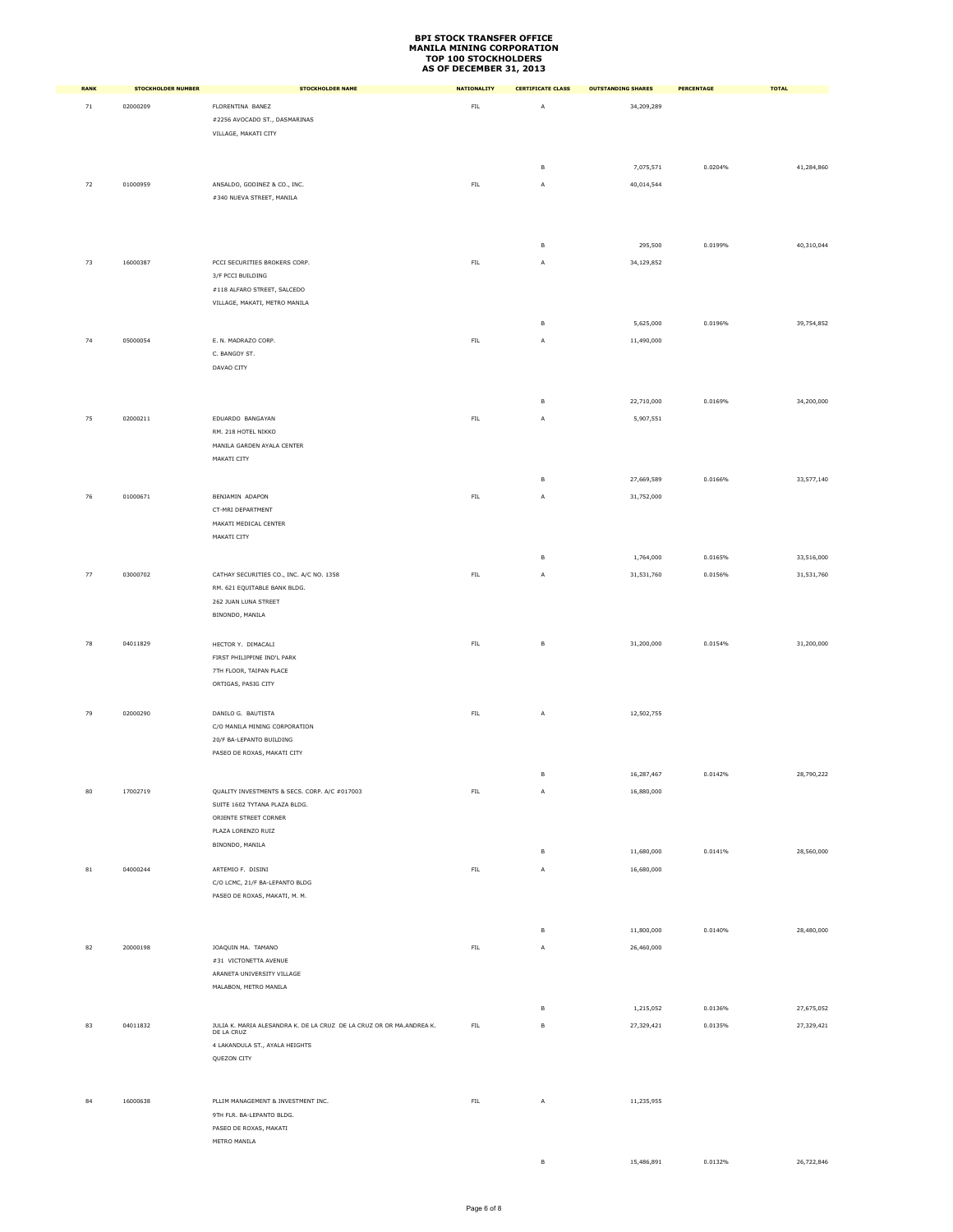| <b>RANK</b> | <b>STOCKHOLDER NUMBER</b> | <b>STOCKHOLDER NAME</b>                                           | <b>NATIONALITY</b> | <b>CERTIFICATE CLASS</b> | <b>OUTSTANDING SHARES</b> | PERCENTAGE | <b>TOTAL</b> |
|-------------|---------------------------|-------------------------------------------------------------------|--------------------|--------------------------|---------------------------|------------|--------------|
| 85          | 12000543                  | <b>GENARA LIMSON</b>                                              | $\mathsf{FIL}$     | Α                        | 4,200,000                 |            |              |
|             |                           | 8 ABUEVA ST., CORINTHIAN<br>GARDENS, QUEZON CITY                  |                    |                          |                           |            |              |
|             |                           |                                                                   |                    |                          |                           |            |              |
|             |                           |                                                                   |                    |                          |                           |            |              |
|             |                           |                                                                   |                    | в                        | 22,050,000                | 0.0129%    | 26,250,000   |
| 86          | 20014739                  | TERESO C. TAN                                                     | ${\sf FIL}$        | Α                        | 25,000,000                | 0.0123%    | 25,000,000   |
|             |                           | #72-74 F. GONZALES ST.,                                           |                    |                          |                           |            |              |
|             |                           | TSK MARKETING, CEBU CITY                                          |                    |                          |                           |            |              |
|             |                           |                                                                   |                    |                          |                           |            |              |
| 87          | 18000400                  | EDGAR A. RAGASA AND/OR DORIS R. VILLARUZ AND/OR TEODORA A. RAGASA | ${\sf FIL}$        | A                        | 20,872,552                |            |              |
|             |                           | 8 ST. CATHERINE STREET                                            |                    |                          |                           |            |              |
|             |                           | PROVIDENT VILLAGE, MARIKINA                                       |                    |                          |                           |            |              |
|             |                           | METRO MANILA                                                      |                    |                          |                           |            |              |
|             |                           |                                                                   |                    |                          |                           |            |              |
|             |                           |                                                                   |                    | в                        | 3,719,816                 | 0.0121%    | 24,592,368   |
| 88          | 03001093                  | ROGELIO CHUA                                                      | ${\sf FIL}$        | A                        | 24, 246, 741              | 0.0119%    | 24, 246, 741 |
|             |                           | SUITE NO. 03 ANNEX BLDG.                                          |                    |                          |                           |            |              |
|             |                           | MAKATI MEDICAL CENTER                                             |                    |                          |                           |            |              |
|             |                           | MAKATI, METRO MANILA                                              |                    |                          |                           |            |              |
| 89          | 06014141                  | BERNARDO A. FRIANEZA                                              | ${\sf FIL}$        | Α                        | 24,067,802                | 0.0119%    | 24,067,802   |
|             |                           | 68 YAKAL ST., MONTE VISTA                                         |                    |                          |                           |            |              |
|             |                           | MARIKINA, METRO MANILA                                            |                    |                          |                           |            |              |
|             |                           |                                                                   |                    |                          |                           |            |              |
|             |                           |                                                                   |                    |                          |                           |            |              |
| 90          | 11000398                  | KEYSER MERCANTILE CO., INC.                                       | FL                 | Α                        | 23,814,000                | 0.0117%    | 23,814,000   |
|             |                           | 231 AGUADO ST., SAN MIGUEL                                        |                    |                          |                           |            |              |
|             |                           | $M$ A $N$ I L A                                                   |                    |                          |                           |            |              |
|             |                           |                                                                   |                    |                          |                           |            |              |
|             |                           |                                                                   |                    |                          |                           |            |              |
| 91          | 08000469                  | HERITAGE PROPERTIES, INC.                                         | ${\sf FIL}$        | Α                        | 18,425,880                |            |              |
|             |                           | 66 UNITED ST., MANDALUYONG                                        |                    |                          |                           |            |              |
|             |                           | METRO MANILA                                                      |                    |                          |                           |            |              |
|             |                           |                                                                   |                    |                          |                           |            |              |
|             |                           |                                                                   |                    | в                        | 5,032,554                 | 0.0116%    | 23,458,434   |
| 92          | 15000177                  | FRANCISCO ONG                                                     | FL                 | A                        | 14,700,000                |            |              |
|             |                           | 303 R. DUTERTE ST.                                                |                    |                          |                           |            |              |
|             |                           | BANAWA, CEBU CITY                                                 |                    |                          |                           |            |              |
|             |                           |                                                                   |                    |                          |                           |            |              |
|             |                           |                                                                   |                    | в                        | 7,644,000                 | 0.0110%    | 22,344,000   |
| 93          | 08000463                  | SUNDER HEMANDAS                                                   | ${\sf FIL}$        | A                        | 6,300,000                 |            |              |
|             |                           | <b>GAMES &amp; GARMENTS</b>                                       |                    |                          |                           |            |              |
|             |                           | 105 MARYLAND STREET                                               |                    |                          |                           |            |              |
|             |                           | CUBAO, QUEZON CITY                                                |                    |                          |                           |            |              |
|             |                           |                                                                   |                    | в                        | 15,876,000                | 0.0109%    | 22,176,000   |
| 94          | 03000959                  | CATHERINE CHOA                                                    | ${\sf FIL}$        | A                        | 13,933,773                |            |              |
|             |                           | 3 PALMERA STREET, VALLE VERDE 4,                                  |                    |                          |                           |            |              |
|             |                           | PASIG CITY                                                        |                    |                          |                           |            |              |
|             |                           |                                                                   |                    |                          |                           |            |              |
|             |                           |                                                                   |                    | в                        | 7,600,000                 | 0.0106%    | 21,533,773   |
| 95          | 13000331                  | PEDRO WONG MADARANG                                               | $\mathsf{FL}$      | A                        | 10,000,000                |            |              |
|             |                           | 275 A. MABINI ST                                                  |                    |                          |                           |            |              |
|             |                           | CALOOCAN CITY                                                     |                    |                          |                           |            |              |
|             |                           |                                                                   |                    |                          |                           |            |              |
|             |                           |                                                                   |                    | $\mathsf B$              | 11,000,000                | 0.0103%    | 21,000,000   |
| 95          | 19023130                  | SMS DEVELOPMENT CORP.                                             | $\mathsf{FIL}$     | $\mathsf B$              | 21,000,000                | 0.0103%    | 21,000,000   |
|             |                           | C/O LA SUERTE CIGAR &                                             |                    |                          |                           |            |              |
|             |                           | CIGT. FACTORY                                                     |                    |                          |                           |            |              |
|             |                           | KM. 14 SOUTH SUPER HIGHWAY                                        |                    |                          |                           |            |              |
|             |                           | PARANAQUE, METRO MANILA                                           |                    |                          |                           |            |              |
| 96          | 21000228                  | OF SANTO TOMAS UNIVERSITY                                         | ${\sf FIL}$        | $\mathsf A$              | 20,580,000                | 0.0101%    | 20,580,000   |
|             |                           | UNIVERSITY OF SANTO TOMAS                                         |                    |                          |                           |            |              |
|             |                           | ESPANA, MANILA                                                    |                    |                          |                           |            |              |
|             |                           |                                                                   |                    |                          |                           |            |              |
| 96          | 03000757                  | CATHAY SECURITIES CO., INC. A/C NO. 1868                          | FL                 | Α                        | 20,580,000                | 0.0101%    | 20,580,000   |
|             |                           | RM. 621 EBC BLDG.                                                 |                    |                          |                           |            |              |
|             |                           | 262 JUAN LUNA                                                     |                    |                          |                           |            |              |
|             |                           | BINONDO, MANILA                                                   |                    |                          |                           |            |              |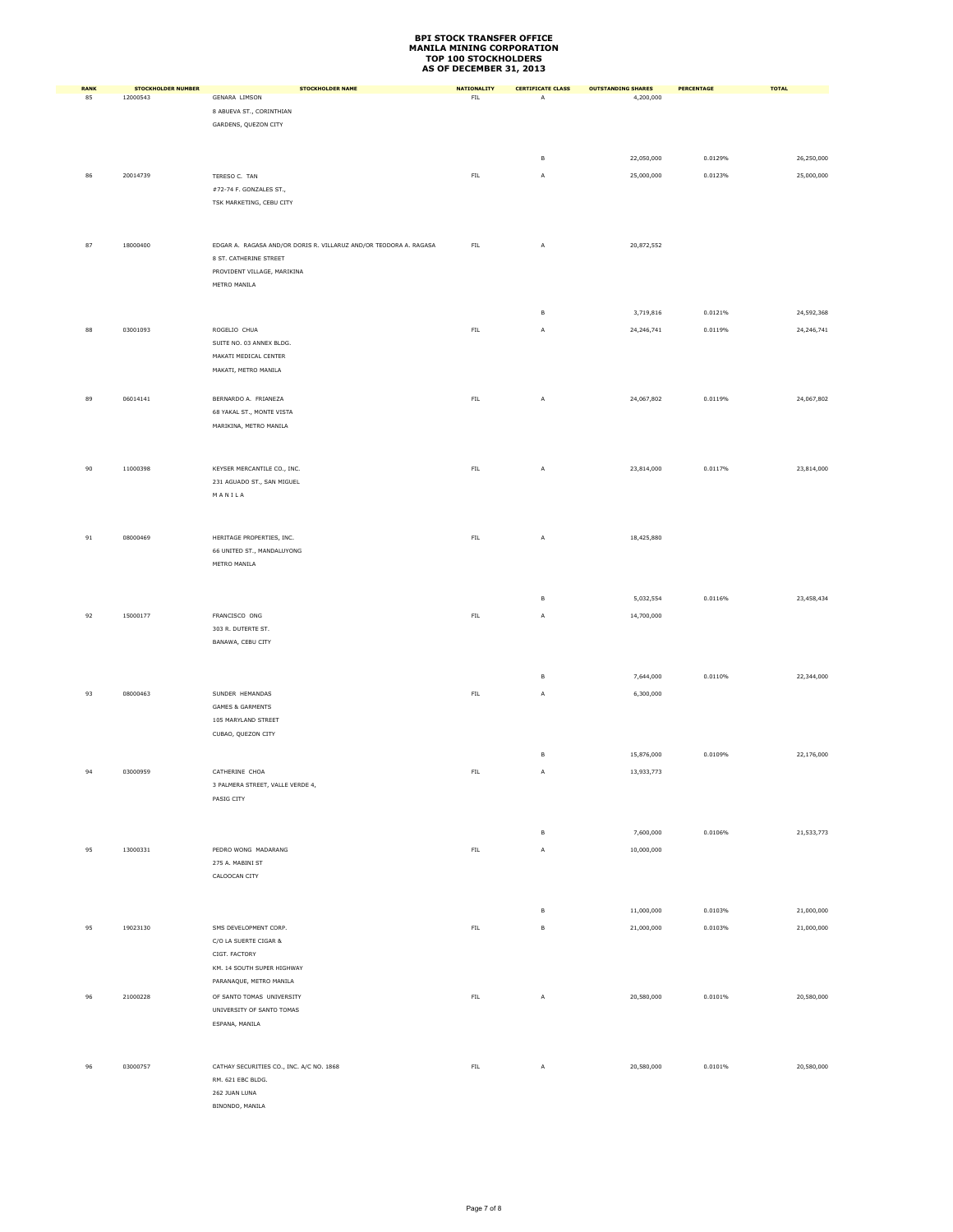| <b>RANK</b> | <b>STOCKHOLDER NUMBER</b> | <b>STOCKHOLDER NAME</b>                          | <b>NATIONALITY</b> | <b>CERTIFICATE CLASS</b> | <b>OUTSTANDING SHARES</b> | <b>PERCENTAGE</b> | <b>TOTAL</b> |
|-------------|---------------------------|--------------------------------------------------|--------------------|--------------------------|---------------------------|-------------------|--------------|
| 97          | 01030103                  | ROGER C. ANG                                     | FIL                | Α                        | 10,000,000                |                   |              |
|             |                           | 40 DUKE ST., GREENHILLS EAST                     |                    |                          |                           |                   |              |
|             |                           | MANDALUYONG CITY                                 |                    |                          |                           |                   |              |
|             |                           |                                                  |                    |                          |                           |                   |              |
|             |                           |                                                  |                    |                          |                           |                   |              |
|             |                           |                                                  |                    | В                        | 10,000,000                | 0.0098%           | 20,000,000   |
| 97          | 0300000015                | KAYKEE LIM CHEE                                  | CHN                | В                        | 20,000,000                | 0.0098%           | 20,000,000   |
|             |                           | 91-B G. ROXAS STREET, BRGY. MANRESA, QUEZON CITY |                    |                          |                           |                   |              |
|             |                           |                                                  |                    |                          |                           |                   |              |
|             |                           |                                                  |                    |                          |                           |                   |              |
|             |                           |                                                  |                    |                          |                           |                   |              |
| 98          | 06000117                  | F. YAP SECURITIES, INC. ACCOUNT NO. BY           | FL                 | В                        | 19,434,384                | 0.0096%           | 19,434,384   |
|             |                           | UNIT 2301/2302 TEKTITE TOWER I                   |                    |                          |                           |                   |              |
|             |                           | EXCHANGE ROAD, ORTIGAS CENTER                    |                    |                          |                           |                   |              |
|             |                           | PASIG, M. M.                                     |                    |                          |                           |                   |              |
|             |                           |                                                  |                    |                          |                           |                   |              |
|             |                           |                                                  |                    |                          |                           |                   |              |
| 99          | 1500000001                | ERLINDA M. OLEDAN                                | FL                 | А                        | 15,123,214                |                   |              |
|             |                           | NO. 1 PARK ROAD, FORBES PARK, MAKATI CITY        |                    |                          |                           |                   |              |
|             |                           |                                                  |                    |                          |                           |                   |              |
|             |                           |                                                  |                    |                          |                           |                   |              |
|             |                           |                                                  |                    | В                        | 3,800,281                 | 0.0093%           | 18,923,495   |
|             |                           |                                                  |                    |                          |                           |                   |              |
| 100         | 18012338                  | MANUEL J. RAMOS                                  | FIL                | Α                        | 18,726,592                | 0.0092%           | 18,726,592   |
|             |                           | 2982 LORENZO DE LA PAZ                           |                    |                          |                           |                   |              |
|             |                           | PANDACAN, MANILA                                 |                    |                          |                           |                   |              |
|             |                           |                                                  |                    |                          |                           |                   |              |

**GRAND TOTAL** 199,243,713,954<br> **GRAND TOTAL** 199,243,713,954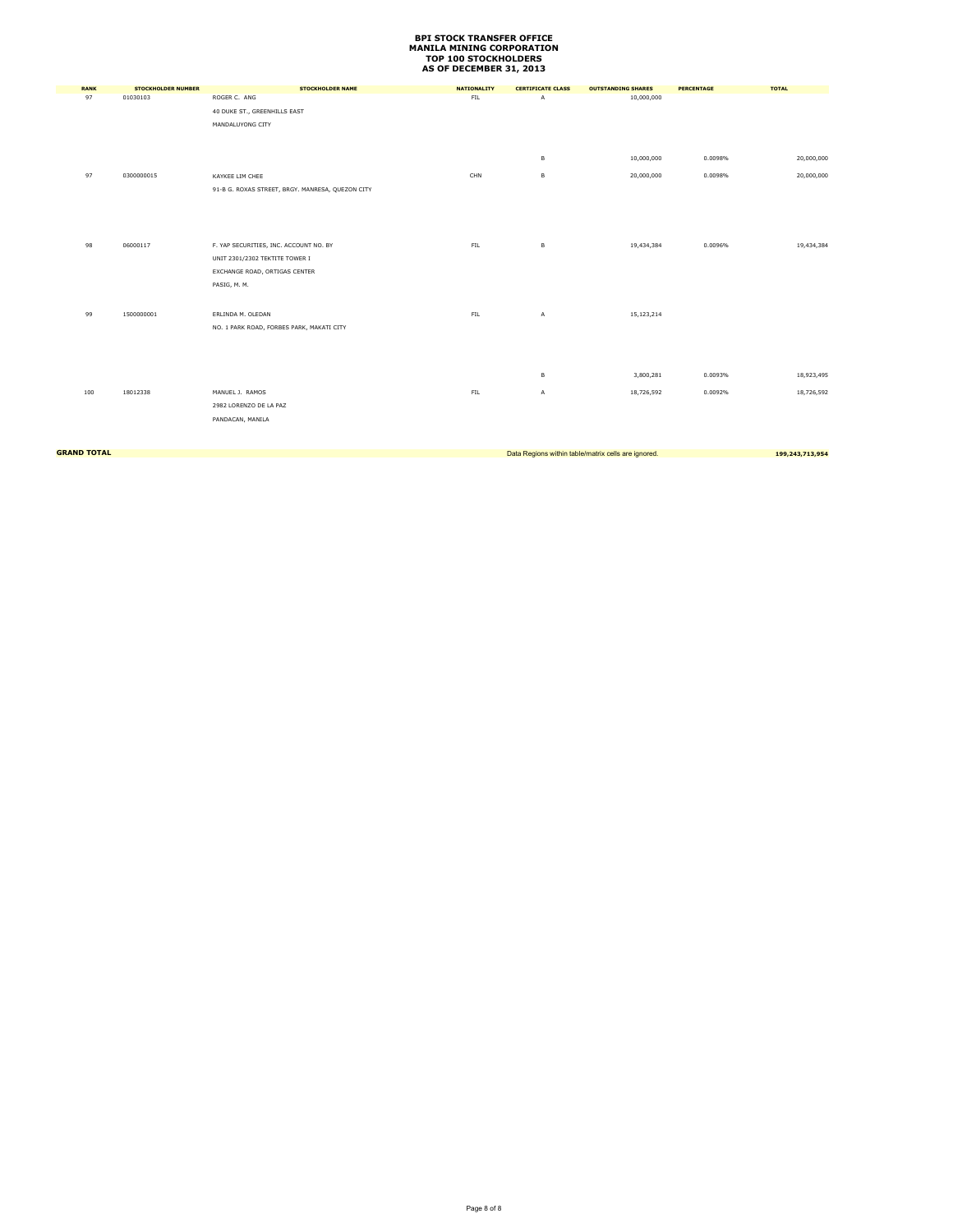**RBKPS006** 

**PCDUSER1** 

#### Philippine Depository & Trust Corp.

Philippine Depository & Trust Corp.

**F** PDTC

#### **OUTSTANDING BALANCES FOR A SPECIFIC COMPANY**

Company Code - MA0000000000 & Company Name - MANILA MINING A

**Business Date**  $12/27/2013$ 

| <b>BP ID</b><br><b>ACCOUNT NO. ADDRESS</b> | <b>BP NAME</b>                                                                                                                                          | <b>ACCOUNT TYPE</b><br><b>TELEPHONE NUMBER</b>  | <b>ID TYPE</b><br><b>ID NUMBER</b>          | <b>INVESTOR TYPE</b><br><b>COUNTRY</b> | <b>HOLDINGS</b><br><b>TAXCODE</b> |
|--------------------------------------------|---------------------------------------------------------------------------------------------------------------------------------------------------------|-------------------------------------------------|---------------------------------------------|----------------------------------------|-----------------------------------|
| 10000000000<br>5                           | UPCC SECURITIES CORP.<br>UNIT 1202 TOWER ONE AND EXCHANGE PLAZ 8921174<br>AYALA AVENUE, MAKATI CITY<br>Metropolitan Manila<br>$\Omega$                  | Omnibus Without Client                          | <b>Tax Identification Number</b>            | Domestic<br><b>PHILIPPINES</b>         | 46,450,000.00<br><b>PH10</b>      |
| 10100000000<br>5                           | A & A SECURITIES, INC.<br>Rm. 1906 Ayala Ave. Condominium 6776 Ayala Ave. 810-54-01<br>Makati City<br>Metropolitan Manila<br>1200                       | Omnibus Without Client                          | Tax Identification Number<br>2              | Domestic<br><b>PHILIPPINES</b>         | 311,004,172.00<br><b>PH10</b>     |
| 10200000000<br>5                           | ABACUS SECURITIES CORPORATION<br>Unit 2904-A East Tower, PSE Centre Exchange Road 634-2105<br>Ortigas Center Pasig City<br>Metropolitan Manila<br>1600  | Omnibus Without Client                          | Tax Identification Number<br>$\mathcal{E}$  | Domestic<br><b>PHILIPPINES</b>         | 2,497,244,148.00<br><b>PH10</b>   |
| 10200000000                                | ABACUS SECURITIES CORPORATION<br>Unit 2904-A East Tower, PSE Centre Exchange Road. 634-2105<br>Ortigas Center Pasig City<br>Metropolitan Manila<br>1600 | Own                                             | Tax Identification Number                   | Domestic<br><b>PHILIPPINES</b>         | 43,613,664.00<br><b>NWT</b>       |
| 10300000000<br>5                           | ACCORD CAPITAL EQUITIES CORPORATION<br>Unit 1101 Orient Square Building Emerald Avenue<br>Ortigas Center, Pasig City<br>Metropolitan Manila<br>1600     | <b>Omnibus Without Client</b><br>687-5071 to 74 | Tax Identification Number<br>$\overline{4}$ | Domestic<br><b>PHILIPPINES</b>         | 1,013,381,808.00<br><b>PH10</b>   |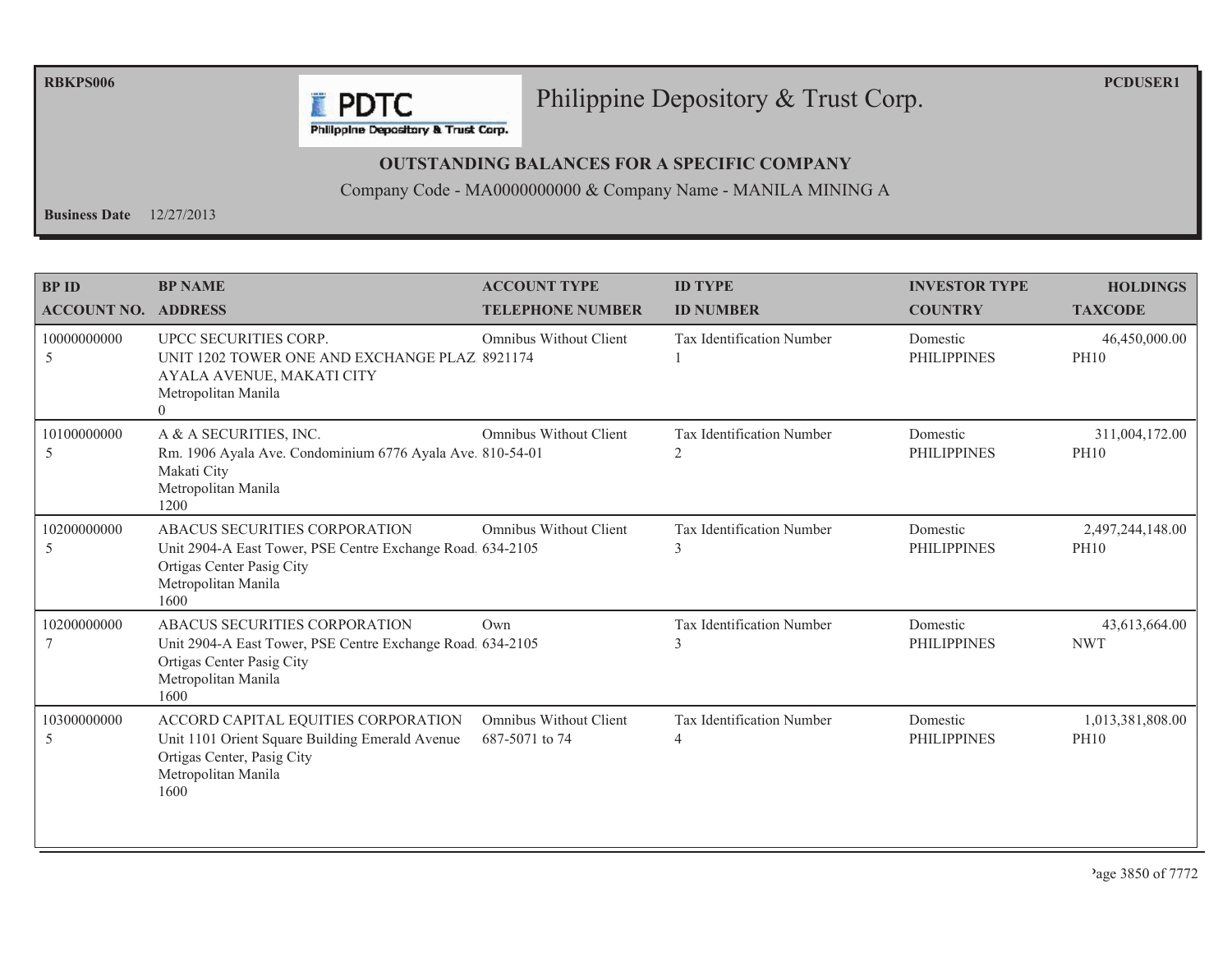| <b>BP ID</b>               | <b>BP NAME</b>                                                                                                                                                                      | <b>ACCOUNT TYPE</b>               | <b>ID TYPE</b>                      | <b>INVESTOR TYPE</b>           | <b>HOLDINGS</b>              |
|----------------------------|-------------------------------------------------------------------------------------------------------------------------------------------------------------------------------------|-----------------------------------|-------------------------------------|--------------------------------|------------------------------|
| <b>ACCOUNT NO. ADDRESS</b> |                                                                                                                                                                                     | <b>TELEPHONE NUMBER</b>           | <b>ID NUMBER</b>                    | <b>COUNTRY</b>                 | <b>TAXCODE</b>               |
| 10300000000<br>6           | ACCORD CAPITAL EQUITIES CORPORATION<br>Unit 1101 Orient Square Building Emerald Avenue<br>Ortigas Center, Pasig City<br>Metropolitan Manila<br>1600                                 | Settlement<br>687-5071 to 74      | Tax Identification Number<br>4      | Domestic<br><b>PHILIPPINES</b> | 796,583.00<br><b>NWT</b>     |
| 10400000000<br>5           | A. T. DE CASTRO SECURITIES CORP.<br>Suite 701, 7/F Ayala Tower I, Exchange Plaza, Ayala 848-7160 to 65<br>Triangle, Ayala Ave., Makati City<br>Metropolitan Manila<br>1226          | Omnibus Without Client            | Tax Identification Number<br>5      | Domestic<br><b>PHILIPPINES</b> | 51,668,974.00<br><b>PH10</b> |
| 10400000000<br>6           | A. T. DE CASTRO SECURITIES CORP.<br>Suite 701, 7/F Ayala Tower I, Exchange Plaza, Ayala 848-7160 to 65<br>Triangle, Ayala Ave., Makati City<br>Metropolitan Manila<br>1226          | Settlement                        | Tax Identification Number<br>5      | Domestic<br><b>PHILIPPINES</b> | 1,000,000.00<br><b>NWT</b>   |
| 10600000000<br>5           | ALPHA SECURITIES CORP.<br>UNIT 3003, ONE CORPORATE CENTRE, 30TH<br>FLOOR, JULIA VARGAS STREET, COR MERALC<br>AVENUE STREET, ORTIGAS CENTER, PASIG CI<br>Metropolitan Manila<br>1200 | Omnibus Without Client<br>6546806 | Tax Identification Number<br>$\tau$ | Domestic<br><b>PHILIPPINES</b> | 18,475,450.00<br><b>PH10</b> |
| 10900000000<br>5           | BA SECURITIES, INC.<br>Rm 401-403 CLMC Bldg, 256-259 EDSA Greenhills 727-5374<br>Mandaluyong City<br>Metropolitan Manila<br>1550                                                    | Omnibus Without Client            | Tax Identification Number<br>10     | Domestic<br><b>PHILIPPINES</b> | 1,375,000.00<br><b>PH10</b>  |
| 10900000000<br>6           | BA SECURITIES, INC.<br>Rm 401-403 CLMC Bldg, 256-259 EDSA Greenhills 727-5374<br>Mandaluyong City<br>Metropolitan Manila<br>1550                                                    | Settlement                        | Tax Identification Number<br>10     | Domestic<br><b>PHILIPPINES</b> | 72,780,057.00<br><b>NWT</b>  |
| 10900000000<br>14          | <b>BA SECURITIES, INC.</b><br>Rm 401-403 CLMC Bldg, 256-259 EDSA Greenhills 727-5374<br>Mandaluyong City<br>Metropolitan Manila<br>1550                                             | Settlement                        | Tax Identification Number<br>10     | Domestic<br><b>PHILIPPINES</b> | 3,374,934.00<br><b>PH10</b>  |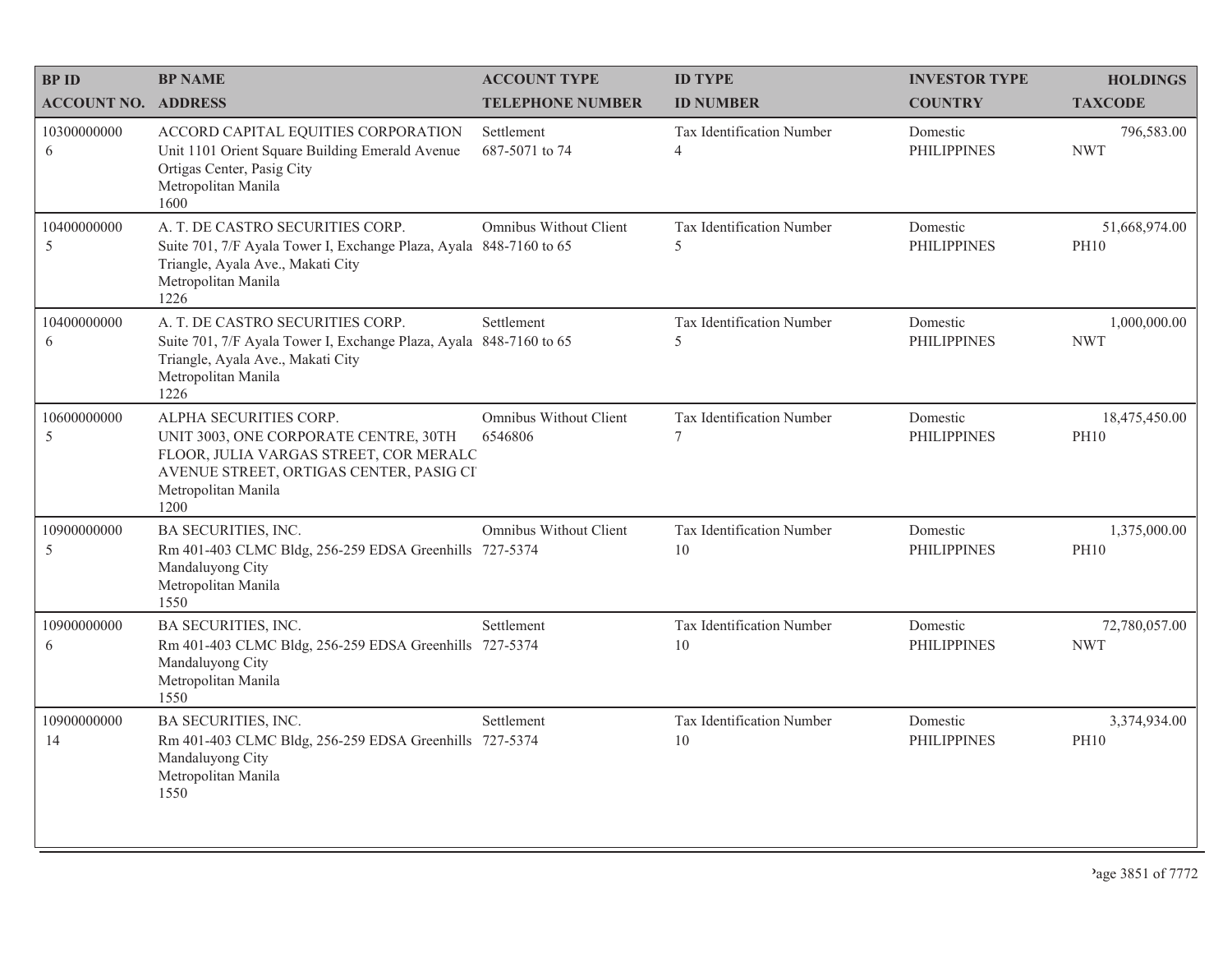| <b>BP NAME</b>                                                                                                                                      | <b>ACCOUNT TYPE</b>                      | <b>ID TYPE</b>                  | <b>INVESTOR TYPE</b>           | <b>HOLDINGS</b>                 |
|-----------------------------------------------------------------------------------------------------------------------------------------------------|------------------------------------------|---------------------------------|--------------------------------|---------------------------------|
|                                                                                                                                                     | <b>TELEPHONE NUMBER</b>                  | <b>ID NUMBER</b>                | <b>COUNTRY</b>                 | <b>TAXCODE</b>                  |
| ANGPING & ASSOCIATES SECURITIES, INC.<br>Suites 2002/2004, The Peak, 107 Alfaro St., Salcedo<br>Village, Makati City<br>Metropolitan Manila<br>1227 | Omnibus Without Client<br>8482915        | Tax Identification Number<br>11 | Domestic<br><b>PHILIPPINES</b> | 2,585,503,608.00<br><b>PH10</b> |
| ANGPING & ASSOCIATES SECURITIES, INC.<br>Suites 2002/2004, The Peak, 107 Alfaro St., Salcedo<br>Village, Makati City<br>Metropolitan Manila<br>1227 | Settlement<br>8482915                    | Tax Identification Number<br>11 | Domestic<br><b>PHILIPPINES</b> | 9,640,000.00<br><b>NWT</b>      |
| ANSALDO, GODINEZ & CO., INC.<br>340 Nueva St., Binondo Manila<br>Metropolitan Manila<br>1006                                                        | Omnibus Without Client<br>242-5127       | Tax Identification Number<br>12 | Domestic<br><b>PHILIPPINES</b> | 234,799,812.00<br><b>PH10</b>   |
| AB CAPITAL SECURITIES, INC.<br>8/F Phinma Plaza 39 Plaza Drive, Rockwell Center<br>Makati City<br>Metropolitan Manila<br>1200                       | Omnibus Without Client<br>814-5601       | Tax Identification Number<br>13 | Domestic<br><b>PHILIPPINES</b> | 475,339,120.00<br><b>PH10</b>   |
| AB CAPITAL SECURITIES, INC.<br>8/F Phinma Plaza 39 Plaza Drive, Rockwell Center<br>Makati City<br>Metropolitan Manila<br>1200                       | Settlement<br>814-5601                   | Tax Identification Number<br>13 | Domestic<br><b>PHILIPPINES</b> | 57,739,506.00<br><b>NWT</b>     |
| AB CAPITAL SECURITIES, INC.<br>8/F Phinma Plaza 39 Plaza Drive, Rockwell Center<br>Makati City<br>Metropolitan Manila<br>1200                       | Settlement<br>814-5601                   | Tax Identification Number<br>13 | Domestic<br><b>PHILIPPINES</b> | 17,531,222.00<br><b>PH10</b>    |
| SB EQUITIES, INC.<br>18/F, Security Bank Centre 6776 Ayala Avenue,<br>Makati City<br>Metropolitan Manila<br>1226                                    | <b>Omnibus Without Client</b><br>8911037 | Tax Identification Number<br>15 | Foreign<br><b>PHILIPPINES</b>  | 10,168,669.00<br>FMX1           |
|                                                                                                                                                     | <b>ACCOUNT NO. ADDRESS</b>               |                                 |                                |                                 |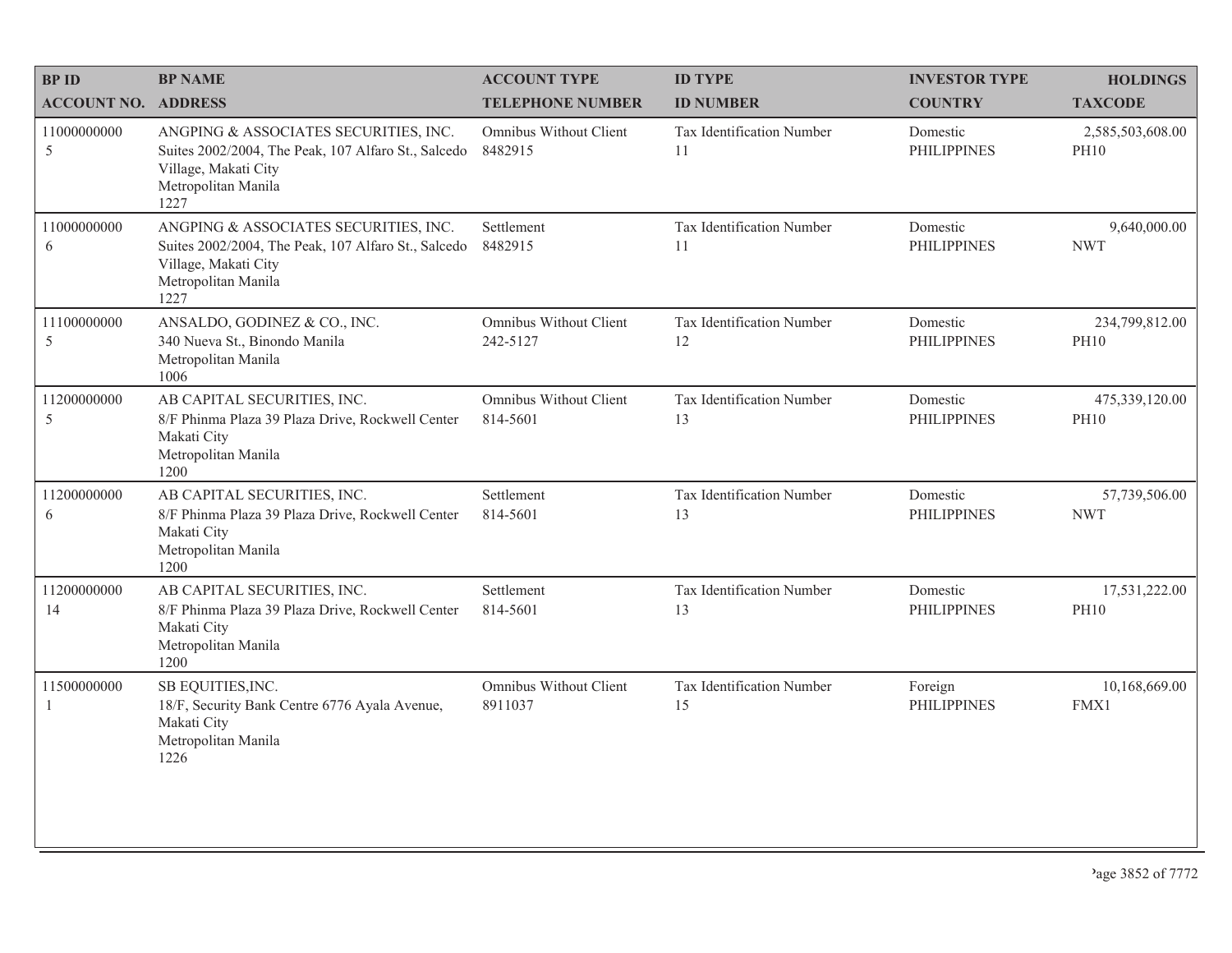| <b>BPID</b>                | <b>BP NAME</b>                                                                                                                                     | <b>ACCOUNT TYPE</b>                      | <b>ID TYPE</b>                  | <b>INVESTOR TYPE</b>           | <b>HOLDINGS</b>                 |
|----------------------------|----------------------------------------------------------------------------------------------------------------------------------------------------|------------------------------------------|---------------------------------|--------------------------------|---------------------------------|
| <b>ACCOUNT NO. ADDRESS</b> |                                                                                                                                                    | <b>TELEPHONE NUMBER</b>                  | <b>ID NUMBER</b>                | <b>COUNTRY</b>                 | <b>TAXCODE</b>                  |
| 11500000000<br>5           | SB EQUITIES, INC.<br>18/F, Security Bank Centre 6776 Ayala Avenue,<br>Makati City<br>Metropolitan Manila<br>1226                                   | <b>Omnibus Without Client</b><br>8911037 | Tax Identification Number<br>15 | Domestic<br><b>PHILIPPINES</b> | 832,091,184.00<br><b>PH10</b>   |
| 11500000000<br>$\tau$      | SB EQUITIES, INC.<br>18/F, Security Bank Centre 6776 Ayala Avenue,<br>Makati City<br>Metropolitan Manila<br>1226                                   | Own<br>8911037                           | Tax Identification Number<br>15 | Domestic<br><b>PHILIPPINES</b> | 1,325.00<br><b>NWT</b>          |
| 11600000000                | ASIA PACIFIC CAPITAL EQUITIES & SECURITII Omnibus Without Client<br>CORP.                                                                          |                                          | Tax Identification Number       | Domestic                       | 35,273,374.00                   |
| $\sqrt{5}$                 | 24/F Galleria Corporate Center EDSA corner Ortigas 6345621 to 26<br>Avenue, Pasig City<br>Metropolitan Manila<br>1605                              |                                          | 16                              | <b>PHILIPPINES</b>             | <b>PH10</b>                     |
| 11800000000<br>5           | ASIASEC EQUITIES, INC.<br>8/F Chatham House<br>116 Valero cor. V.A. Rufino Sts<br>Salcedo Village, Makati City 1227<br>Metropolitan Manila<br>1227 | Omnibus Without Client<br>8937981        | Tax Identification Number<br>18 | Domestic<br><b>PHILIPPINES</b> | 4,599,745,746.00<br><b>PH10</b> |
| 11900000000<br>5           | ASTRA SECURITIES CORPORATION<br>Units 1204-1205 Ayala Tower One Ayala Ave. cor.<br>Paseo de Roxas Makati City<br>Metropolitan Manila<br>1200       | Omnibus Without Client<br>848-6421/27    | Tax Identification Number<br>19 | Domestic<br><b>PHILIPPINES</b> | 160,622,400.00<br><b>PH10</b>   |
| 12000000000<br>5           | ATC SECURITIES, INC.<br>Unit 6f, 6th Floor 8101 Pearl Plaza, Pearl Drive Ortiga 687-1768<br>Center, Pasig City<br>Metropolitan Manila<br>12        | Omnibus Without Client                   | Tax Identification Number<br>20 | Domestic<br><b>PHILIPPINES</b> | 650,700.00<br><b>PH10</b>       |
| 12200000000<br>5           | BELSON SECURITIES, INC.<br>4th Floor Belson House 271 Edsa, Mandaluyong City 724-7586loc21<br>Metropolitan Manila<br>1554                          | Omnibus Without Client                   | Tax Identification Number<br>22 | Domestic<br><b>PHILIPPINES</b> | 249,690,185.00<br><b>PH10</b>   |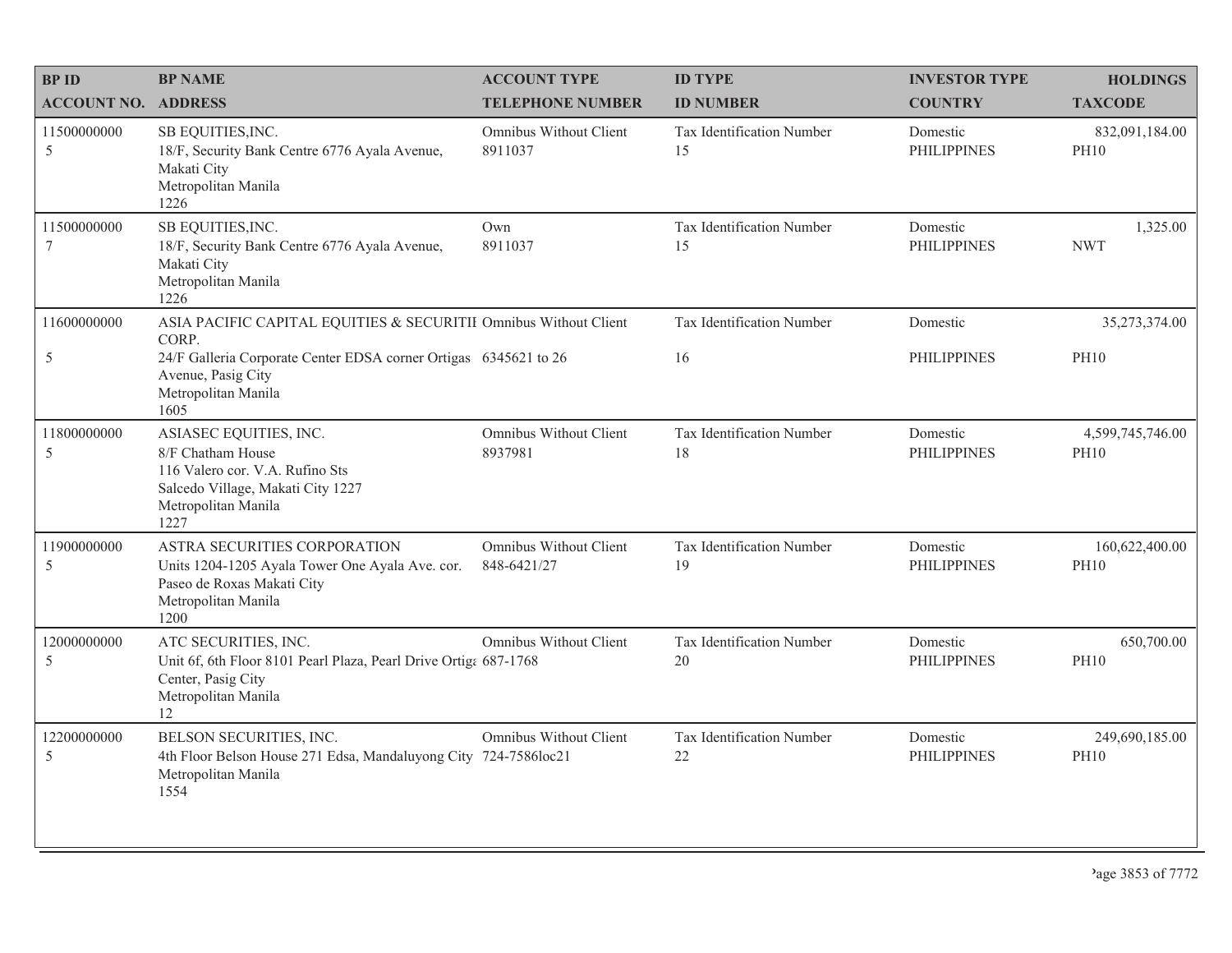| <b>BPID</b>                    | <b>BP NAME</b>                                                                                                                                        | <b>ACCOUNT TYPE</b>                | <b>ID TYPE</b>                  | <b>INVESTOR TYPE</b>           | <b>HOLDINGS</b>                 |
|--------------------------------|-------------------------------------------------------------------------------------------------------------------------------------------------------|------------------------------------|---------------------------------|--------------------------------|---------------------------------|
| <b>ACCOUNT NO. ADDRESS</b>     |                                                                                                                                                       | <b>TELEPHONE NUMBER</b>            | <b>ID NUMBER</b>                | <b>COUNTRY</b>                 | <b>TAXCODE</b>                  |
| 12200000000<br>7               | BELSON SECURITIES, INC.<br>4th Floor Belson House 271 Edsa, Mandaluyong City 724-7586loc21<br>Metropolitan Manila<br>1554                             | Own                                | Tax Identification Number<br>22 | Domestic<br><b>PHILIPPINES</b> | 315,691.00<br><b>NWT</b>        |
| 12300000000<br>5               | BENJAMIN CO CA & CO., INC.<br>Rm. 301 Downtown Ctr Bldg., 516 Quintin Paredes St 6345186<br>Binondo, Manila<br>Metropolitan Manila<br>1006            | Omnibus Without Client             | Tax Identification Number<br>23 | Domestic<br><b>PHILIPPINES</b> | 8,527,300.00<br><b>PH10</b>     |
| 12300000000<br>$7\phantom{.0}$ | BENJAMIN CO CA & CO., INC.<br>Rm. 301 Downtown Ctr Bldg., 516 Quintin Paredes St 6345186<br>Binondo, Manila<br>Metropolitan Manila<br>1006            | Own                                | Tax Identification Number<br>23 | Domestic<br><b>PHILIPPINES</b> | 488,901.00<br><b>NWT</b>        |
| 12400000000<br>5               | <b>B. H. CHUA SECURITIES CORPORATION</b><br>872 G. Araneta Avenue, Quezon City<br>Metropolitan Manila<br>1135                                         | Omnibus Without Client<br>412-3444 | Tax Identification Number<br>24 | Domestic<br><b>PHILIPPINES</b> | 478,880,975.00<br><b>PH10</b>   |
| 12500000000<br>5               | <b>JAKA SECURITIES CORP.</b><br>Unit 814, Ayala Tower I Ayala Ave., Makati City<br>Metropolitan Manila<br>1226                                        | Omnibus Without Client<br>8487123  | Tax Identification Number<br>25 | Domestic<br><b>PHILIPPINES</b> | 57,680,250.00<br><b>PH10</b>    |
| 12500000000<br>6               | JAKA SECURITIES CORP.<br>Unit 814, Ayala Tower I Ayala Ave., Makati City<br>Metropolitan Manila<br>1226                                               | Settlement<br>8487123              | Tax Identification Number<br>25 | Domestic<br><b>PHILIPPINES</b> | 300,000.00<br><b>NWT</b>        |
| 12600000000                    | <b>BPI SECURITIES CORPORATION</b><br>8/F BPI Head Office Bldg., Ayala Ave., cor. Paseo de 8196535<br>Roxas Makati City<br>Metropolitan Manila<br>1226 | Omnibus Without Client             | Tax Identification Number<br>26 | Foreign<br><b>PHILIPPINES</b>  | 600,000.00<br>FMX1              |
| 12600000000<br>5               | BPI SECURITIES CORPORATION<br>8/F BPI Head Office Bldg., Ayala Ave., cor. Paseo de 8196535<br>Roxas Makati City<br>Metropolitan Manila<br>1226        | Omnibus Without Client             | Tax Identification Number<br>26 | Domestic<br><b>PHILIPPINES</b> | 4,848,668,504.00<br><b>PH10</b> |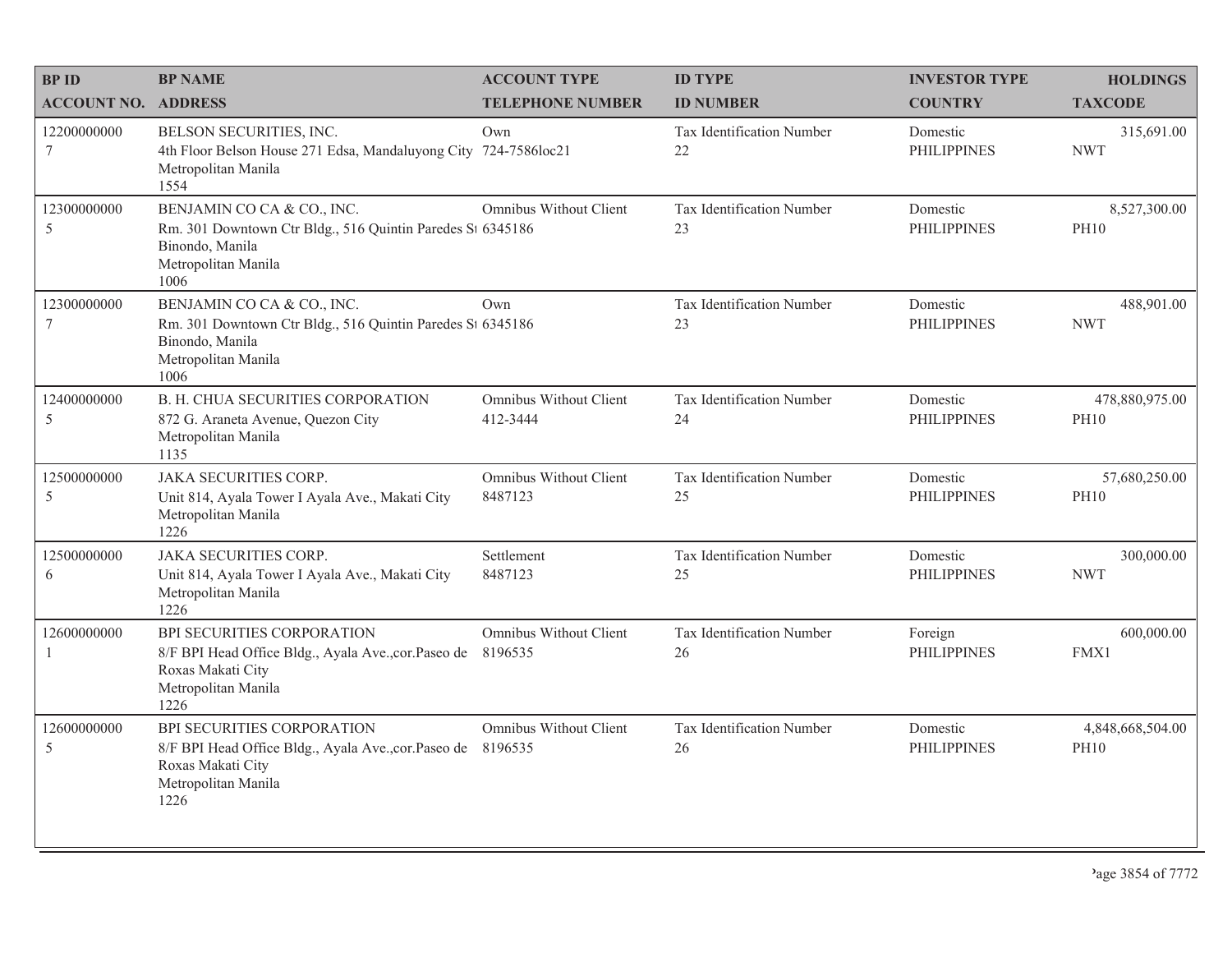| <b>BPID</b>                | <b>BP NAME</b>                                                                                                                                             | <b>ACCOUNT TYPE</b>                | <b>ID TYPE</b>                  | <b>INVESTOR TYPE</b>           | <b>HOLDINGS</b>               |
|----------------------------|------------------------------------------------------------------------------------------------------------------------------------------------------------|------------------------------------|---------------------------------|--------------------------------|-------------------------------|
| <b>ACCOUNT NO. ADDRESS</b> |                                                                                                                                                            | <b>TELEPHONE NUMBER</b>            | <b>ID NUMBER</b>                | <b>COUNTRY</b>                 | <b>TAXCODE</b>                |
| 12800000000<br>5           | CAMPOS, LANUZA & COMPANY, INC.<br>Unit 2003B East Tower, PSE Center Exchange Road, 634-6881/87<br>Ortigas Center Pasig City<br>Metropolitan Manila<br>1605 | Omnibus Without Client             | Tax Identification Number<br>27 | Domestic<br><b>PHILIPPINES</b> | 74,772,653.00<br><b>PH10</b>  |
| 12800000000<br>7           | CAMPOS, LANUZA & COMPANY, INC.<br>Unit 2003B East Tower, PSE Center Exchange Road, 634-6881/87<br>Ortigas Center Pasig City<br>Metropolitan Manila<br>1605 | Own                                | Tax Identification Number<br>27 | Domestic<br><b>PHILIPPINES</b> | 6,110,000.00<br><b>NWT</b>    |
| 12900000000<br>5           | SINCERE SECURITIES CORPORATION<br>1203-A East Tower, PSE Centre, Exchange Road,<br>Ortigas Center, Pasig City<br>Metropolitan Manila<br>$\Omega$           | Omnibus Without Client<br>638-3549 | Tax Identification Number<br>28 | Domestic<br><b>PHILIPPINES</b> | 100,460,000.00<br><b>PH10</b> |
| 13000000000<br>5           | CENTURY SECURITIES CORPORATION<br>1105 Galleria Corporate Center Ortigas Ave., Quezon 633-7044/47<br>City<br>Metropolitan Manila<br>1600                   | <b>Omnibus Without Client</b>      | Tax Identification Number<br>29 | Domestic<br><b>PHILIPPINES</b> | 2,364,000.00<br><b>PH10</b>   |
| 13100000000<br>5           | PCIB SECURITIES, INC.<br>8/F PCIB Tower 2, Dela Costa St., Makati City<br>Metropolitan Manila<br>1002                                                      | Omnibus Without Client<br>8912028  | Tax Identification Number<br>30 | Domestic<br><b>PHILIPPINES</b> | 102,806,413.00<br><b>PH10</b> |
| 13100000000<br>6           | PCIB SECURITIES, INC.<br>8/F PCIB Tower 2, Dela Costa St., Makati City<br>Metropolitan Manila<br>1002                                                      | Settlement<br>8912028              | Tax Identification Number<br>30 | Domestic<br><b>PHILIPPINES</b> | 75,276.00<br><b>NWT</b>       |
| 13100000000<br>18          | PCIB SECURITIES, INC.<br>8/F PCIB Tower 2, Dela Costa St., Makati City<br>Metropolitan Manila<br>1002                                                      | Settlement<br>8912028              | Tax Identification Number<br>30 | Foreign<br><b>PHILIPPINES</b>  | 500,000.00<br><b>RA10</b>     |
| 13300000000<br>5           | CITISECURITIES, INC.<br>Rm. 2701-B Tektite Tower Center Exchange Rd, Pasi; 635-5735<br>City<br>Metropolitan Manila<br>1600                                 | Omnibus Without Client             | Tax Identification Number<br>31 | Domestic<br><b>PHILIPPINES</b> | 398,633,630.00<br><b>PH10</b> |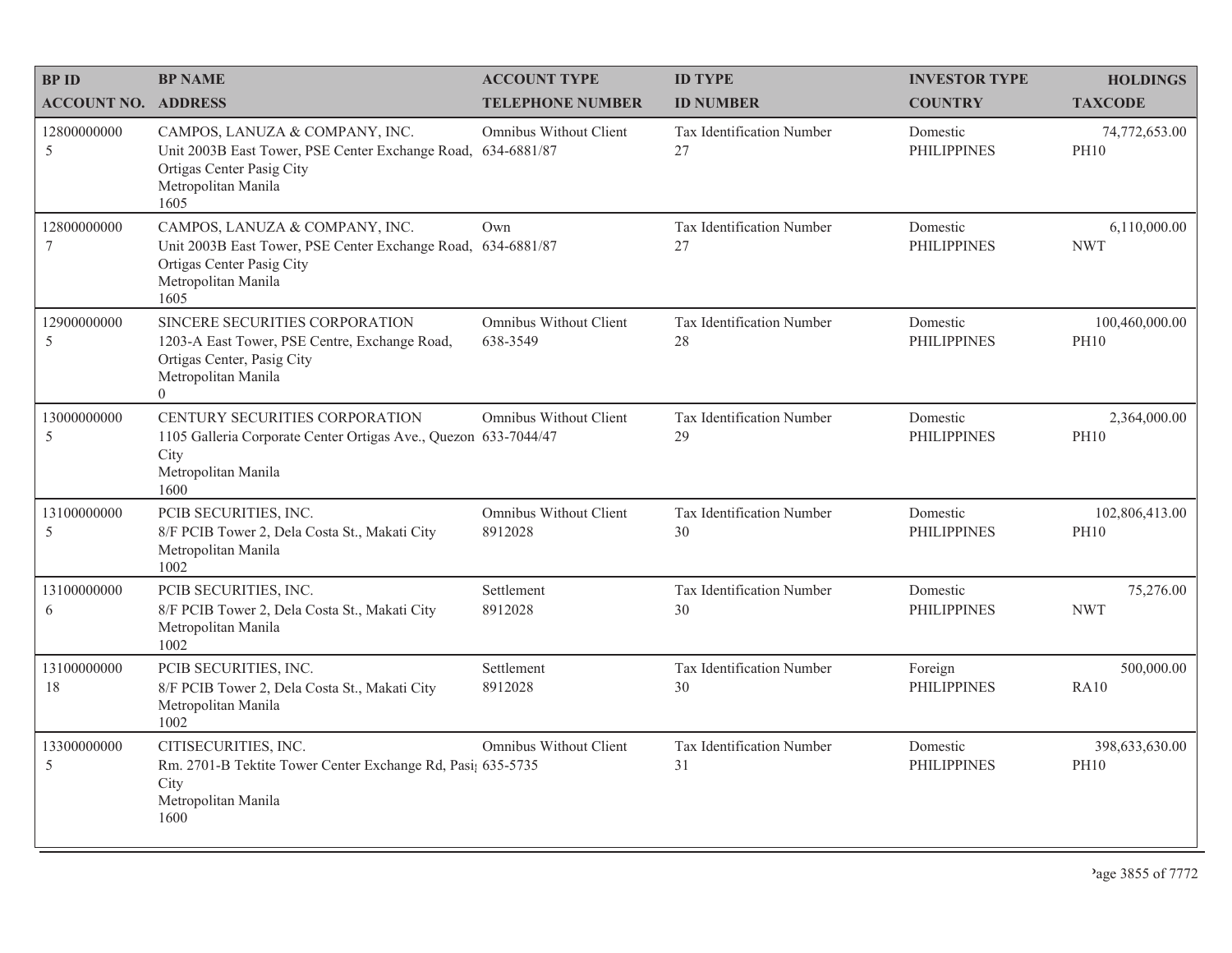| <b>BPID</b>                | <b>BP NAME</b>                                                                                                                                                | <b>ACCOUNT TYPE</b>                | <b>ID TYPE</b>                  | <b>INVESTOR TYPE</b>           | <b>HOLDINGS</b>                 |
|----------------------------|---------------------------------------------------------------------------------------------------------------------------------------------------------------|------------------------------------|---------------------------------|--------------------------------|---------------------------------|
| <b>ACCOUNT NO. ADDRESS</b> |                                                                                                                                                               | <b>TELEPHONE NUMBER</b>            | <b>ID NUMBER</b>                | <b>COUNTRY</b>                 | <b>TAXCODE</b>                  |
| 13300000000<br>$\tau$      | CITISECURITIES, INC.<br>Rm. 2701-B Tektite Tower Center Exchange Rd, Pasi; 635-5735<br>City<br>Metropolitan Manila<br>1600                                    | Own                                | Tax Identification Number<br>31 | Domestic<br><b>PHILIPPINES</b> | 14,705,540.00<br><b>NWT</b>     |
| 13500000000<br>5           | VSEC.COM, INC.<br>UNITS 1009-1011 TOWER ONE & EXCHANGE<br>PLAZA, AYALA TRIANGLE, AYALA AVE.,<br><b>MAKATI CITY</b><br>Metropolitan Manila<br>1200             | Omnibus Without Client<br>856-5801 | Tax Identification Number<br>33 | Domestic<br><b>PHILIPPINES</b> | 10,000,000.00<br><b>PH10</b>    |
| 13600000000<br>5           | TRITON SECURITIES CORP.<br>26/F LKG Tower, 6801 Ayala Avenue Makati City<br>Metropolitan Manila<br>$\Omega$                                                   | Omnibus Without Client<br>5238311  | Tax Identification Number<br>34 | Domestic<br><b>PHILIPPINES</b> | 1,137,711,013.00<br><b>PH10</b> |
| 14000000000<br>5           | <b>IGC SECURITIES INC.</b><br>Suite 1006, Tower I & Exchange Plaza Ayala Triangle 816-39-86<br>Ayala Avenue Makati City<br>Metropolitan Manila<br>1200        | Omnibus Without Client             | Tax Identification Number<br>38 | Domestic<br><b>PHILIPPINES</b> | 263,468,969.00<br><b>PH10</b>   |
| 14000000000<br>7           | IGC SECURITIES INC.<br>Suite 1006, Tower I & Exchange Plaza Ayala Triangle 816-39-86<br>Ayala Avenue Makati City<br>Metropolitan Manila<br>1200               | Own                                | Tax Identification Number<br>38 | Domestic<br><b>PHILIPPINES</b> | 8,535,395.00<br><b>NWT</b>      |
| 14100000000<br>5           | <b>CUALOPING SECURITIES CORPORATION</b><br>Suite 1801 Tytana Centre Condominium Plaza Lorenz 241-0262<br>Ruiz, Binondo, Manila<br>Metropolitan Manila<br>1006 | Omnibus Without Client             | Tax Identification Number<br>39 | Domestic<br><b>PHILIPPINES</b> | 10,151,803.00<br><b>PH10</b>    |
| 14200000000                | DBP-DAIWA CAPITAL MARKETS PHILPPINES, Settlement<br>INC.                                                                                                      |                                    | Tax Identification Number       | Domestic                       | 8,010,765.00                    |
| 14                         | 18/F Citibank Tower 8741 Paseo de Roxas Makati Cit 813-73-44<br>Metropolitan Manila<br>1200                                                                   |                                    | 40                              | <b>PHILIPPINES</b>             | <b>PH10</b>                     |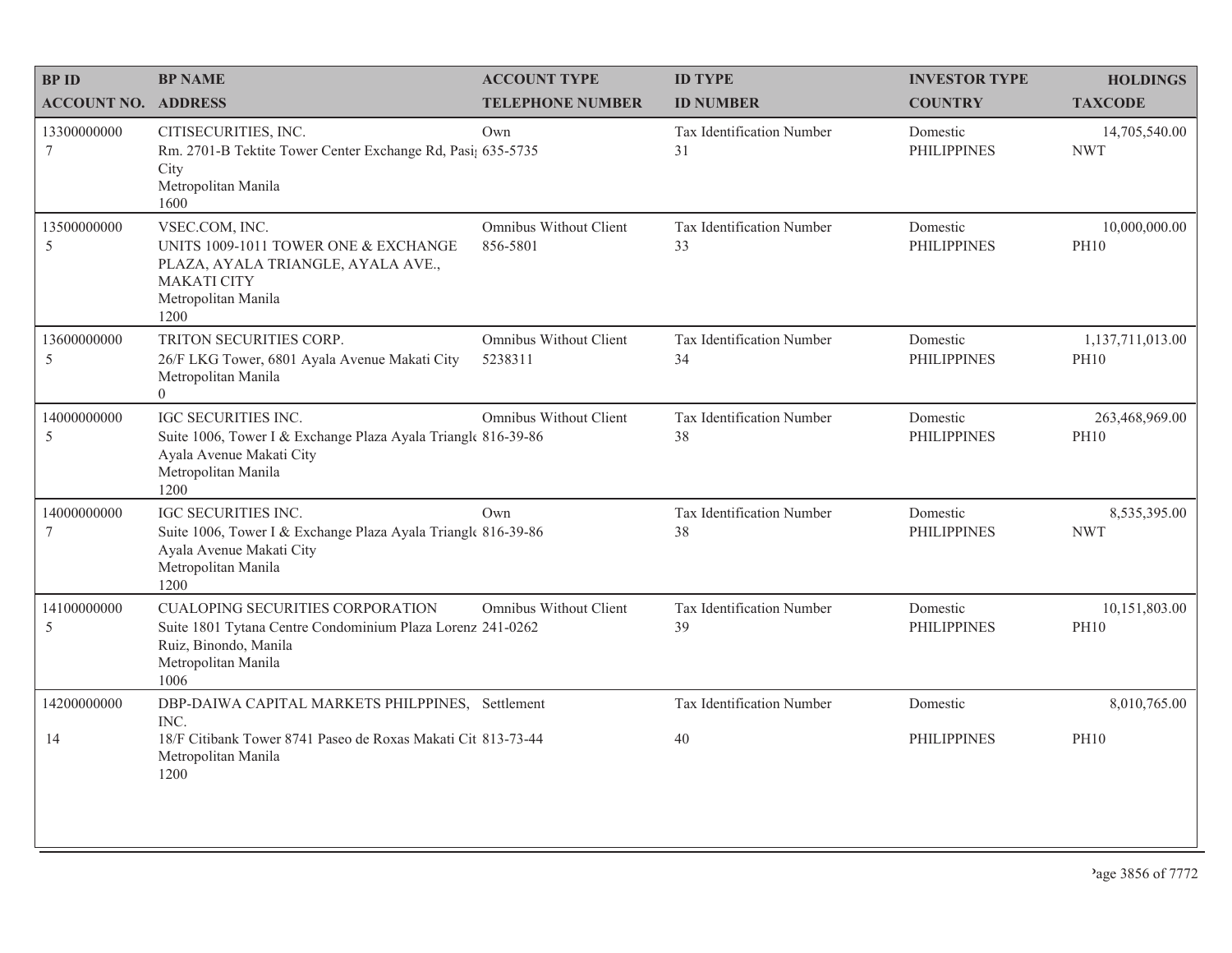| <b>BPID</b>                | <b>BP NAME</b>                                                                                                                                          | <b>ACCOUNT TYPE</b>                          | <b>ID TYPE</b>                                        | <b>INVESTOR TYPE</b>           | <b>HOLDINGS</b>               |
|----------------------------|---------------------------------------------------------------------------------------------------------------------------------------------------------|----------------------------------------------|-------------------------------------------------------|--------------------------------|-------------------------------|
| <b>ACCOUNT NO. ADDRESS</b> |                                                                                                                                                         | <b>TELEPHONE NUMBER</b>                      | <b>ID NUMBER</b>                                      | <b>COUNTRY</b>                 | <b>TAXCODE</b>                |
| 14300000000<br>5           | DAVID GO SECURITIES CORP.<br>Rm. 309 Federation Center Bldg. Muelle de Binondo, 242-2379<br>Binondo, Manila<br>Metropolitan Manila<br>1006              | Omnibus Without Client                       | Tax Identification Number<br>41                       | Domestic<br><b>PHILIPPINES</b> | 388,598,161.00<br><b>PH10</b> |
| 14300000002<br>-1          | FLT PRIME INSURANCE CORPORATION<br>RM. 309 FEDERATION CTR. BLDG., MUELLE DE 242-2379<br>BINONDO, BINONDO, MANILA<br>Metropolitan Manila<br>1006         | Client                                       | <b>Tax Identification Number</b><br>000-320-855-000xc | Domestic<br><b>PHILIPPINES</b> | 24,000,000.00<br><b>NWT</b>   |
| 14500000000<br>5           | DIVERSIFIED SECURITIES, INC.<br>5/F PDCP Bank Centre, Herrera cor. Alfaro Sts.,<br>Salcedo Village, Makati City<br>Metropolitan Manila<br>1600          | <b>Omnibus Without Client</b><br>634-6630/31 | Tax Identification Number<br>43                       | Domestic<br><b>PHILIPPINES</b> | 174,876,500.00<br><b>PH10</b> |
| 14500000000<br>6           | DIVERSIFIED SECURITIES, INC.<br>5/F PDCP Bank Centre, Herrera cor. Alfaro Sts.,<br>Salcedo Village, Makati City<br>Metropolitan Manila<br>1600          | Settlement<br>634-6630/31                    | Tax Identification Number<br>43                       | Domestic<br><b>PHILIPPINES</b> | 38,661,235.00<br><b>NWT</b>   |
| 14500000000<br>8           | DIVERSIFIED SECURITIES, INC.<br>5/F PDCP Bank Centre, Herrera cor. Alfaro Sts.,<br>Salcedo Village, Makati City<br>Metropolitan Manila<br>1600          | Settlement<br>634-6630/31                    | Tax Identification Number<br>43                       | Domestic<br><b>PHILIPPINES</b> | 653.00<br><b>NWT</b>          |
| 14700000000<br>5           | E. CHUA CHIACO SECURITIES, INC.<br>113 Renta St., Binondo, Manila<br>Metropolitan Manila<br>1006                                                        | <b>Omnibus Without Client</b><br>242-5145    | Tax Identification Number<br>45                       | Domestic<br><b>PHILIPPINES</b> | 472,522,023.00<br><b>PH10</b> |
| 14700000000<br>7           | E. CHUA CHIACO SECURITIES, INC.<br>113 Renta St., Binondo, Manila<br>Metropolitan Manila<br>1006                                                        | Own<br>242-5145                              | Tax Identification Number<br>45                       | Domestic<br><b>PHILIPPINES</b> | 93,407.00<br><b>NWT</b>       |
| 14800000000<br>5           | EQUITABLE SECURIITES (PHILS.) INC.<br>3/F Cacho-Gonzalez Bldg, Aguirre cor. Trasierra St,<br>Legaspi Village Makati City<br>Metropolitan Manila<br>1229 | Omnibus Without Client<br>810-4801/04        | Tax Identification Number<br>46                       | Domestic<br><b>PHILIPPINES</b> | 1,605,375.00<br><b>PH10</b>   |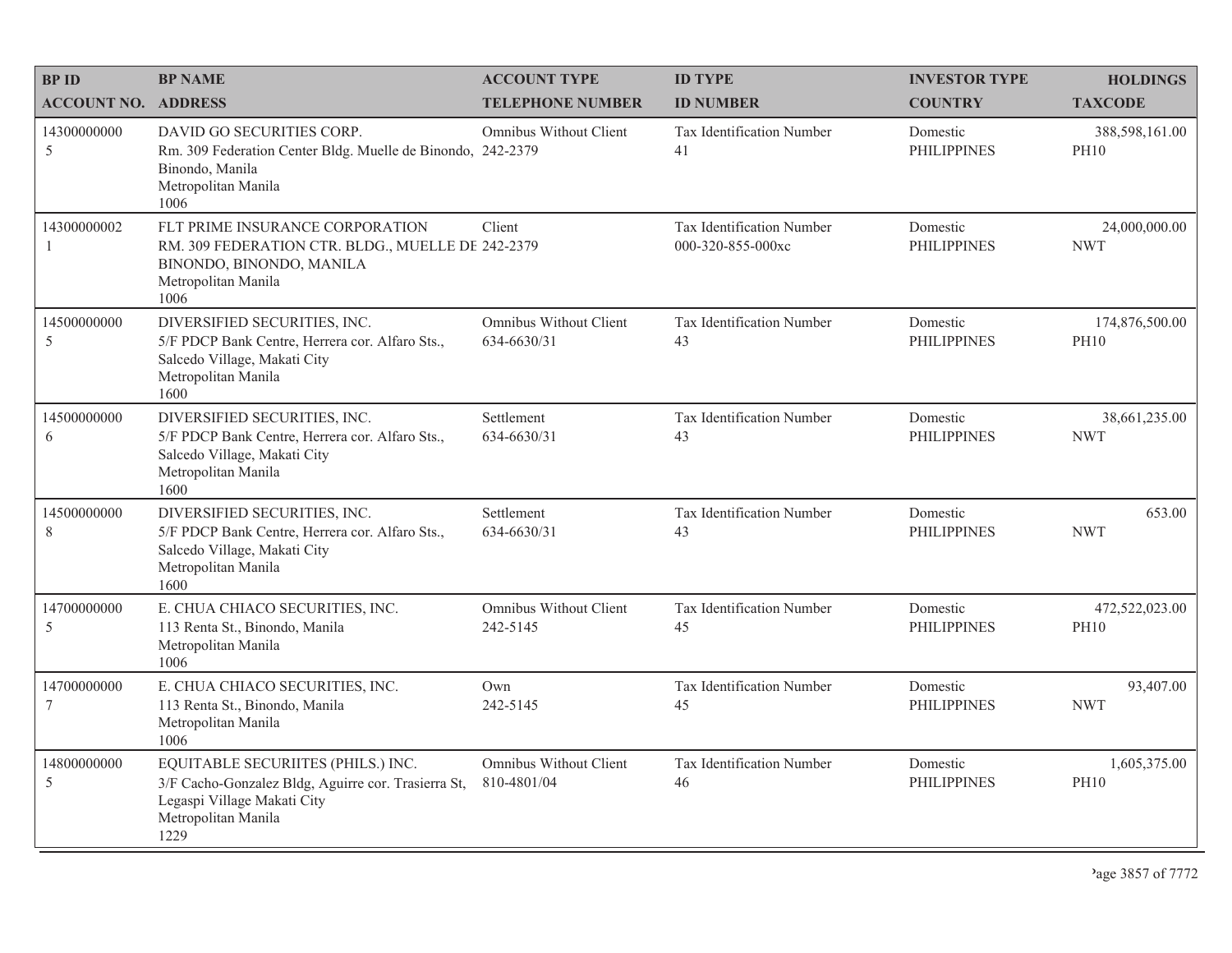| <b>BPID</b>                    | <b>BP NAME</b>                                                                                                                                                                                                 | <b>ACCOUNT TYPE</b>                   | <b>ID TYPE</b>                  | <b>INVESTOR TYPE</b>           | <b>HOLDINGS</b>               |
|--------------------------------|----------------------------------------------------------------------------------------------------------------------------------------------------------------------------------------------------------------|---------------------------------------|---------------------------------|--------------------------------|-------------------------------|
| <b>ACCOUNT NO. ADDRESS</b>     |                                                                                                                                                                                                                | <b>TELEPHONE NUMBER</b>               | <b>ID NUMBER</b>                | <b>COUNTRY</b>                 | <b>TAXCODE</b>                |
| 15000000000                    | EASTERN SECURITIES DEVELOPMENT<br><b>CORPORATION</b>                                                                                                                                                           | Omnibus Without Client                | Tax Identification Number       | Domestic                       | 718,303,398.00                |
| 5                              | 1701 Tytana Ctr. Bldg, Binondo, Manila<br>Metropolitan Manila<br>1006                                                                                                                                          | 242-4006/11                           | 48                              | <b>PHILIPPINES</b>             | <b>PH10</b>                   |
| 15300000000<br>5               | EQUITIWORLD SECURITIES, INC.<br>807-809 Philippine Stock Exchange Ayala Tower 1,<br>Ayala Avenue Makati City<br>Metropolitan Manila<br>1226                                                                    | Omnibus Without Client<br>848-5401/09 | Tax Identification Number<br>51 | Domestic<br><b>PHILIPPINES</b> | 278,891,700.00<br><b>PH10</b> |
| 15300000000<br>7               | EQUITIWORLD SECURITIES, INC.<br>807-809 Philippine Stock Exchange Ayala Tower 1,<br>Ayala Avenue Makati City<br>Metropolitan Manila<br>1226                                                                    | Own<br>848-5401/09                    | Tax Identification Number<br>51 | Domestic<br><b>PHILIPPINES</b> | 7,010,000.00<br><b>NWT</b>    |
| 15400000000<br>5               | EVERGREEN STOCK BROKERAGE & SEC., INC. Omnibus Without Client<br>Suite 606 - 607, 6th Floor, Tower One Phil. Stock<br>Exchange Plaza, Ayala Triangle, Ayala Ave. Makati<br>City<br>Metropolitan Manila<br>1200 | 891-9451                              | Tax Identification Number<br>52 | Domestic<br><b>PHILIPPINES</b> | 369,921,442.00<br><b>PH10</b> |
| 15400000000<br>6               | EVERGREEN STOCK BROKERAGE & SEC., INC. Settlement<br>Suite 606 - 607, 6th Floor, Tower One Phil. Stock<br>Exchange Plaza, Ayala Triangle, Ayala Ave. Makati<br>City<br>Metropolitan Manila<br>1200             | 891-9451                              | Tax Identification Number<br>52 | Domestic<br><b>PHILIPPINES</b> | 29,400.00<br><b>NWT</b>       |
| 15400000000<br>$7\phantom{.0}$ | EVERGREEN STOCK BROKERAGE & SEC., INC. Own<br>Suite 606 - 607, 6th Floor, Tower One Phil. Stock<br>Exchange Plaza, Ayala Triangle, Ayala Ave. Makati<br>City<br>Metropolitan Manila<br>1200                    | 891-9451                              | Tax Identification Number<br>52 | Domestic<br><b>PHILIPPINES</b> | 4,296.00<br><b>NWT</b>        |
| 15700000000<br>5               | FIRST ORIENT SECURITIES, INC.<br>Unit 1201 Ayala Triangle Tower One Ayala Avenue, 891-9240/45<br>Makati City<br>Metropolitan Manila<br>1226                                                                    | Omnibus Without Client                | Tax Identification Number<br>55 | Domestic<br><b>PHILIPPINES</b> | 21,017,558.00<br><b>PH10</b>  |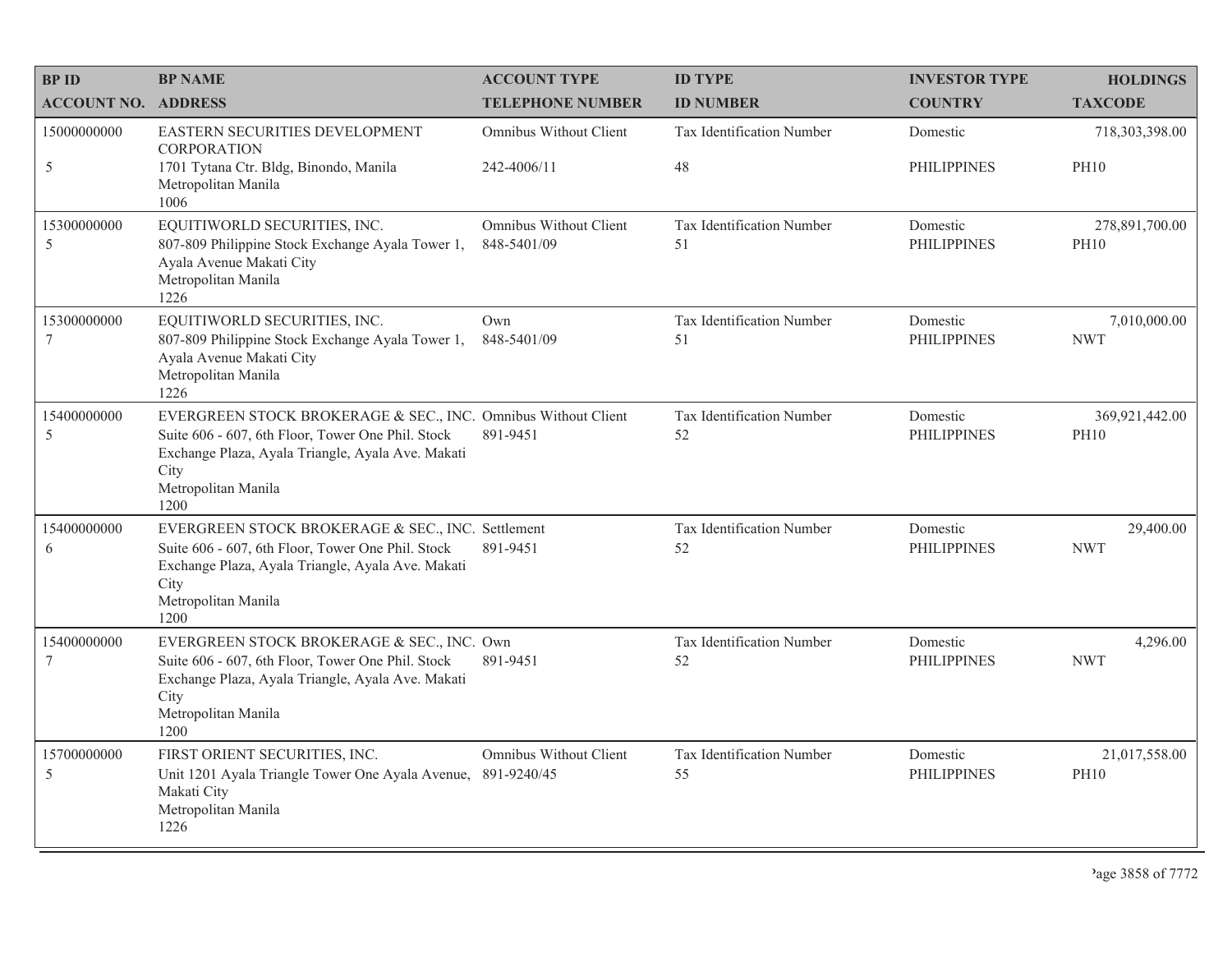| <b>BPID</b>                | <b>BP NAME</b>                                                                                                                                                                             | <b>ACCOUNT TYPE</b>                       | <b>ID TYPE</b>                  | <b>INVESTOR TYPE</b>           | <b>HOLDINGS</b>               |
|----------------------------|--------------------------------------------------------------------------------------------------------------------------------------------------------------------------------------------|-------------------------------------------|---------------------------------|--------------------------------|-------------------------------|
| <b>ACCOUNT NO. ADDRESS</b> |                                                                                                                                                                                            | <b>TELEPHONE NUMBER</b>                   | <b>ID NUMBER</b>                | <b>COUNTRY</b>                 | <b>TAXCODE</b>                |
| 15900000000<br>5           | FIRST INTEGRATED CAPITAL SECURITIES, INC Omnibus Without Client<br>Units 1211-1212 Tower I & Exchange Plaza, Ayala<br>Ave. Cor. Paseo de Roxas, Makati City<br>Metropolitan Manila<br>1200 | 759-4320 to 23                            | Tax Identification Number<br>57 | Domestic<br><b>PHILIPPINES</b> | 92,250.00<br><b>PH10</b>      |
| 16100000000<br>5           | FRANCISCO ORTIGAS SECURITIES, INC.<br>10/F Ortigas Bldg. Ortigas Ave, Pasig City<br>Metropolitan Manila<br>1600                                                                            | Omnibus Without Client<br>631-26-74       | Tax Identification Number<br>59 | Domestic<br><b>PHILIPPINES</b> | 53,606,432.00<br><b>PH10</b>  |
| 16200000000<br>5           | F. YAP SECURITIES, INC.<br>Unit 2301 PSE Center (East Tower) Exchange Rd.,<br>Ortigas Center Pasig City<br>Metropolitan Manila<br>1603                                                     | <b>Omnibus Without Client</b><br>635-4126 | Tax Identification Number<br>60 | Domestic<br><b>PHILIPPINES</b> | 630,207,940.00<br><b>PH10</b> |
| 16700000000<br>-1          | AURORA SECURITIES, INC.<br>UNIT 2405A WEST TOWER PHILIPPINE STOCK 633-5892<br>EXCHANGE CENTRE ORTIGAS, PASIG CITY<br>Metropolitan Manila<br>1605                                           | Omnibus Without Client                    | Tax Identification Number<br>64 | Foreign<br><b>PHILIPPINES</b>  | 36,329.00<br>FMX1             |
| 16700000000<br>5           | AURORA SECURITIES, INC.<br>UNIT 2405A WEST TOWER PHILIPPINE STOCK 633-5892<br>EXCHANGE CENTRE ORTIGAS, PASIG CITY<br>Metropolitan Manila<br>1605                                           | Omnibus Without Client                    | Tax Identification Number<br>64 | Domestic<br><b>PHILIPPINES</b> | 16,090,100.00<br><b>PH10</b>  |
| 16800000000<br>5           | GLOBALINKS SECURITIES & STOCKS, INC.<br>#706 Ayala Tower One Ayala Avenue Cor. Paseo de 759-4136<br>Roxas St. Makati City<br>Metropolitan Manila<br>1226                                   | Omnibus Without Client                    | Tax Identification Number<br>65 | Domestic<br><b>PHILIPPINES</b> | 232,400,309.00<br><b>PH10</b> |
| 16800000000<br>6           | GLOBALINKS SECURITIES & STOCKS, INC.<br>#706 Ayala Tower One Ayala Avenue Cor. Paseo de 759-4136<br>Roxas St. Makati City<br>Metropolitan Manila<br>1226                                   | Settlement                                | Tax Identification Number<br>65 | Domestic<br><b>PHILIPPINES</b> | 300,000.00<br><b>NWT</b>      |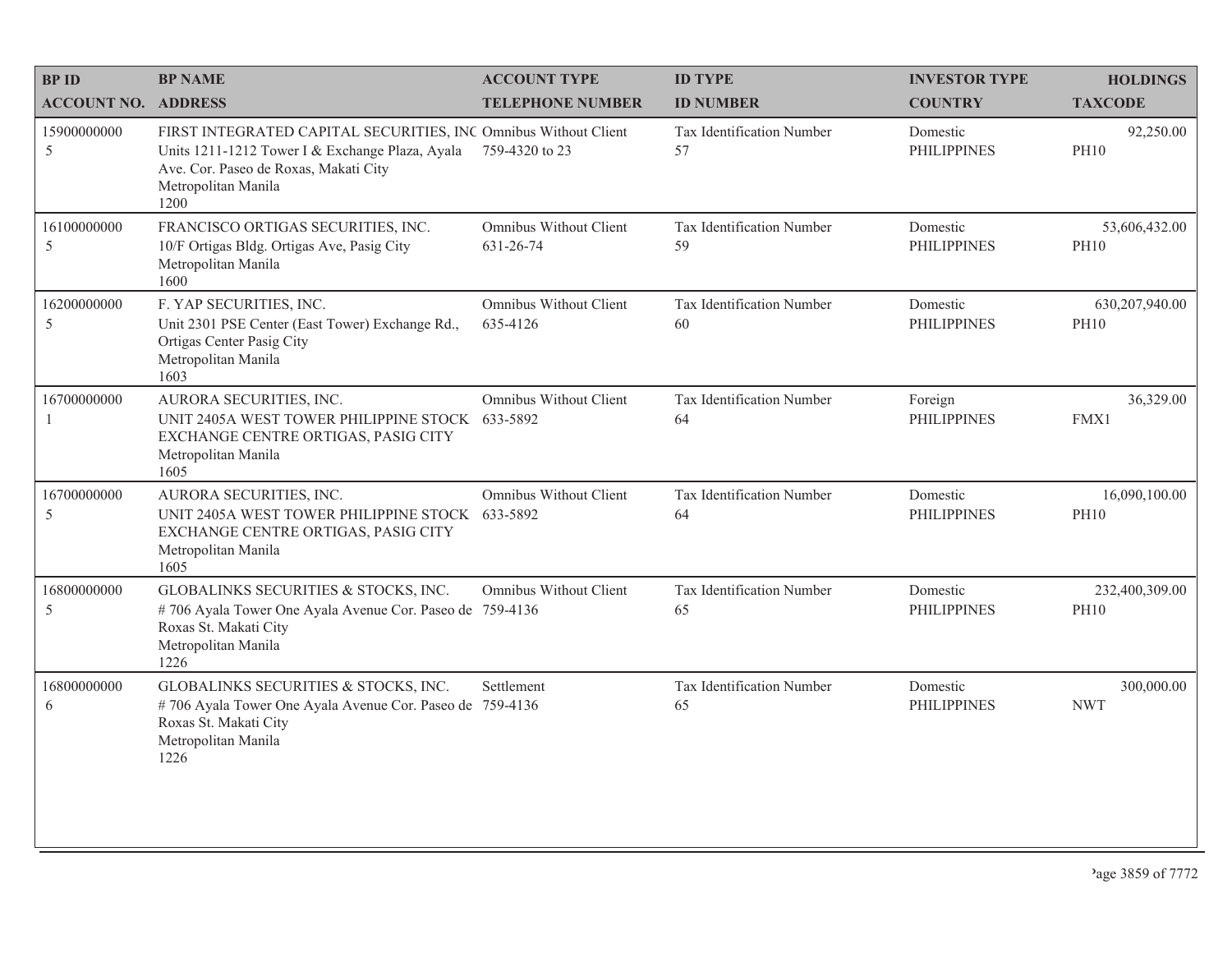| <b>BPID</b>                | <b>BP NAME</b>                                                                                                                                            | <b>ACCOUNT TYPE</b>                       | <b>ID TYPE</b>                         | <b>INVESTOR TYPE</b>           | <b>HOLDINGS</b>               |
|----------------------------|-----------------------------------------------------------------------------------------------------------------------------------------------------------|-------------------------------------------|----------------------------------------|--------------------------------|-------------------------------|
| <b>ACCOUNT NO. ADDRESS</b> |                                                                                                                                                           | <b>TELEPHONE NUMBER</b>                   | <b>ID NUMBER</b>                       | <b>COUNTRY</b>                 | <b>TAXCODE</b>                |
| 16800000000<br>$\tau$      | GLOBALINKS SECURITIES & STOCKS, INC.<br>#706 Ayala Tower One Ayala Avenue Cor. Paseo de 759-4136<br>Roxas St. Makati City<br>Metropolitan Manila<br>1226  | Own                                       | <b>Tax Identification Number</b><br>65 | Domestic<br><b>PHILIPPINES</b> | 1,005,434.00<br><b>NWT</b>    |
| 16900000000<br>5           | JSG SECURITIES, INC.<br>4th Floor, A&T Building, 244 Escolta Street, Binondo 2429414<br>Manila<br>Metropolitan Manila<br>1006                             | Omnibus Without Client                    | Tax Identification Number<br>66        | Domestic<br><b>PHILIPPINES</b> | 230,857,988.00<br><b>PH10</b> |
| 16900000004                | PIONEER INSURANCE & SURETY CORP.<br>4th Floor, A&T Building, 244 Escolta Street, Binondo 817-1461<br>Manila<br>Metropolitan Manila<br>1006                | Client                                    | Tax Identification Number<br>332       | Domestic<br><b>PHILIPPINES</b> | 10,000,000.00<br><b>NWT</b>   |
| 17000000000<br>5           | GOLDSTAR SECURITIES, INC.<br>2201-B East Tower, PSE Centre Exchange Rd, Ortiga 633-7485/86<br>Center Pasig City<br>Metropolitan Manila<br>1600            | Omnibus Without Client                    | Tax Identification Number<br>67        | Domestic<br><b>PHILIPPINES</b> | 213,273,377.00<br><b>PH10</b> |
| 17000000000<br>14          | GOLDSTAR SECURITIES, INC.<br>2201-B East Tower, PSE Centre Exchange Rd, Ortiga 633-7485/86<br>Center Pasig City<br>Metropolitan Manila<br>1600            | Settlement                                | Tax Identification Number<br>67        | Domestic<br><b>PHILIPPINES</b> | 10,620,000.00<br><b>PH10</b>  |
| 17200000000<br>5           | GUILD SECURITIES, INC.<br>Unit 1215 Tower One & Exchange Plaza Ayala Ave., 8919232<br>Makati City<br>Metropolitan Manila<br>1226                          | Omnibus Without Client                    | Tax Identification Number<br>69        | Domestic<br><b>PHILIPPINES</b> | 173,012,689.00<br><b>PH10</b> |
| 17400000000<br>5           | HDI SECURITIES, INC.<br>UNIT 2305-B 23/F ORIENT SQUARE BLDG., F.<br>ORTIGAS, JR. ROAD, ORTIGAS CENTRE, PASIG<br>CITY, 1605<br>Metropolitan Manila<br>1605 | <b>Omnibus Without Client</b><br>891-9598 | Tax Identification Number<br>71        | Domestic<br><b>PHILIPPINES</b> | 459,409,447.00<br><b>PH10</b> |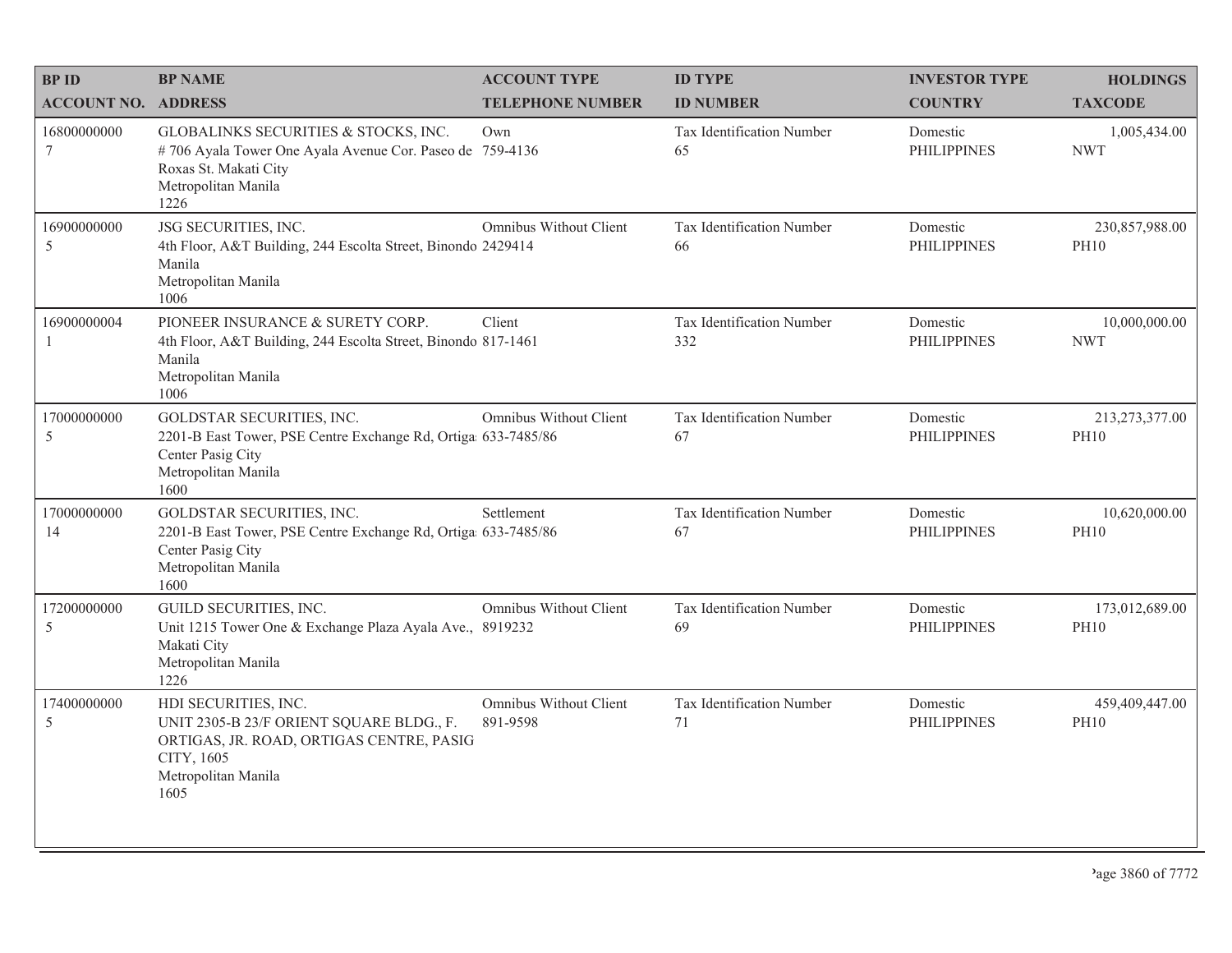| <b>BPID</b>                | <b>BP NAME</b>                                                                                                                                      | <b>ACCOUNT TYPE</b>                     | <b>ID TYPE</b>                  | <b>INVESTOR TYPE</b>           | <b>HOLDINGS</b>               |
|----------------------------|-----------------------------------------------------------------------------------------------------------------------------------------------------|-----------------------------------------|---------------------------------|--------------------------------|-------------------------------|
| <b>ACCOUNT NO. ADDRESS</b> |                                                                                                                                                     | <b>TELEPHONE NUMBER</b>                 | <b>ID NUMBER</b>                | <b>COUNTRY</b>                 | <b>TAXCODE</b>                |
| 17500000000<br>5           | H. E. BENNETT SECURITIES, INC.<br>Rm. 1704 World Trade Exchange Bldg., 215 Juan Lur 242-5733<br>St., Binondo, Manila<br>Metropolitan Manila<br>1006 | Omnibus Without Client                  | Tax Identification Number<br>72 | Domestic<br><b>PHILIPPINES</b> | 32,570,766.00<br><b>PH10</b>  |
| 17500000000<br>7           | H. E. BENNETT SECURITIES, INC.<br>Rm. 1704 World Trade Exchange Bldg., 215 Juan Lur 242-5733<br>St., Binondo, Manila<br>Metropolitan Manila<br>1006 | Own                                     | Tax Identification Number<br>72 | Domestic<br><b>PHILIPPINES</b> | 32,522.00<br><b>NWT</b>       |
| 17800000000<br>5           | HK SECURITIES, INC.<br>Suite 102 Columbia Tower, Ortigas Ave.,<br>Mandaluyong City<br>Metropolitan Manila<br>1600                                   | Omnibus Without Client<br>6336991 to 96 | Tax Identification Number<br>75 | Domestic<br><b>PHILIPPINES</b> | 11,268.00<br><b>PH10</b>      |
| 17800000000<br>$\tau$      | HK SECURITIES, INC.<br>Suite 102 Columbia Tower, Ortigas Ave.,<br>Mandaluyong City<br>Metropolitan Manila<br>1600                                   | Own<br>6336991 to 96                    | Tax Identification Number<br>75 | Domestic<br><b>PHILIPPINES</b> | 19,119.00<br><b>NWT</b>       |
| 17900000000<br>5           | I. ACKERMAN & CO., INC.<br>Suite 705, Tower I Bldg. PSE Plaza, Ayala Triangle<br>Ayala Ave., Makati City<br>Metropolitan Manila<br>1226             | Omnibus Without Client<br>891-9071      | Tax Identification Number<br>76 | Domestic<br><b>PHILIPPINES</b> | 107,430,502.00<br><b>PH10</b> |
| 18000000000<br>5           | I. B. GIMENEZ SECURITIES, INC.<br>NO. 42 3/F NEW ROSARIO ORTIGAS ARCADE,<br>ROSARIO ORTIGAS EXTENSION, PASIG CITY<br>Metropolitan Manila<br>1600    | Omnibus Without Client<br>634-2344/48   | Tax Identification Number<br>77 | Domestic<br><b>PHILIPPINES</b> | 152,933,267.00<br><b>PH10</b> |
| 18000000000<br>$\tau$      | I. B. GIMENEZ SECURITIES, INC.<br>NO. 42 3/F NEW ROSARIO ORTIGAS ARCADE,<br>ROSARIO ORTIGAS EXTENSION, PASIG CITY<br>Metropolitan Manila<br>1600    | Own<br>634-2344/48                      | Tax Identification Number<br>77 | Domestic<br><b>PHILIPPINES</b> | 60,000.00<br><b>NWT</b>       |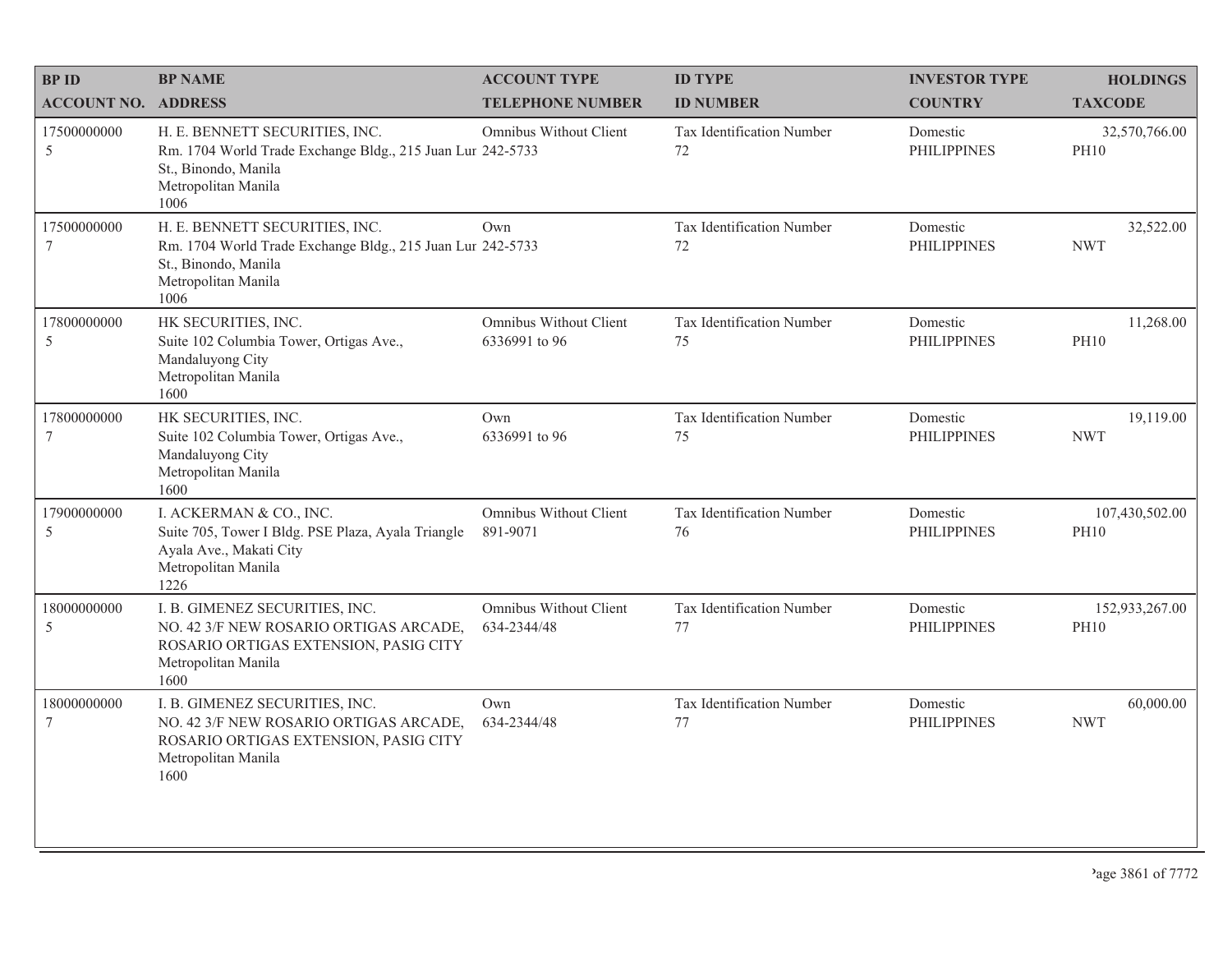| <b>BPID</b>                    | <b>BP NAME</b>                                                                                                                                                    | <b>ACCOUNT TYPE</b>               | <b>ID TYPE</b>                  | <b>INVESTOR TYPE</b>           | <b>HOLDINGS</b>                 |
|--------------------------------|-------------------------------------------------------------------------------------------------------------------------------------------------------------------|-----------------------------------|---------------------------------|--------------------------------|---------------------------------|
| <b>ACCOUNT NO. ADDRESS</b>     |                                                                                                                                                                   | <b>TELEPHONE NUMBER</b>           | <b>ID NUMBER</b>                | <b>COUNTRY</b>                 | <b>TAXCODE</b>                  |
| 18100000000<br>5               | INVESTORS SECURITIES, INC,<br>Unit 604-605 Tower One & Exchange Plaza Ayala<br>Triangle, Ayala Ave. cor Paseo de Roxas Makati City<br>Metropolitan Manila<br>1200 | Omnibus Without Client<br>8431210 | Tax Identification Number<br>78 | Domestic<br><b>PHILIPPINES</b> | 224,759,213.00<br><b>PH10</b>   |
| 18100000000<br>$7\phantom{.0}$ | INVESTORS SECURITIES, INC,<br>Unit 604-605 Tower One & Exchange Plaza Ayala<br>Triangle, Ayala Ave. cor Paseo de Roxas Makati City<br>Metropolitan Manila<br>1200 | Own<br>8431210                    | Tax Identification Number<br>78 | Domestic<br><b>PHILIPPINES</b> | 24,400.00<br><b>NWT</b>         |
| 18200000000<br>5               | IMPERIAL, DE GUZMAN, ABALOS & CO., INC.<br>Ground Floor, EDSA Central Square Shaw Boulevard 6332686<br>Mandaluyong City<br>Metropolitan Manila<br>1552            | <b>Omnibus Without Client</b>     | Tax Identification Number<br>79 | Domestic<br><b>PHILIPPINES</b> | 67,514,497.00<br><b>PH10</b>    |
| 18300000000<br>5               | INTRA-INVEST SECURITIES, INC.<br>11/F ACT Tower, 135 Sen. Gil Puyat Ave., Salcedo<br>Vill., Makati City<br>Metropolitan Manila<br>1200                            | Omnibus Without Client<br>8106934 | Tax Identification Number<br>80 | Domestic<br><b>PHILIPPINES</b> | 146, 115, 200.00<br><b>PH10</b> |
| 18700000000<br>-5              | ASIAN CAPITAL EQUITIES, INC.<br>6/F Tower 1 & Exchange Plaza Ayala Ave., cor Paseo 8485126<br>de Roxas, Makati City<br>Metropolitan Manila<br>1226                | Omnibus Without Client            | Tax Identification Number<br>84 | Domestic<br><b>PHILIPPINES</b> | 3,966,400.00<br><b>PH10</b>     |
| 18800000000<br>5               | J.M. BARCELON & CO., INC.<br>#5 PENNSYLVANNIA STREET, BRGY. MARIAN/ 661-8396<br>NEW MANILA, QUEZON CITY<br>Metropolitan Manila<br>1100                            | Omnibus Without Client            | Tax Identification Number<br>85 | Domestic<br><b>PHILIPPINES</b> | 1,900,000.00<br><b>PH10</b>     |
| 18800000000<br>6               | J.M. BARCELON & CO., INC.<br>#5 PENNSYLVANNIA STREET, BRGY. MARIAN/ 661-8396<br>NEW MANILA, QUEZON CITY<br>Metropolitan Manila<br>1100                            | Settlement                        | Tax Identification Number<br>85 | Domestic<br><b>PHILIPPINES</b> | 1,177,360.00<br><b>NWT</b>      |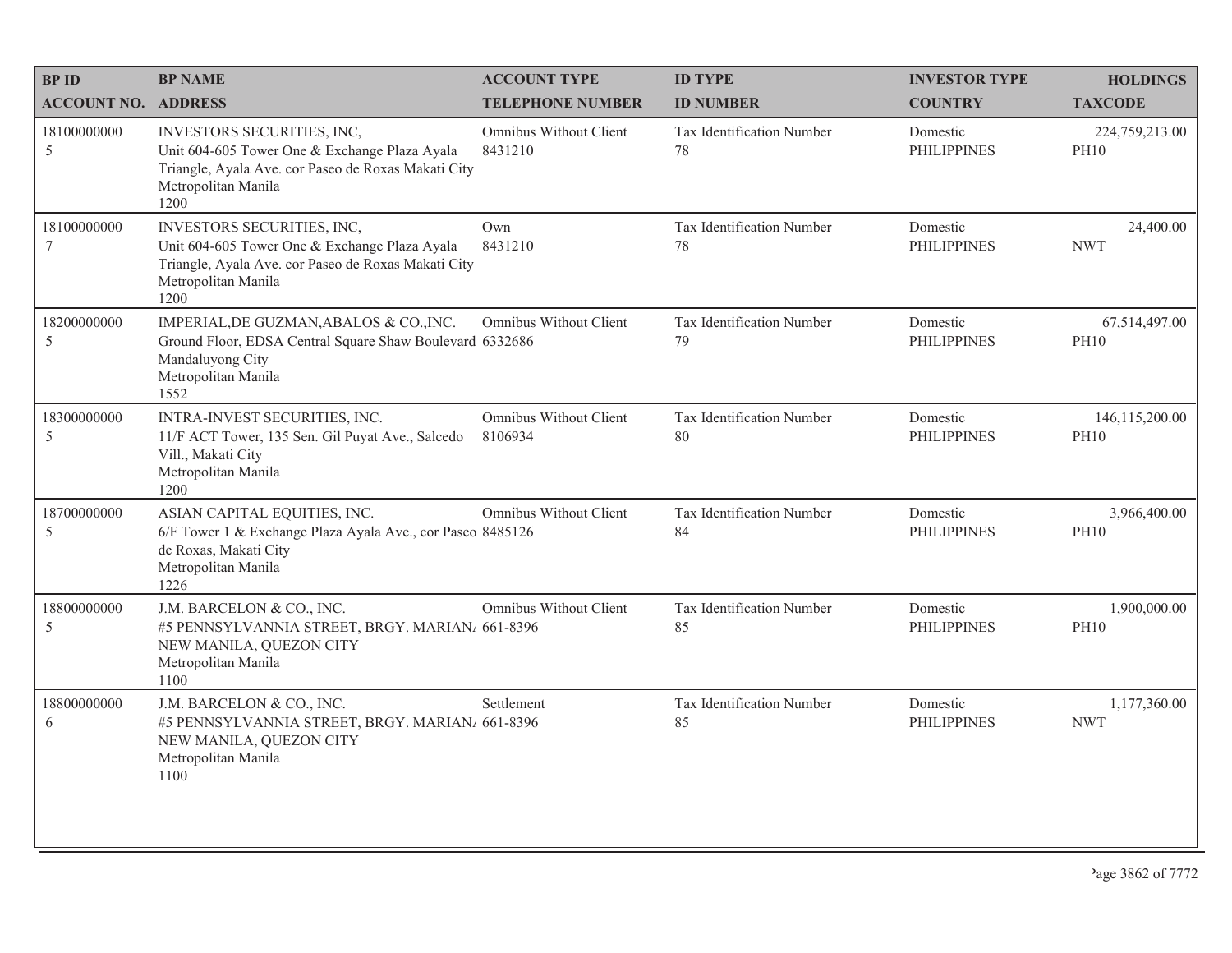| <b>BPID</b>                | <b>BP NAME</b>                                                                                                                              | <b>ACCOUNT TYPE</b>                  | <b>ID TYPE</b>                  | <b>INVESTOR TYPE</b>           | <b>HOLDINGS</b>               |
|----------------------------|---------------------------------------------------------------------------------------------------------------------------------------------|--------------------------------------|---------------------------------|--------------------------------|-------------------------------|
| <b>ACCOUNT NO. ADDRESS</b> |                                                                                                                                             | <b>TELEPHONE NUMBER</b>              | <b>ID NUMBER</b>                | <b>COUNTRY</b>                 | <b>TAXCODE</b>                |
| 19200000000<br>6           | STRATEGIC EQUITIES CORP.<br>Unit 610-611 PSE Plaza, Tower I, Ayala Triangle,<br>Ayala Ave., Makati City<br>Metropolitan Manila<br>1226      | Settlement<br>759-4055               | Tax Identification Number<br>89 | Domestic<br><b>PHILIPPINES</b> | 21,443,500.00<br><b>NWT</b>   |
| 19200000000<br>14          | STRATEGIC EQUITIES CORP.<br>Unit 610-611 PSE Plaza, Tower I, Ayala Triangle,<br>Ayala Ave., Makati City<br>Metropolitan Manila<br>1226      | Settlement<br>759-4055               | Tax Identification Number<br>89 | Domestic<br><b>PHILIPPINES</b> | 5,368,642.00<br><b>PH10</b>   |
| 19300000000<br>5           | LARRGO SECURITIES CO., INC.<br>Rm. 202 2/F Rufino Building, Ayala Avenue, Makati 8101353<br>City<br>Metropolitan Manila<br>1226             | <b>Omnibus Without Client</b>        | Tax Identification Number<br>90 | Domestic<br><b>PHILIPPINES</b> | 829,134,791.00<br><b>PH10</b> |
| 19300000000<br>6           | LARRGO SECURITIES CO., INC.<br>Rm. 202 2/F Rufino Building, Ayala Avenue, Makati 8101353<br>City<br>Metropolitan Manila<br>1226             | Settlement                           | Tax Identification Number<br>90 | Domestic<br><b>PHILIPPINES</b> | 1,196,997.00<br><b>NWT</b>    |
| 19700000000<br>5           | LOPEZ, LOCSIN, LEDESMA & CO., INC.<br>405 URBAN BUILDING, SEN. GIL. PUYAT AVEN 8127482<br><b>MAKATI CITY</b><br>Metropolitan Manila<br>1226 | Omnibus Without Client               | Tax Identification Number<br>94 | Domestic<br><b>PHILIPPINES</b> | 7,628,800.00<br><b>PH10</b>   |
| 19800000000<br>5           | LUCKY SECURITIES, INC.<br>Unit 1402-B PSE Center Exchange Road, Ortigas<br>Center Pasig City<br>Metropolitan Manila<br>1600                 | Omnibus Without Client<br>6346747/60 | Tax Identification Number<br>95 | Domestic<br><b>PHILIPPINES</b> | 329,262,039.00<br>NWT         |
| 19900000000<br>5           | LUYS SECURITIES COMPANY, INC.<br>28/F LKG Tower 6801 Ayala Ave. Makati City<br>Metropolitan Manila<br>1200                                  | Omnibus Without Client<br>5231040    | Tax Identification Number<br>96 | Domestic<br><b>PHILIPPINES</b> | 200,166,315.00<br><b>PH10</b> |
| 19900000000<br>7           | LUYS SECURITIES COMPANY, INC.<br>28/F LKG Tower 6801 Ayala Ave. Makati City<br>Metropolitan Manila<br>1200                                  | Own<br>5231040                       | Tax Identification Number<br>96 | Domestic<br><b>PHILIPPINES</b> | 40,000,000.00<br><b>NWT</b>   |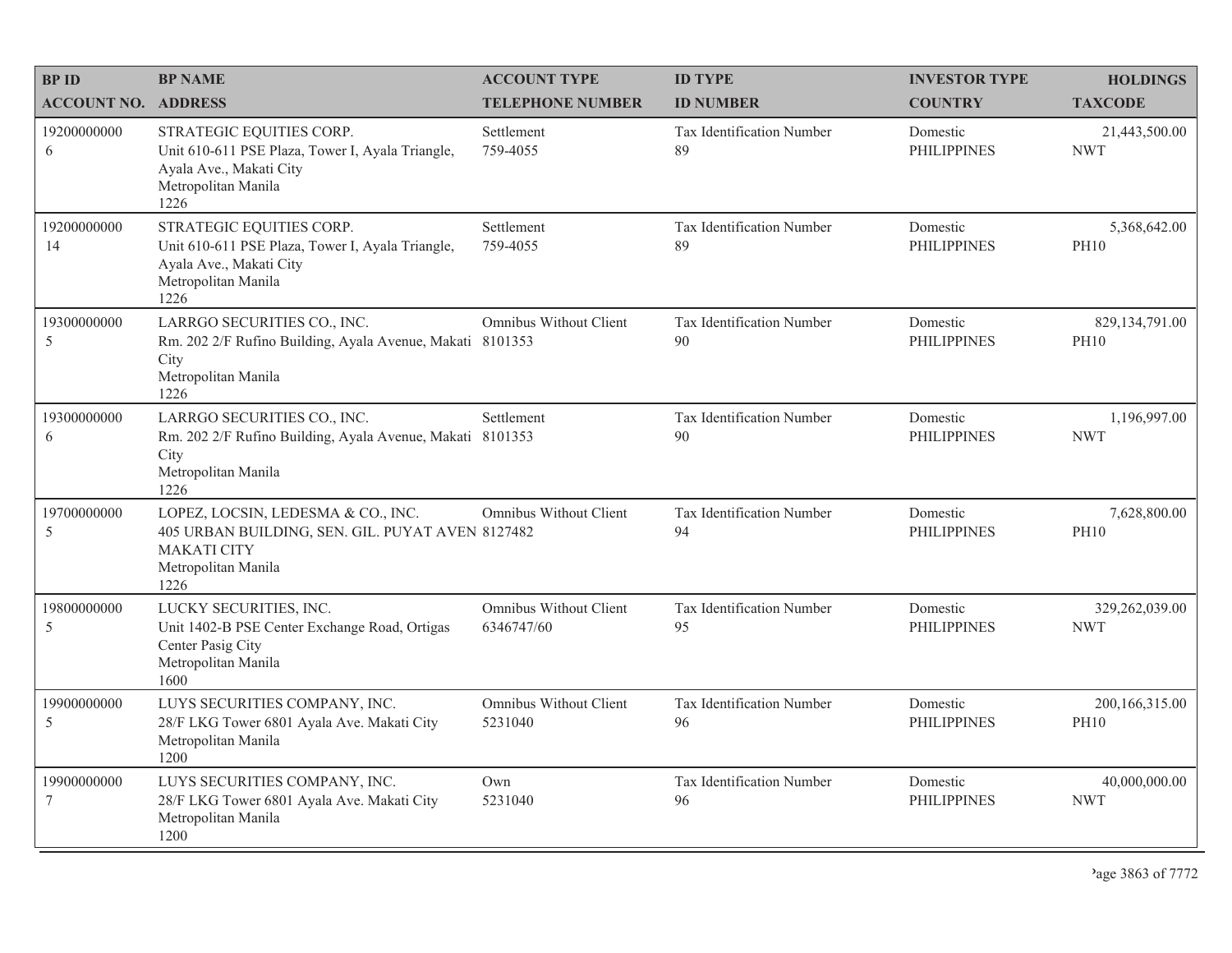| <b>BPID</b>                   | <b>BP NAME</b>                                                                                                                                       | <b>ACCOUNT TYPE</b>                   | <b>ID TYPE</b>                          | <b>INVESTOR TYPE</b>           | <b>HOLDINGS</b>                 |
|-------------------------------|------------------------------------------------------------------------------------------------------------------------------------------------------|---------------------------------------|-----------------------------------------|--------------------------------|---------------------------------|
| <b>ACCOUNT NO. ADDRESS</b>    |                                                                                                                                                      | <b>TELEPHONE NUMBER</b>               | <b>ID NUMBER</b>                        | <b>COUNTRY</b>                 | <b>TAXCODE</b>                  |
| 20000000000<br>5              | MANDARIN SECURITIES CORPORATION<br>28/F LKG Tower 6801 Ayala Ave. Makati City<br>Metropolitan Manila<br>1200                                         | Omnibus Without Client<br>523-8311/16 | Tax Identification Number<br>97         | Domestic<br><b>PHILIPPINES</b> | 121,385,633.00<br><b>PH10</b>   |
| 20000000002<br>1              | R&B INSURANCE CORPORATION<br>28F LKG TOWER, AYALA AVENUE, MAKATI CI 8841155<br>Metropolitan Manila                                                   | Client                                | Commercial Registration Number<br>15346 | Domestic<br><b>PHILIPPINES</b> | 500,000.00<br><b>NWT</b>        |
| 20200000000<br>5              | MARINO OLONDRIZ Y CIA<br>#20 Arguilla St. San Lorenzo Village, Makati City<br>Metropolitan Manila<br>$\theta$                                        | Omnibus Without Client<br>2415280     | Tax Identification Number<br>99         | Domestic<br><b>PHILIPPINES</b> | 1.00<br><b>PH10</b>             |
| 20300000000<br>-1             | COL Financial Group, Inc.<br>2401-B EAST TOWER, PSE CENTRE EXCHANGE 635-5735<br>ROAD, ORTIGAS CENTER PASIG CITY<br>Metropolitan Manila<br>1605       | Omnibus Without Client                | Tax Identification Number<br>100        | Foreign<br><b>PHILIPPINES</b>  | 30,000.00<br>FMX1               |
| 20300000000<br>5              | COL Financial Group, Inc.<br>2401-B EAST TOWER, PSE CENTRE EXCHANGE 635-5735<br>ROAD, ORTIGAS CENTER PASIG CITY<br>Metropolitan Manila<br>1605       | Omnibus Without Client                | Tax Identification Number<br>100        | Domestic<br><b>PHILIPPINES</b> | 1,759,978,841.00<br><b>PH10</b> |
| 20400000000<br>$\overline{2}$ | DA MARKET SECURITIES, INC.<br>Unit 2402-B West Tower, PSE Center Exchange Roac 637-42-42<br>Ortigas Center Pasig City<br>Metropolitan Manila<br>1600 | Settlement                            | Tax Identification Number<br>101        | Foreign<br><b>PHILIPPINES</b>  | 12,000.00<br>FMX1               |
| 20400000000<br>6              | DA MARKET SECURITIES, INC.<br>Unit 2402-B West Tower, PSE Center Exchange Roac 637-42-42<br>Ortigas Center Pasig City<br>Metropolitan Manila<br>1600 | Settlement                            | Tax Identification Number<br>101        | Domestic<br><b>PHILIPPINES</b> | 70,000.00<br><b>NWT</b>         |
| 20400000000<br>14             | DA MARKET SECURITIES, INC.<br>Unit 2402-B West Tower, PSE Center Exchange Roac 637-42-42<br>Ortigas Center Pasig City<br>Metropolitan Manila<br>1600 | Settlement                            | Tax Identification Number<br>101        | Domestic<br><b>PHILIPPINES</b> | 34,053,367.00<br><b>PH10</b>    |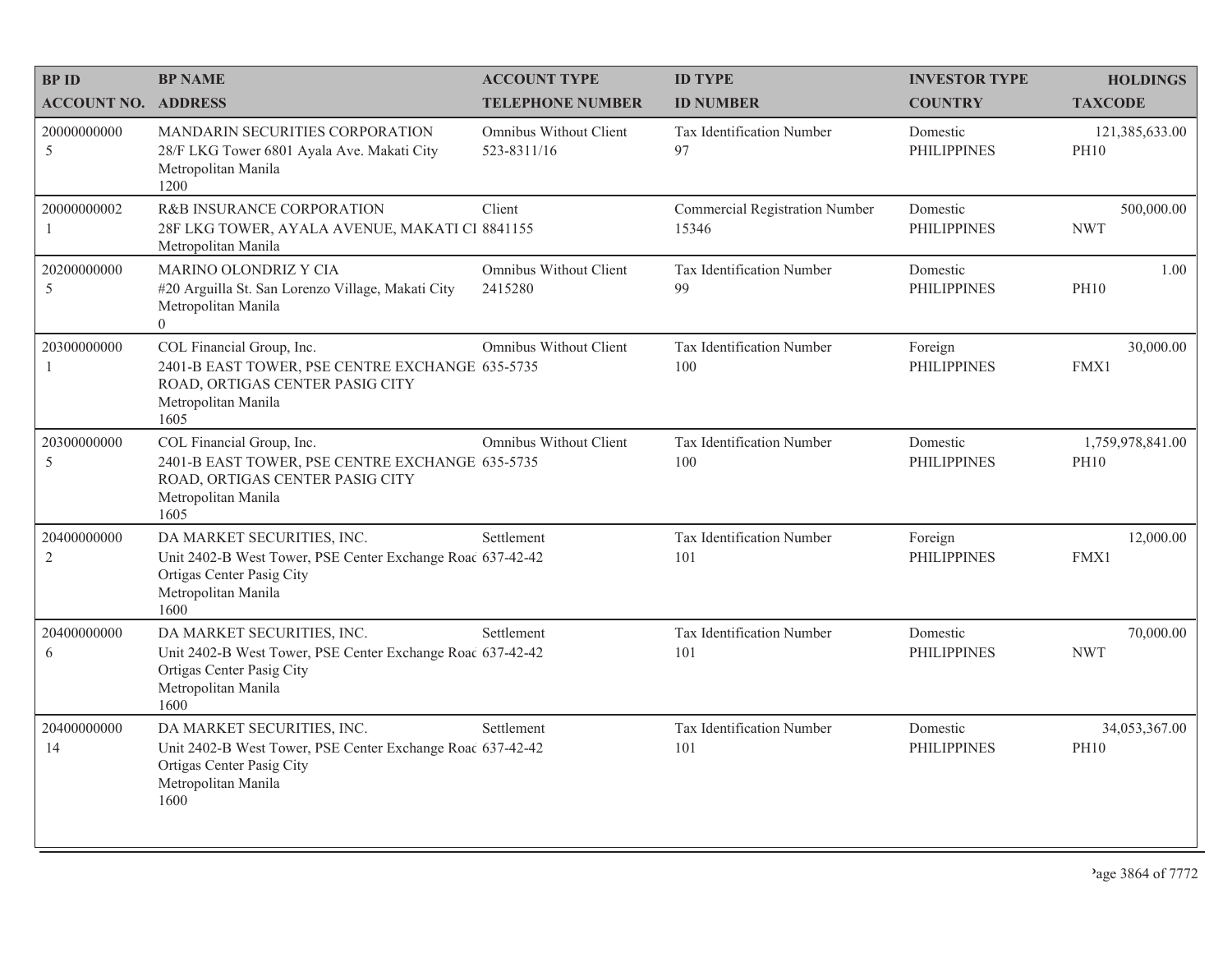| <b>BPID</b>                    | <b>BP NAME</b>                                                                                                                              | <b>ACCOUNT TYPE</b>                       | <b>ID TYPE</b>                   | <b>INVESTOR TYPE</b>           | <b>HOLDINGS</b>               |
|--------------------------------|---------------------------------------------------------------------------------------------------------------------------------------------|-------------------------------------------|----------------------------------|--------------------------------|-------------------------------|
| <b>ACCOUNT NO. ADDRESS</b>     |                                                                                                                                             | <b>TELEPHONE NUMBER</b>                   | <b>ID NUMBER</b>                 | <b>COUNTRY</b>                 | <b>TAXCODE</b>                |
| 20500000000<br>5               | MERCANTILE SECURITIES CORP.<br>3RD FLOOR GOODWILL BUILDING<br>393 SE. GIL PUYAT AVENUE<br><b>MAKATI CITY</b><br>Metropolitan Manila<br>1226 | Omnibus Without Client<br>898-2984        | Tax Identification Number<br>102 | Domestic<br><b>PHILIPPINES</b> | 28,031,108.00<br><b>PH10</b>  |
| 20600000000<br>5               | MERIDIAN SECURITIES, INC.<br>Suite 2702B&C Tektite Tower I Ortigas Centre, Pasig 634-6931/36<br>City<br>Metropolitan Manila<br>1600         | <b>Omnibus Without Client</b>             | Tax Identification Number<br>103 | Domestic<br><b>PHILIPPINES</b> | 350,496,467.00<br><b>PH10</b> |
| 20800000000<br>5               | MDR SECURITIES, INC.<br>Unit 1806, 8/F Medical Plaza Ortigas Bldg., Pasig Cit 891-9225<br>Metropolitan Manila<br>1226                       | Omnibus Without Client                    | Tax Identification Number<br>105 | Domestic<br><b>PHILIPPINES</b> | 186,449,562.00<br><b>PH10</b> |
| 20800000000<br>$7\phantom{.0}$ | MDR SECURITIES, INC.<br>Unit 1806, 8/F Medical Plaza Ortigas Bldg., Pasig Cit 891-9225<br>Metropolitan Manila<br>1226                       | Own                                       | Tax Identification Number<br>105 | Domestic<br><b>PHILIPPINES</b> | 10,000,000.00<br><b>NWT</b>   |
| 20900000000<br>14              | DEUTSCHE REGIS PARTNERS, INC.<br>23/F Tower I, Ayala Triangle, Makati City<br>Metropolitan Manila<br>1226                                   | Settlement<br>894-6620                    | Tax Identification Number<br>106 | Domestic<br><b>PHILIPPINES</b> | 5,814,018.00<br><b>PH10</b>   |
| 20900000001<br>-1              | DEUTSCHE REGIS PARTNERS, INC.<br>23/F Tower I, Ayala Triangle, Makati City<br>Metropolitan Manila<br>1226                                   | Client<br>894-6620                        | Tax Identification Number<br>381 | Domestic<br><b>PHILIPPINES</b> | 681,719.00<br><b>NWT</b>      |
| 21000000000<br>5               | MOUNT PEAK SECURITIES, INC.<br>#748 C.K. Bldg., Juan Luna St., Binondo, Manila<br>Metropolitan Manila<br>1006                               | <b>Omnibus Without Client</b><br>241-8043 | Tax Identification Number<br>107 | Domestic<br><b>PHILIPPINES</b> | 15,130,105.00<br><b>PH10</b>  |
| 21100000000<br>5               | NEW WORLD SECURITIES CO., INC.<br>Rm. 202 Fil-Am Resources Bldg. 231 Juan Luna St.<br>Binondo, Manila<br>Metropolitan Manila<br>1006        | Omnibus Without Client<br>2421767         | Tax Identification Number<br>108 | Domestic<br><b>PHILIPPINES</b> | 203,249,500.00<br><b>PH10</b> |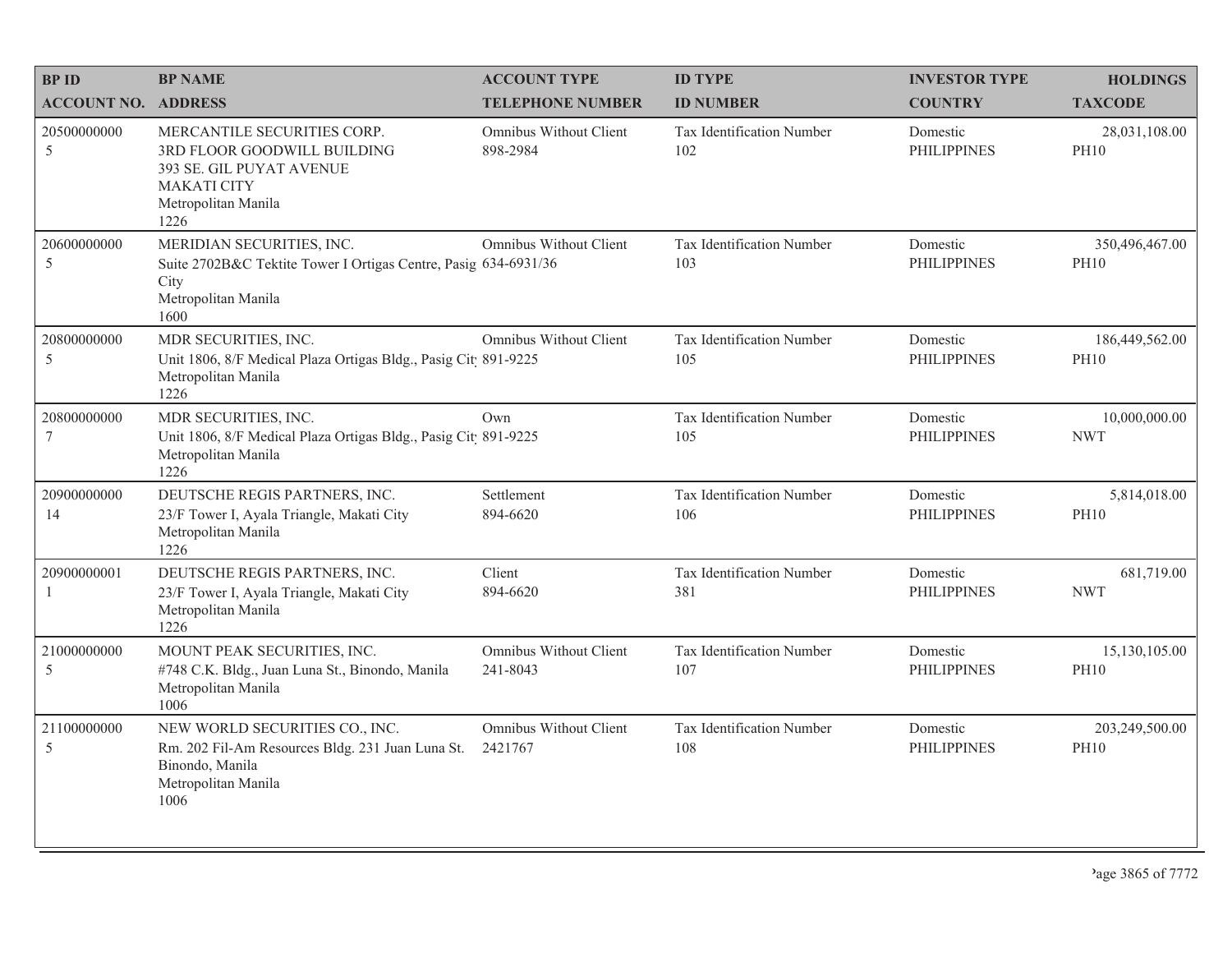| <b>BPID</b>                | <b>BP NAME</b>                                                                                                                                                              | <b>ACCOUNT TYPE</b>                          | <b>ID TYPE</b>                   | <b>INVESTOR TYPE</b>           | <b>HOLDINGS</b>               |
|----------------------------|-----------------------------------------------------------------------------------------------------------------------------------------------------------------------------|----------------------------------------------|----------------------------------|--------------------------------|-------------------------------|
| <b>ACCOUNT NO. ADDRESS</b> |                                                                                                                                                                             | <b>TELEPHONE NUMBER</b>                      | <b>ID NUMBER</b>                 | <b>COUNTRY</b>                 | <b>TAXCODE</b>                |
| 21300000000<br>5           | NIEVES SECURITIES, INC.<br>UNIT 106, G/F TYTANA PLAZA V. TYTANA COR 4777888<br>INSULAR STS. PLAZA LORENZO RUIZ, BINONE<br><b>MANILA CITY</b><br>Metropolitan Manila<br>1006 | Omnibus Without Client                       | Tax Identification Number<br>110 | Domestic<br><b>PHILIPPINES</b> | 70,220,523.00<br><b>PH10</b>  |
| 21500000000<br>5           | OPTIMUM SECURITIES CORPORATION<br>No. 11 E. O. Bldg., United St. cor. 2nd St. Bo.<br>Kapitolyo, Pasig City<br>Metropolitan Manila<br>1650                                   | <b>Omnibus Without Client</b><br>631-7831/36 | Tax Identification Number<br>112 | Domestic<br><b>PHILIPPINES</b> | 100,946,419.00<br><b>PH10</b> |
| 21500000000<br>6           | OPTIMUM SECURITIES CORPORATION<br>No. 11 E. O. Bldg., United St. cor. 2nd St. Bo.<br>Kapitolyo, Pasig City<br>Metropolitan Manila<br>1650                                   | Settlement<br>631-7831/36                    | Tax Identification Number<br>112 | Domestic<br><b>PHILIPPINES</b> | 86,039.00<br><b>NWT</b>       |
| 21700000000<br>5           | RCBC SECURITIES, INC.<br>Unit 1008 Tower I & Exchange Plaza Ayala Avenue, 8485183<br>Makati City<br>Metropolitan Manila<br>1200                                             | Omnibus Without Client                       | Tax Identification Number<br>113 | Domestic<br><b>PHILIPPINES</b> | 142,390,638.00<br><b>PH10</b> |
| 21700000000<br>6           | RCBC SECURITIES, INC.<br>Unit 1008 Tower I & Exchange Plaza Ayala Avenue,<br>Makati City<br>Metropolitan Manila<br>1200                                                     | Settlement<br>8485183                        | Tax Identification Number<br>113 | Domestic<br><b>PHILIPPINES</b> | 298,804.00<br><b>NWT</b>      |
| 21800000000<br>5           | PAN ASIA SECURITIES CORP.<br>910 Tower One & Exchange Plaza Ayala Avenue,<br>Makati City<br>Metropolitan Manila<br>1200                                                     | Omnibus Without Client<br>8919173            | Tax Identification Number<br>114 | Domestic<br><b>PHILIPPINES</b> | 42,079,862.00<br><b>PH10</b>  |
| 21900000000<br>5           | PAPA SECURITIES CORPORATION<br>6/F, S & L Building Dela Rosa cor. Esteban Sts.<br>Legaspi Village, Makati City<br>Metropolitan Manila<br>1200                               | <b>Omnibus Without Client</b><br>817-8433    | Tax Identification Number<br>115 | Domestic<br><b>PHILIPPINES</b> | 670,625,940.00<br><b>PH10</b> |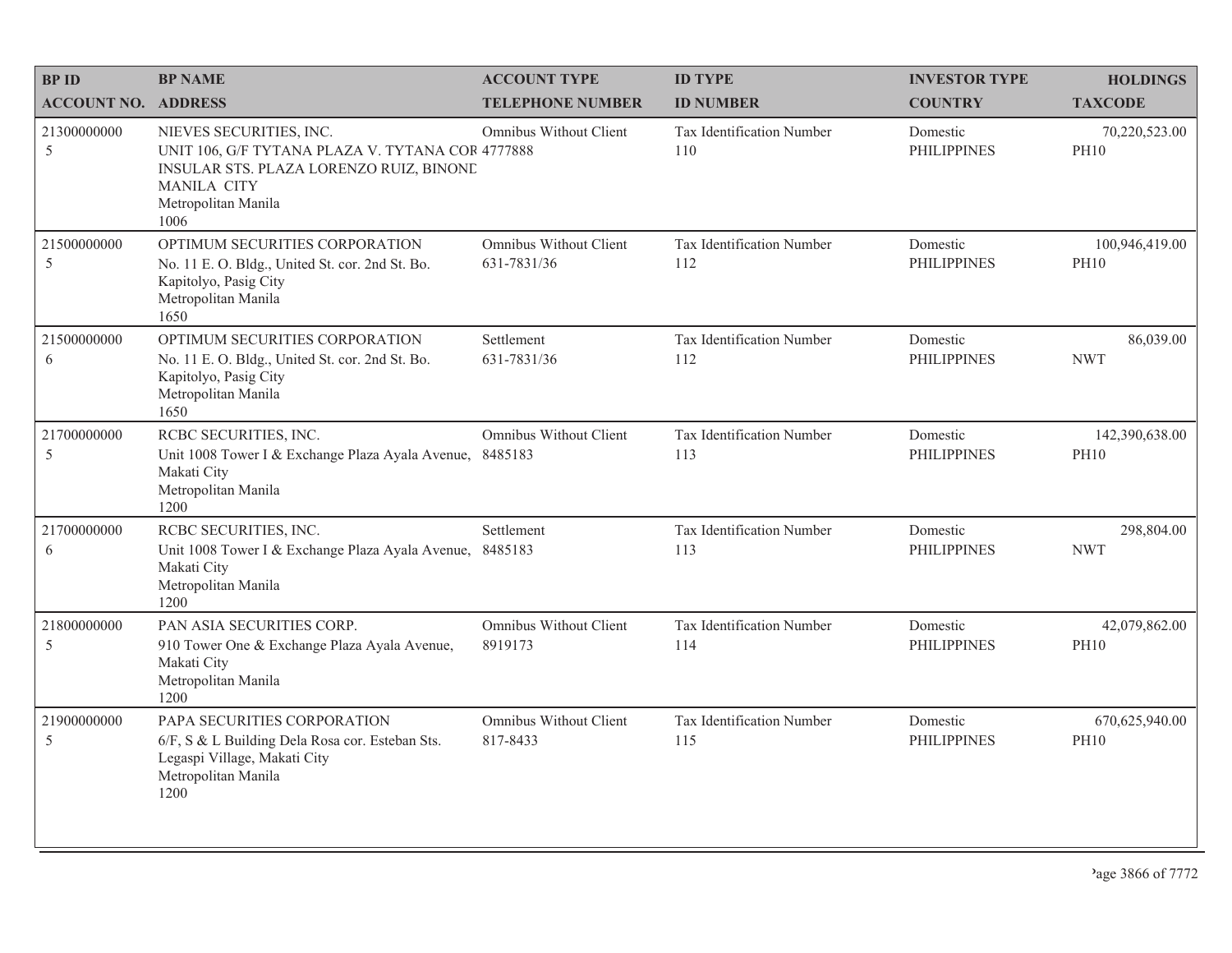| <b>BPID</b>                | <b>BP NAME</b>                                                                                                                                             | <b>ACCOUNT TYPE</b>                | <b>ID TYPE</b>                   | <b>INVESTOR TYPE</b>           | <b>HOLDINGS</b>               |
|----------------------------|------------------------------------------------------------------------------------------------------------------------------------------------------------|------------------------------------|----------------------------------|--------------------------------|-------------------------------|
| <b>ACCOUNT NO. ADDRESS</b> |                                                                                                                                                            | <b>TELEPHONE NUMBER</b>            | <b>ID NUMBER</b>                 | <b>COUNTRY</b>                 | <b>TAXCODE</b>                |
| 21900000000<br>6           | PAPA SECURITIES CORPORATION<br>6/F, S & L Building Dela Rosa cor. Esteban Sts.<br>Legaspi Village, Makati City<br>Metropolitan Manila<br>1200              | Settlement<br>817-8433             | Tax Identification Number<br>115 | Domestic<br><b>PHILIPPINES</b> | 5,710,169.00<br><b>NWT</b>    |
| 22000000000<br>6           | MAYBANK ATR KIM ENG SECURITIES, INC.<br>17/F Tower One & Exchange Plaza, Ayala Triangle,<br>Ayala Avenue Makati City<br>Metropolitan Manila<br>1226        | Settlement<br>849-8855             | Tax Identification Number<br>116 | Domestic<br><b>PHILIPPINES</b> | 421,256,077.00<br><b>NWT</b>  |
| 22000000000<br>14          | MAYBANK ATR KIM ENG SECURITIES, INC.<br>17/F Tower One & Exchange Plaza, Ayala Triangle,<br>Ayala Avenue Makati City<br>Metropolitan Manila<br>1226        | Settlement<br>849-8855             | Tax Identification Number<br>116 | Domestic<br><b>PHILIPPINES</b> | 68,487,104.00<br><b>PH10</b>  |
| 22300000000<br>5           | PLATINUM SECURITIES, INC.<br>Unit 801, Antel Corporate Ctr., 121 Valero St., Salced 887-11-78<br>Village Makati City<br>Metropolitan Manila<br>1200        | <b>Omnibus Without Client</b>      | Tax Identification Number<br>119 | Domestic<br><b>PHILIPPINES</b> | 19,396,015.00<br><b>PH10</b>  |
| 22400000000<br>5           | PNB SECURITIES, INC.<br>3/F PNB Financial Center Roxas Blvd., Pasay City<br>Metropolitan Manila<br>1300                                                    | Omnibus Without Client<br>526-3466 | Tax Identification Number<br>120 | Domestic<br><b>PHILIPPINES</b> | 275,252,216.00<br><b>PH10</b> |
| 22500000000<br>5           | PREMIUM SECURITIES, INC.<br>Unit 1415, Tower 1 & Exchange Plaza Ayala Avenue 848-5915/17<br>cor. Paseo de Roxas Makati City<br>Metropolitan Manila<br>1259 | Omnibus Without Client             | Tax Identification Number<br>121 | Domestic<br><b>PHILIPPINES</b> | 176,670,350.00<br><b>PH10</b> |
| 22800000000<br>5           | PRYCE SECURITIES, INC.<br>15/F PRYCE CENTER BUILDING, 1179 CHINO R(816-2426/27)<br><b>AVENUE</b><br>BAGTIKAN, MAKATI CITY<br>Metropolitan Manila<br>1226   | Omnibus Without Client             | Tax Identification Number<br>124 | Domestic<br><b>PHILIPPINES</b> | 310,863.00<br><b>PH10</b>     |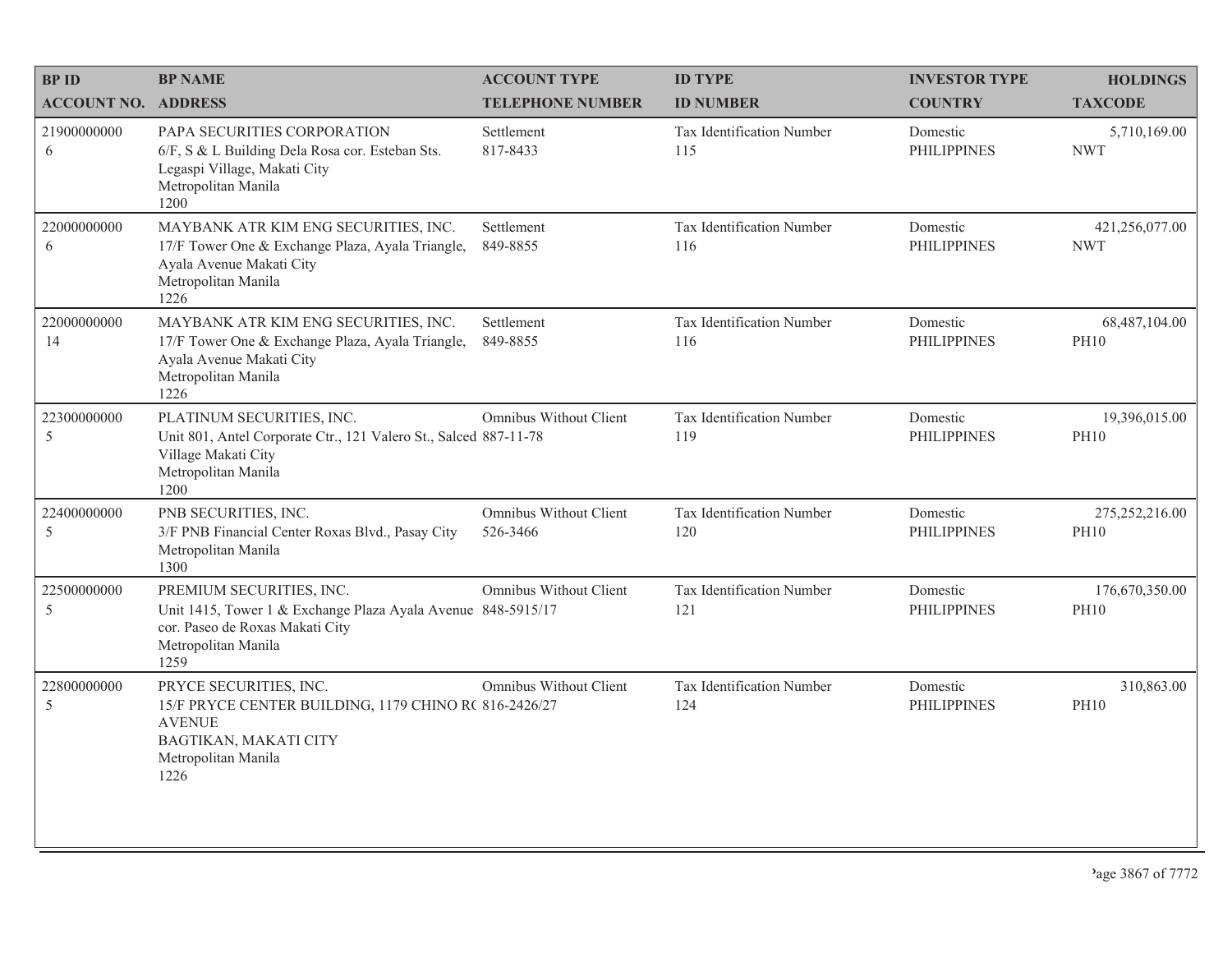| <b>BPID</b>                | <b>BP NAME</b>                                                                                                                                                             | <b>ACCOUNT TYPE</b>                          | <b>ID TYPE</b>                   | <b>INVESTOR TYPE</b>           | <b>HOLDINGS</b>                 |
|----------------------------|----------------------------------------------------------------------------------------------------------------------------------------------------------------------------|----------------------------------------------|----------------------------------|--------------------------------|---------------------------------|
| <b>ACCOUNT NO. ADDRESS</b> |                                                                                                                                                                            | <b>TELEPHONE NUMBER</b>                      | <b>ID NUMBER</b>                 | <b>COUNTRY</b>                 | <b>TAXCODE</b>                  |
| 22900000000<br>5           | SALISBURY BKT SECURITIES CORPORATION<br>Unit 207 Cityland Condominium 10 - Tower 2 6817<br>H.V. De La Costa St. cor. Ayala Ave. Makati City<br>Metropolitan Manila<br>1200 | Omnibus Without Client<br>892-88-34          | Tax Identification Number<br>125 | Domestic<br><b>PHILIPPINES</b> | 82,028,000.00<br><b>PH10</b>    |
| 23000000000<br>5           | <b>QUALITY INVESTMENTS &amp; SECURITIES</b><br><b>CORPORATION</b><br>Suite 1602 Tytana Plaza Oriente St, Binondo Manila<br>Metropolitan Manila<br>1006                     | <b>Omnibus Without Client</b><br>241-0547    | Tax Identification Number<br>126 | Domestic<br><b>PHILIPPINES</b> | 1,502,976,327.00<br><b>PH10</b> |
| 23000000000<br>6           | <b>QUALITY INVESTMENTS &amp; SECURITIES</b><br><b>CORPORATION</b><br>Suite 1602 Tytana Plaza Oriente St, Binondo Manila 241-0547<br>Metropolitan Manila<br>1006            | Settlement                                   | Tax Identification Number<br>126 | Domestic<br><b>PHILIPPINES</b> | 62,200,000.00<br><b>NWT</b>     |
| 23100000000<br>5           | R & L INVESTMENTS, INC.<br>675 Lee St., Mandaluyong City<br>Metropolitan Manila<br>1501                                                                                    | Omnibus Without Client<br>7247210/705207     | Tax Identification Number<br>127 | Domestic<br><b>PHILIPPINES</b> | 93,077,574.00<br><b>PH10</b>    |
| 23100000000<br>6           | R & L INVESTMENTS, INC.<br>675 Lee St., Mandaluyong City<br>Metropolitan Manila<br>1501                                                                                    | Settlement<br>7247210/705207                 | Tax Identification Number<br>127 | Domestic<br><b>PHILIPPINES</b> | 2,000,000.00<br><b>NWT</b>      |
| 23200000000<br>5           | ALAKOR SECURITIES CORPORATION<br>9/F Quad Alpha Centrum, 125 Pioneer St.<br>Mandaluyong City<br>Metropolitan Manila<br>1550                                                | <b>Omnibus Without Client</b><br>631-8041/42 | Tax Identification Number<br>128 | Domestic<br><b>PHILIPPINES</b> | 8,455,202.00<br><b>PH10</b>     |
| 23200000000<br>6           | ALAKOR SECURITIES CORPORATION<br>9/F Quad Alpha Centrum, 125 Pioneer St.<br>Mandaluyong City<br>Metropolitan Manila<br>1550                                                | Settlement<br>631-8041/42                    | Tax Identification Number<br>128 | Domestic<br><b>PHILIPPINES</b> | 5,551,048.00<br><b>NWT</b>      |
| 23300000000<br>5           | R. COYIUTO SECURITIES, INC.<br>5/F Corinthian Plaza, Paseo de Roxas, Legaspi Villag( 811-3064<br>Makati City<br>Metropolitan Manila<br>$\boldsymbol{0}$                    | <b>Omnibus Without Client</b>                | Tax Identification Number<br>129 | Domestic<br><b>PHILIPPINES</b> | 397, 352, 547.00<br><b>PH10</b> |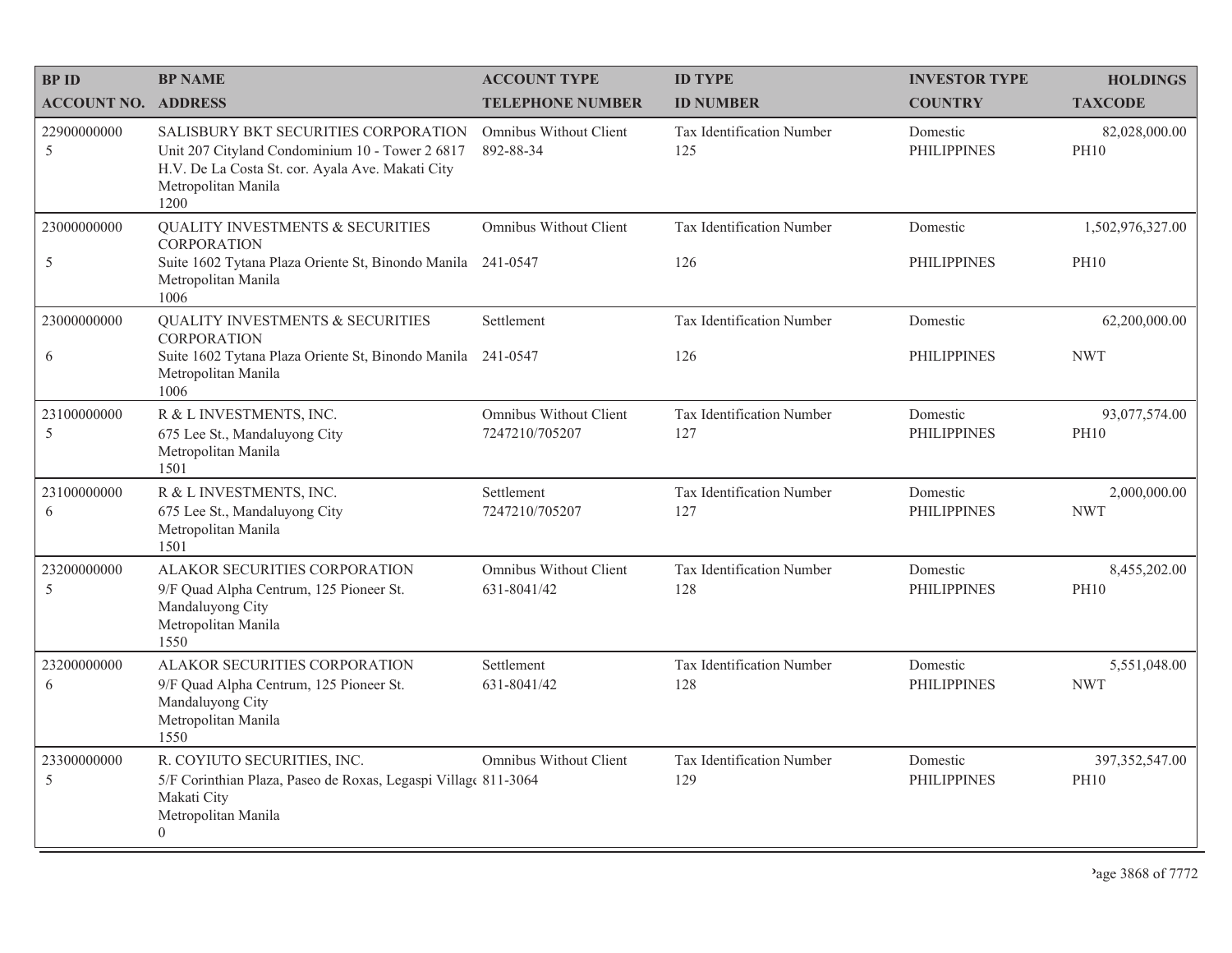| <b>BPID</b>                | <b>BP NAME</b>                                                                                                                                                                             | <b>ACCOUNT TYPE</b>     | <b>ID TYPE</b>                          | <b>INVESTOR TYPE</b>           | <b>HOLDINGS</b>               |
|----------------------------|--------------------------------------------------------------------------------------------------------------------------------------------------------------------------------------------|-------------------------|-----------------------------------------|--------------------------------|-------------------------------|
| <b>ACCOUNT NO. ADDRESS</b> |                                                                                                                                                                                            | <b>TELEPHONE NUMBER</b> | <b>ID NUMBER</b>                        | <b>COUNTRY</b>                 | <b>TAXCODE</b>                |
| 23300000000<br>6           | R. COYIUTO SECURITIES, INC.<br>5/F Corinthian Plaza, Paseo de Roxas, Legaspi Village 811-3064<br>Makati City<br>Metropolitan Manila<br>$\Omega$                                            | Settlement              | <b>Tax Identification Number</b><br>129 | Domestic<br><b>PHILIPPINES</b> | 120,162,080.00<br><b>NWT</b>  |
| 23500000000<br>5           | REGINA CAPITAL DEVELOPMENT CORPORATI Omnibus Without Client<br>Unit 806 Tower 1 & Exchange Plaza Ayala Triangle, 848-5482/84<br>Ayala Avenue Makati City<br>Metropolitan Manila<br>1226    |                         | Tax Identification Number<br>131        | Domestic<br><b>PHILIPPINES</b> | 499,493,709.00<br><b>PH10</b> |
| 23500000000<br>6           | REGINA CAPITAL DEVELOPMENT CORPORATI Settlement<br>Unit 806 Tower 1 & Exchange Plaza Ayala Triangle, 848-5482/84<br>Ayala Avenue Makati City<br>Metropolitan Manila<br>1226                |                         | Tax Identification Number<br>131        | Domestic<br><b>PHILIPPINES</b> | 26,700,000.00<br><b>NWT</b>   |
| 23600000000<br>5           | R. NUBLA SECURITIES, INC.<br>Room 604, Fil-Am Resources Bldg., 231 Juan Luna S 242-1596<br>Binondo, Manila<br>Metropolitan Manila<br>1006                                                  | Omnibus Without Client  | Tax Identification Number<br>132        | Domestic<br><b>PHILIPPINES</b> | 77,660,408.00<br><b>PH10</b>  |
| 23700000000<br>5           | AAA SOUTHEAST EQUITIES, INCORPORATED Omnibus Without Client<br>Ground Floor, Fortune Life Building #162 Legaspi St. 816-2918<br>Legaspi Village Makati City<br>Metropolitan Manila<br>1229 |                         | Tax Identification Number<br>133        | Domestic<br><b>PHILIPPINES</b> | 151,204,563.00<br><b>PH10</b> |
| 23700000002<br>1           | FORTUNE GENERAL INSURANCE CORPORATIC Client<br>4TH/F CITYSTATE CENTRE, 709 SHAW<br><b>BOULEVARD, PASIG CITY</b><br>Metropolitan Manila<br>1600                                             | 706-3959                | Tax Identification Number<br>220.       | Domestic<br><b>PHILIPPINES</b> | 2,528,000.00<br><b>NWT</b>    |
| 23700000003<br>1           | FORTUNE LIFE INSURANCE CO., INC.<br>162 LEGAZPI ST., LEGAZPI VILLAGE MAKATI 812-2702<br><b>CITY</b><br>Metropolitan Manila<br>1229                                                         | Client                  | Tax Identification Number<br>220^       | Domestic<br><b>PHILIPPINES</b> | 1,984,500.00<br><b>NWT</b>    |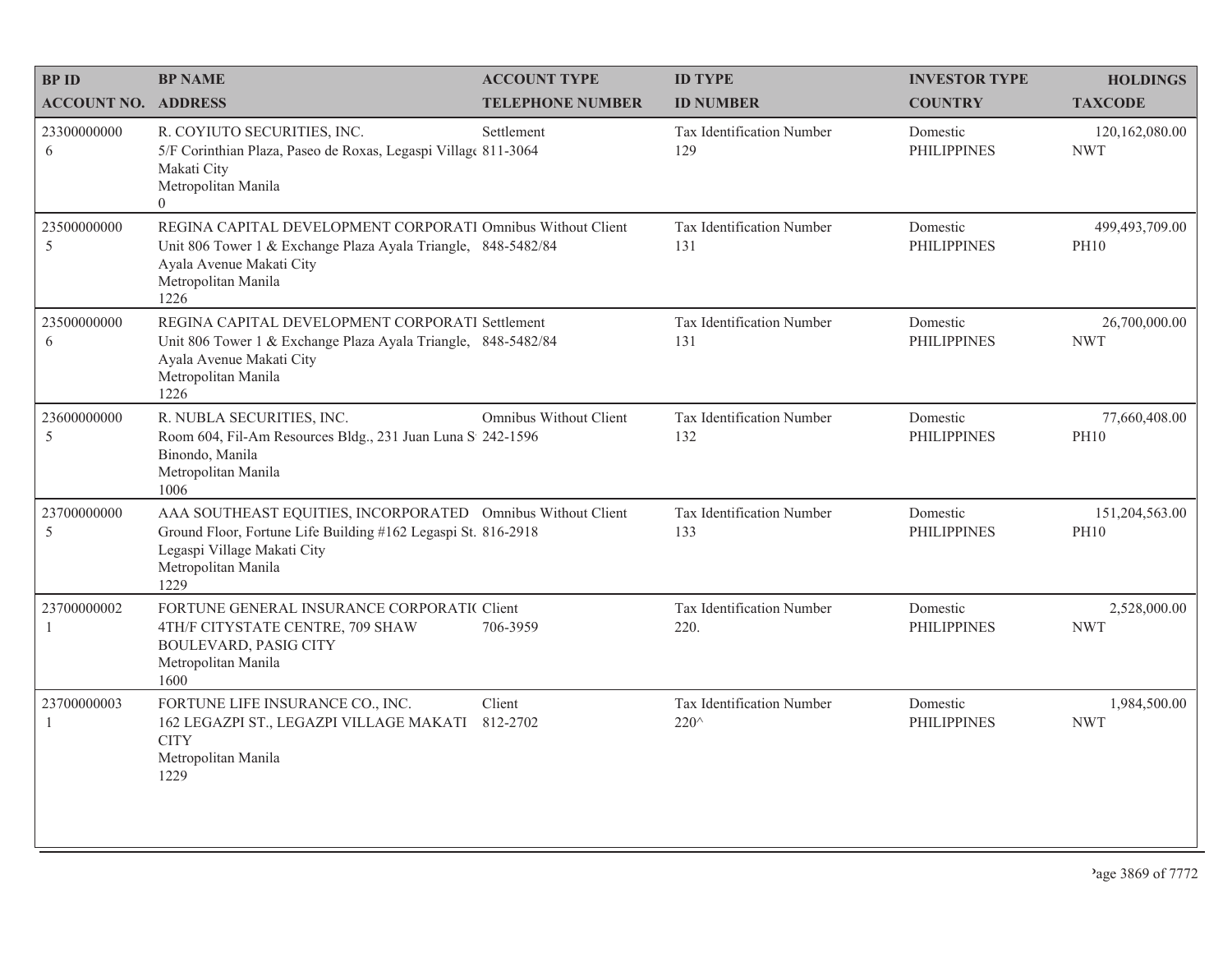| <b>BPID</b>                 | <b>BP NAME</b>                                                                                                                                  | <b>ACCOUNT TYPE</b>                | <b>ID TYPE</b>                   | <b>INVESTOR TYPE</b>           | <b>HOLDINGS</b>               |
|-----------------------------|-------------------------------------------------------------------------------------------------------------------------------------------------|------------------------------------|----------------------------------|--------------------------------|-------------------------------|
| <b>ACCOUNT NO. ADDRESS</b>  |                                                                                                                                                 | <b>TELEPHONE NUMBER</b>            | <b>ID NUMBER</b>                 | <b>COUNTRY</b>                 | <b>TAXCODE</b>                |
| 23800000000<br>5            | R. S. LIM & CO., INC.<br>1509 Galvani Street San Isidro, Makati City<br>Metropolitan Manila<br>1234                                             | Omnibus Without Client<br>8919670  | Tax Identification Number<br>134 | Domestic<br><b>PHILIPPINES</b> | 89,703,010.00<br><b>PH10</b>  |
| 23900000000<br>5            | RTG & COMPANY, INC.<br>Unit 602 Tower 1 & Exchange Plaza Ayala Triangle,<br>Makati City<br>Metropolitan Manila<br>1200                          | Omnibus Without Client<br>8919482  | Tax Identification Number<br>135 | Domestic<br><b>PHILIPPINES</b> | 140,166,339.00<br><b>PH10</b> |
| 23900000000<br>6            | RTG & COMPANY, INC.<br>Unit 602 Tower 1 & Exchange Plaza Ayala Triangle,<br>Makati City<br>Metropolitan Manila<br>1200                          | Settlement<br>8919482              | Tax Identification Number<br>135 | Domestic<br><b>PHILIPPINES</b> | 1,125,000.00<br><b>NWT</b>    |
| 24000000000<br>5            | S.J. ROXAS & CO., INC.<br>Unit 612 Tower One, & Exchange Plaza, Ayala<br>Triangle, Ayala Avenue, Makati City<br>Metropolitan Manila<br>$\theta$ | Omnibus Without Client<br>848-5065 | Tax Identification Number<br>136 | Domestic<br><b>PHILIPPINES</b> | 22,233,895.00<br><b>PH10</b>  |
| 24000000000<br>6            | S.J. ROXAS & CO., INC.<br>Unit 612 Tower One, & Exchange Plaza, Ayala<br>Triangle, Ayala Avenue, Makati City<br>Metropolitan Manila<br>$\theta$ | Settlement<br>848-5065             | Tax Identification Number<br>136 | Domestic<br><b>PHILIPPINES</b> | 1,292.00<br><b>NWT</b>        |
| 24000000002<br>$\mathbf{1}$ | S.J. ROXAS & CO., INC.<br>Unit 612 Tower One, Ayala Triangle, Ayala Avenue,<br>Makati City<br>Metropolitan Manila<br>$\overline{0}$             | Client<br>8485065 TO 69            | Tax Identification Number<br>546 | Domestic<br><b>PHILIPPINES</b> | 157,250.00<br><b>NWT</b>      |
| 24200000000<br>5            | SECURITIES SPECIALISTS, INC.<br>Unit 903 National Life Insurance Building,<br>6762 Ayala Avenue, Makati City<br>Metropolitan Manila<br>1000     | Omnibus Without Client<br>523-5595 | Tax Identification Number<br>138 | Domestic<br><b>PHILIPPINES</b> | 4,866,429.00<br><b>PH10</b>   |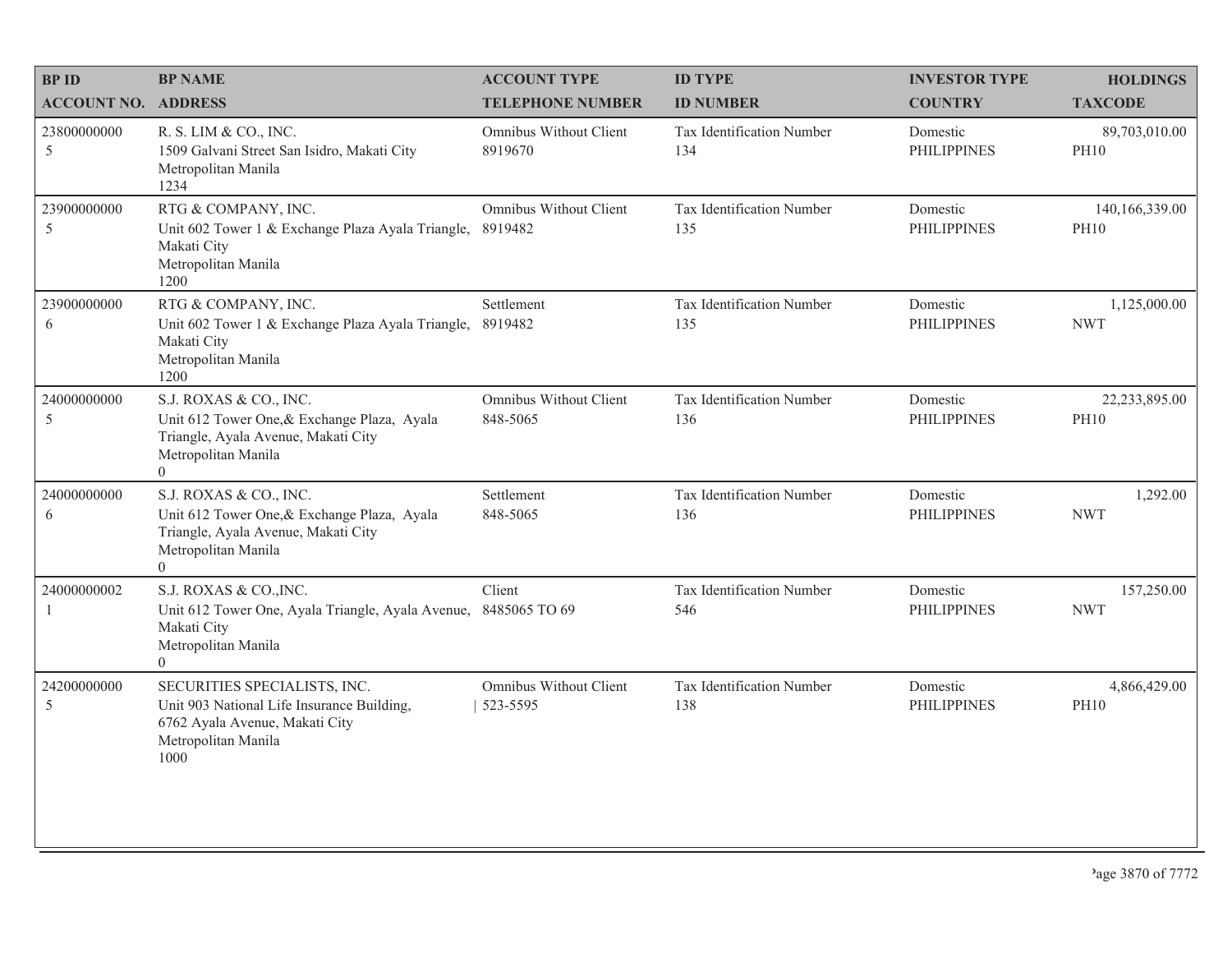| <b>BPID</b>                | <b>BP NAME</b>                                                                                                                                    | <b>ACCOUNT TYPE</b>                     | <b>ID TYPE</b>                   | <b>INVESTOR TYPE</b>           | <b>HOLDINGS</b>               |
|----------------------------|---------------------------------------------------------------------------------------------------------------------------------------------------|-----------------------------------------|----------------------------------|--------------------------------|-------------------------------|
| <b>ACCOUNT NO. ADDRESS</b> |                                                                                                                                                   | <b>TELEPHONE NUMBER</b>                 | <b>ID NUMBER</b>                 | <b>COUNTRY</b>                 | <b>TAXCODE</b>                |
| 24300000000<br>5           | FIDELITY SECURITIES, INC.<br>2103-B PSE Centre, Exchange Road, Ortigas, Pasig<br>City<br>Metropolitan Manila<br>1600                              | Omnibus Without Client<br>6345038       | Tax Identification Number<br>139 | Domestic<br><b>PHILIPPINES</b> | 47,383,650.00<br><b>PH10</b>  |
| 24600000000<br>5           | SUMMIT SECURITIES, INC.<br>Unit 2102 B/C PSE Center Tektite Tower East<br>Exchange Road, Ortigas Center Pasig City<br>Metropolitan Manila<br>1600 | Omnibus Without Client<br>6311032 to 37 | Tax Identification Number<br>141 | Domestic<br><b>PHILIPPINES</b> | 171,081,425.00<br><b>PH10</b> |
| 24600000000<br>6           | SUMMIT SECURITIES, INC.<br>Unit 2102 B/C PSE Center Tektite Tower East<br>Exchange Road, Ortigas Center Pasig City<br>Metropolitan Manila<br>1600 | Settlement<br>6311032 to 37             | Tax Identification Number<br>141 | Domestic<br><b>PHILIPPINES</b> | 4,040,000.00<br><b>NWT</b>    |
| 24700000000<br>5           | STANDARD SECURITIES CORPORATION<br>#34 Jefferson St., GHW, San Juan Metro Manila<br>Metropolitan Manila<br>$00\,$                                 | Omnibus Without Client<br>8486149       | Tax Identification Number<br>142 | Domestic<br><b>PHILIPPINES</b> | 154,357,699.00<br><b>PH10</b> |
| 25100000000<br>5           | TANSENGCO & CO., INC.<br>U-2308 World Trade Exchange Condominium 215 Jul 241-7155<br>Luna St., Binondo, Manila<br>Metropolitan Manila<br>1006     | Omnibus Without Client                  | Tax Identification Number<br>146 | Domestic<br><b>PHILIPPINES</b> | 138,821,447.00<br><b>PH10</b> |
| 25200000000                | THE FIRST RESOURCES MANAGEMENT $\&$<br><b>SECURITIES CORP.</b>                                                                                    | Omnibus Without Client                  | Tax Identification Number        | Domestic                       | 186, 671, 775.00              |
| 5                          | Rms. 801-802, PSE Tower 1 Ayala Ave., cor. Paseo d 8486311 to 18<br>Roxas, Ayala Triangle, Makati City<br>Metropolitan Manila<br>1200             |                                         | 147                              | <b>PHILIPPINES</b>             | <b>PH10</b>                   |
| 25200000000                | THE FIRST RESOURCES MANAGEMENT &<br><b>SECURITIES CORP.</b>                                                                                       | Settlement                              | Tax Identification Number        | Domestic                       | 71,937,500.00                 |
| 6                          | Rms. 801-802, PSE Tower 1 Ayala Ave., cor. Paseo d 8486311 to 18<br>Roxas, Ayala Triangle, Makati City<br>Metropolitan Manila<br>1200             |                                         | 147                              | <b>PHILIPPINES</b>             | <b>NWT</b>                    |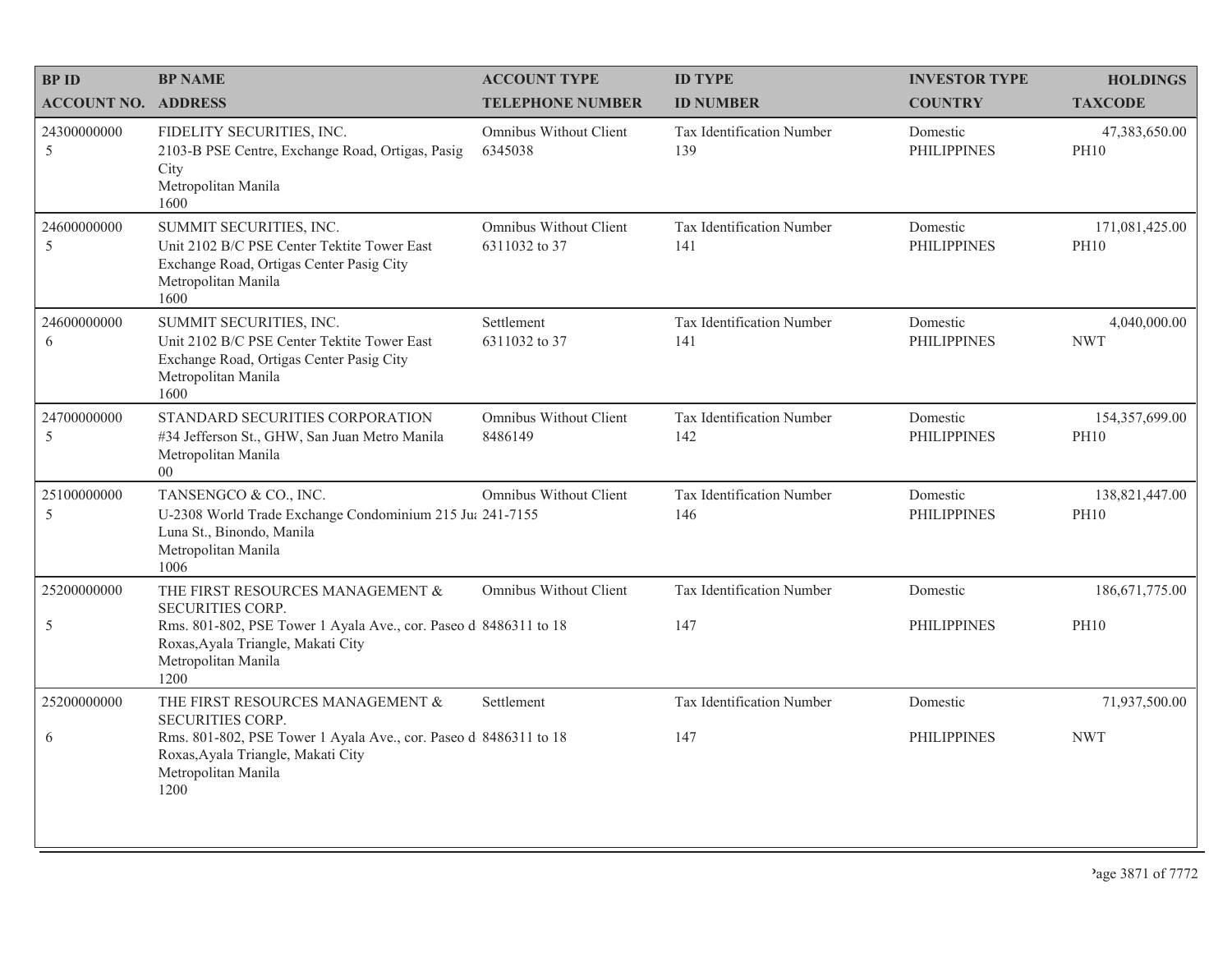| <b>BPID</b>                    | <b>BP NAME</b>                                                                                                                                                       | <b>ACCOUNT TYPE</b>                | <b>ID TYPE</b>                   | <b>INVESTOR TYPE</b>           | <b>HOLDINGS</b>               |
|--------------------------------|----------------------------------------------------------------------------------------------------------------------------------------------------------------------|------------------------------------|----------------------------------|--------------------------------|-------------------------------|
| <b>ACCOUNT NO. ADDRESS</b>     |                                                                                                                                                                      | <b>TELEPHONE NUMBER</b>            | <b>ID NUMBER</b>                 | <b>COUNTRY</b>                 | <b>TAXCODE</b>                |
| 25300000000<br>5               | TOWER SECURITIES, INC.<br>1802-C Tektite Tower I Exchange Road, Ortigas Cent 6354448<br>Pasig City<br>Metropolitan Manila<br>1600                                    | Omnibus Without Client             | Tax Identification Number<br>148 | Domestic<br><b>PHILIPPINES</b> | 397,760,059.00<br><b>PH10</b> |
| 25300000000<br>$7\phantom{.0}$ | TOWER SECURITIES, INC.<br>1802-C Tektite Tower I Exchange Road, Ortigas Cent 6354448<br>Pasig City<br>Metropolitan Manila<br>1600                                    | Own                                | Tax Identification Number<br>148 | Domestic<br><b>PHILIPPINES</b> | 163,013.00<br><b>NWT</b>      |
| 25400000000<br>5               | TRANS-ASIA SECURITIES, INC.<br>Rm. 601-S, State Centre 333 Juan Luna St., Binondo, 242-28-23<br>Manila<br>Metropolitan Manila<br>1006                                | Omnibus Without Client             | Tax Identification Number<br>149 | Domestic<br><b>PHILIPPINES</b> | 94,000.00<br><b>PH10</b>      |
| 25500000000<br>5               | APEX PHILIPPINES EQUITIES CORPORATION<br>Unit 902, Antel Corporate Center, No. 139 Valero St., 527-1555<br>Salcedo Vill., Makati City<br>Metropolitan Manila<br>1227 | <b>Omnibus Without Client</b>      | Tax Identification Number<br>150 | Domestic<br><b>PHILIPPINES</b> | 1,001,000.00<br><b>PH10</b>   |
| 25600000000<br>5               | TRENDLINE SECURITIES CORPORATION<br>Rm. 503 Tytana Plaza Lorenzo Ruiz St., Binondo,<br>Manila<br>Metropolitan Manila<br>1006                                         | Omnibus Without Client<br>241-0387 | Tax Identification Number<br>151 | Domestic<br><b>PHILIPPINES</b> | 2,580,563.00<br><b>PH10</b>   |
| 25700000000<br>$\mathfrak s$   | TRI-STATE SECURITIES, INC.<br>Unit 1007, 10/F Ayala Triangle Tower I, Ayala<br>Avenue, Makati City<br>Metropolitan Manila<br>1226                                    | Omnibus Without Client<br>8485042  | Tax Identification Number<br>152 | Domestic<br><b>PHILIPPINES</b> | 169,940,798.00<br><b>PH10</b> |
| 25700000000<br>6               | TRI-STATE SECURITIES, INC.<br>Unit 1007, 10/F Ayala Triangle Tower I, Ayala<br>Avenue, Makati City<br>Metropolitan Manila<br>1226                                    | Settlement<br>8485042              | Tax Identification Number<br>152 | Domestic<br><b>PHILIPPINES</b> | 167,706,800.00<br><b>NWT</b>  |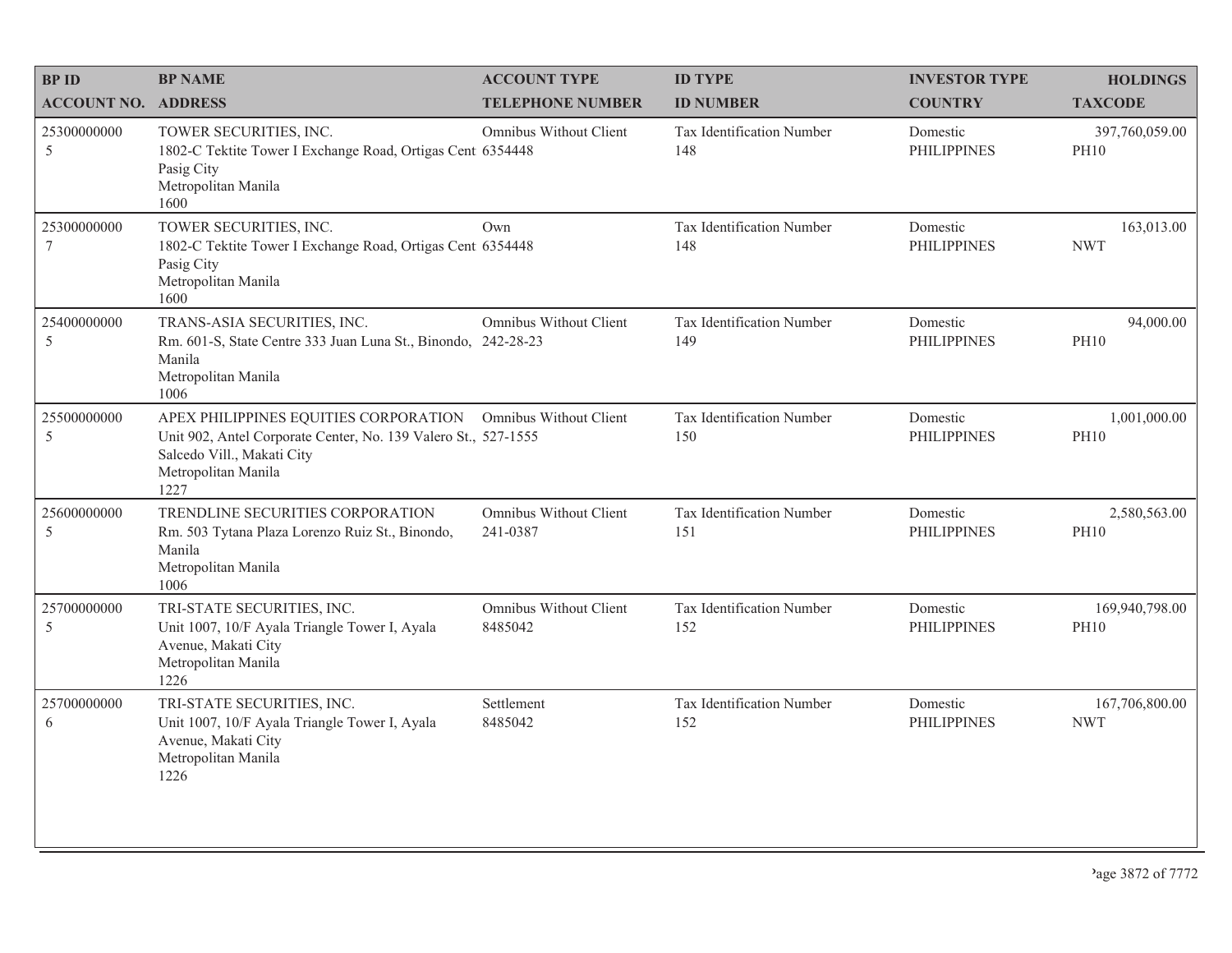| <b>BP ID</b>                   | <b>BP NAME</b>                                                                                                                                                     | <b>ACCOUNT TYPE</b>     | <b>ID TYPE</b>                                  | <b>INVESTOR TYPE</b>           | <b>HOLDINGS</b>                 |
|--------------------------------|--------------------------------------------------------------------------------------------------------------------------------------------------------------------|-------------------------|-------------------------------------------------|--------------------------------|---------------------------------|
| <b>ACCOUNT NO. ADDRESS</b>     |                                                                                                                                                                    | <b>TELEPHONE NUMBER</b> | <b>ID NUMBER</b>                                | <b>COUNTRY</b>                 | <b>TAXCODE</b>                  |
| 25900000000<br>5               | UCPB SECURITIES, INC.<br>Suite 1612, 16/F Ayala Tower I Exchange Plaza, Ayal 8485678<br>Ave. cor. Paseo de Roxas Makati City<br>Metropolitan Manila<br>1226        | Omnibus Without Client  | Tax Identification Number<br>154                | Domestic<br><b>PHILIPPINES</b> | 1,299,019,354.00<br><b>PH10</b> |
| 25900000000<br>6               | UCPB SECURITIES, INC.<br>Suite 1612, 16/F Ayala Tower I Exchange Plaza, Ayal 8485678<br>Ave. cor. Paseo de Roxas Makati City<br>Metropolitan Manila<br>1226        | Settlement              | Tax Identification Number<br>154                | Domestic<br><b>PHILIPPINES</b> | 500,000.00<br><b>NWT</b>        |
| 26100000004                    | E.SECURITIES, INC. ITF VARIOUS CLIENTS<br>11/F Exportbank Plaza Chino Roces cor Sen. Gil J.<br>Puyat Ave, Makati City<br>Metropolitan Manila<br>1251               | Client                  | Tax Identification Number<br>560                | Domestic<br><b>PHILIPPINES</b> | 3,199,200.00<br><b>PH10</b>     |
| 26300000000<br>6               | VENTURE SECURITIES, INC.<br>Unit 811 Tower One & Exchange Plaza Ayala Triangl 8486505<br>Ayala Ave. cor. Paseo de Roxas Makati City<br>Metropolitan Manila<br>1226 | Settlement              | Tax Identification Number<br>158                | Domestic<br><b>PHILIPPINES</b> | 491,346,132.00<br><b>NWT</b>    |
| 26300000005<br>-1              | VENTURE SECURITIES, INC.<br>7/F PHILS. FIRST BLDG., 6764 AYALA AVE.,<br><b>MAKATI CITY</b><br>Metropolitan Manila<br>STMT-D                                        | Client<br>864-0471      | Certificate Of Incorporation<br>000-810-760-000 | Domestic<br><b>PHILIPPINES</b> | 78,662,500.00<br><b>NWT</b>     |
| 26600000000<br>5               | VICSAL SECURITIES & STOCK BROKERAGE, IN Omnibus Without Client<br>658 C. Palanca St., Quiapo, Manila<br>Metropolitan Manila<br>1001                                | 7349771                 | Tax Identification Number<br>161                | Domestic<br><b>PHILIPPINES</b> | 734,732,407.00<br><b>PH10</b>   |
| 26600000000<br>6               | VICSAL SECURITIES & STOCK BROKERAGE, IN Settlement<br>658 C. Palanca St., Quiapo, Manila<br>Metropolitan Manila<br>1001                                            | 7349771                 | Tax Identification Number<br>161                | Domestic<br><b>PHILIPPINES</b> | 2,765,810,000.00<br><b>NWT</b>  |
| 26600000000<br>$7\phantom{.0}$ | VICSAL SECURITIES & STOCK BROKERAGE, IN Own<br>658 C. Palanca St., Quiapo, Manila<br>Metropolitan Manila<br>1001                                                   | 7349771                 | Tax Identification Number<br>161                | Domestic<br><b>PHILIPPINES</b> | 43,000,000.00<br><b>NWT</b>     |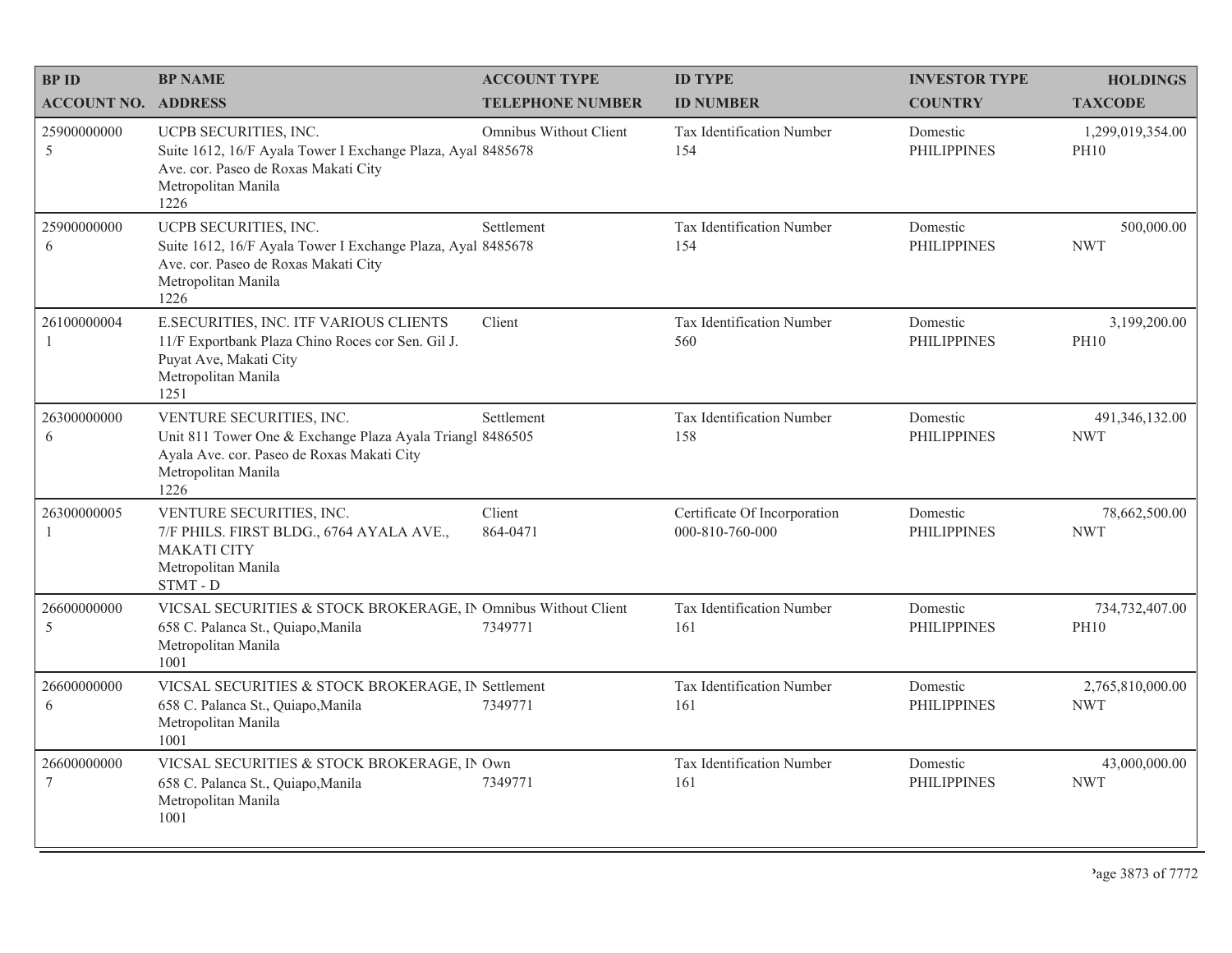| <b>BPID</b>                | <b>BP NAME</b>                                                                                                                                                                               | <b>ACCOUNT TYPE</b>                | <b>ID TYPE</b>                   | <b>INVESTOR TYPE</b>           | <b>HOLDINGS</b>                |
|----------------------------|----------------------------------------------------------------------------------------------------------------------------------------------------------------------------------------------|------------------------------------|----------------------------------|--------------------------------|--------------------------------|
| <b>ACCOUNT NO. ADDRESS</b> |                                                                                                                                                                                              | <b>TELEPHONE NUMBER</b>            | <b>ID NUMBER</b>                 | <b>COUNTRY</b>                 | <b>TAXCODE</b>                 |
| 26700000000<br>5           | FIRST METRO SECURITIES BROKERAGE CORP. Omnibus Without Client<br>Unit 1515, 15/F Ayala Tower One Ayala Triangle,<br>Ayala Ave. cor Paseo de Roxas Makati City<br>Metropolitan Manila<br>1226 | 759-4133/34                        | Tax Identification Number<br>162 | Domestic<br><b>PHILIPPINES</b> | 187,548,165.00<br><b>PH10</b>  |
| 26700000000<br>6           | FIRST METRO SECURITIES BROKERAGE CORP. Settlement<br>Unit 1515, 15/F Ayala Tower One Ayala Triangle,<br>Ayala Ave. cor Paseo de Roxas Makati City<br>Metropolitan Manila<br>1226             | 759-4133/34                        | Tax Identification Number<br>162 | Domestic<br><b>PHILIPPINES</b> | 1,292,261,867.00<br><b>NWT</b> |
| 26900000000<br>5           | WEALTH SECURITIES, INC.<br>2103 PSE Centre, Exchange Road Ortigas Centre, Pas 634-5038<br>City<br>Metropolitan Manila<br>1600                                                                | <b>Omnibus Without Client</b>      | Tax Identification Number<br>164 | Domestic<br><b>PHILIPPINES</b> | 58,628,955.00<br><b>PH10</b>   |
| 26900000000<br>$\tau$      | WEALTH SECURITIES, INC.<br>2103 PSE Centre, Exchange Road Ortigas Centre, Pas 634-5038<br>City<br>Metropolitan Manila<br>1600                                                                | Own                                | Tax Identification Number<br>164 | Domestic<br><b>PHILIPPINES</b> | 5,791,013.00<br><b>NWT</b>     |
| 27000000000<br>5           | WESTLINK GLOBAL EQUITIES, INC.<br>6/F Philippine Stock Exchange Plaza Ayala Avenue,<br>Makati City<br>Metropolitan Manila<br>1200                                                            | Omnibus Without Client<br>848-6231 | Tax Identification Number<br>165 | Domestic<br><b>PHILIPPINES</b> | 12,663,896.00<br><b>PH10</b>   |
| 27000000000<br>6           | WESTLINK GLOBAL EQUITIES, INC.<br>6/F Philippine Stock Exchange Plaza Ayala Avenue,<br>Makati City<br>Metropolitan Manila<br>1200                                                            | Settlement<br>848-6231             | Tax Identification Number<br>165 | Domestic<br><b>PHILIPPINES</b> | 2,925,000.00<br><b>NWT</b>     |
| 27200000000<br>5           | BERNAD SECURITIES, INC.<br>3/F 1033 M.H. del Pilar St. Ermita, Manila<br>Metropolitan Manila<br>1000                                                                                         | Omnibus Without Client<br>5245186  | Tax Identification Number<br>167 | Domestic<br><b>PHILIPPINES</b> | 767,218,010.00<br><b>PH10</b>  |
|                            |                                                                                                                                                                                              |                                    |                                  |                                |                                |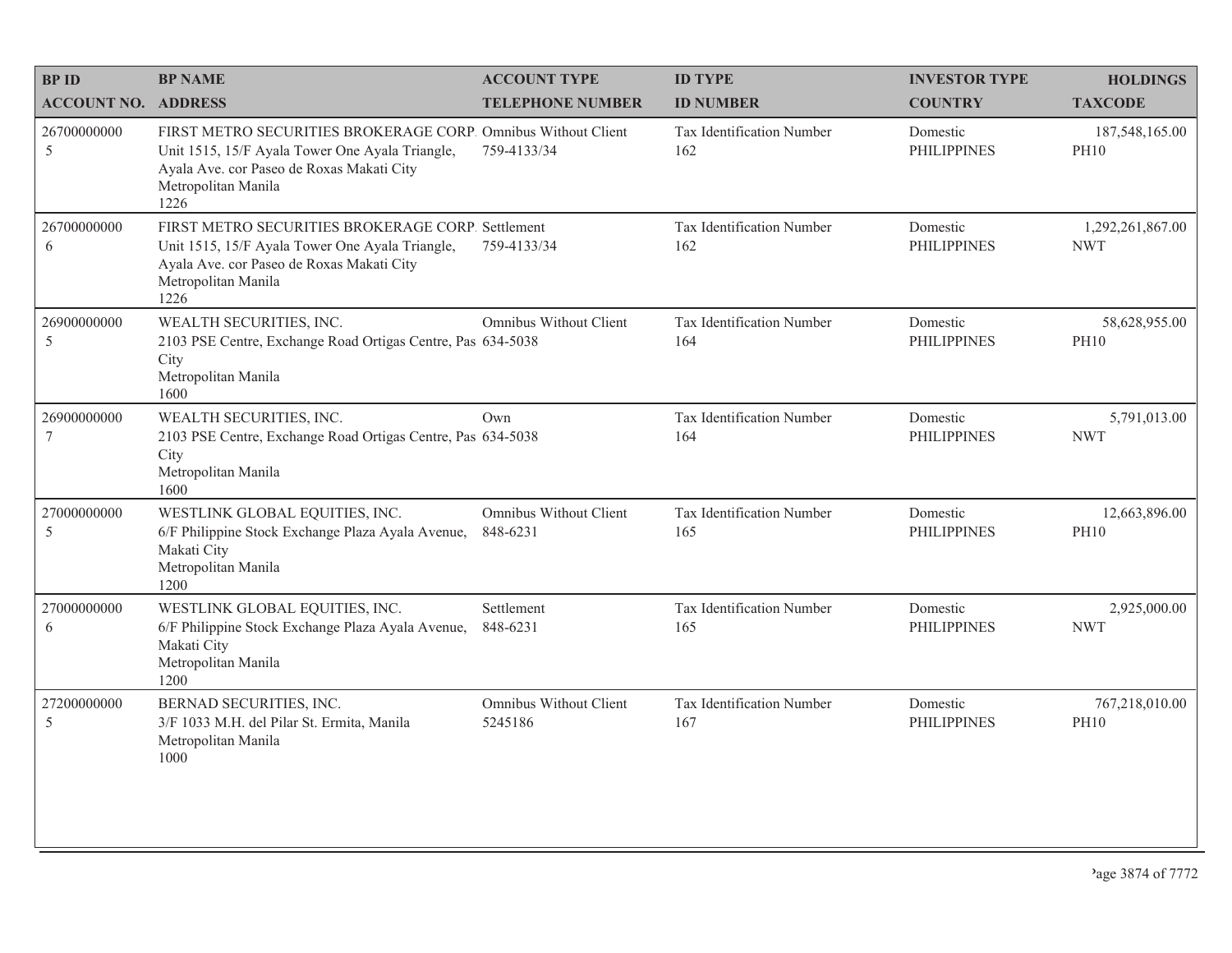| <b>BPID</b>                | <b>BP NAME</b>                                                                                                                                                               | <b>ACCOUNT TYPE</b>                     | <b>ID TYPE</b>                   | <b>INVESTOR TYPE</b>           | <b>HOLDINGS</b>                 |
|----------------------------|------------------------------------------------------------------------------------------------------------------------------------------------------------------------------|-----------------------------------------|----------------------------------|--------------------------------|---------------------------------|
| <b>ACCOUNT NO. ADDRESS</b> |                                                                                                                                                                              | <b>TELEPHONE NUMBER</b>                 | <b>ID NUMBER</b>                 | <b>COUNTRY</b>                 | <b>TAXCODE</b>                  |
| 27300000000<br>5           | WONG SECURITIES CORPORATION<br>1402-B A. Mabini St., cor. Sta. Monica St., Ermita,<br>Manila<br>Metropolitan Manila<br>1000                                                  | Omnibus Without Client<br>5217794       | Tax Identification Number<br>168 | Domestic<br><b>PHILIPPINES</b> | 15,100,000.00<br><b>PH10</b>    |
| 27500000000<br>5           | YAO & ZIALCITA, INC.<br>Yao & Zialcita, Inc., 5G Vernida I Condominium, 120 5274019 to 21<br>Amorsolo St., Legaspi Village, Makati City<br>Metropolitan Manila               | Omnibus Without Client                  | Tax Identification Number<br>170 | Domestic<br><b>PHILIPPINES</b> | 541,663,889.00<br><b>PH10</b>   |
| 27500000000<br>7           | YAO & ZIALCITA, INC.<br>Yao & Zialcita, Inc., 5G Vernida I Condominium, 120 5274019 to 21<br>Amorsolo St., Legaspi Village, Makati City<br>Metropolitan Manila               | Own                                     | Tax Identification Number<br>170 | Domestic<br><b>PHILIPPINES</b> | 25,312,500.00<br><b>NWT</b>     |
| 27800000000<br>5           | YU & COMPANY, INC.<br>Unit E 1606-B Tektite Tower 1 Exhange Road, Ortiga 634-6248<br>Center Pasig City<br>Metropolitan Manila<br>1600                                        | <b>Omnibus Without Client</b>           | Tax Identification Number<br>173 | Domestic<br><b>PHILIPPINES</b> | 481,091,838.00<br><b>PH10</b>   |
| 27900000000<br>5           | <b>BDO SECURITIES CORPORATION</b><br>27/F Tower I & Exchange Plaza Ayala Ave., Makati<br>City<br>Metropolitan Manila<br>1226                                                 | Omnibus Without Client<br>759-41-44     | Tax Identification Number<br>174 | Domestic<br><b>PHILIPPINES</b> | 1,283,483,650.00<br><b>PH10</b> |
| 28200000000<br>6           | PCCI SECURITIES BROKERS CORP.<br>3/F PCCI Corporate Centre 118 Alfaro St, Salcedo<br>Village Makati City<br>Metropolitan Manila<br>1227                                      | Settlement<br>893-3920                  | Tax Identification Number<br>177 | Domestic<br><b>PHILIPPINES</b> | 303,999,604.00<br><b>NWT</b>    |
| 28300000000<br>5           | EAGLE EQUITIES, INC.<br>179 Kaimito St. Valle Verde II, Pasig City<br>Metropolitan Manila<br>1600                                                                            | Omnibus Without Client<br>6363637 to 39 | Tax Identification Number<br>178 | Domestic<br><b>PHILIPPINES</b> | 346,860,971.00<br><b>PH10</b>   |
| 28500000000<br>5           | GOLDEN TOWER SECURITIES & HOLDINGS, IN Omnibus Without Client<br>4-B Vernida I Condominium, 120 Amorsolo St.,<br>Legaspi Village, Makati City<br>Metropolitan Manila<br>1229 | 8132839                                 | Tax Identification Number<br>179 | Domestic<br><b>PHILIPPINES</b> | 50,655,456.00<br><b>PH10</b>    |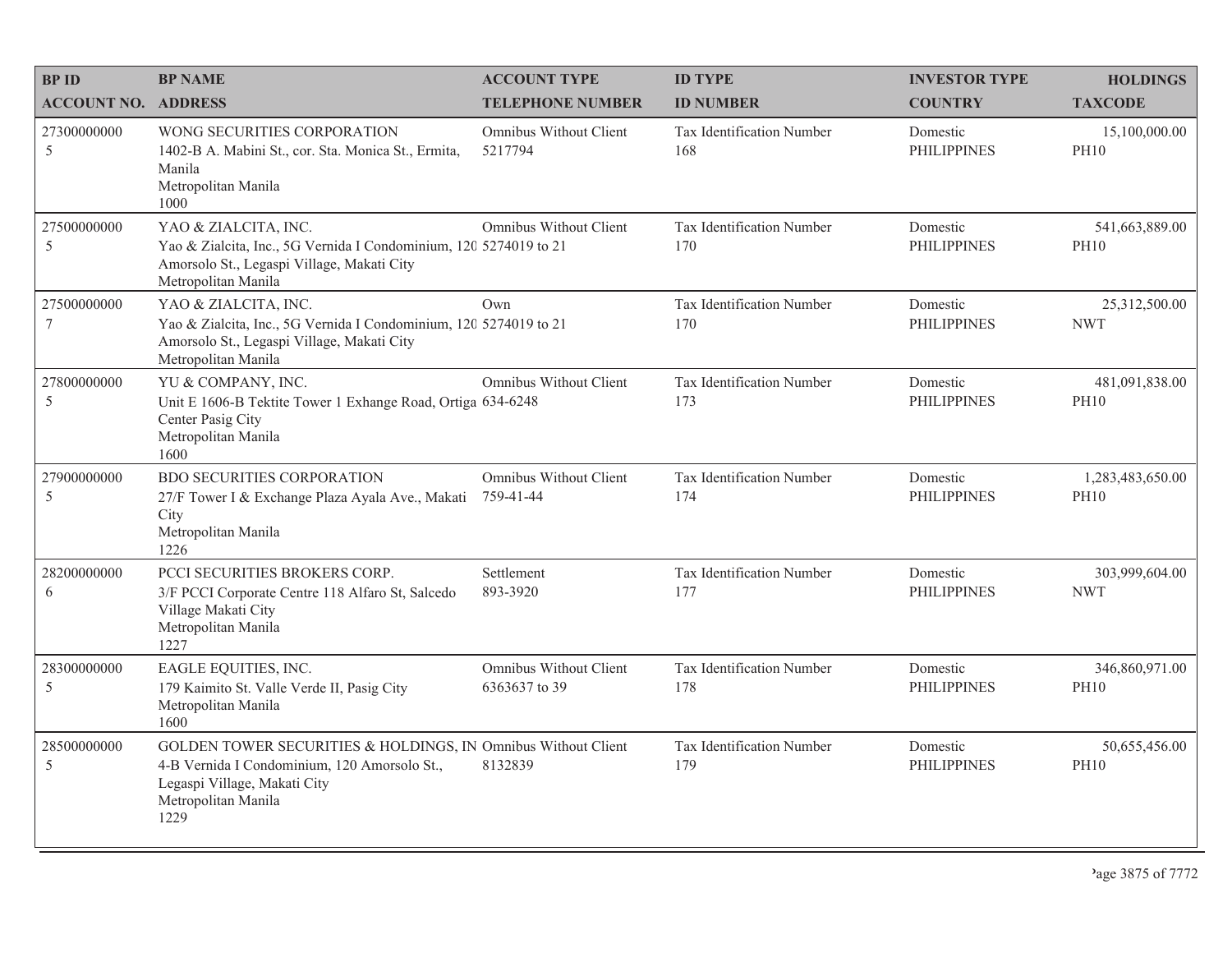| <b>BPID</b>                | <b>BP NAME</b>                                                                                                                                                     | <b>ACCOUNT TYPE</b>                      | <b>ID TYPE</b>                   | <b>INVESTOR TYPE</b>           | <b>HOLDINGS</b>               |
|----------------------------|--------------------------------------------------------------------------------------------------------------------------------------------------------------------|------------------------------------------|----------------------------------|--------------------------------|-------------------------------|
| <b>ACCOUNT NO. ADDRESS</b> |                                                                                                                                                                    | <b>TELEPHONE NUMBER</b>                  | <b>ID NUMBER</b>                 | <b>COUNTRY</b>                 | <b>TAXCODE</b>                |
| 28600000000<br>5           | SOLAR SECURITIES, INC.<br>Unit 3002-A East Tower, Phil. Stock Exchange Centre 6366301<br>Exchange Road, Ortigas Complex, Pasig City<br>Metropolitan Manila<br>1605 | Omnibus Without Client                   | Tax Identification Number<br>180 | Domestic<br><b>PHILIPPINES</b> | 831,126,272.00<br><b>PH10</b> |
| 28800000000<br>5           | G.D. TAN & COMPANY, INC.<br>Unit 2203-A East Tower, PSE Center Exchange Road, 6339989<br>Ortigas Center, Pasig City<br>Metropolitan Manila<br>1600                 | Omnibus Without Client                   | Tax Identification Number<br>181 | Domestic<br><b>PHILIPPINES</b> | 81,511,060.00<br><b>PH10</b>  |
| 28800000000<br>6           | G.D. TAN & COMPANY, INC.<br>Unit 2203-A East Tower, PSE Center Exchange Road. 6339989<br>Ortigas Center, Pasig City<br>Metropolitan Manila<br>1600                 | Settlement                               | Tax Identification Number<br>181 | Domestic<br><b>PHILIPPINES</b> | 8,936,952.00<br><b>NWT</b>    |
| 32800000000<br>5           | DW CAPITAL INC.<br>UNIT 1610-1611 TOWER ONE & EXCHANGE<br>PLAZA, AYALA TRIANGLE, AYALA AVENUE,<br><b>MAKATI CITY 1226</b><br>Metropolitan Manila<br>$\overline{0}$ | <b>Omnibus Without Client</b><br>8369633 | Tax Identification Number<br>184 | Domestic<br><b>PHILIPPINES</b> | 749,257,500.00<br><b>PH10</b> |
| 33800000000<br>$\,$ 8 $\,$ | PHILIPPINE EQUITY PARTNERS, INC.<br>Unit 19C Citibank Tower Citibank Plaza 8741 Paseo (8145788)<br>Roxas Makati City<br>Metropolitan Manila<br>1226                | Settlement                               | Tax Identification Number<br>186 | Domestic<br><b>PHILIPPINES</b> | 9,760.00<br><b>NWT</b>        |
| 33800000002<br>-1          | PHILIPPINE EQUITY PARTNERS, INC.<br>Unit 19C Citibank Tower Citibank Plaza 8741 Paseo o<br>Roxas Makati City<br>Metropolitan Manila<br>1226                        | Client                                   | Tax Identification Number<br>426 | Domestic<br><b>PHILIPPINES</b> | 3,375,000.00<br><b>PH10</b>   |
| 34500000000<br>5           | UNICAPITAL SECURITIES INC.<br>4F Majalco Bldg Benavidez cor Trasierra Sts Legaspi 750-2030<br>Vill., Makati City<br>Metropolitan Manila<br>1200                    | <b>Omnibus Without Client</b>            | Tax Identification Number<br>187 | Domestic<br><b>PHILIPPINES</b> | 191,956,018.00<br><b>PH10</b> |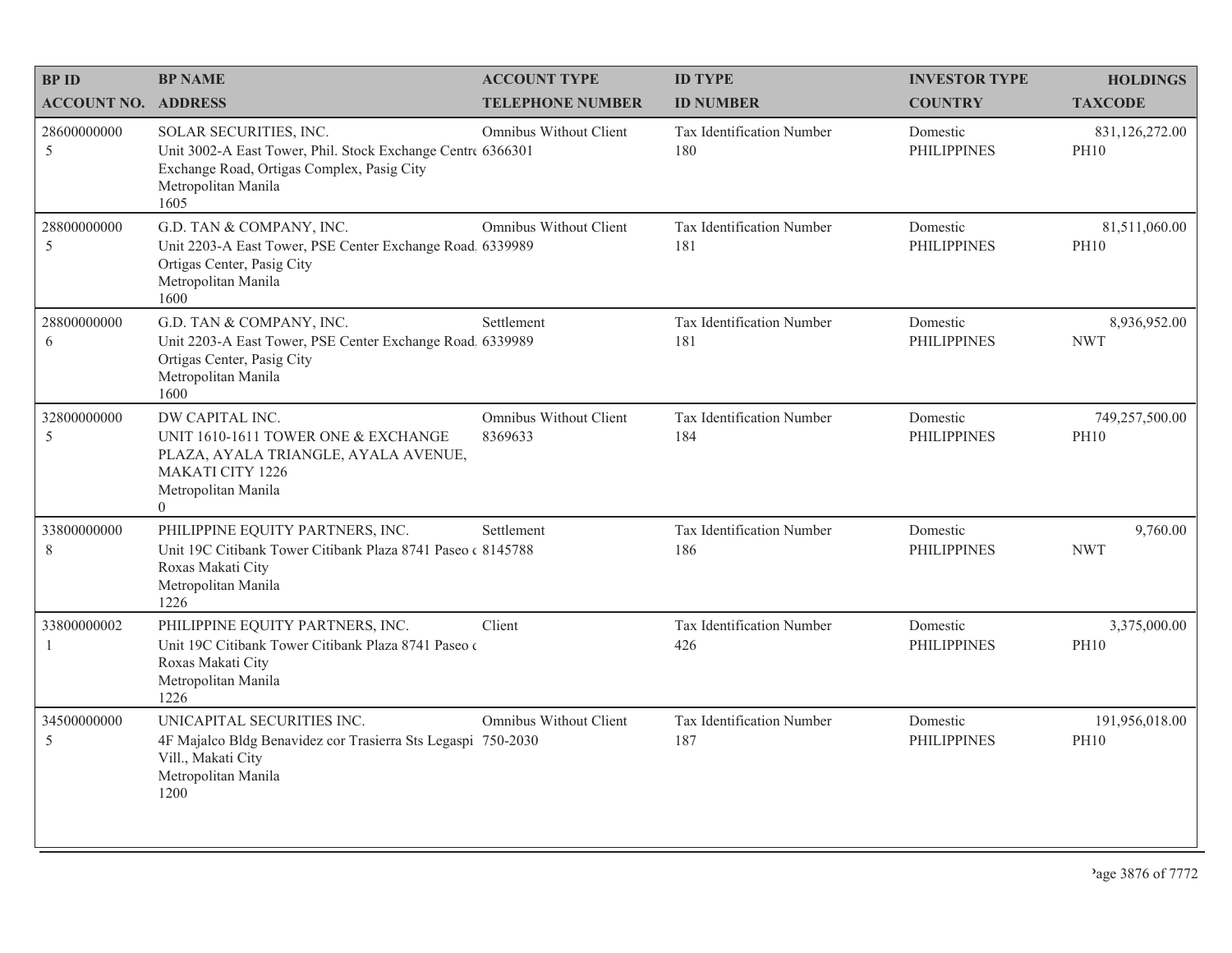| <b>BPID</b>                    | <b>BP NAME</b>                                                                                                                                                  | <b>ACCOUNT TYPE</b>     | <b>ID TYPE</b>                               | <b>INVESTOR TYPE</b>           | <b>HOLDINGS</b>                 |
|--------------------------------|-----------------------------------------------------------------------------------------------------------------------------------------------------------------|-------------------------|----------------------------------------------|--------------------------------|---------------------------------|
| <b>ACCOUNT NO. ADDRESS</b>     |                                                                                                                                                                 | <b>TELEPHONE NUMBER</b> | <b>ID NUMBER</b>                             | <b>COUNTRY</b>                 | <b>TAXCODE</b>                  |
| 34500000000<br>6               | UNICAPITAL SECURITIES INC.<br>4F Majalco Bldg Benavidez cor Trasierra Sts Legaspi 750-2030<br>Vill., Makati City<br>Metropolitan Manila<br>1200                 | Settlement              | Tax Identification Number<br>187             | Domestic<br><b>PHILIPPINES</b> | 35,000,000.00<br><b>NWT</b>     |
| 34500000000<br>$7\phantom{.0}$ | UNICAPITAL SECURITIES INC.<br>4F Majalco Bldg Benavidez cor Trasierra Sts Legaspi 750-2030<br>Vill., Makati City<br>Metropolitan Manila<br>1200                 | Own                     | Tax Identification Number<br>187             | Domestic<br><b>PHILIPPINES</b> | 16,000,000.00<br><b>NWT</b>     |
| 36800000000<br>5               | SunSecurities, Inc.<br>2703 27th Floor One Corporate Center, J. Vargas Cor. 477-6001<br>Meralco Ave., Ortigas Center, Pasig City<br>Metropolitan Manila<br>1605 | Omnibus Without Client  | Tax Identification Number<br>007-258-688     | Domestic<br><b>PHILIPPINES</b> | 102,710,000.00<br><b>PH10</b>   |
| 38800000000<br>5               | ARMSTRONG SECURITIES, INC.<br>Unit 2205-A, 22/F PSE Centre Exchange Road, Ortiga 6346337 to 39<br>Centre, Pasig City<br>Metropolitan Manila<br>1600             | Omnibus Without Client  | Tax Identification Number<br>191             | Domestic<br><b>PHILIPPINES</b> | 14,115,162.00<br><b>PH10</b>    |
| 38900000000<br>5               | KING'S POWER SECURITIES, INC.<br>RM 1602 FEDERAL TOWER DASMARINAS ST.,<br><b>BINONDO, MANILA</b><br>Metropolitan Manila<br>$\overline{0}$                       | Omnibus Without Client  | Tax Identification Number<br>192             | Domestic<br><b>PHILIPPINES</b> | 1,742,350,000.00<br><b>PH10</b> |
| 52800000000<br>$7\phantom{.0}$ | STAR ALLIANCE SECURITIES CORP.<br>1201 ONE GLOBAL PLACE, 5TH AVE. COR. 25TH 478-0107<br>ST., BONIFACIO GLOBAL CITY, TAGUIG CITY<br>Metropolitan Manila<br>1634  | Own                     | Tax Identification Number<br>008-323-446-000 | Domestic<br><b>PHILIPPINES</b> | 538,200,000.00<br><b>NWT</b>    |
| B1620002489                    | PHILIPPINE FIRE & MARINE INSURANCE<br>CORPORATION, INC.                                                                                                         | Client                  | Tax Identification Number                    | Domestic                       | 435,363,933.00                  |
| -1                             | 5TH FLR. LEPANTO BLDG., 8747 PASEO DE<br>ROXAS, MAKATI CITY<br>Metropolitan Manila<br>1226                                                                      | 892-2981                | 565***                                       | <b>PHILIPPINES</b>             | <b>PH10</b>                     |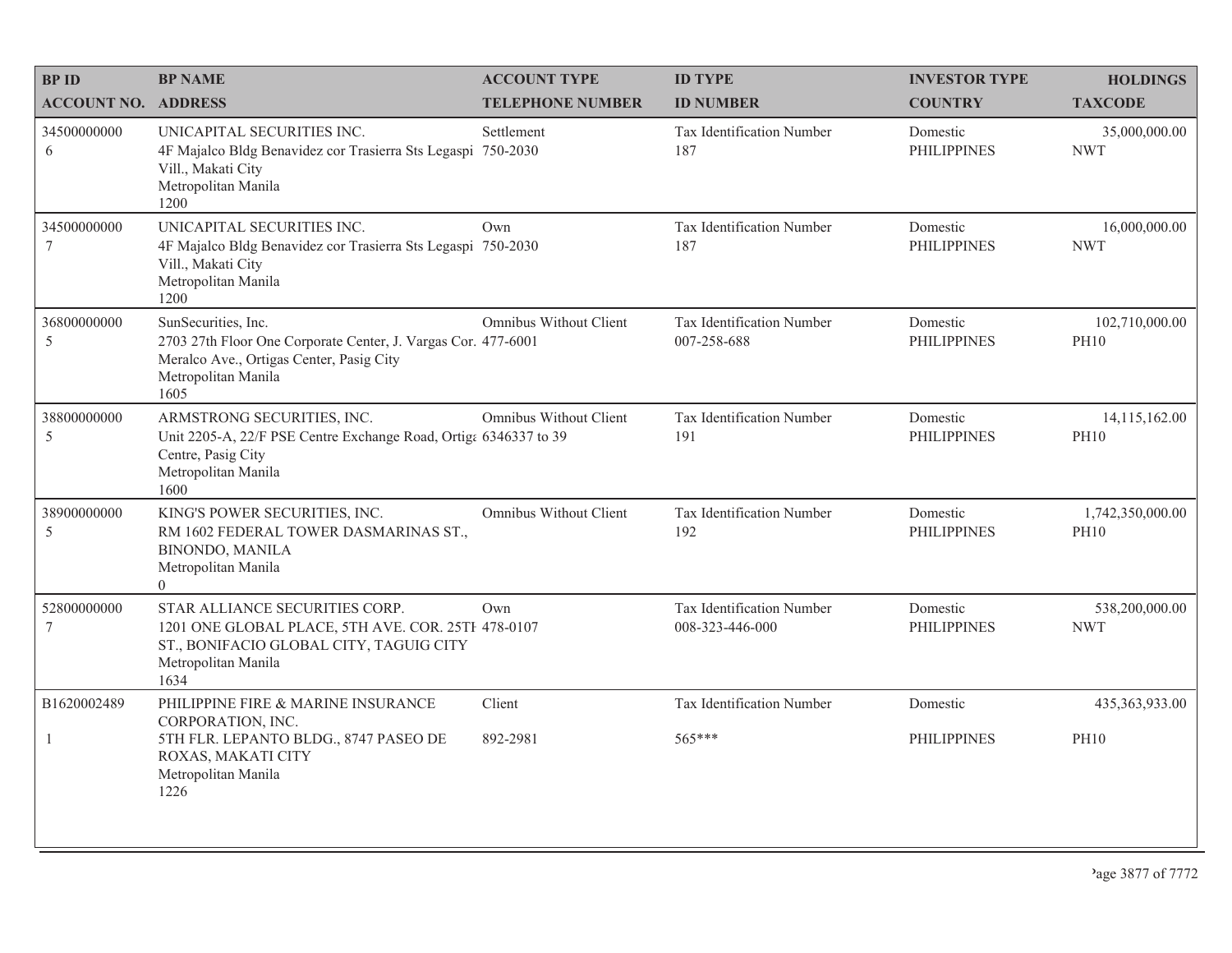| <b>BPID</b>                 | <b>BP NAME</b>                                                                                                                                                        | <b>ACCOUNT TYPE</b>     | <b>ID TYPE</b>                    | <b>INVESTOR TYPE</b>           | <b>HOLDINGS</b>             |
|-----------------------------|-----------------------------------------------------------------------------------------------------------------------------------------------------------------------|-------------------------|-----------------------------------|--------------------------------|-----------------------------|
| <b>ACCOUNT NO. ADDRESS</b>  |                                                                                                                                                                       | <b>TELEPHONE NUMBER</b> | <b>ID NUMBER</b>                  | <b>COUNTRY</b>                 | <b>TAXCODE</b>              |
| CITI1000010<br>$\mathbf{1}$ | CITIBANK N.A.<br>11/F Citibank Tower Villar corner Valero Sts. Makati 8947841<br>City, MM<br>Metropolitan Manila<br>1200                                              | Client                  | Tax Identification Number<br>1100 | Domestic<br><b>PHILIPPINES</b> | 92,250,000.00<br><b>NWT</b> |
| CITI1000015                 | CITIBANK FAO PHILIPPINE AXA CHINESE<br><b>TYCOON</b>                                                                                                                  | Client                  | Certificate Of Incorporation      | Domestic                       | 6,000,000.00                |
| 1                           | 2ND FLOOR CITIBANK TOWER SECURITIES AN 894-7200<br>FUNDS SERVICES MAKATI CITY<br>Metropolitan Manila<br>1226                                                          |                         | ID2                               | <b>PHILIPPINES</b>             | <b>NWT</b>                  |
| DEUB2000007                 | DEUTSCHE BANK AG MANILA BRANCH A/C<br><b>CLIENTS DEUB20</b>                                                                                                           | Client                  | Certificate Of Incorporation      | Domestic                       | 107,400,000.00              |
| $\mathbf{1}$                | 23F AYALA TOWER ONE AYALA AVE. MAKAT. 8946989<br><b>CITY</b><br>Metropolitan Manila                                                                                   |                         | 000-449-586-000                   | <b>PHILIPPINES</b>             | <b>PH10</b>                 |
| HSBC2000000                 | THE HONGKONG AND SHANGHAI BANKING<br>CORP. LTD. - CLIENTS' ACCT.                                                                                                      | Own                     | Tax Identification Number         | Domestic                       | 5, 161, 347, 045.00         |
| 1                           | HSBC Securities Services 12th Floor, The Enterprise 814-5200<br>Center, Tower I 6766 Ayala Avenue corner Paseo de<br>Roxas Makati City<br>Metropolitan Manila<br>1200 |                         | 952                               | <b>PHILIPPINES</b>             | <b>NWT</b>                  |
| PABC1000000                 | AB CAPITAL & INVESTMENT CORP. - TRUST & Own<br><b>INVESTMENT DIV.</b>                                                                                                 |                         | Tax Identification Number         | Domestic                       | 19,764,872.00               |
| 1                           | G/F, Asianbank Centre Bldg., Sen. Gil Puyat Extensio 8930373<br>cor. Tordesillas St., Salcedo Village Makati City<br>Metropolitan Manila<br>$\overline{0}$            |                         | 899                               | <b>PHILIPPINES</b>             | <b>NWT</b>                  |
| PCPL1000000                 | UNITED COCONUT PLANTERS LIFE ASSURAN( Own<br><b>CORPORATION</b>                                                                                                       |                         | Tax Identification Number         | Domestic                       | 149,000,000.00              |
| $\mathbf{1}$                | 6774 Cocolife Building, Ayala Avenue, Makati City 812-9070<br>Metropolitan Manila<br>1200                                                                             |                         | 903                               | <b>PHILIPPINES</b>             | <b>NWT</b>                  |
|                             |                                                                                                                                                                       |                         |                                   |                                |                             |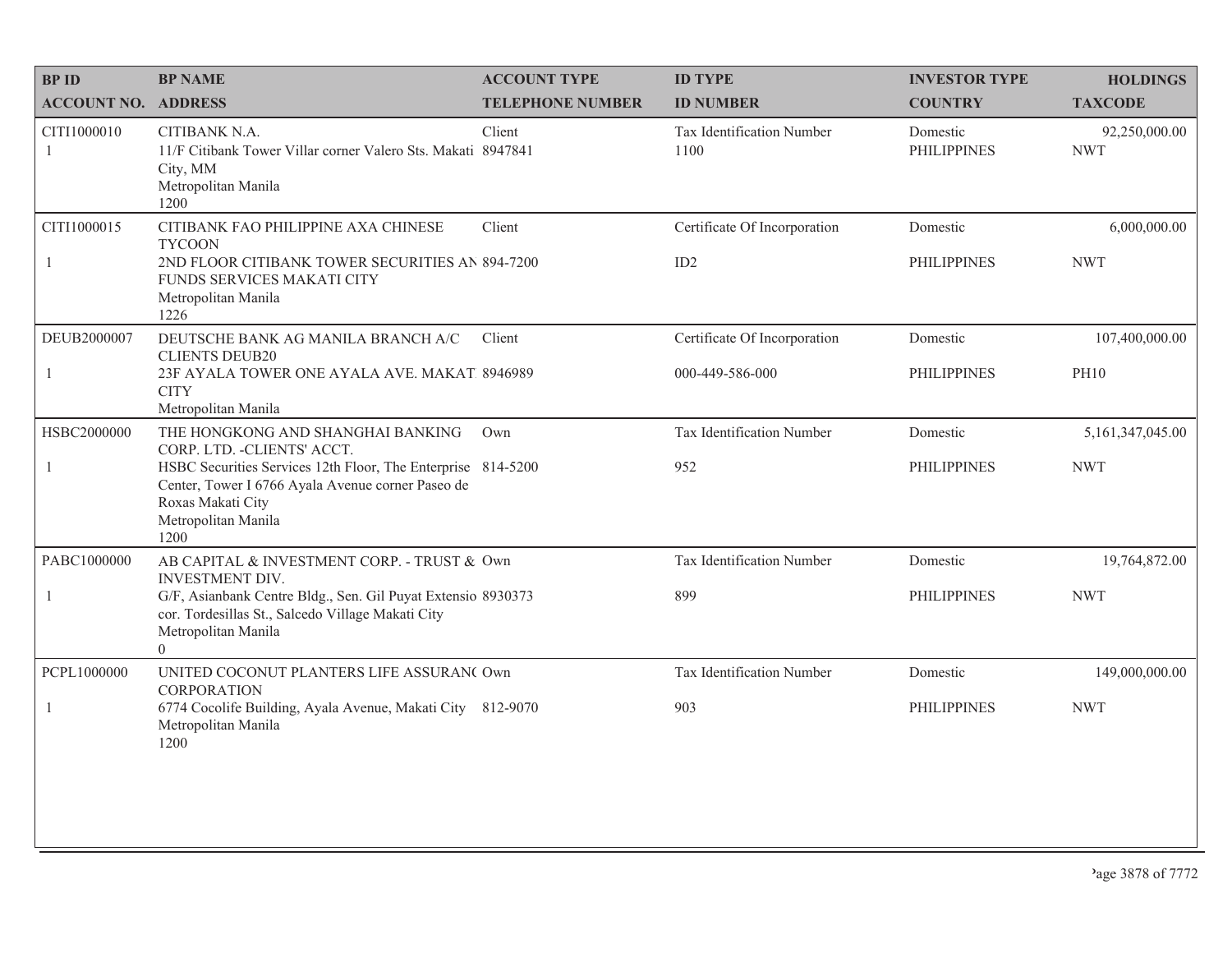| <b>BP ID</b>       | <b>BP NAME</b>                                                                                                                 | <b>ACCOUNT TYPE</b>     | <b>ID TYPE</b>            | <b>INVESTOR TYPE</b> | <b>HOLDINGS</b>      |
|--------------------|--------------------------------------------------------------------------------------------------------------------------------|-------------------------|---------------------------|----------------------|----------------------|
| <b>ACCOUNT NO.</b> | <b>ADDRESS</b>                                                                                                                 | <b>TELEPHONE NUMBER</b> | <b>ID NUMBER</b>          | <b>COUNTRY</b>       | <b>TAXCODE</b>       |
| PSMC2000000        | SAN MIGUEL CORPORATION RETIREMENT<br><b>PLAN-STP</b>                                                                           | Own                     | Tax Identification Number | Domestic             | 169,910,000.00       |
|                    | San Miguel Corporation Retirement Plan 40 San<br>Miguel Avenue, Ortigas Center Mandaluyong City<br>Metropolitan Manila<br>1550 | 632-3000                | 929                       | <b>PHILIPPINES</b>   | <b>NWT</b>           |
| RCBC3000000        | RCBC TRUST & INVESTMENT DIVISION -<br><b>VARIOUS TAXABLE ACCTS</b>                                                             | Own                     | Tax Identification Number | Domestic             | 1,000,000.00         |
|                    | 333 SEN. GIL J. PUYAT AVE., MAKATI CITY<br>Metropolitan Manila                                                                 | 8783326                 | 987.                      | <b>PHILIPPINES</b>   | PH10                 |
|                    |                                                                                                                                |                         | <b>Total Holdings</b>     |                      | 58, 325, 729, 983.00 |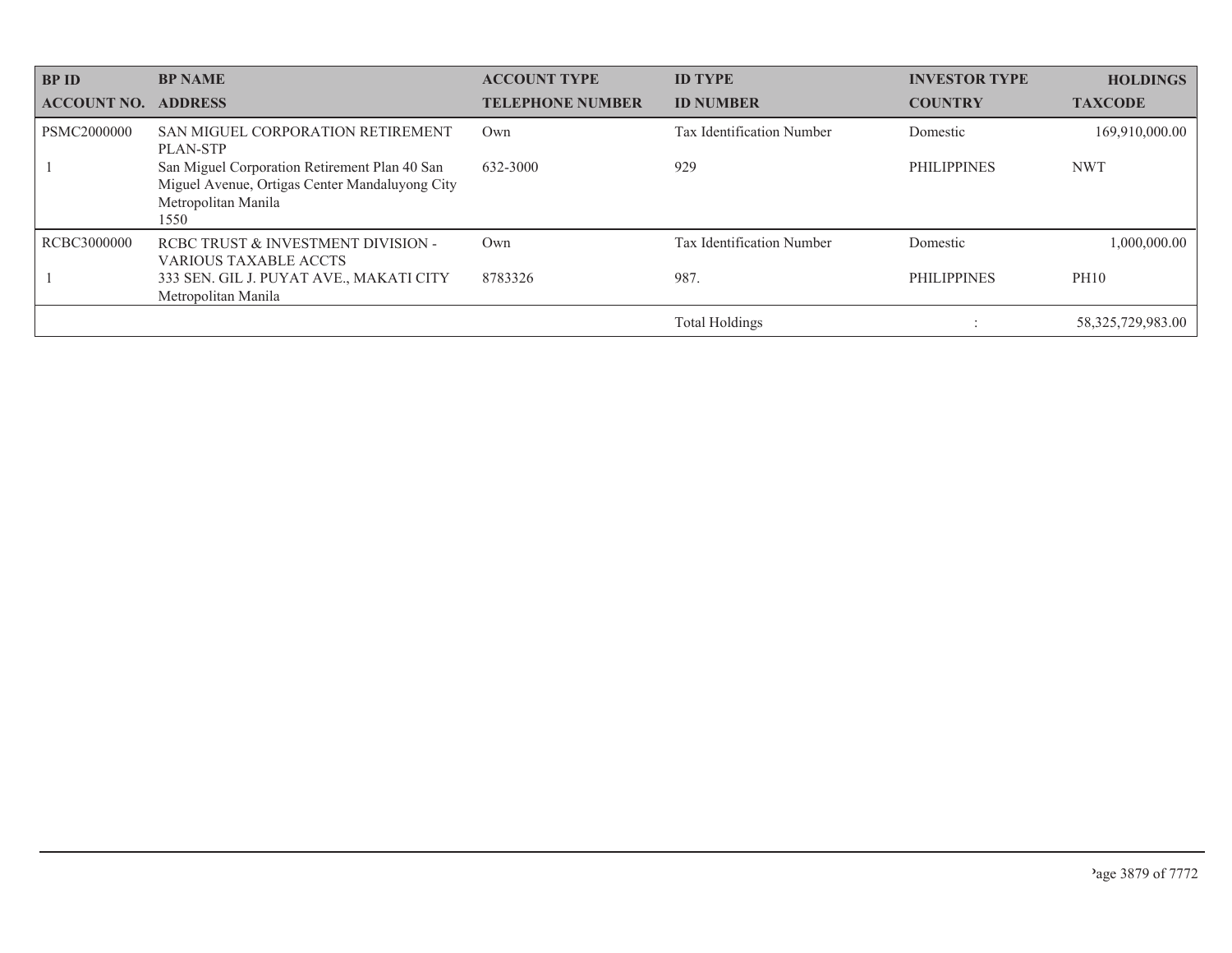**RBKPS006** 

**PCDUSER1** 

#### Philippine Depository & Trust Corp.

Philippine Depository & Trust Corp.

**F** PDTC

#### **OUTSTANDING BALANCES FOR A SPECIFIC COMPANY**

Company Code - MAB000000000 & Company Name - MANILA MINING B

**Business Date**  $12/27/2013$ 

| <b>BP ID</b>               | <b>BP NAME</b>                                                                                                                                          | <b>ACCOUNT TYPE</b>           | <b>ID TYPE</b>                                     | <b>INVESTOR TYPE</b>           | <b>HOLDINGS</b>                 |
|----------------------------|---------------------------------------------------------------------------------------------------------------------------------------------------------|-------------------------------|----------------------------------------------------|--------------------------------|---------------------------------|
| <b>ACCOUNT NO. ADDRESS</b> |                                                                                                                                                         | <b>TELEPHONE NUMBER</b>       | <b>ID NUMBER</b>                                   | <b>COUNTRY</b>                 | <b>TAXCODE</b>                  |
| 10000000000<br>5           | UPCC SECURITIES CORP.<br>UNIT 1202 TOWER ONE AND EXCHANGE PLAZ 8921174<br>AYALA AVENUE, MAKATI CITY<br>Metropolitan Manila<br>$\Omega$                  | <b>Omnibus Without Client</b> | <b>Tax Identification Number</b>                   | Domestic<br><b>PHILIPPINES</b> | 9,800,000.00<br><b>PH10</b>     |
| 10100000000                | A & A SECURITIES, INC.<br>Rm. 1906 Ayala Ave. Condominium 6776 Ayala Ave. 810-54-01<br>Makati City<br>Metropolitan Manila<br>1200                       | <b>Omnibus Without Client</b> | Tax Identification Number<br>2                     | Foreign<br><b>PHILIPPINES</b>  | 1,450,000.00<br>FMX1            |
| 10100000000<br>5           | A & A SECURITIES, INC.<br>Rm. 1906 Ayala Ave. Condominium 6776 Ayala Ave. 810-54-01<br>Makati City<br>Metropolitan Manila<br>1200                       | <b>Omnibus Without Client</b> | <b>Tax Identification Number</b><br>$\overline{2}$ | Domestic<br><b>PHILIPPINES</b> | 129,824,550.00<br><b>PH10</b>   |
| 10200000000<br>5           | ABACUS SECURITIES CORPORATION<br>Unit 2904-A East Tower, PSE Centre Exchange Road 634-2105<br>Ortigas Center Pasig City<br>Metropolitan Manila<br>1600  | Omnibus Without Client        | <b>Tax Identification Number</b><br>3              | Domestic<br><b>PHILIPPINES</b> | 1,178,684,389.00<br><b>PH10</b> |
| 10200000000                | ABACUS SECURITIES CORPORATION<br>Unit 2904-A East Tower, PSE Centre Exchange Road. 634-2105<br>Ortigas Center Pasig City<br>Metropolitan Manila<br>1600 | $Qw$ n                        | Tax Identification Number<br>3                     | Domestic<br><b>PHILIPPINES</b> | 43,680,540.00<br><b>NWT</b>     |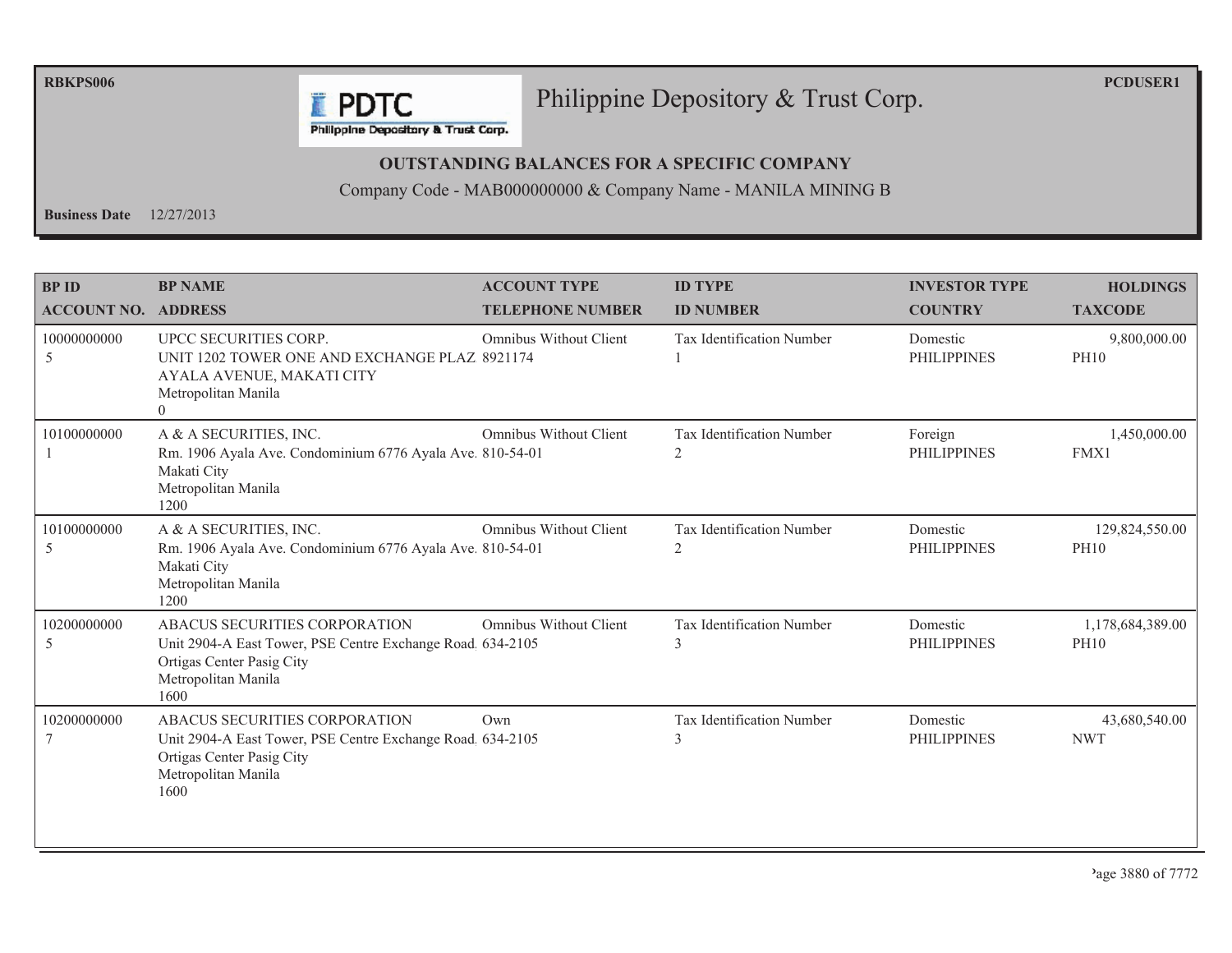| <b>BPID</b>                   | <b>BP NAME</b>                                                                                                                                                                      | <b>ACCOUNT TYPE</b>                      | <b>ID TYPE</b>                              | <b>INVESTOR TYPE</b>           | <b>HOLDINGS</b>               |
|-------------------------------|-------------------------------------------------------------------------------------------------------------------------------------------------------------------------------------|------------------------------------------|---------------------------------------------|--------------------------------|-------------------------------|
| <b>ACCOUNT NO. ADDRESS</b>    |                                                                                                                                                                                     | <b>TELEPHONE NUMBER</b>                  | <b>ID NUMBER</b>                            | <b>COUNTRY</b>                 | <b>TAXCODE</b>                |
| 10300000000<br>$\overline{1}$ | ACCORD CAPITAL EQUITIES CORPORATION<br>Unit 1101 Orient Square Building Emerald Avenue<br>Ortigas Center, Pasig City<br>Metropolitan Manila<br>1600                                 | Omnibus Without Client<br>687-5071 to 74 | Tax Identification Number<br>$\overline{4}$ | Foreign<br><b>PHILIPPINES</b>  | 101,000,000.00<br>FMX1        |
| 10300000000<br>5              | ACCORD CAPITAL EQUITIES CORPORATION<br>Unit 1101 Orient Square Building Emerald Avenue<br>Ortigas Center, Pasig City<br>Metropolitan Manila<br>1600                                 | Omnibus Without Client<br>687-5071 to 74 | Tax Identification Number<br>$\overline{4}$ | Domestic<br><b>PHILIPPINES</b> | 258,072,673.00<br><b>PH10</b> |
| 10400000000<br>5              | A. T. DE CASTRO SECURITIES CORP.<br>Suite 701, 7/F Ayala Tower I, Exchange Plaza, Ayala 848-7160 to 65<br>Triangle, Ayala Ave., Makati City<br>Metropolitan Manila<br>1226          | Omnibus Without Client                   | Tax Identification Number<br>5              | Domestic<br><b>PHILIPPINES</b> | 36,212,694.00<br><b>PH10</b>  |
| 10500000000<br>5              | ALL ASIA SECURITIES MANAGEMENT CORP. Omnibus Without Client<br>All Asia Capital Center 105 Paseo de Roxas St. Makat 818-3211<br>City<br>Metropolitan Manila<br>1200                 |                                          | Tax Identification Number<br>6              | Domestic<br><b>PHILIPPINES</b> | 856,000.00<br><b>PH10</b>     |
| 10600000000<br>5              | ALPHA SECURITIES CORP.<br>UNIT 3003, ONE CORPORATE CENTRE, 30TH<br>FLOOR, JULIA VARGAS STREET, COR MERALC<br>AVENUE STREET, ORTIGAS CENTER, PASIG CI<br>Metropolitan Manila<br>1200 | Omnibus Without Client<br>6546806        | Tax Identification Number<br>7              | Domestic<br><b>PHILIPPINES</b> | 10,042,809.00<br><b>PH10</b>  |
| 10600000000<br>18             | ALPHA SECURITIES CORP.<br>UNIT 3003, ONE CORPORATE CENTRE, 30TH<br>FLOOR, JULIA VARGAS STREET, COR MERALC<br>AVENUE STREET, ORTIGAS CENTER, PASIG CI<br>Metropolitan Manila<br>1200 | Settlement<br>6546806                    | Tax Identification Number<br>$\overline{7}$ | Foreign<br><b>PHILIPPINES</b>  | 3,000,000.00<br><b>RA10</b>   |
| 10900000000<br>5              | <b>BA SECURITIES, INC.</b><br>Rm 401-403 CLMC Bldg, 256-259 EDSA Greenhills 727-5374<br>Mandaluyong City<br>Metropolitan Manila<br>1550                                             | Omnibus Without Client                   | Tax Identification Number<br>10             | Domestic<br><b>PHILIPPINES</b> | 1,094,214.00<br><b>PH10</b>   |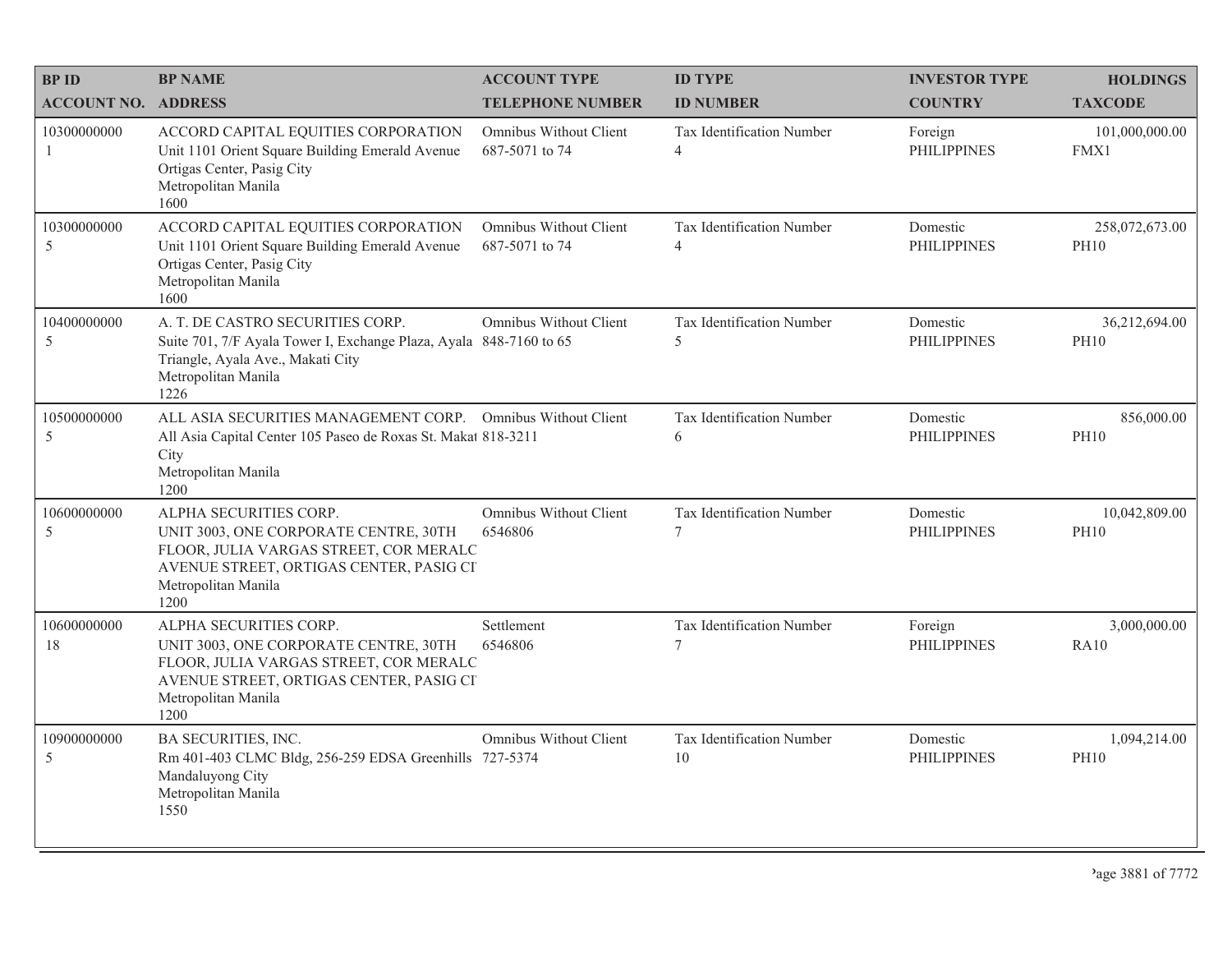| <b>BPID</b>                 | <b>BP NAME</b>                                                                                                                                      | <b>ACCOUNT TYPE</b>                      | <b>ID TYPE</b>                  | <b>INVESTOR TYPE</b>           | <b>HOLDINGS</b>               |
|-----------------------------|-----------------------------------------------------------------------------------------------------------------------------------------------------|------------------------------------------|---------------------------------|--------------------------------|-------------------------------|
| <b>ACCOUNT NO. ADDRESS</b>  |                                                                                                                                                     | <b>TELEPHONE NUMBER</b>                  | <b>ID NUMBER</b>                | <b>COUNTRY</b>                 | <b>TAXCODE</b>                |
| 10900000000<br>6            | <b>BA SECURITIES, INC.</b><br>Rm 401-403 CLMC Bldg, 256-259 EDSA Greenhills 727-5374<br>Mandaluyong City<br>Metropolitan Manila<br>1550             | Settlement                               | Tax Identification Number<br>10 | Domestic<br><b>PHILIPPINES</b> | 1,136,992.00<br><b>NWT</b>    |
| 10900000000<br>14           | <b>BA SECURITIES, INC.</b><br>Rm 401-403 CLMC Bldg, 256-259 EDSA Greenhills 727-5374<br>Mandaluyong City<br>Metropolitan Manila<br>1550             | Settlement                               | Tax Identification Number<br>10 | Domestic<br><b>PHILIPPINES</b> | 29,476,690.00<br><b>PH10</b>  |
| 10900000000<br>18           | <b>BA SECURITIES, INC.</b><br>Rm 401-403 CLMC Bldg, 256-259 EDSA Greenhills<br>Mandaluyong City<br>Metropolitan Manila<br>1550                      | Settlement<br>727-5374                   | Tax Identification Number<br>10 | Foreign<br><b>PHILIPPINES</b>  | 2,045,818.00<br><b>RA10</b>   |
| 11000000000<br>1            | ANGPING & ASSOCIATES SECURITIES, INC.<br>Suites 2002/2004, The Peak, 107 Alfaro St., Salcedo<br>Village, Makati City<br>Metropolitan Manila<br>1227 | <b>Omnibus Without Client</b><br>8482915 | Tax Identification Number<br>11 | Foreign<br><b>PHILIPPINES</b>  | 43,000,000.00<br>FMX1         |
| 11000000000<br>5            | ANGPING & ASSOCIATES SECURITIES, INC.<br>Suites 2002/2004, The Peak, 107 Alfaro St., Salcedo<br>Village, Makati City<br>Metropolitan Manila<br>1227 | Omnibus Without Client<br>8482915        | Tax Identification Number<br>11 | Domestic<br><b>PHILIPPINES</b> | 136,845,530.00<br><b>PH10</b> |
| 11100000000<br>5            | ANSALDO, GODINEZ & CO., INC.<br>340 Nueva St., Binondo Manila<br>Metropolitan Manila<br>1006                                                        | Omnibus Without Client<br>242-5127       | Tax Identification Number<br>12 | Domestic<br><b>PHILIPPINES</b> | 108,892,662.00<br><b>PH10</b> |
| 11200000000<br>$\mathbf{1}$ | AB CAPITAL SECURITIES, INC.<br>8/F Phinma Plaza 39 Plaza Drive, Rockwell Center<br>Makati City<br>Metropolitan Manila<br>1200                       | Omnibus Without Client<br>814-5601       | Tax Identification Number<br>13 | Foreign<br><b>PHILIPPINES</b>  | 1,000,000.00<br>FMX1          |
|                             |                                                                                                                                                     |                                          |                                 |                                |                               |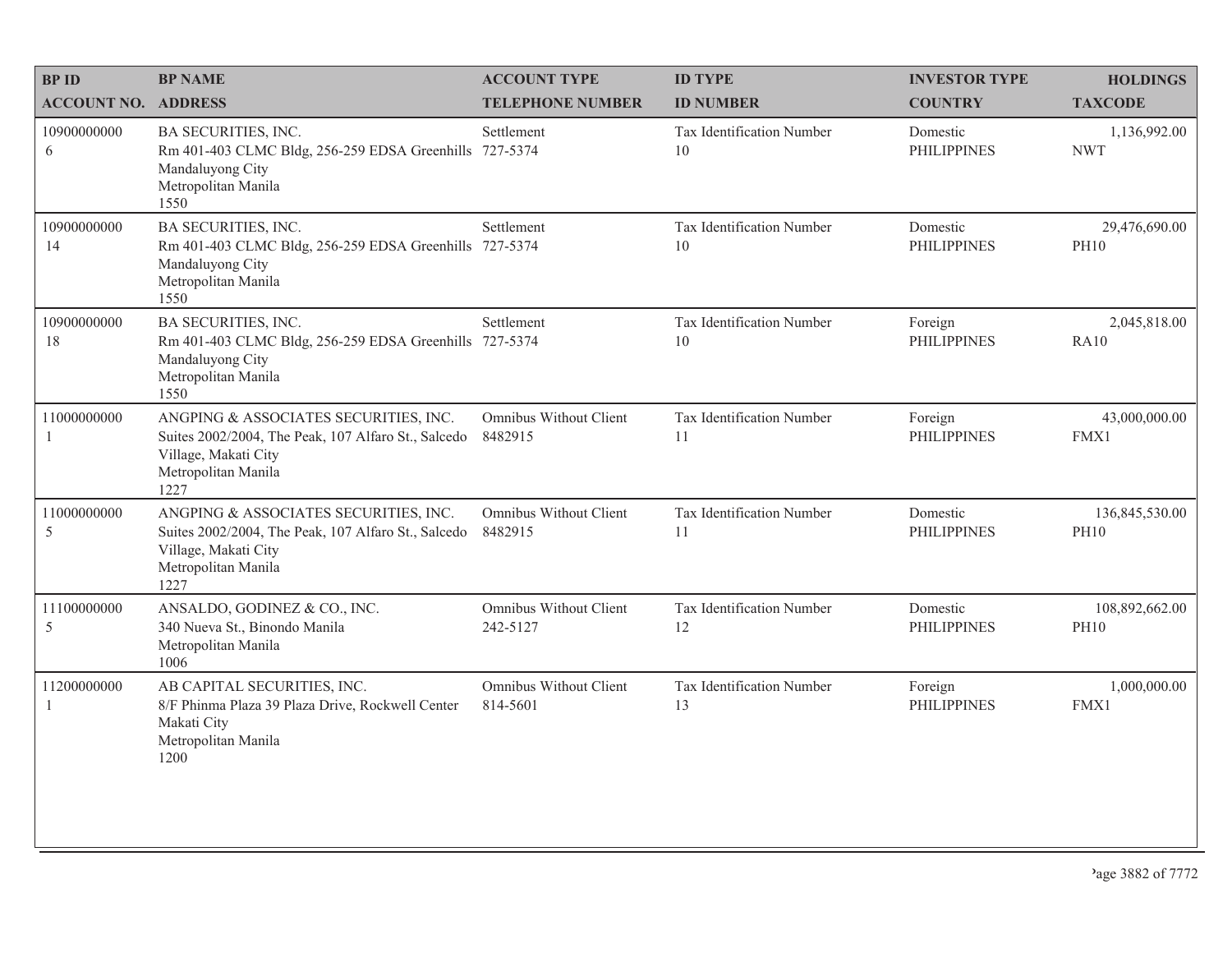| <b>BPID</b>                   | <b>BP NAME</b>                                                                                                                                           | <b>ACCOUNT TYPE</b>                | <b>ID TYPE</b>                         | <b>INVESTOR TYPE</b>           | <b>HOLDINGS</b>               |
|-------------------------------|----------------------------------------------------------------------------------------------------------------------------------------------------------|------------------------------------|----------------------------------------|--------------------------------|-------------------------------|
| <b>ACCOUNT NO. ADDRESS</b>    |                                                                                                                                                          | <b>TELEPHONE NUMBER</b>            | <b>ID NUMBER</b>                       | <b>COUNTRY</b>                 | <b>TAXCODE</b>                |
| 11200000000<br>5              | AB CAPITAL SECURITIES, INC.<br>8/F Phinma Plaza 39 Plaza Drive, Rockwell Center<br>Makati City<br>Metropolitan Manila<br>1200                            | Omnibus Without Client<br>814-5601 | <b>Tax Identification Number</b><br>13 | Domestic<br><b>PHILIPPINES</b> | 2,910,000.00<br><b>PH10</b>   |
| 11200000000<br>6              | AB CAPITAL SECURITIES, INC.<br>8/F Phinma Plaza 39 Plaza Drive, Rockwell Center<br>Makati City<br>Metropolitan Manila<br>1200                            | Settlement<br>814-5601             | Tax Identification Number<br>13        | Domestic<br><b>PHILIPPINES</b> | 78,935,409.00<br><b>NWT</b>   |
| 11200000000<br>14             | AB CAPITAL SECURITIES, INC.<br>8/F Phinma Plaza 39 Plaza Drive, Rockwell Center<br>Makati City<br>Metropolitan Manila<br>1200                            | Settlement<br>814-5601             | Tax Identification Number<br>13        | Domestic<br><b>PHILIPPINES</b> | 10,625,000.00<br><b>PH10</b>  |
| 11300000000<br>5              | SARANGANI SECURITIES, INC.<br>UNIT 2 D1 VERNIDA I CONDOMINIUM 120<br>AMORSOLO ST., LEGASPI VILLAGE, MAKATI<br><b>CITY</b><br>Metropolitan Manila<br>1229 | Omnibus Without Client<br>817-5806 | Tax Identification Number<br>14        | Domestic<br><b>PHILIPPINES</b> | 2,000,000.00<br><b>PH10</b>   |
| 11500000000<br>$\mathbf{1}$   | SB EQUITIES, INC.<br>18/F, Security Bank Centre 6776 Ayala Avenue,<br>Makati City<br>Metropolitan Manila<br>1226                                         | Omnibus Without Client<br>8911037  | Tax Identification Number<br>15        | Foreign<br><b>PHILIPPINES</b>  | 360,746,959.00<br>FMX1        |
| 11500000000<br>$\overline{2}$ | SB EQUITIES, INC.<br>18/F, Security Bank Centre 6776 Ayala Avenue,<br>Makati City<br>Metropolitan Manila<br>1226                                         | Settlement<br>8911037              | Tax Identification Number<br>15        | Foreign<br><b>PHILIPPINES</b>  | 60,000,000.00<br>FMX1         |
| 11500000000<br>5              | SB EQUITIES, INC.<br>18/F, Security Bank Centre 6776 Ayala Avenue,<br>Makati City<br>Metropolitan Manila<br>1226                                         | Omnibus Without Client<br>8911037  | Tax Identification Number<br>15        | Domestic<br><b>PHILIPPINES</b> | 228,088,059.00<br><b>PH10</b> |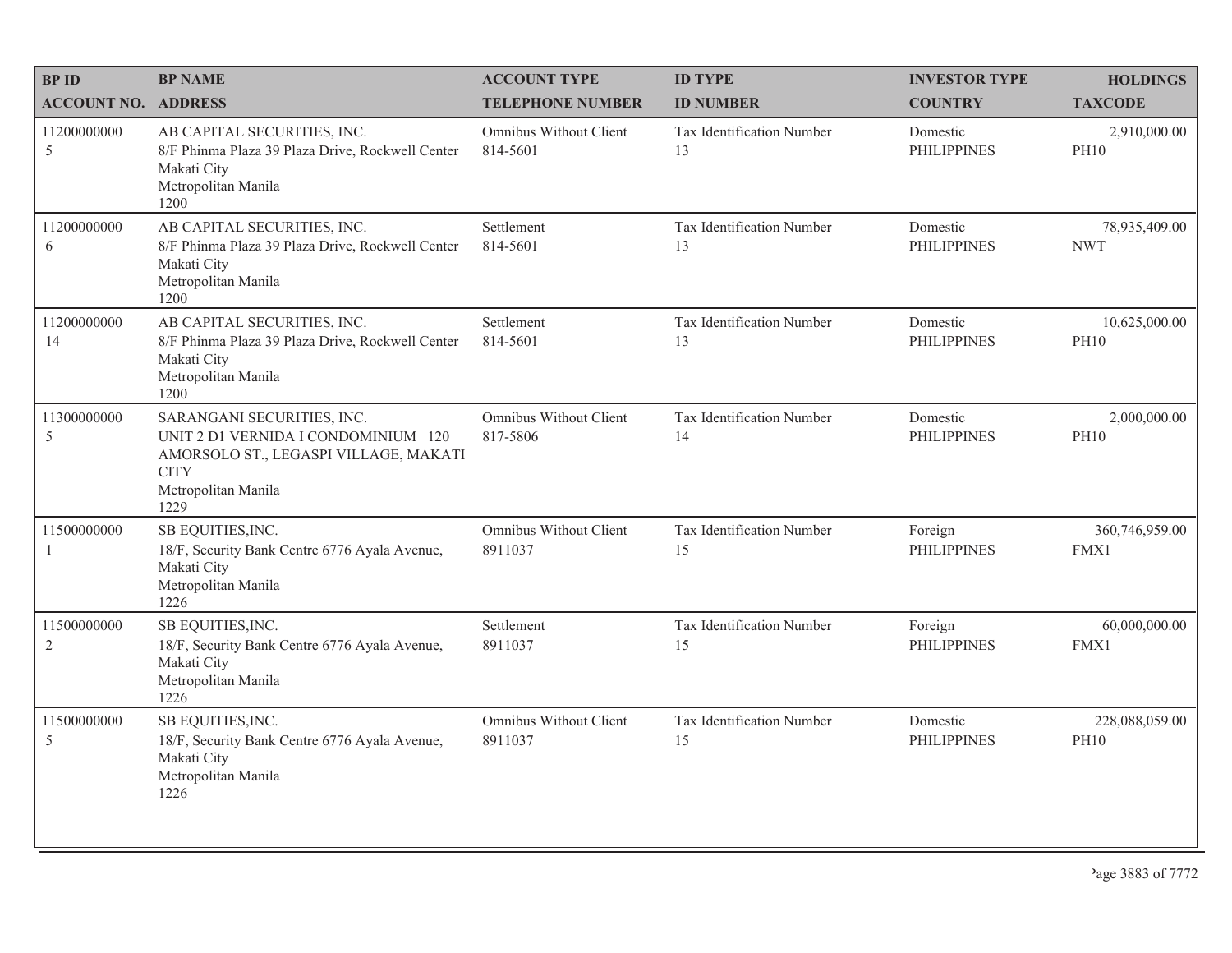| <b>BPID</b>                | <b>BP NAME</b>                                                                                                                                     | <b>ACCOUNT TYPE</b>                   | <b>ID TYPE</b>                  | <b>INVESTOR TYPE</b>           | <b>HOLDINGS</b>                 |
|----------------------------|----------------------------------------------------------------------------------------------------------------------------------------------------|---------------------------------------|---------------------------------|--------------------------------|---------------------------------|
| <b>ACCOUNT NO. ADDRESS</b> |                                                                                                                                                    | <b>TELEPHONE NUMBER</b>               | <b>ID NUMBER</b>                | <b>COUNTRY</b>                 | <b>TAXCODE</b>                  |
| 11600000000                | ASIA PACIFIC CAPITAL EQUITIES & SECURITII Omnibus Without Client<br>CORP.                                                                          |                                       | Tax Identification Number       | Domestic                       | 30,123,970.00                   |
| 5                          | 24/F Galleria Corporate Center EDSA corner Ortigas 6345621 to 26<br>Avenue, Pasig City<br>Metropolitan Manila<br>1605                              |                                       | 16                              | PHILIPPINES                    | <b>PH10</b>                     |
| 11800000000<br>5           | ASIASEC EQUITIES, INC.<br>8/F Chatham House<br>116 Valero cor. V.A. Rufino Sts<br>Salcedo Village, Makati City 1227<br>Metropolitan Manila<br>1227 | Omnibus Without Client<br>8937981     | Tax Identification Number<br>18 | Domestic<br><b>PHILIPPINES</b> | 3,295,486,220.00<br><b>PH10</b> |
| 11900000000<br>5           | ASTRA SECURITIES CORPORATION<br>Units 1204-1205 Ayala Tower One Ayala Ave. cor.<br>Paseo de Roxas Makati City<br>Metropolitan Manila<br>1200       | Omnibus Without Client<br>848-6421/27 | Tax Identification Number<br>19 | Domestic<br><b>PHILIPPINES</b> | 420,232,400.00<br><b>PH10</b>   |
| 11900000000<br>7           | ASTRA SECURITIES CORPORATION<br>Units 1204-1205 Ayala Tower One Ayala Ave. cor.<br>Paseo de Roxas Makati City<br>Metropolitan Manila<br>1200       | Own<br>848-6421/27                    | Tax Identification Number<br>19 | Domestic<br><b>PHILIPPINES</b> | 5,200,000.00<br><b>NWT</b>      |
| 12000000000<br>5           | ATC SECURITIES, INC.<br>Unit 6f, 6th Floor 8101 Pearl Plaza, Pearl Drive Ortiga 687-1768<br>Center, Pasig City<br>Metropolitan Manila<br>12        | Omnibus Without Client                | Tax Identification Number<br>20 | Domestic<br><b>PHILIPPINES</b> | 2,810.00<br><b>PH10</b>         |
| 12100000003                | MACQUARIE CAPITAL SECURITIES (PHILIPPIN Client<br>INC.                                                                                             |                                       | Tax Identification Number       | Foreign                        | 2,706,319.00                    |
| -1                         | 22F 6750 AYALA AVENUE BUILDING AYALA<br><b>AVENUE MAKATI CITY</b><br>Metropolitan Manila<br>1226                                                   | 857-0838                              | 515                             | PHILIPPINES                    | <b>RA02</b>                     |
| 12200000000<br>5           | BELSON SECURITIES, INC.<br>4th Floor Belson House 271 Edsa, Mandaluyong City 724-7586loc21<br>Metropolitan Manila<br>1554                          | Omnibus Without Client                | Tax Identification Number<br>22 | Domestic<br><b>PHILIPPINES</b> | 269,272,296.00<br><b>PH10</b>   |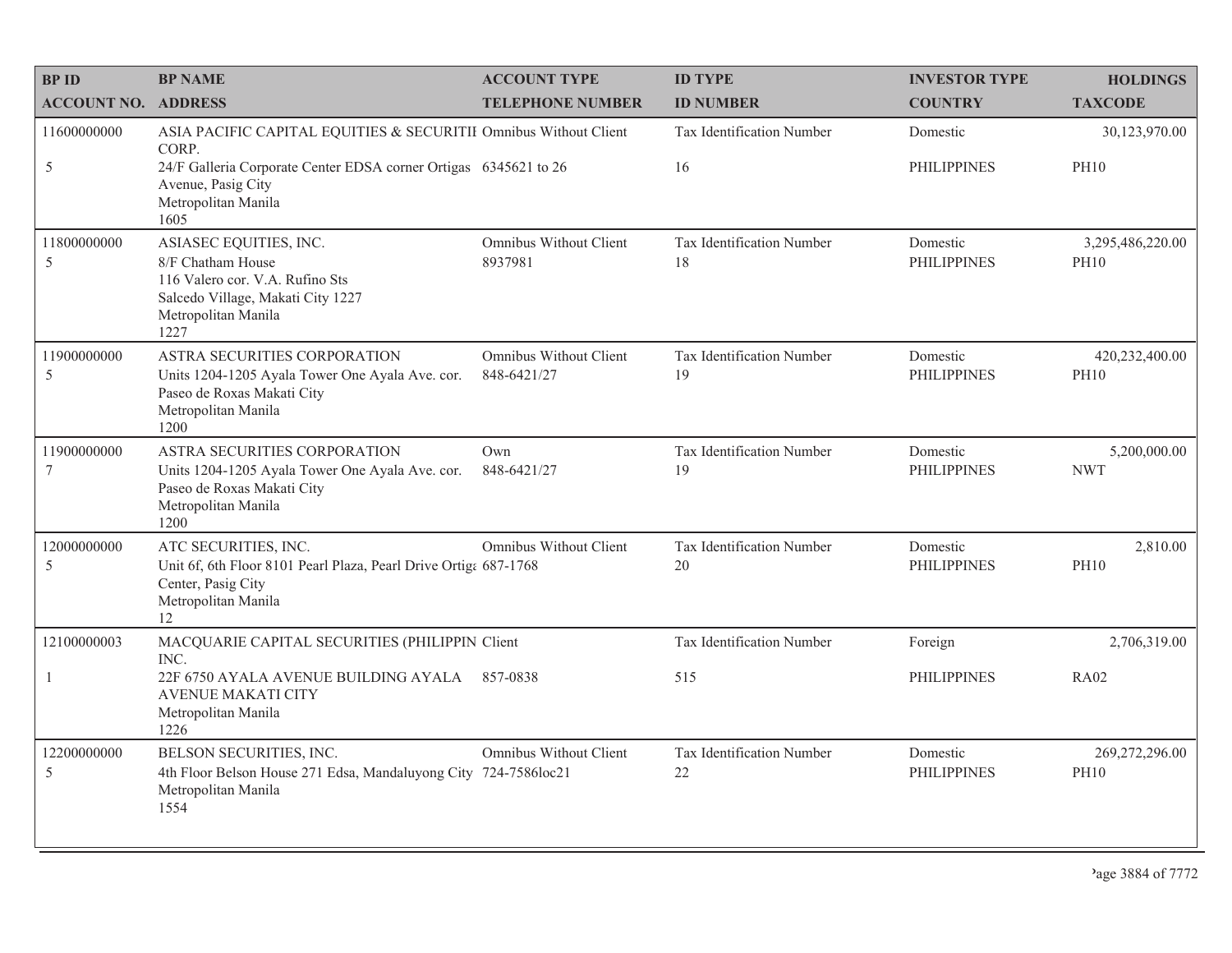| <b>BPID</b>                | <b>BP NAME</b>                                                                                                                                 | <b>ACCOUNT TYPE</b>                | <b>ID TYPE</b>                  | <b>INVESTOR TYPE</b>           | <b>HOLDINGS</b>               |
|----------------------------|------------------------------------------------------------------------------------------------------------------------------------------------|------------------------------------|---------------------------------|--------------------------------|-------------------------------|
| <b>ACCOUNT NO. ADDRESS</b> |                                                                                                                                                | <b>TELEPHONE NUMBER</b>            | <b>ID NUMBER</b>                | <b>COUNTRY</b>                 | <b>TAXCODE</b>                |
| 12200000000<br>$\tau$      | BELSON SECURITIES, INC.<br>4th Floor Belson House 271 Edsa, Mandaluyong City 724-7586loc21<br>Metropolitan Manila<br>1554                      | Own                                | Tax Identification Number<br>22 | Domestic<br><b>PHILIPPINES</b> | 328,437.00<br><b>NWT</b>      |
| 12300000000<br>5           | BENJAMIN CO CA & CO., INC.<br>Rm. 301 Downtown Ctr Bldg., 516 Quintin Paredes St 6345186<br>Binondo, Manila<br>Metropolitan Manila<br>1006     | Omnibus Without Client             | Tax Identification Number<br>23 | Domestic<br><b>PHILIPPINES</b> | 5,846,352.00<br><b>PH10</b>   |
| 12300000000<br>7           | BENJAMIN CO CA & CO., INC.<br>Rm. 301 Downtown Ctr Bldg., 516 Quintin Paredes St 6345186<br>Binondo, Manila<br>Metropolitan Manila<br>1006     | Own                                | Tax Identification Number<br>23 | Domestic<br><b>PHILIPPINES</b> | 18,889.00<br><b>NWT</b>       |
| 12400000000<br>5           | <b>B. H. CHUA SECURITIES CORPORATION</b><br>872 G. Araneta Avenue, Quezon City<br>Metropolitan Manila<br>1135                                  | Omnibus Without Client<br>412-3444 | Tax Identification Number<br>24 | Domestic<br><b>PHILIPPINES</b> | 136,133,000.00<br><b>PH10</b> |
| 12400000000<br>7           | <b>B. H. CHUA SECURITIES CORPORATION</b><br>872 G. Araneta Avenue, Quezon City<br>Metropolitan Manila<br>1135                                  | Own<br>412-3444                    | Tax Identification Number<br>24 | Domestic<br><b>PHILIPPINES</b> | 2,800.00<br><b>NWT</b>        |
| 12500000000<br>5           | <b>JAKA SECURITIES CORP.</b><br>Unit 814, Ayala Tower I Ayala Ave., Makati City<br>Metropolitan Manila<br>1226                                 | Omnibus Without Client<br>8487123  | Tax Identification Number<br>25 | Domestic<br><b>PHILIPPINES</b> | 43,540,000.00<br><b>PH10</b>  |
| 12500000000<br>6           | <b>JAKA SECURITIES CORP.</b><br>Unit 814, Ayala Tower I Ayala Ave., Makati City<br>Metropolitan Manila<br>1226                                 | Settlement<br>8487123              | Tax Identification Number<br>25 | Domestic<br><b>PHILIPPINES</b> | 5,490,000.00<br><b>NWT</b>    |
| 12600000000<br>1           | BPI SECURITIES CORPORATION<br>8/F BPI Head Office Bldg., Ayala Ave., cor. Paseo de 8196535<br>Roxas Makati City<br>Metropolitan Manila<br>1226 | Omnibus Without Client             | Tax Identification Number<br>26 | Foreign<br><b>PHILIPPINES</b>  | 22,560,000.00<br>FMX1         |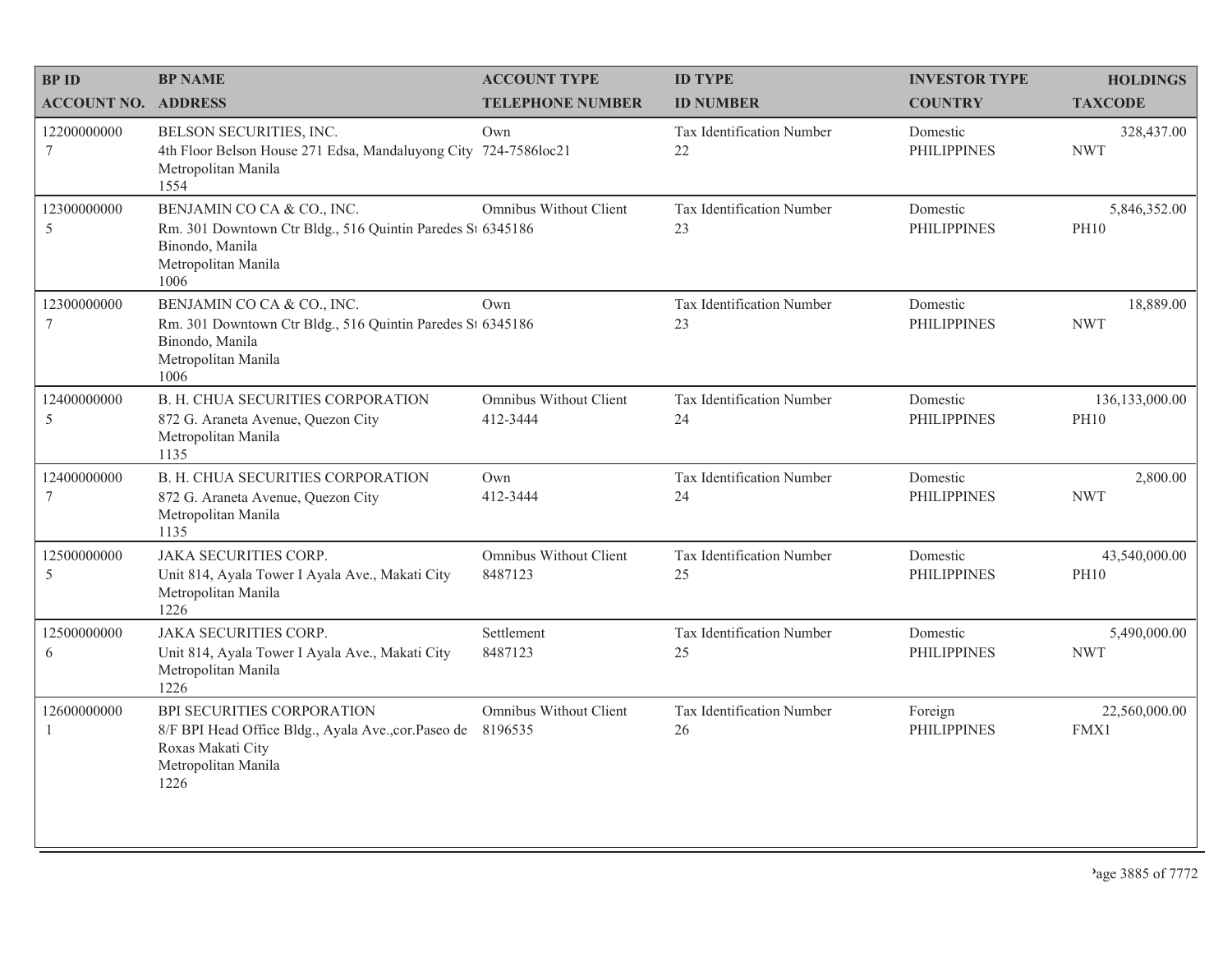| <b>BPID</b>        | <b>BP NAME</b>                                                                                                                                             | <b>ACCOUNT TYPE</b>                      | <b>ID TYPE</b>                         | <b>INVESTOR TYPE</b>           | <b>HOLDINGS</b>               |
|--------------------|------------------------------------------------------------------------------------------------------------------------------------------------------------|------------------------------------------|----------------------------------------|--------------------------------|-------------------------------|
| <b>ACCOUNT NO.</b> | <b>ADDRESS</b>                                                                                                                                             | <b>TELEPHONE NUMBER</b>                  | <b>ID NUMBER</b>                       | <b>COUNTRY</b>                 | <b>TAXCODE</b>                |
| 12600000000<br>5   | BPI SECURITIES CORPORATION<br>8/F BPI Head Office Bldg., Ayala Ave., cor. Paseo de<br>Roxas Makati City<br>Metropolitan Manila<br>1226                     | Omnibus Without Client<br>8196535        | <b>Tax Identification Number</b><br>26 | Domestic<br><b>PHILIPPINES</b> | 296,155,241.00<br><b>PH10</b> |
| 12800000000<br>5   | CAMPOS, LANUZA & COMPANY, INC.<br>Unit 2003B East Tower, PSE Center Exchange Road, 634-6881/87<br>Ortigas Center Pasig City<br>Metropolitan Manila<br>1605 | Omnibus Without Client                   | Tax Identification Number<br>27        | Domestic<br><b>PHILIPPINES</b> | 36,780,378.00<br><b>PH10</b>  |
| 12800000000<br>7   | CAMPOS, LANUZA & COMPANY, INC.<br>Unit 2003B East Tower, PSE Center Exchange Road, 634-6881/87<br>Ortigas Center Pasig City<br>Metropolitan Manila<br>1605 | Own                                      | Tax Identification Number<br>27        | Domestic<br><b>PHILIPPINES</b> | 1,000,000.00<br><b>NWT</b>    |
| 12900000000<br>5   | SINCERE SECURITIES CORPORATION<br>1203-A East Tower, PSE Centre, Exchange Road,<br>Ortigas Center, Pasig City<br>Metropolitan Manila<br>$\theta$           | Omnibus Without Client<br>638-3549       | Tax Identification Number<br>28        | Domestic<br><b>PHILIPPINES</b> | 9,100,000.00<br><b>PH10</b>   |
| 13100000000<br>5   | PCIB SECURITIES, INC.<br>8/F PCIB Tower 2, Dela Costa St., Makati City<br>Metropolitan Manila<br>1002                                                      | <b>Omnibus Without Client</b><br>8912028 | Tax Identification Number<br>30        | Domestic<br><b>PHILIPPINES</b> | 34,848,482.00<br><b>PH10</b>  |
| 13100000000<br>6   | PCIB SECURITIES, INC.<br>8/F PCIB Tower 2, Dela Costa St., Makati City<br>Metropolitan Manila<br>1002                                                      | Settlement<br>8912028                    | Tax Identification Number<br>30        | Domestic<br><b>PHILIPPINES</b> | 116,668.00<br><b>NWT</b>      |
| 13300000000<br>5   | CITISECURITIES, INC.<br>Rm. 2701-B Tektite Tower Center Exchange Rd, Pasi; 635-5735<br>City<br>Metropolitan Manila<br>1600                                 | Omnibus Without Client                   | Tax Identification Number<br>31        | Domestic<br><b>PHILIPPINES</b> | 13,222,599.00<br><b>PH10</b>  |
| 13300000000<br>7   | CITISECURITIES, INC.<br>Rm. 2701-B Tektite Tower Center Exchange Rd, Pasi; 635-5735<br>City<br>Metropolitan Manila<br>1600                                 | Own                                      | Tax Identification Number<br>31        | Domestic<br><b>PHILIPPINES</b> | 11,501,954.00<br><b>NWT</b>   |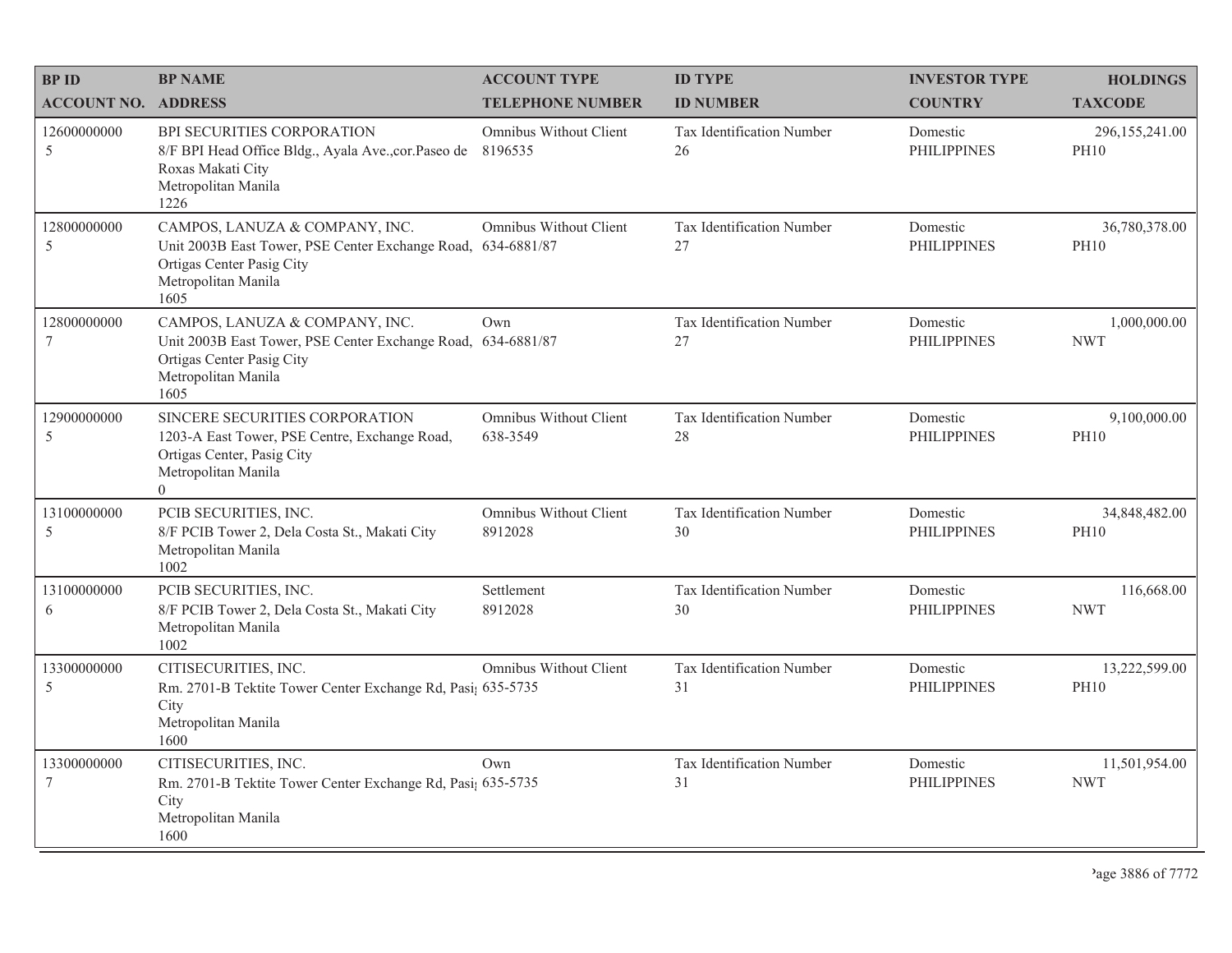| <b>BPID</b>                    | <b>BP NAME</b>                                                                                                                                                | <b>ACCOUNT TYPE</b>               | <b>ID TYPE</b>                         | <b>INVESTOR TYPE</b>           | <b>HOLDINGS</b>               |
|--------------------------------|---------------------------------------------------------------------------------------------------------------------------------------------------------------|-----------------------------------|----------------------------------------|--------------------------------|-------------------------------|
| <b>ACCOUNT NO. ADDRESS</b>     |                                                                                                                                                               | <b>TELEPHONE NUMBER</b>           | <b>ID NUMBER</b>                       | <b>COUNTRY</b>                 | <b>TAXCODE</b>                |
| 13600000000<br>5               | TRITON SECURITIES CORP.<br>26/F LKG Tower, 6801 Ayala Avenue Makati City<br>Metropolitan Manila<br>$\overline{0}$                                             | Omnibus Without Client<br>5238311 | <b>Tax Identification Number</b><br>34 | Domestic<br><b>PHILIPPINES</b> | 127,054,999.00<br><b>PH10</b> |
| 14000000000                    | IGC SECURITIES INC.<br>Suite 1006, Tower I & Exchange Plaza Ayala Triangle 816-39-86<br>Ayala Avenue Makati City<br>Metropolitan Manila<br>1200               | Omnibus Without Client            | Tax Identification Number<br>38        | Foreign<br><b>PHILIPPINES</b>  | 500,000.00<br>FMX1            |
| 14000000000<br>5               | <b>IGC SECURITIES INC.</b><br>Suite 1006, Tower I & Exchange Plaza Ayala Triangle 816-39-86<br>Ayala Avenue Makati City<br>Metropolitan Manila<br>1200        | Omnibus Without Client            | Tax Identification Number<br>38        | Domestic<br><b>PHILIPPINES</b> | 115,484,663.00<br><b>PH10</b> |
| 14000000000<br>$7\phantom{.0}$ | IGC SECURITIES INC.<br>Suite 1006, Tower I & Exchange Plaza Ayala Triangle 816-39-86<br>Ayala Avenue Makati City<br>Metropolitan Manila<br>1200               | Own                               | Tax Identification Number<br>38        | Domestic<br><b>PHILIPPINES</b> | 85,445,215.00<br><b>NWT</b>   |
| 14100000000<br>5               | <b>CUALOPING SECURITIES CORPORATION</b><br>Suite 1801 Tytana Centre Condominium Plaza Lorenz 241-0262<br>Ruiz, Binondo, Manila<br>Metropolitan Manila<br>1006 | Omnibus Without Client            | Tax Identification Number<br>39        | Domestic<br><b>PHILIPPINES</b> | 35,404,775.00<br><b>PH10</b>  |
| 14200000000                    | DBP-DAIWA CAPITAL MARKETS PHILPPINES, Settlement                                                                                                              |                                   | Tax Identification Number              | Domestic                       | 12,868,750.00                 |
| 14                             | INC.<br>18/F Citibank Tower 8741 Paseo de Roxas Makati Cit 813-73-44<br>Metropolitan Manila<br>1200                                                           |                                   | 40                                     | <b>PHILIPPINES</b>             | <b>PH10</b>                   |
| 14300000000<br>5               | DAVID GO SECURITIES CORP.<br>Rm. 309 Federation Center Bldg. Muelle de Binondo, 242-2379<br>Binondo, Manila<br>Metropolitan Manila<br>1006                    | Omnibus Without Client            | Tax Identification Number<br>41        | Domestic<br><b>PHILIPPINES</b> | 681,525,388.00<br><b>PH10</b> |
|                                |                                                                                                                                                               |                                   |                                        |                                |                               |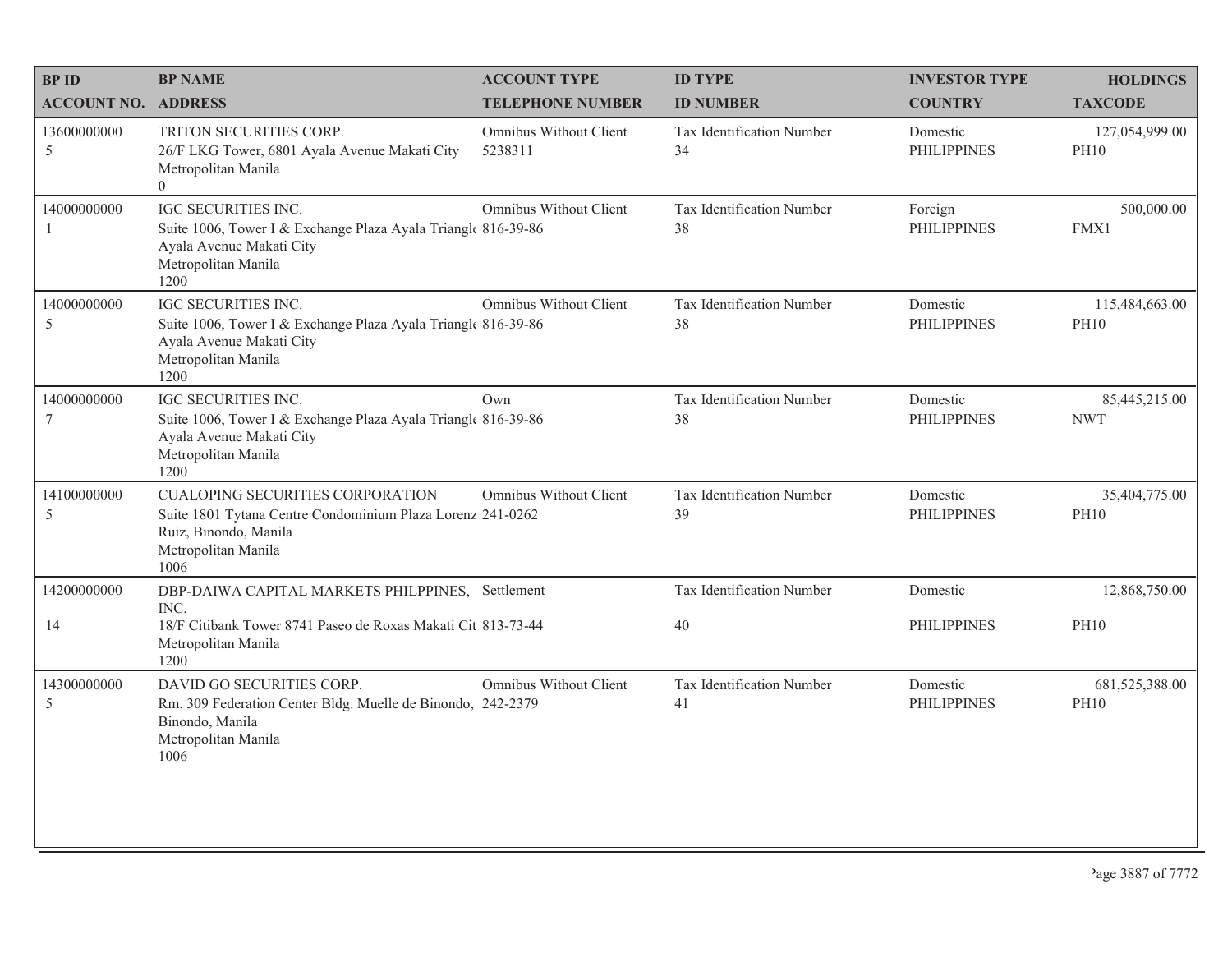| <b>BPID</b>                     | <b>BP NAME</b>                                                                                                                                          | <b>ACCOUNT TYPE</b>                          | <b>ID TYPE</b>                         | <b>INVESTOR TYPE</b>           | <b>HOLDINGS</b>              |
|---------------------------------|---------------------------------------------------------------------------------------------------------------------------------------------------------|----------------------------------------------|----------------------------------------|--------------------------------|------------------------------|
| <b>ACCOUNT NO. ADDRESS</b>      |                                                                                                                                                         | <b>TELEPHONE NUMBER</b>                      | <b>ID NUMBER</b>                       | <b>COUNTRY</b>                 | <b>TAXCODE</b>               |
| 14500000000<br>5                | DIVERSIFIED SECURITIES, INC.<br>5/F PDCP Bank Centre, Herrera cor. Alfaro Sts.,<br>Salcedo Village, Makati City<br>Metropolitan Manila<br>1600          | <b>Omnibus Without Client</b><br>634-6630/31 | Tax Identification Number<br>43        | Domestic<br><b>PHILIPPINES</b> | 3,954,250.00<br><b>PH10</b>  |
| 14500000000<br>6                | DIVERSIFIED SECURITIES, INC.<br>5/F PDCP Bank Centre, Herrera cor. Alfaro Sts.,<br>Salcedo Village, Makati City<br>Metropolitan Manila<br>1600          | Settlement<br>634-6630/31                    | Tax Identification Number<br>43        | Domestic<br><b>PHILIPPINES</b> | 6,896,925.00<br><b>NWT</b>   |
| 14700000000                     | E. CHUA CHIACO SECURITIES, INC.<br>113 Renta St., Binondo, Manila<br>Metropolitan Manila<br>1006                                                        | Omnibus Without Client<br>242-5145           | Tax Identification Number<br>45        | Foreign<br><b>PHILIPPINES</b>  | 6,000,000.00<br>FMX1         |
| 14700000000<br>5                | E. CHUA CHIACO SECURITIES, INC.<br>113 Renta St., Binondo, Manila<br>Metropolitan Manila<br>1006                                                        | <b>Omnibus Without Client</b><br>242-5145    | Tax Identification Number<br>45        | Domestic<br><b>PHILIPPINES</b> | 95,901,583.00<br><b>PH10</b> |
| 14700000000<br>$\boldsymbol{7}$ | E. CHUA CHIACO SECURITIES, INC.<br>113 Renta St., Binondo, Manila<br>Metropolitan Manila<br>1006                                                        | Own<br>242-5145                              | Tax Identification Number<br>45        | Domestic<br><b>PHILIPPINES</b> | 4,272.00<br><b>NWT</b>       |
| 14700000000<br>18               | E. CHUA CHIACO SECURITIES, INC.<br>113 Renta St., Binondo, Manila<br>Metropolitan Manila<br>1006                                                        | Settlement<br>242-5145                       | Tax Identification Number<br>45        | Foreign<br><b>PHILIPPINES</b>  | 5,005,000.00<br><b>RA10</b>  |
| 14800000000<br>5                | EQUITABLE SECURIITES (PHILS.) INC.<br>3/F Cacho-Gonzalez Bldg, Aguirre cor. Trasierra St,<br>Legaspi Village Makati City<br>Metropolitan Manila<br>1229 | Omnibus Without Client<br>810-4801/04        | Tax Identification Number<br>46        | Domestic<br><b>PHILIPPINES</b> | 2,044,756.00<br><b>PH10</b>  |
| 14900000000<br>5                | EAST WEST CAPITAL CORPORATION<br>2/F U-Bix Building 1331 Angono St., Makati City<br>Metropolitan Manila<br>1208                                         | <b>Omnibus Without Client</b><br>891-98901   | <b>Tax Identification Number</b><br>47 | Domestic<br><b>PHILIPPINES</b> | 192,434.00<br><b>PH10</b>    |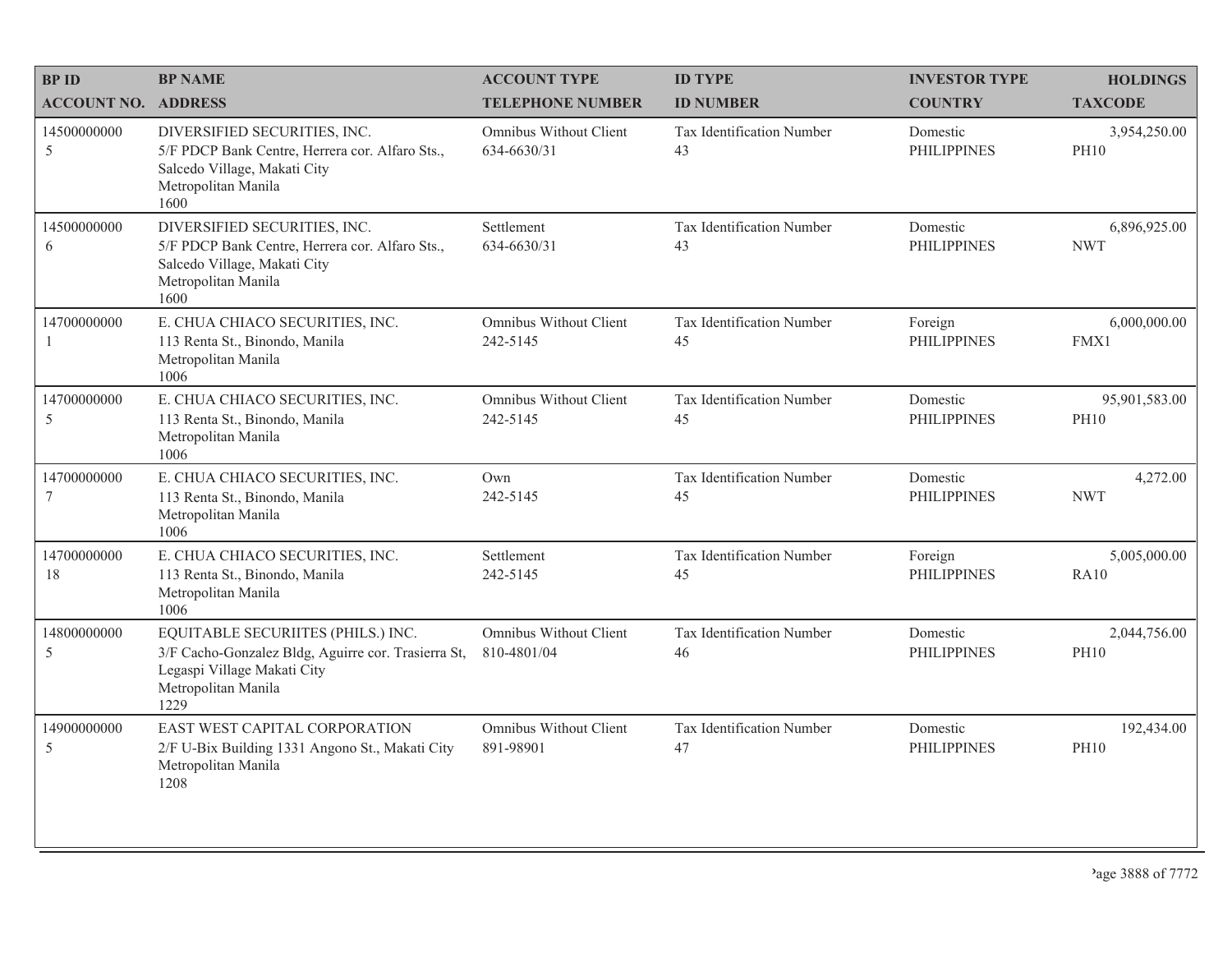| <b>BPID</b>                    | <b>BP NAME</b>                                                                                                                                                                                                 | <b>ACCOUNT TYPE</b>                   | <b>ID TYPE</b>                  | <b>INVESTOR TYPE</b>           | <b>HOLDINGS</b>               |
|--------------------------------|----------------------------------------------------------------------------------------------------------------------------------------------------------------------------------------------------------------|---------------------------------------|---------------------------------|--------------------------------|-------------------------------|
| <b>ACCOUNT NO.</b>             | <b>ADDRESS</b>                                                                                                                                                                                                 | <b>TELEPHONE NUMBER</b>               | <b>ID NUMBER</b>                | <b>COUNTRY</b>                 | <b>TAXCODE</b>                |
| 15000000000                    | EASTERN SECURITIES DEVELOPMENT<br><b>CORPORATION</b>                                                                                                                                                           | Omnibus Without Client                | Tax Identification Number       | Domestic                       | 155, 165, 863.00              |
| 5                              | 1701 Tytana Ctr. Bldg, Binondo, Manila<br>Metropolitan Manila<br>1006                                                                                                                                          | 242-4006/11                           | 48                              | <b>PHILIPPINES</b>             | <b>PH10</b>                   |
| 15300000000<br>$\overline{1}$  | EQUITIWORLD SECURITIES, INC.<br>807-809 Philippine Stock Exchange Ayala Tower 1,<br>Ayala Avenue Makati City<br>Metropolitan Manila<br>1226                                                                    | Omnibus Without Client<br>848-5401/09 | Tax Identification Number<br>51 | Foreign<br><b>PHILIPPINES</b>  | 540,000.00<br>FMX1            |
| 15300000000<br>5               | EQUITIWORLD SECURITIES, INC.<br>807-809 Philippine Stock Exchange Ayala Tower 1,<br>Ayala Avenue Makati City<br>Metropolitan Manila<br>1226                                                                    | Omnibus Without Client<br>848-5401/09 | Tax Identification Number<br>51 | Domestic<br><b>PHILIPPINES</b> | 63,499,990.00<br><b>PH10</b>  |
| 15300000000<br>$7\phantom{.0}$ | EQUITIWORLD SECURITIES, INC.<br>807-809 Philippine Stock Exchange Ayala Tower 1,<br>Ayala Avenue Makati City<br>Metropolitan Manila<br>1226                                                                    | Own<br>848-5401/09                    | Tax Identification Number<br>51 | Domestic<br><b>PHILIPPINES</b> | 90,000.00<br><b>NWT</b>       |
| 15400000000<br>5               | EVERGREEN STOCK BROKERAGE & SEC., INC. Omnibus Without Client<br>Suite 606 - 607, 6th Floor, Tower One Phil. Stock<br>Exchange Plaza, Ayala Triangle, Ayala Ave. Makati<br>City<br>Metropolitan Manila<br>1200 | 891-9451                              | Tax Identification Number<br>52 | Domestic<br><b>PHILIPPINES</b> | 247,022,466.00<br><b>PH10</b> |
| 15400000000<br>$7\phantom{.0}$ | EVERGREEN STOCK BROKERAGE & SEC., INC. Own<br>Suite 606 - 607, 6th Floor, Tower One Phil. Stock<br>Exchange Plaza, Ayala Triangle, Ayala Ave. Makati<br>City<br>Metropolitan Manila<br>1200                    | 891-9451                              | Tax Identification Number<br>52 | Domestic<br><b>PHILIPPINES</b> | 96,947.00<br><b>NWT</b>       |
| 15700000000<br>5               | FIRST ORIENT SECURITIES, INC.<br>Unit 1201 Ayala Triangle Tower One Ayala Avenue,<br>Makati City<br>Metropolitan Manila<br>1226                                                                                | Omnibus Without Client<br>891-9240/45 | Tax Identification Number<br>55 | Domestic<br><b>PHILIPPINES</b> | 3,077,500.00<br><b>PH10</b>   |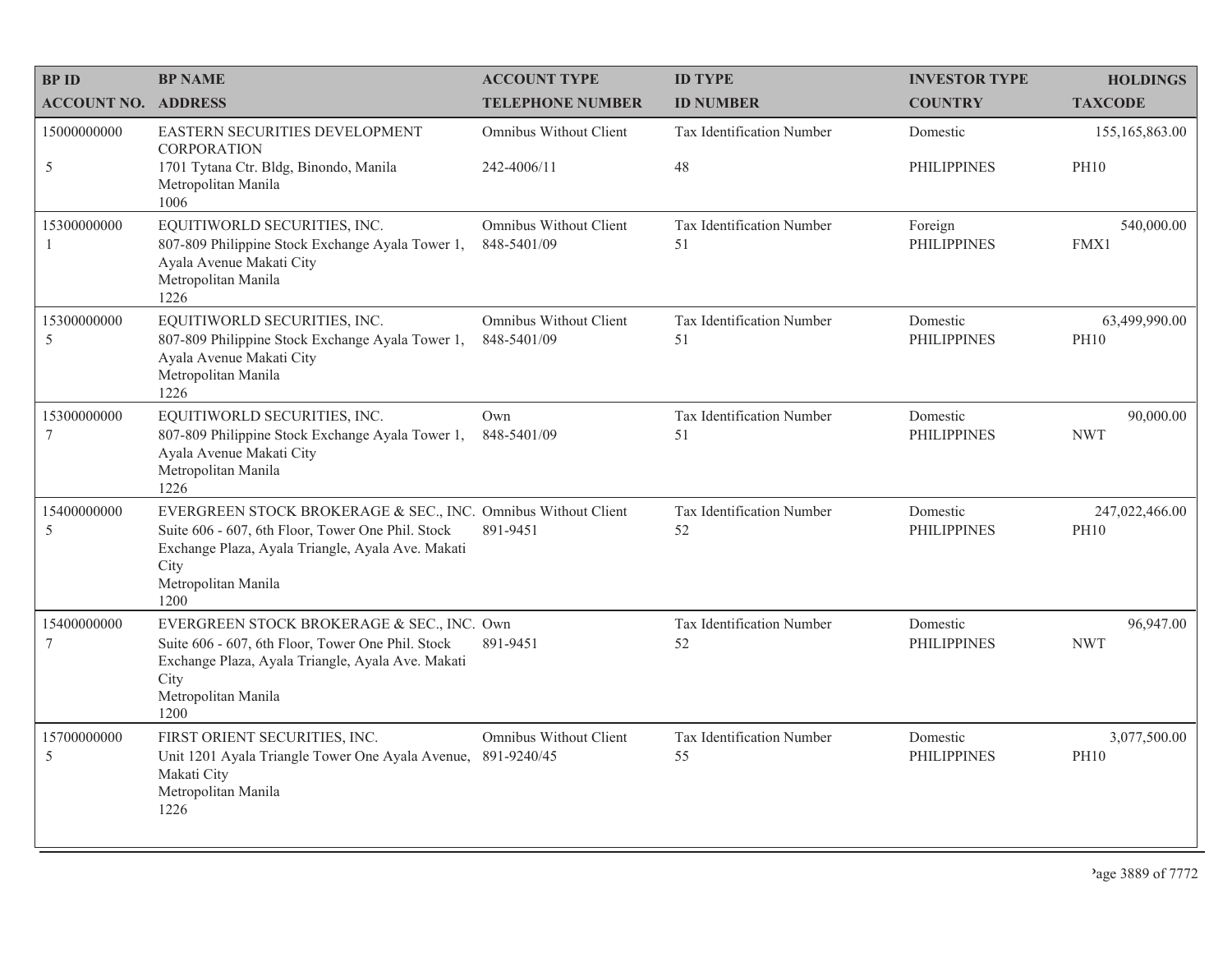| <b>BP ID</b>               | <b>BP NAME</b>                                                                                                                                           | <b>ACCOUNT TYPE</b>                 | <b>ID TYPE</b>                  | <b>INVESTOR TYPE</b>           | <b>HOLDINGS</b>               |
|----------------------------|----------------------------------------------------------------------------------------------------------------------------------------------------------|-------------------------------------|---------------------------------|--------------------------------|-------------------------------|
| <b>ACCOUNT NO. ADDRESS</b> |                                                                                                                                                          | <b>TELEPHONE NUMBER</b>             | <b>ID NUMBER</b>                | <b>COUNTRY</b>                 | <b>TAXCODE</b>                |
| 16100000000<br>5           | FRANCISCO ORTIGAS SECURITIES, INC.<br>10/F Ortigas Bldg. Ortigas Ave, Pasig City<br>Metropolitan Manila<br>1600                                          | Omnibus Without Client<br>631-26-74 | Tax Identification Number<br>59 | Domestic<br><b>PHILIPPINES</b> | 15,068,698.00<br><b>PH10</b>  |
| 16100000000<br>18          | FRANCISCO ORTIGAS SECURITIES, INC.<br>10/F Ortigas Bldg. Ortigas Ave, Pasig City<br>Metropolitan Manila<br>1600                                          | Settlement<br>631-26-74             | Tax Identification Number<br>59 | Foreign<br><b>PHILIPPINES</b>  | 1,000,000.00<br><b>RA10</b>   |
| 16200000000<br>-1          | F. YAP SECURITIES, INC.<br>Unit 2301 PSE Center (East Tower) Exchange Rd.,<br>Ortigas Center Pasig City<br>Metropolitan Manila<br>1603                   | Omnibus Without Client<br>635-4126  | Tax Identification Number<br>60 | Foreign<br><b>PHILIPPINES</b>  | 45,536,727.00<br>FMX1         |
| 16200000000<br>5           | F. YAP SECURITIES, INC.<br>Unit 2301 PSE Center (East Tower) Exchange Rd.,<br>Ortigas Center Pasig City<br>Metropolitan Manila<br>1603                   | Omnibus Without Client<br>635-4126  | Tax Identification Number<br>60 | Domestic<br><b>PHILIPPINES</b> | 92,717,484.00<br><b>PH10</b>  |
| 16200000000<br>18          | F. YAP SECURITIES, INC.<br>Unit 2301 PSE Center (East Tower) Exchange Rd.,<br>Ortigas Center Pasig City<br>Metropolitan Manila<br>1603                   | Settlement<br>635-4126              | Tax Identification Number<br>60 | Foreign<br><b>PHILIPPINES</b>  | 233,999,467.00<br>RA10        |
| 16700000000<br>5           | AURORA SECURITIES, INC.<br>UNIT 2405A WEST TOWER PHILIPPINE STOCK 633-5892<br>EXCHANGE CENTRE ORTIGAS, PASIG CITY<br>Metropolitan Manila<br>1605         | <b>Omnibus Without Client</b>       | Tax Identification Number<br>64 | Domestic<br><b>PHILIPPINES</b> | 45,600,000.00<br><b>PH10</b>  |
| 16800000000<br>5           | GLOBALINKS SECURITIES & STOCKS, INC.<br>#706 Ayala Tower One Ayala Avenue Cor. Paseo de 759-4136<br>Roxas St. Makati City<br>Metropolitan Manila<br>1226 | Omnibus Without Client              | Tax Identification Number<br>65 | Domestic<br><b>PHILIPPINES</b> | 120,003,572.00<br><b>PH10</b> |
| 16800000000<br>6           | GLOBALINKS SECURITIES & STOCKS, INC.<br>#706 Ayala Tower One Ayala Avenue Cor. Paseo de 759-4136<br>Roxas St. Makati City<br>Metropolitan Manila<br>1226 | Settlement                          | Tax Identification Number<br>65 | Domestic<br><b>PHILIPPINES</b> | 200,000.00<br><b>NWT</b>      |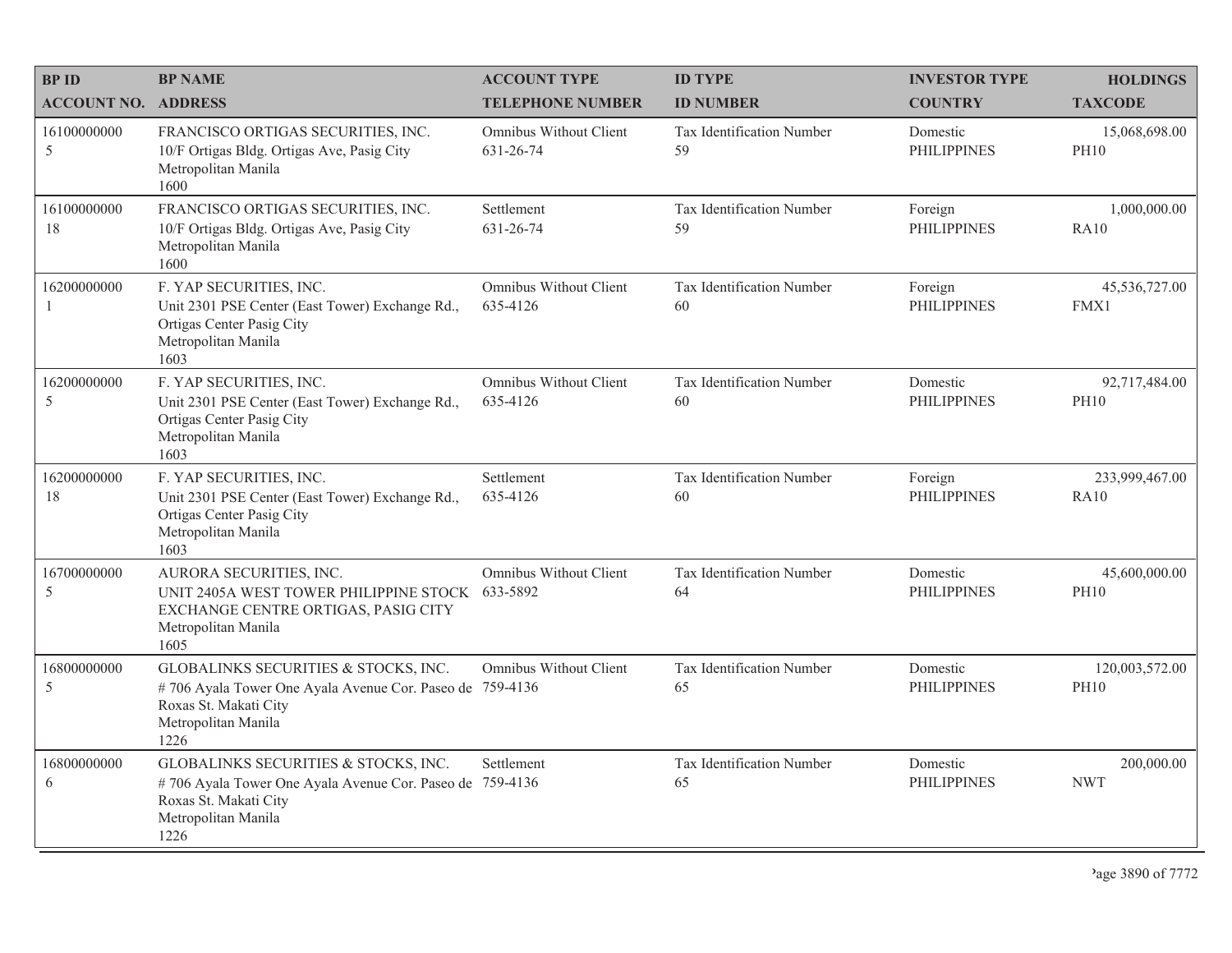| <b>BPID</b>                | <b>BP NAME</b>                                                                                                                                            | <b>ACCOUNT TYPE</b>                       | <b>ID TYPE</b>                  | <b>INVESTOR TYPE</b>           | <b>HOLDINGS</b>               |
|----------------------------|-----------------------------------------------------------------------------------------------------------------------------------------------------------|-------------------------------------------|---------------------------------|--------------------------------|-------------------------------|
| <b>ACCOUNT NO. ADDRESS</b> |                                                                                                                                                           | <b>TELEPHONE NUMBER</b>                   | <b>ID NUMBER</b>                | <b>COUNTRY</b>                 | <b>TAXCODE</b>                |
| 16800000000<br>7           | GLOBALINKS SECURITIES & STOCKS, INC.<br>#706 Ayala Tower One Ayala Avenue Cor. Paseo de 759-4136<br>Roxas St. Makati City<br>Metropolitan Manila<br>1226  | Own                                       | Tax Identification Number<br>65 | Domestic<br><b>PHILIPPINES</b> | 1,000,547.00<br><b>NWT</b>    |
| 16900000000<br>5           | JSG SECURITIES, INC.<br>4th Floor, A&T Building, 244 Escolta Street, Binondo 2429414<br>Manila<br>Metropolitan Manila<br>1006                             | Omnibus Without Client                    | Tax Identification Number<br>66 | Domestic<br><b>PHILIPPINES</b> | 32,558,172.00<br><b>PH10</b>  |
| 17000000000<br>5           | GOLDSTAR SECURITIES, INC.<br>2201-B East Tower, PSE Centre Exchange Rd, Ortiga 633-7485/86<br>Center Pasig City<br>Metropolitan Manila<br>1600            | <b>Omnibus Without Client</b>             | Tax Identification Number<br>67 | Domestic<br><b>PHILIPPINES</b> | 116,798,605.00<br><b>PH10</b> |
| 17000000000<br>14          | GOLDSTAR SECURITIES, INC.<br>2201-B East Tower, PSE Centre Exchange Rd, Ortiga 633-7485/86<br>Center Pasig City<br>Metropolitan Manila<br>1600            | Settlement                                | Tax Identification Number<br>67 | Domestic<br><b>PHILIPPINES</b> | 22,991,000.00<br><b>PH10</b>  |
| 17200000000<br>5           | <b>GUILD SECURITIES, INC.</b><br>Unit 1215 Tower One & Exchange Plaza Ayala Ave., 8919232<br>Makati City<br>Metropolitan Manila<br>1226                   | <b>Omnibus Without Client</b>             | Tax Identification Number<br>69 | Domestic<br><b>PHILIPPINES</b> | 116,437,961.00<br><b>PH10</b> |
| 17400000000<br>5           | HDI SECURITIES, INC.<br>UNIT 2305-B 23/F ORIENT SQUARE BLDG., F.<br>ORTIGAS, JR. ROAD, ORTIGAS CENTRE, PASIG<br>CITY, 1605<br>Metropolitan Manila<br>1605 | <b>Omnibus Without Client</b><br>891-9598 | Tax Identification Number<br>71 | Domestic<br><b>PHILIPPINES</b> | 82,222,077.00<br><b>PH10</b>  |
| 17400000000<br>18          | HDI SECURITIES, INC.<br>UNIT 2305-B 23/F ORIENT SQUARE BLDG., F.<br>ORTIGAS, JR. ROAD, ORTIGAS CENTRE, PASIG<br>CITY, 1605<br>Metropolitan Manila<br>1605 | Settlement<br>891-9598                    | Tax Identification Number<br>71 | Foreign<br><b>PHILIPPINES</b>  | 8,000,000.00<br>RA10          |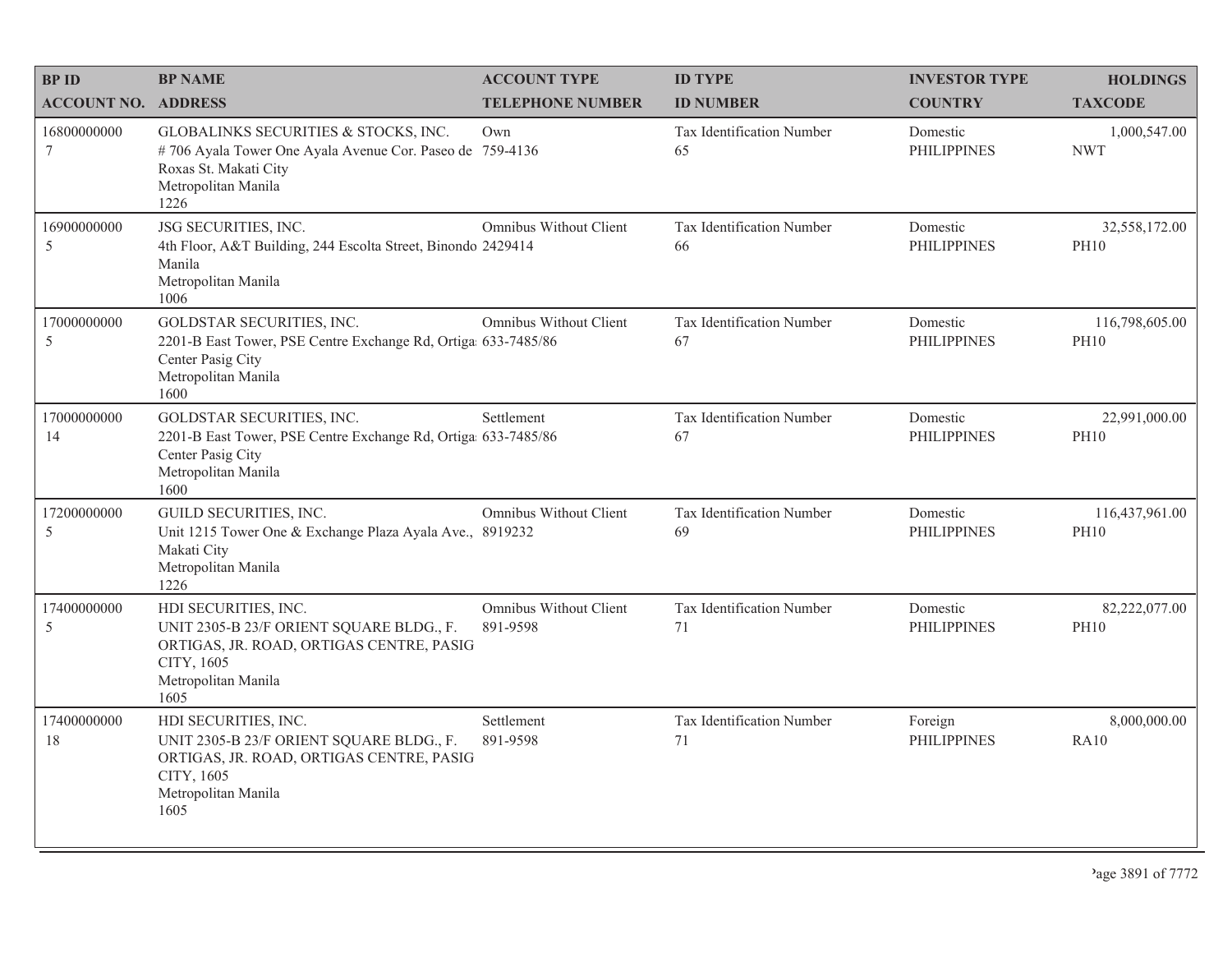| <b>BPID</b>                | <b>BP NAME</b>                                                                                                                                                    | <b>ACCOUNT TYPE</b>                   | <b>ID TYPE</b>                  | <b>INVESTOR TYPE</b>           | <b>HOLDINGS</b>                 |
|----------------------------|-------------------------------------------------------------------------------------------------------------------------------------------------------------------|---------------------------------------|---------------------------------|--------------------------------|---------------------------------|
| <b>ACCOUNT NO. ADDRESS</b> |                                                                                                                                                                   | <b>TELEPHONE NUMBER</b>               | <b>ID NUMBER</b>                | <b>COUNTRY</b>                 | <b>TAXCODE</b>                  |
| 17500000000<br>5           | H. E. BENNETT SECURITIES, INC.<br>Rm. 1704 World Trade Exchange Bldg., 215 Juan Lur 242-5733<br>St., Binondo, Manila<br>Metropolitan Manila<br>1006               | Omnibus Without Client                | Tax Identification Number<br>72 | Domestic<br><b>PHILIPPINES</b> | 3,651,885.00<br><b>PH10</b>     |
| 17500000000<br>$\tau$      | H. E. BENNETT SECURITIES, INC.<br>Rm. 1704 World Trade Exchange Bldg., 215 Juan Lur 242-5733<br>St., Binondo, Manila<br>Metropolitan Manila<br>1006               | Own                                   | Tax Identification Number<br>72 | Domestic<br><b>PHILIPPINES</b> | 6,938.00<br><b>NWT</b>          |
| 17800000000<br>7           | HK SECURITIES, INC.<br>Suite 102 Columbia Tower, Ortigas Ave.,<br>Mandaluyong City<br>Metropolitan Manila<br>1600                                                 | Own<br>6336991 to 96                  | Tax Identification Number<br>75 | Domestic<br><b>PHILIPPINES</b> | 4,470.00<br><b>NWT</b>          |
| 17900000000<br>5           | I. ACKERMAN & CO., INC.<br>Suite 705, Tower I Bldg. PSE Plaza, Ayala Triangle<br>Ayala Ave., Makati City<br>Metropolitan Manila<br>1226                           | Omnibus Without Client<br>891-9071    | Tax Identification Number<br>76 | Domestic<br><b>PHILIPPINES</b> | 8,375,851.00<br><b>PH10</b>     |
| 17900000000<br>18          | I. ACKERMAN & CO., INC.<br>Suite 705, Tower I Bldg. PSE Plaza, Ayala Triangle<br>Ayala Ave., Makati City<br>Metropolitan Manila<br>1226                           | Settlement<br>891-9071                | Tax Identification Number<br>76 | Foreign<br><b>PHILIPPINES</b>  | 15,000,000.00<br><b>RA10</b>    |
| 18000000000<br>5           | I. B. GIMENEZ SECURITIES, INC.<br>NO. 42 3/F NEW ROSARIO ORTIGAS ARCADE,<br>ROSARIO ORTIGAS EXTENSION, PASIG CITY<br>Metropolitan Manila<br>1600                  | Omnibus Without Client<br>634-2344/48 | Tax Identification Number<br>77 | Domestic<br><b>PHILIPPINES</b> | 262, 153, 443.00<br><b>PH10</b> |
| 18100000000<br>5           | INVESTORS SECURITIES, INC,<br>Unit 604-605 Tower One & Exchange Plaza Ayala<br>Triangle, Ayala Ave. cor Paseo de Roxas Makati City<br>Metropolitan Manila<br>1200 | Omnibus Without Client<br>8431210     | Tax Identification Number<br>78 | Domestic<br><b>PHILIPPINES</b> | 37,917,123.00<br><b>PH10</b>    |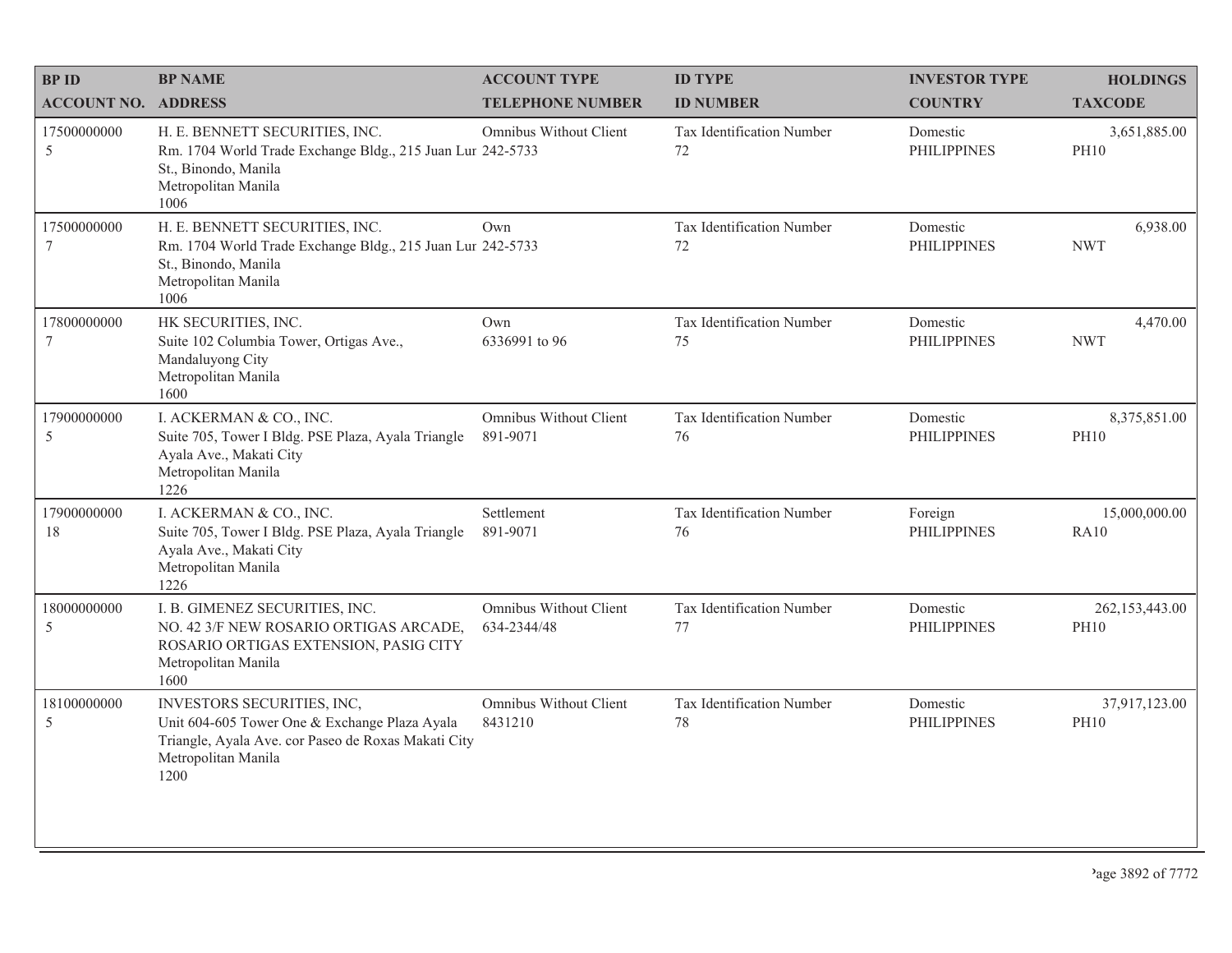| <b>BPID</b>                   | <b>BP NAME</b>                                                                                                                                         | <b>ACCOUNT TYPE</b>                      | <b>ID TYPE</b>                  | <b>INVESTOR TYPE</b>           | <b>HOLDINGS</b>              |
|-------------------------------|--------------------------------------------------------------------------------------------------------------------------------------------------------|------------------------------------------|---------------------------------|--------------------------------|------------------------------|
| <b>ACCOUNT NO. ADDRESS</b>    |                                                                                                                                                        | <b>TELEPHONE NUMBER</b>                  | <b>ID NUMBER</b>                | <b>COUNTRY</b>                 | <b>TAXCODE</b>               |
| 18200000000<br>5              | IMPERIAL, DE GUZMAN, ABALOS & CO., INC.<br>Ground Floor, EDSA Central Square Shaw Boulevard 6332686<br>Mandaluyong City<br>Metropolitan Manila<br>1552 | Omnibus Without Client                   | Tax Identification Number<br>79 | Domestic<br><b>PHILIPPINES</b> | 15,163,535.00<br><b>PH10</b> |
| 18300000000<br>$\overline{1}$ | INTRA-INVEST SECURITIES, INC.<br>11/F ACT Tower, 135 Sen. Gil Puyat Ave., Salcedo<br>Vill., Makati City<br>Metropolitan Manila<br>1200                 | <b>Omnibus Without Client</b><br>8106934 | Tax Identification Number<br>80 | Foreign<br><b>PHILIPPINES</b>  | 200,000.00<br>FMX1           |
| 18300000000<br>5              | INTRA-INVEST SECURITIES, INC.<br>11/F ACT Tower, 135 Sen. Gil Puyat Ave., Salcedo<br>Vill., Makati City<br>Metropolitan Manila<br>1200                 | <b>Omnibus Without Client</b><br>8106934 | Tax Identification Number<br>80 | Domestic<br><b>PHILIPPINES</b> | 11,103,436.00<br><b>PH10</b> |
| 18700000000<br>5              | ASIAN CAPITAL EQUITIES, INC.<br>6/F Tower 1 & Exchange Plaza Ayala Ave., cor Paseo 8485126<br>de Roxas, Makati City<br>Metropolitan Manila<br>1226     | Omnibus Without Client                   | Tax Identification Number<br>84 | Domestic<br><b>PHILIPPINES</b> | 1,052,448.00<br><b>PH10</b>  |
| 18800000000<br>5              | J.M. BARCELON & CO., INC.<br>#5 PENNSYLVANNIA STREET, BRGY. MARIAN/ 661-8396<br>NEW MANILA, QUEZON CITY<br>Metropolitan Manila<br>1100                 | Omnibus Without Client                   | Tax Identification Number<br>85 | Domestic<br><b>PHILIPPINES</b> | 2,022,000.00<br><b>PH10</b>  |
| 18800000000<br>6              | J.M. BARCELON & CO., INC.<br>#5 PENNSYLVANNIA STREET, BRGY. MARIAN/ 661-8396<br>NEW MANILA, QUEZON CITY<br>Metropolitan Manila<br>1100                 | Settlement                               | Tax Identification Number<br>85 | Domestic<br><b>PHILIPPINES</b> | 150,000.00<br><b>NWT</b>     |
| 19200000000<br>6              | STRATEGIC EQUITIES CORP.<br>Unit 610-611 PSE Plaza, Tower I, Ayala Triangle,<br>Ayala Ave., Makati City<br>Metropolitan Manila<br>1226                 | Settlement<br>759-4055                   | Tax Identification Number<br>89 | Domestic<br><b>PHILIPPINES</b> | 28,724,100.00<br><b>NWT</b>  |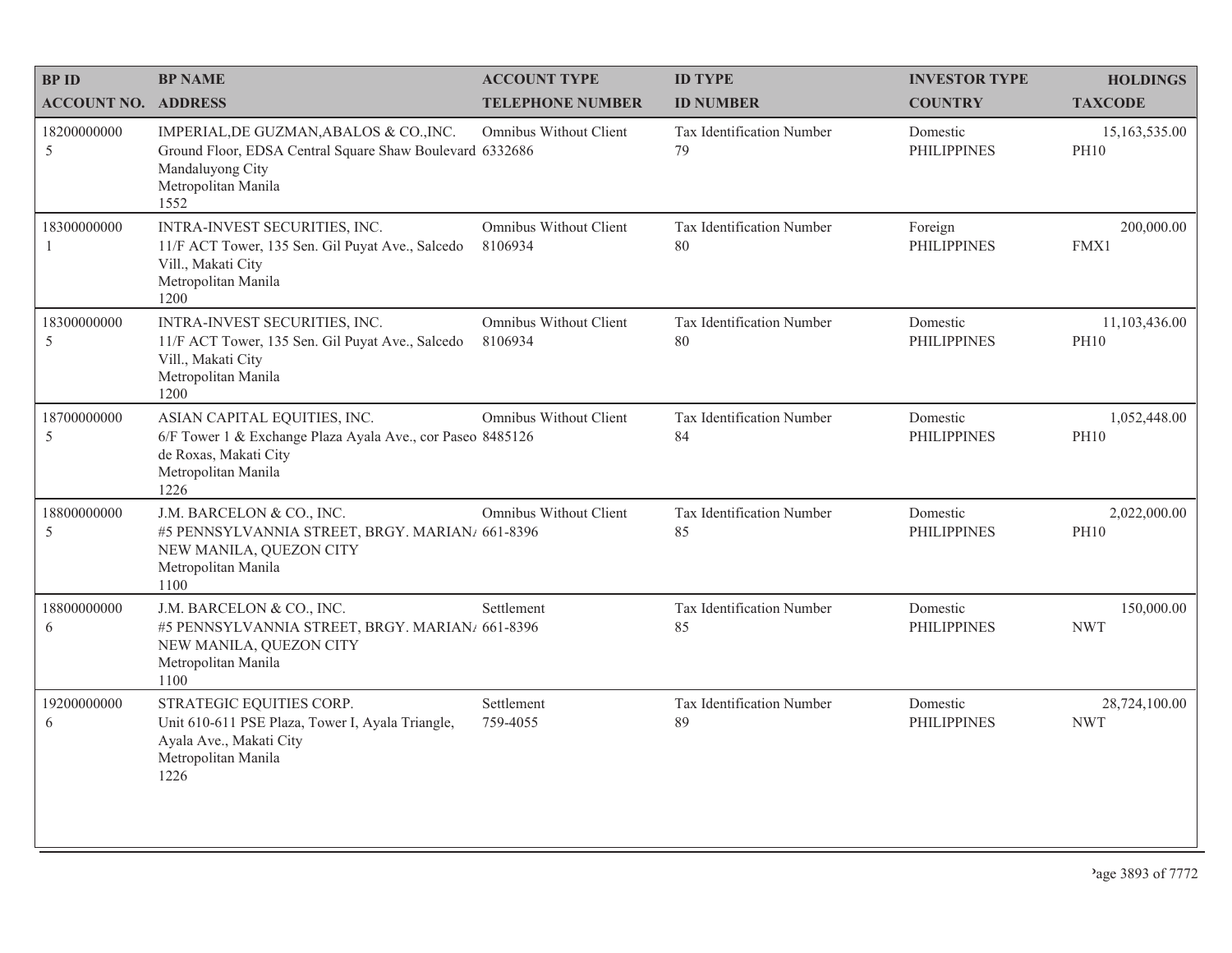| <b>BPID</b>                | <b>BP NAME</b>                                                                                                                              | <b>ACCOUNT TYPE</b>                  | <b>ID TYPE</b>                  | <b>INVESTOR TYPE</b>           | <b>HOLDINGS</b>               |
|----------------------------|---------------------------------------------------------------------------------------------------------------------------------------------|--------------------------------------|---------------------------------|--------------------------------|-------------------------------|
| <b>ACCOUNT NO. ADDRESS</b> |                                                                                                                                             | <b>TELEPHONE NUMBER</b>              | <b>ID NUMBER</b>                | <b>COUNTRY</b>                 | <b>TAXCODE</b>                |
| 19200000000<br>14          | STRATEGIC EQUITIES CORP.<br>Unit 610-611 PSE Plaza, Tower I, Ayala Triangle,<br>Ayala Ave., Makati City<br>Metropolitan Manila<br>1226      | Settlement<br>759-4055               | Tax Identification Number<br>89 | Domestic<br><b>PHILIPPINES</b> | 2,537,858.00<br><b>PH10</b>   |
| 19300000000<br>5           | LARRGO SECURITIES CO., INC.<br>Rm. 202 2/F Rufino Building, Ayala Avenue, Makati 8101353<br>City<br>Metropolitan Manila<br>1226             | Omnibus Without Client               | Tax Identification Number<br>90 | Domestic<br><b>PHILIPPINES</b> | 26,500,000.00<br><b>PH10</b>  |
| 19700000000<br>5           | LOPEZ, LOCSIN, LEDESMA & CO., INC.<br>405 URBAN BUILDING, SEN. GIL. PUYAT AVEN 8127482<br><b>MAKATI CITY</b><br>Metropolitan Manila<br>1226 | Omnibus Without Client               | Tax Identification Number<br>94 | Domestic<br><b>PHILIPPINES</b> | 2,903,804.00<br><b>PH10</b>   |
| 19800000000<br>5           | LUCKY SECURITIES, INC.<br>Unit 1402-B PSE Center Exchange Road, Ortigas<br>Center Pasig City<br>Metropolitan Manila<br>1600                 | Omnibus Without Client<br>6346747/60 | Tax Identification Number<br>95 | Domestic<br><b>PHILIPPINES</b> | 38,825,001.00<br><b>NWT</b>   |
| 19800000000<br>6           | LUCKY SECURITIES, INC.<br>Unit 1402-B PSE Center Exchange Road, Ortigas<br>Center Pasig City<br>Metropolitan Manila<br>1600                 | Settlement<br>6346747/60             | Tax Identification Number<br>95 | Domestic<br><b>PHILIPPINES</b> | 28,925.00<br><b>NWT</b>       |
| 19800000000<br>7           | LUCKY SECURITIES, INC.<br>Unit 1402-B PSE Center Exchange Road, Ortigas<br>Center Pasig City<br>Metropolitan Manila<br>1600                 | Own<br>6346747/60                    | Tax Identification Number<br>95 | Domestic<br><b>PHILIPPINES</b> | 50,762.00<br><b>NWT</b>       |
| 19900000000<br>5           | LUYS SECURITIES COMPANY, INC.<br>28/F LKG Tower 6801 Ayala Ave. Makati City<br>Metropolitan Manila<br>1200                                  | Omnibus Without Client<br>5231040    | Tax Identification Number<br>96 | Domestic<br><b>PHILIPPINES</b> | 183,265,717.00<br><b>PH10</b> |
| 19900000000<br>$\tau$      | LUYS SECURITIES COMPANY, INC.<br>28/F LKG Tower 6801 Ayala Ave. Makati City<br>Metropolitan Manila<br>1200                                  | Own<br>5231040                       | Tax Identification Number<br>96 | Domestic<br><b>PHILIPPINES</b> | 73,030,000.00<br><b>NWT</b>   |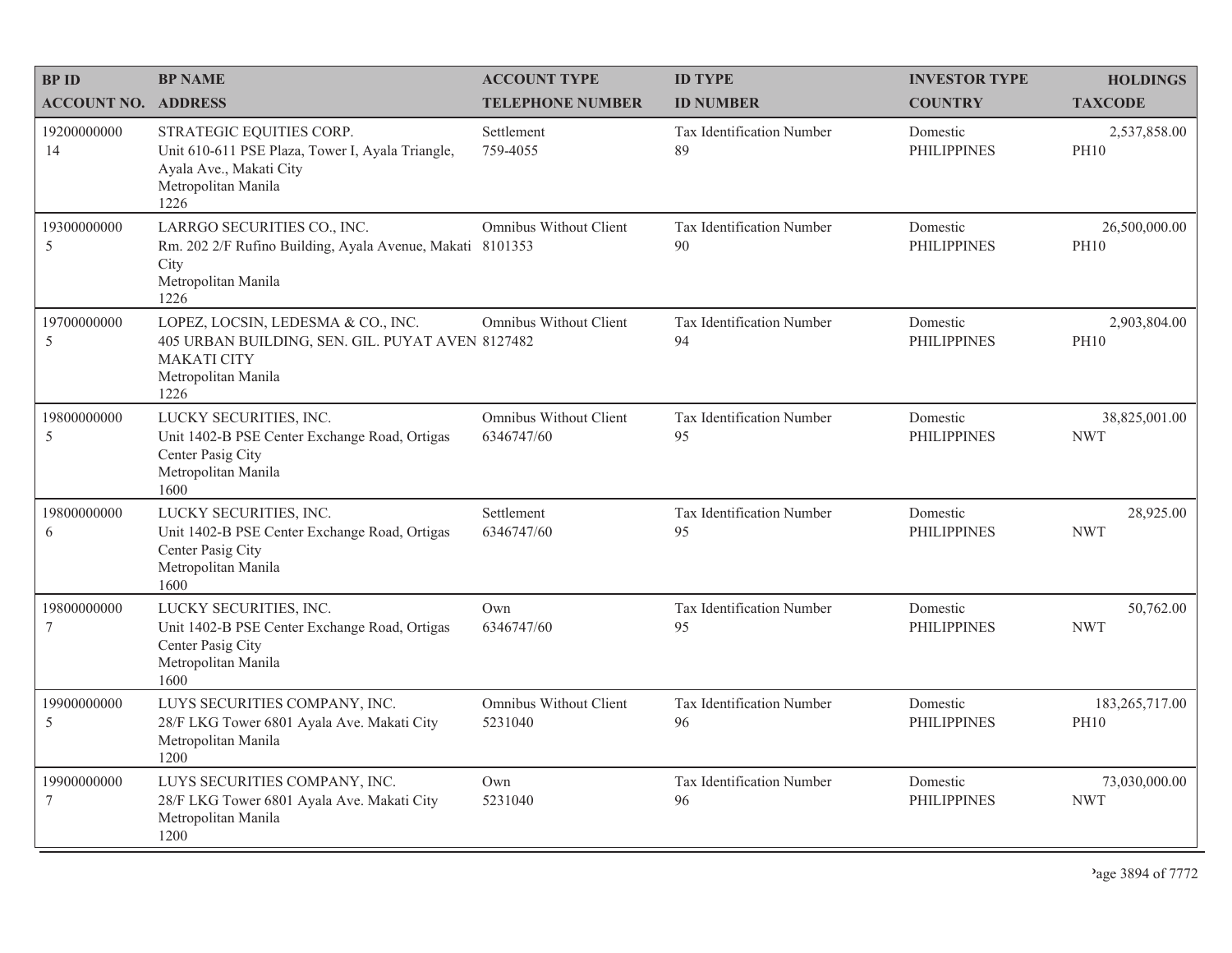| <b>BPID</b>                   | <b>BP NAME</b>                                                                                                                                       | <b>ACCOUNT TYPE</b>                      | <b>ID TYPE</b>                   | <b>INVESTOR TYPE</b>           | <b>HOLDINGS</b>               |
|-------------------------------|------------------------------------------------------------------------------------------------------------------------------------------------------|------------------------------------------|----------------------------------|--------------------------------|-------------------------------|
| <b>ACCOUNT NO. ADDRESS</b>    |                                                                                                                                                      | <b>TELEPHONE NUMBER</b>                  | <b>ID NUMBER</b>                 | <b>COUNTRY</b>                 | <b>TAXCODE</b>                |
| 20000000000<br>5              | <b>MANDARIN SECURITIES CORPORATION</b><br>28/F LKG Tower 6801 Ayala Ave. Makati City<br>Metropolitan Manila<br>1200                                  | Omnibus Without Client<br>523-8311/16    | Tax Identification Number<br>97  | Domestic<br><b>PHILIPPINES</b> | 208,030,296.00<br><b>PH10</b> |
| 20200000000<br>5              | MARINO OLONDRIZ Y CIA<br>#20 Arguilla St. San Lorenzo Village, Makati City<br>Metropolitan Manila<br>$\Omega$                                        | <b>Omnibus Without Client</b><br>2415280 | Tax Identification Number<br>99  | Domestic<br><b>PHILIPPINES</b> | 796,833.00<br><b>PH10</b>     |
| 20300000000<br>$\overline{1}$ | COL Financial Group, Inc.<br>2401-B EAST TOWER, PSE CENTRE EXCHANGE 635-5735<br>ROAD, ORTIGAS CENTER PASIG CITY<br>Metropolitan Manila<br>1605       | Omnibus Without Client                   | Tax Identification Number<br>100 | Foreign<br><b>PHILIPPINES</b>  | 96,180,075.00<br>FMX1         |
| 20300000000<br>5              | COL Financial Group, Inc.<br>2401-B EAST TOWER, PSE CENTRE EXCHANGE 635-5735<br>ROAD, ORTIGAS CENTER PASIG CITY<br>Metropolitan Manila<br>1605       | <b>Omnibus Without Client</b>            | Tax Identification Number<br>100 | Domestic<br><b>PHILIPPINES</b> | 688,381,161.00<br><b>PH10</b> |
| 20400000000<br>14             | DA MARKET SECURITIES, INC.<br>Unit 2402-B West Tower, PSE Center Exchange Roac 637-42-42<br>Ortigas Center Pasig City<br>Metropolitan Manila<br>1600 | Settlement                               | Tax Identification Number<br>101 | Domestic<br><b>PHILIPPINES</b> | 21,445,200.00<br><b>PH10</b>  |
| 20500000000<br>5              | MERCANTILE SECURITIES CORP.<br>3RD FLOOR GOODWILL BUILDING<br>393 SE. GIL PUYAT AVENUE<br><b>MAKATI CITY</b><br>Metropolitan Manila<br>1226          | Omnibus Without Client<br>898-2984       | Tax Identification Number<br>102 | Domestic<br><b>PHILIPPINES</b> | 60,095,921.00<br><b>PH10</b>  |
| 20600000000<br>5              | MERIDIAN SECURITIES, INC.<br>Suite 2702B&C Tektite Tower I Ortigas Centre, Pasig 634-6931/36<br>City<br>Metropolitan Manila<br>1600                  | Omnibus Without Client                   | Tax Identification Number<br>103 | Domestic<br><b>PHILIPPINES</b> | 51,179,121.00<br><b>PH10</b>  |
| 20800000000<br>5              | MDR SECURITIES, INC.<br>Unit 1806, 8/F Medical Plaza Ortigas Bldg., Pasig Cit 891-9225<br>Metropolitan Manila<br>1226                                | <b>Omnibus Without Client</b>            | Tax Identification Number<br>105 | Domestic<br><b>PHILIPPINES</b> | 514,678,477.00<br><b>PH10</b> |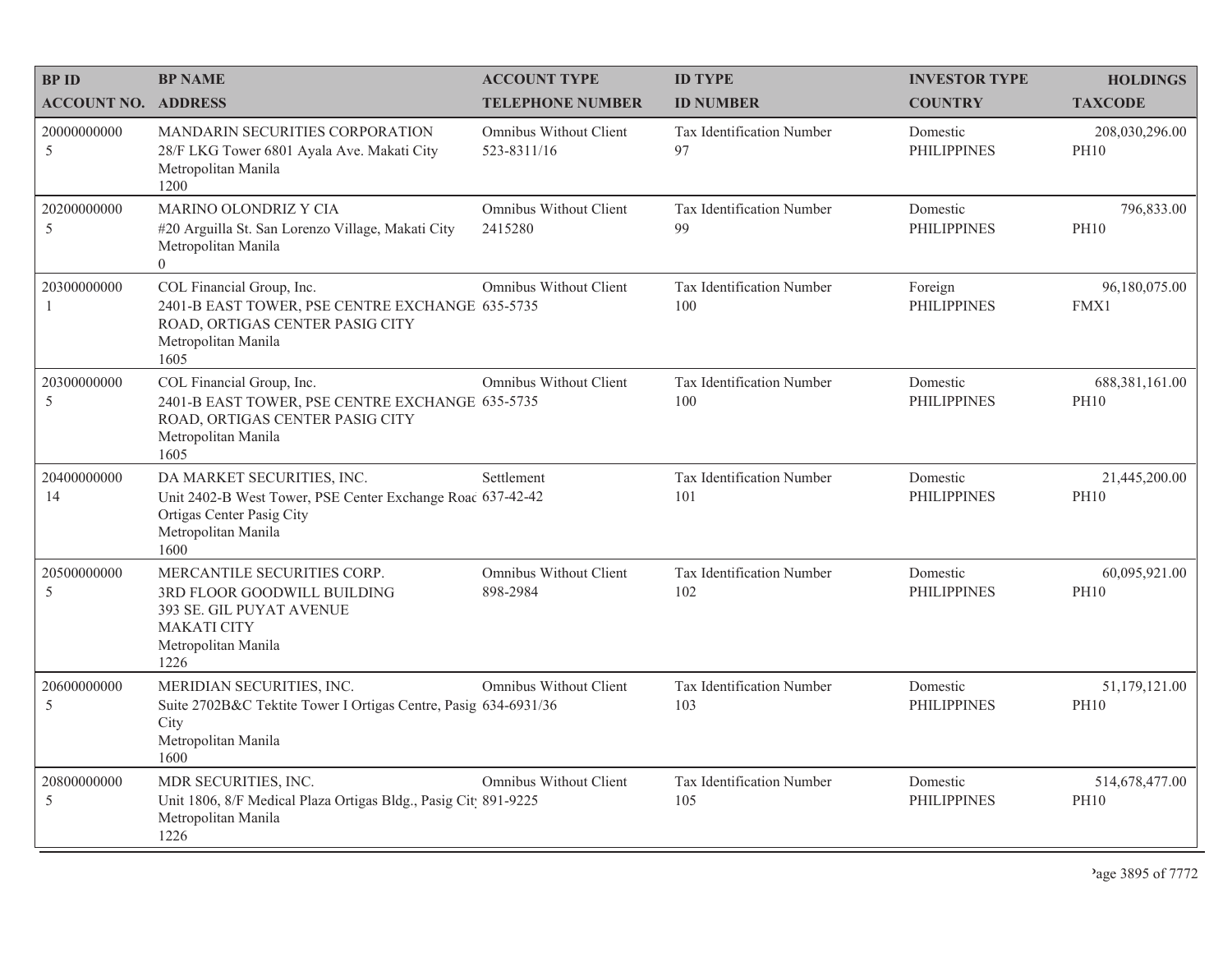| <b>BPID</b>                   | <b>BP NAME</b>                                                                                                                                                              | <b>ACCOUNT TYPE</b>                   | <b>ID TYPE</b>                   | <b>INVESTOR TYPE</b>           | <b>HOLDINGS</b>              |
|-------------------------------|-----------------------------------------------------------------------------------------------------------------------------------------------------------------------------|---------------------------------------|----------------------------------|--------------------------------|------------------------------|
| <b>ACCOUNT NO. ADDRESS</b>    |                                                                                                                                                                             | <b>TELEPHONE NUMBER</b>               | <b>ID NUMBER</b>                 | <b>COUNTRY</b>                 | <b>TAXCODE</b>               |
| 20900000000<br>$\overline{4}$ | DEUTSCHE REGIS PARTNERS, INC.<br>23/F Tower I, Ayala Triangle, Makati City<br>Metropolitan Manila<br>1226                                                                   | Settlement<br>894-6620                | Tax Identification Number<br>106 | Foreign<br><b>PHILIPPINES</b>  | 552,774.00<br><b>RA02</b>    |
| 20900000001<br>1              | DEUTSCHE REGIS PARTNERS, INC.<br>23/F Tower I, Ayala Triangle, Makati City<br>Metropolitan Manila<br>1226                                                                   | Client<br>894-6620                    | Tax Identification Number<br>381 | Domestic<br><b>PHILIPPINES</b> | 3,106,600.00<br><b>NWT</b>   |
| 20900000008<br>$\mathbf{1}$   | DEUTSCHE REGIS PARTNERS, INC.<br>23/F Tower I, Ayala Triangle, Makati City<br>Metropolitan Manila<br>1226                                                                   | Client<br>894-6620                    | Tax Identification Number<br>486 | Foreign<br><b>PHILIPPINES</b>  | 51,800,000.00<br>FMX1        |
| 21000000000<br>5              | MOUNT PEAK SECURITIES, INC.<br>#748 C.K. Bldg., Juan Luna St., Binondo, Manila<br>Metropolitan Manila<br>1006                                                               | Omnibus Without Client<br>241-8043    | Tax Identification Number<br>107 | Domestic<br><b>PHILIPPINES</b> | 5,713,550.00<br><b>PH10</b>  |
| 21100000000<br>5              | NEW WORLD SECURITIES CO., INC.<br>Rm. 202 Fil-Am Resources Bldg. 231 Juan Luna St.<br>Binondo, Manila<br>Metropolitan Manila<br>1006                                        | Omnibus Without Client<br>2421767     | Tax Identification Number<br>108 | Domestic<br><b>PHILIPPINES</b> | 71,401,000.00<br><b>PH10</b> |
| 21300000000<br>5              | NIEVES SECURITIES, INC.<br>UNIT 106, G/F TYTANA PLAZA V. TYTANA COR 4777888<br>INSULAR STS. PLAZA LORENZO RUIZ, BINONE<br><b>MANILA CITY</b><br>Metropolitan Manila<br>1006 | Omnibus Without Client                | Tax Identification Number<br>110 | Domestic<br><b>PHILIPPINES</b> | 91,688,759.00<br><b>PH10</b> |
| 21500000000<br>5              | OPTIMUM SECURITIES CORPORATION<br>No. 11 E. O. Bldg., United St. cor. 2nd St. Bo.<br>Kapitolyo, Pasig City<br>Metropolitan Manila<br>1650                                   | Omnibus Without Client<br>631-7831/36 | Tax Identification Number<br>112 | Domestic<br><b>PHILIPPINES</b> | 20,358,860.00<br><b>PH10</b> |
| 21700000000<br>$\mathbf{1}$   | RCBC SECURITIES, INC.<br>Unit 1008 Tower I & Exchange Plaza Ayala Avenue, 8485183<br>Makati City<br>Metropolitan Manila<br>1200                                             | Omnibus Without Client                | Tax Identification Number<br>113 | Foreign<br><b>PHILIPPINES</b>  | 9,000,000.00<br>FMX1         |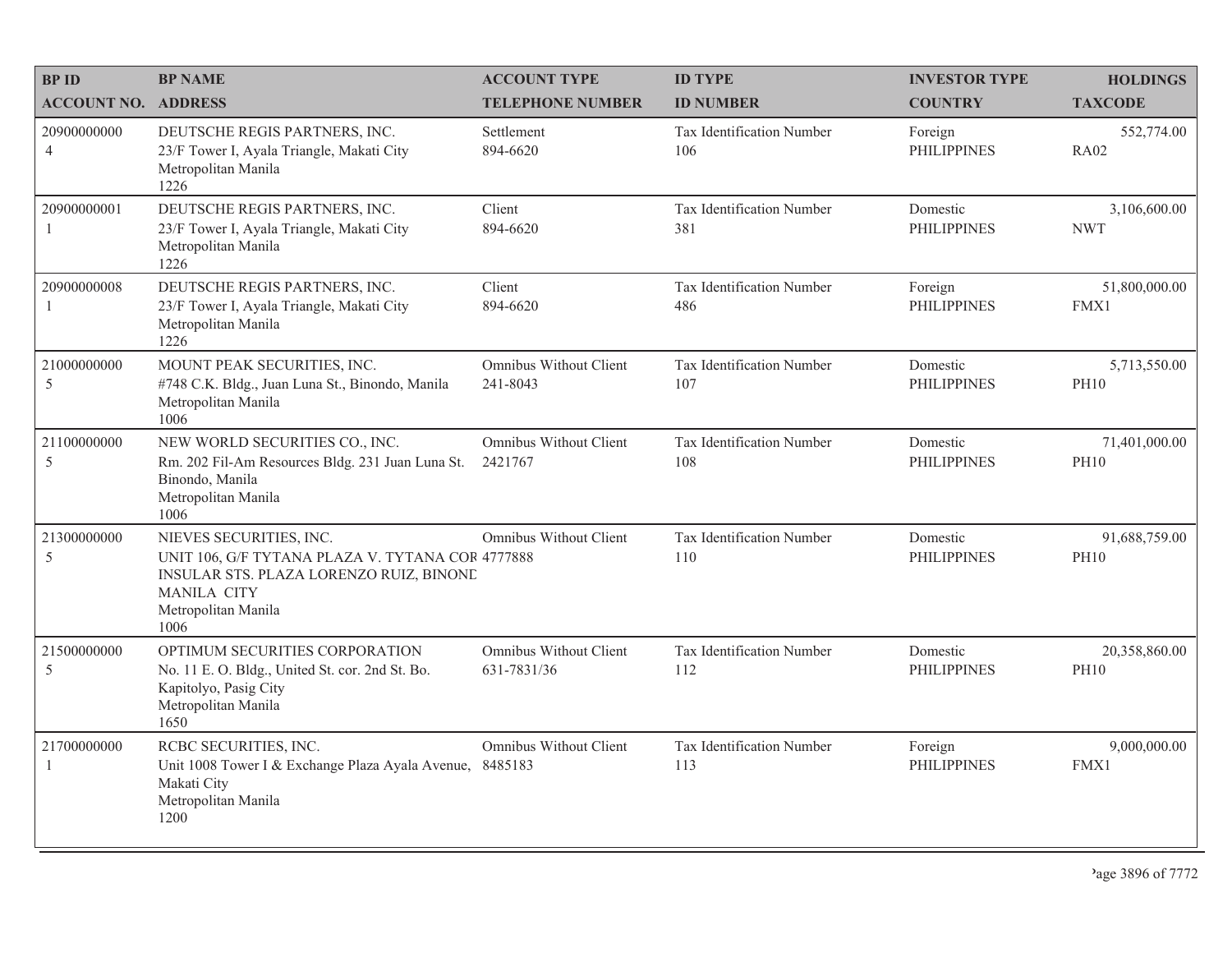| <b>BPID</b>                   | <b>BP NAME</b>                                                                                                                                      | <b>ACCOUNT TYPE</b>                | <b>ID TYPE</b>                   | <b>INVESTOR TYPE</b>           | <b>HOLDINGS</b>               |
|-------------------------------|-----------------------------------------------------------------------------------------------------------------------------------------------------|------------------------------------|----------------------------------|--------------------------------|-------------------------------|
| <b>ACCOUNT NO. ADDRESS</b>    |                                                                                                                                                     | <b>TELEPHONE NUMBER</b>            | <b>ID NUMBER</b>                 | <b>COUNTRY</b>                 | <b>TAXCODE</b>                |
| 21700000000<br>5              | RCBC SECURITIES, INC.<br>Unit 1008 Tower I & Exchange Plaza Ayala Avenue,<br>Makati City<br>Metropolitan Manila<br>1200                             | Omnibus Without Client<br>8485183  | Tax Identification Number<br>113 | Domestic<br><b>PHILIPPINES</b> | 16,341,240.00<br><b>PH10</b>  |
| 21700000000<br>6              | RCBC SECURITIES, INC.<br>Unit 1008 Tower I & Exchange Plaza Ayala Avenue,<br>Makati City<br>Metropolitan Manila<br>1200                             | Settlement<br>8485183              | Tax Identification Number<br>113 | Domestic<br><b>PHILIPPINES</b> | 11,317,600.00<br><b>NWT</b>   |
| 21800000000<br>5              | PAN ASIA SECURITIES CORP.<br>910 Tower One & Exchange Plaza Ayala Avenue,<br>Makati City<br>Metropolitan Manila<br>1200                             | Omnibus Without Client<br>8919173  | Tax Identification Number<br>114 | Domestic<br><b>PHILIPPINES</b> | 10,572,170.00<br><b>PH10</b>  |
| 21900000000<br>5              | PAPA SECURITIES CORPORATION<br>6/F, S & L Building Dela Rosa cor. Esteban Sts.<br>Legaspi Village, Makati City<br>Metropolitan Manila<br>1200       | Omnibus Without Client<br>817-8433 | Tax Identification Number<br>115 | Domestic<br><b>PHILIPPINES</b> | 137,876,463.00<br><b>PH10</b> |
| 21900000000<br>6              | PAPA SECURITIES CORPORATION<br>6/F, S & L Building Dela Rosa cor. Esteban Sts.<br>Legaspi Village, Makati City<br>Metropolitan Manila<br>1200       | Settlement<br>817-8433             | Tax Identification Number<br>115 | Domestic<br><b>PHILIPPINES</b> | 1,312,500.00<br><b>NWT</b>    |
| 21900000000<br>18             | PAPA SECURITIES CORPORATION<br>6/F, S & L Building Dela Rosa cor. Esteban Sts.<br>Legaspi Village, Makati City<br>Metropolitan Manila<br>1200       | Settlement<br>817-8433             | Tax Identification Number<br>115 | Foreign<br><b>PHILIPPINES</b>  | 11,972,912.00<br>RA10         |
| 22000000000<br>$\overline{2}$ | MAYBANK ATR KIM ENG SECURITIES, INC.<br>17/F Tower One & Exchange Plaza, Ayala Triangle,<br>Ayala Avenue Makati City<br>Metropolitan Manila<br>1226 | Settlement<br>849-8855             | Tax Identification Number<br>116 | Foreign<br><b>PHILIPPINES</b>  | 45,696,600.00<br>FMX1         |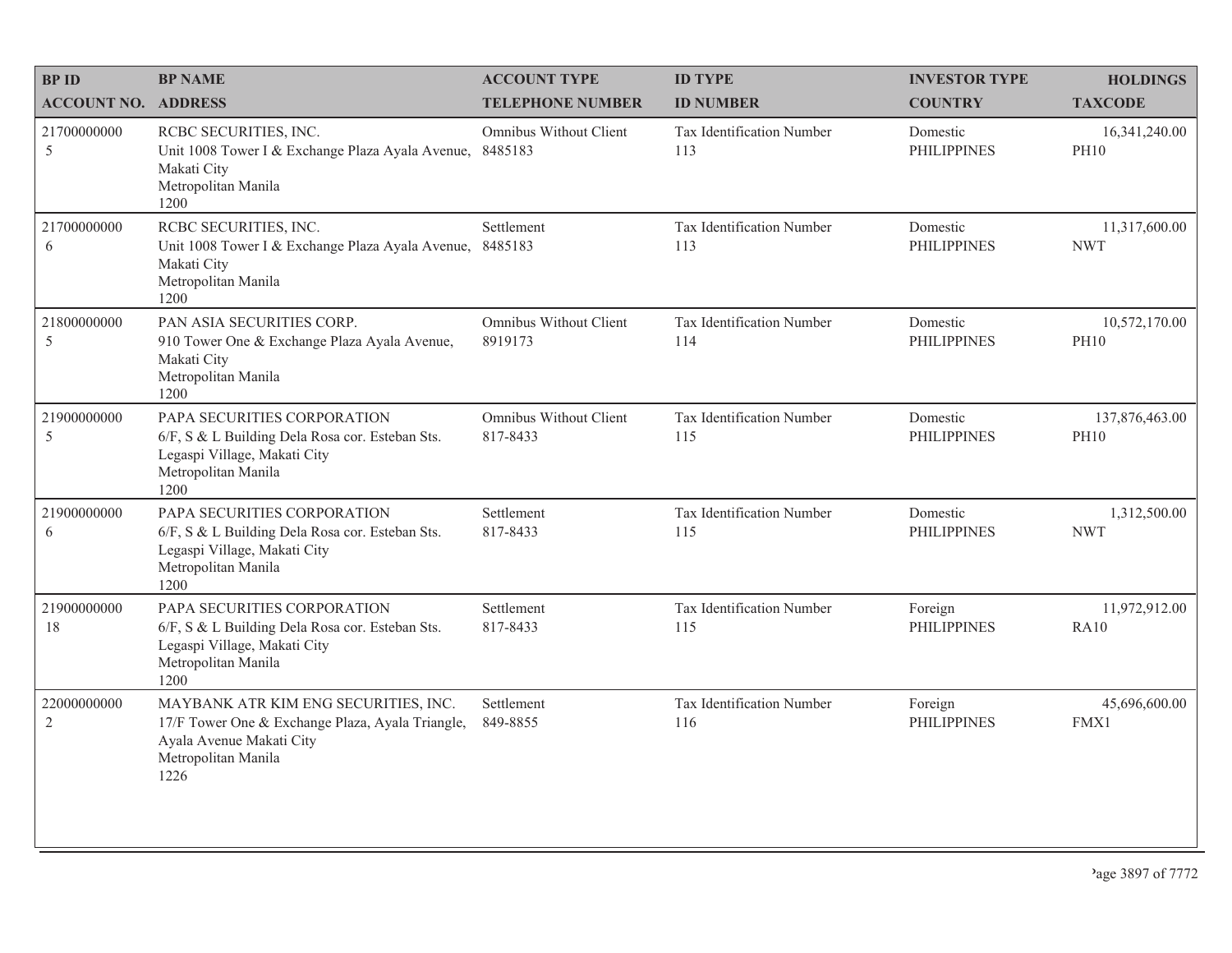| <b>BP ID</b>                  | <b>BP NAME</b>                                                                                                                                                             | <b>ACCOUNT TYPE</b>                        | <b>ID TYPE</b>                   | <b>INVESTOR TYPE</b>           | <b>HOLDINGS</b>                 |
|-------------------------------|----------------------------------------------------------------------------------------------------------------------------------------------------------------------------|--------------------------------------------|----------------------------------|--------------------------------|---------------------------------|
| <b>ACCOUNT NO. ADDRESS</b>    |                                                                                                                                                                            | <b>TELEPHONE NUMBER</b>                    | <b>ID NUMBER</b>                 | <b>COUNTRY</b>                 | <b>TAXCODE</b>                  |
| 22000000000<br>$\overline{4}$ | MAYBANK ATR KIM ENG SECURITIES, INC.<br>17/F Tower One & Exchange Plaza, Ayala Triangle,<br>Ayala Avenue Makati City<br>Metropolitan Manila<br>1226                        | Settlement<br>849-8855                     | Tax Identification Number<br>116 | Foreign<br><b>PHILIPPINES</b>  | 36,112.00<br><b>RA02</b>        |
| 22000000000<br>6              | MAYBANK ATR KIM ENG SECURITIES, INC.<br>17/F Tower One & Exchange Plaza, Ayala Triangle,<br>Ayala Avenue Makati City<br>Metropolitan Manila<br>1226                        | Settlement<br>849-8855                     | Tax Identification Number<br>116 | Domestic<br><b>PHILIPPINES</b> | 153,820,685.00<br><b>NWT</b>    |
| 22000000000<br>14             | MAYBANK ATR KIM ENG SECURITIES, INC.<br>17/F Tower One & Exchange Plaza, Ayala Triangle,<br>Ayala Avenue Makati City<br>Metropolitan Manila<br>1226                        | Settlement<br>849-8855                     | Tax Identification Number<br>116 | Domestic<br><b>PHILIPPINES</b> | 148,579,212.00<br><b>PH10</b>   |
| 22400000000<br>5              | PNB SECURITIES, INC.<br>3/F PNB Financial Center Roxas Blvd., Pasay City<br>Metropolitan Manila<br>1300                                                                    | Omnibus Without Client<br>526-3466         | Tax Identification Number<br>120 | Domestic<br><b>PHILIPPINES</b> | 184, 107, 800.00<br><b>PH10</b> |
| 22500000000<br>5              | PREMIUM SECURITIES, INC.<br>Unit 1415, Tower 1 & Exchange Plaza Ayala Avenue 848-5915/17<br>cor. Paseo de Roxas Makati City<br>Metropolitan Manila<br>1259                 | Omnibus Without Client                     | Tax Identification Number<br>121 | Domestic<br><b>PHILIPPINES</b> | 39,017,500.00<br><b>PH10</b>    |
| 22800000000<br>5              | PRYCE SECURITIES, INC.<br>15/F PRYCE CENTER BUILDING, 1179 CHINO R( 816-2426/27<br><b>AVENUE</b><br>BAGTIKAN, MAKATI CITY<br>Metropolitan Manila<br>1226                   | Omnibus Without Client                     | Tax Identification Number<br>124 | Domestic<br><b>PHILIPPINES</b> | 731,572.00<br><b>PH10</b>       |
| 22900000000<br>$\overline{5}$ | SALISBURY BKT SECURITIES CORPORATION<br>Unit 207 Cityland Condominium 10 - Tower 2 6817<br>H.V. De La Costa St. cor. Ayala Ave. Makati City<br>Metropolitan Manila<br>1200 | <b>Omnibus Without Client</b><br>892-88-34 | Tax Identification Number<br>125 | Domestic<br><b>PHILIPPINES</b> | 21,100,000.00<br><b>PH10</b>    |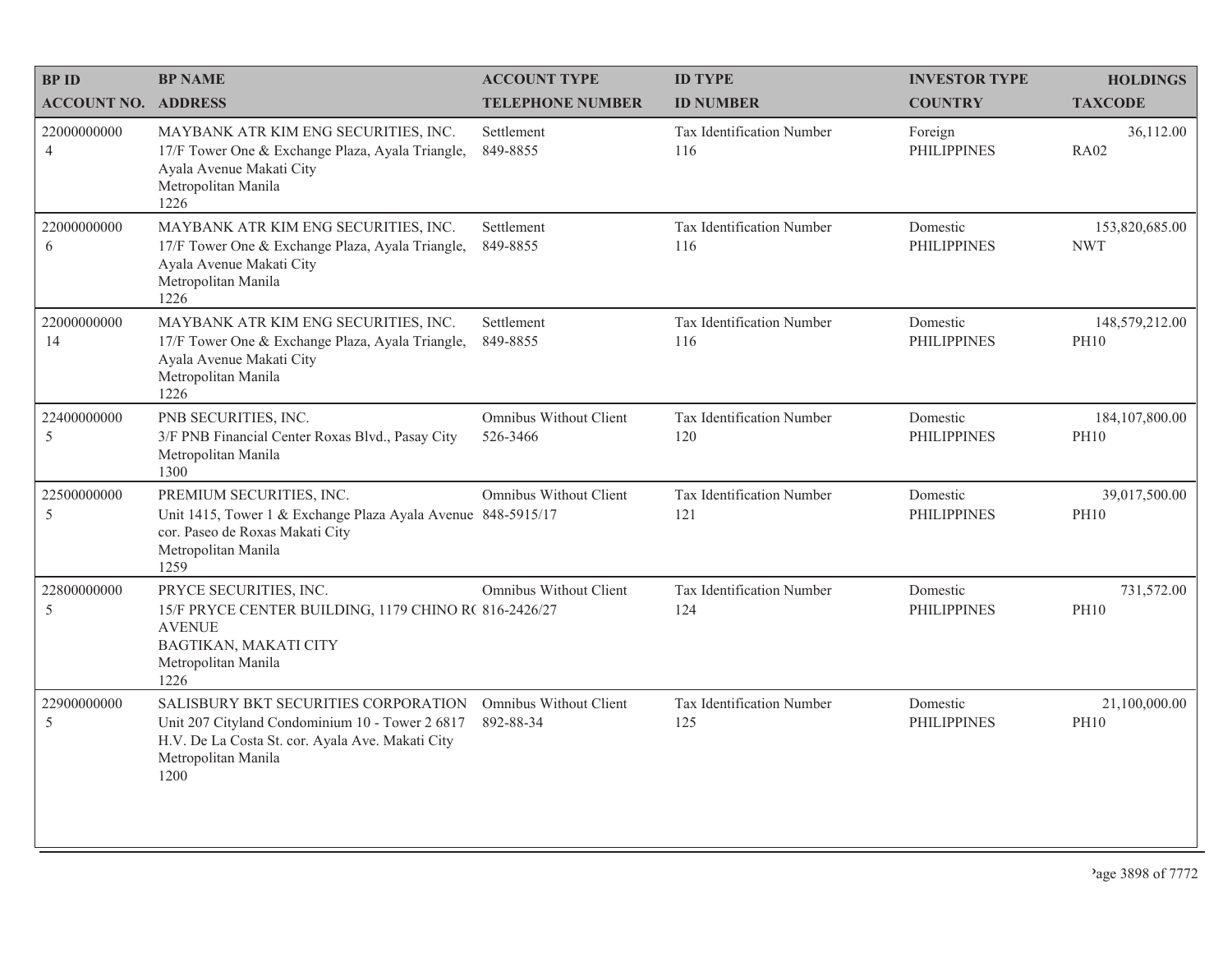| <b>BPID</b>                | <b>BP NAME</b>                                                                                                                                                             | <b>ACCOUNT TYPE</b>                      | <b>ID TYPE</b>                   | <b>INVESTOR TYPE</b>           | <b>HOLDINGS</b>               |
|----------------------------|----------------------------------------------------------------------------------------------------------------------------------------------------------------------------|------------------------------------------|----------------------------------|--------------------------------|-------------------------------|
| <b>ACCOUNT NO. ADDRESS</b> |                                                                                                                                                                            | <b>TELEPHONE NUMBER</b>                  | <b>ID NUMBER</b>                 | <b>COUNTRY</b>                 | <b>TAXCODE</b>                |
| 22900000000<br>$\tau$      | SALISBURY BKT SECURITIES CORPORATION<br>Unit 207 Cityland Condominium 10 - Tower 2 6817<br>H.V. De La Costa St. cor. Ayala Ave. Makati City<br>Metropolitan Manila<br>1200 | Own<br>892-88-34                         | Tax Identification Number<br>125 | Domestic<br><b>PHILIPPINES</b> | 79,700.00<br><b>NWT</b>       |
| 22900000000<br>18          | SALISBURY BKT SECURITIES CORPORATION<br>Unit 207 Cityland Condominium 10 - Tower 2 6817<br>H.V. De La Costa St. cor. Ayala Ave. Makati City<br>Metropolitan Manila<br>1200 | Settlement<br>892-88-34                  | Tax Identification Number<br>125 | Foreign<br><b>PHILIPPINES</b>  | 1,500,000.00<br>RA10          |
| 23000000000                | <b>QUALITY INVESTMENTS &amp; SECURITIES</b><br><b>CORPORATION</b>                                                                                                          | Omnibus Without Client                   | Tax Identification Number        | Foreign                        | 459,856,250.00                |
|                            | Suite 1602 Tytana Plaza Oriente St, Binondo Manila 241-0547<br>Metropolitan Manila<br>1006                                                                                 |                                          | 126                              | <b>PHILIPPINES</b>             | FMX1                          |
| 23000000000                | <b>QUALITY INVESTMENTS &amp; SECURITIES</b><br><b>CORPORATION</b>                                                                                                          | <b>Omnibus Without Client</b>            | Tax Identification Number        | Domestic                       | 4,519,223,108.00              |
| 5                          | Suite 1602 Tytana Plaza Oriente St, Binondo Manila 241-0547<br>Metropolitan Manila<br>1006                                                                                 |                                          | 126                              | <b>PHILIPPINES</b>             | <b>PH10</b>                   |
| 23000000000                | <b>QUALITY INVESTMENTS &amp; SECURITIES</b><br><b>CORPORATION</b>                                                                                                          | Settlement                               | Tax Identification Number        | Domestic                       | 41,000,000.00                 |
| 6                          | Suite 1602 Tytana Plaza Oriente St, Binondo Manila<br>Metropolitan Manila<br>1006                                                                                          | 241-0547                                 | 126                              | <b>PHILIPPINES</b>             | <b>NWT</b>                    |
| 23100000000<br>5           | R & L INVESTMENTS, INC.<br>675 Lee St., Mandaluyong City<br>Metropolitan Manila<br>1501                                                                                    | Omnibus Without Client<br>7247210/705207 | Tax Identification Number<br>127 | Domestic<br><b>PHILIPPINES</b> | 94,207,875.00<br><b>PH10</b>  |
| 23300000000<br>5           | R. COYIUTO SECURITIES, INC.<br>5/F Corinthian Plaza, Paseo de Roxas, Legaspi Village 811-3064<br>Makati City<br>Metropolitan Manila<br>$\overline{0}$                      | Omnibus Without Client                   | Tax Identification Number<br>129 | Domestic<br><b>PHILIPPINES</b> | 293,596,187.00<br><b>PH10</b> |
|                            |                                                                                                                                                                            |                                          |                                  |                                |                               |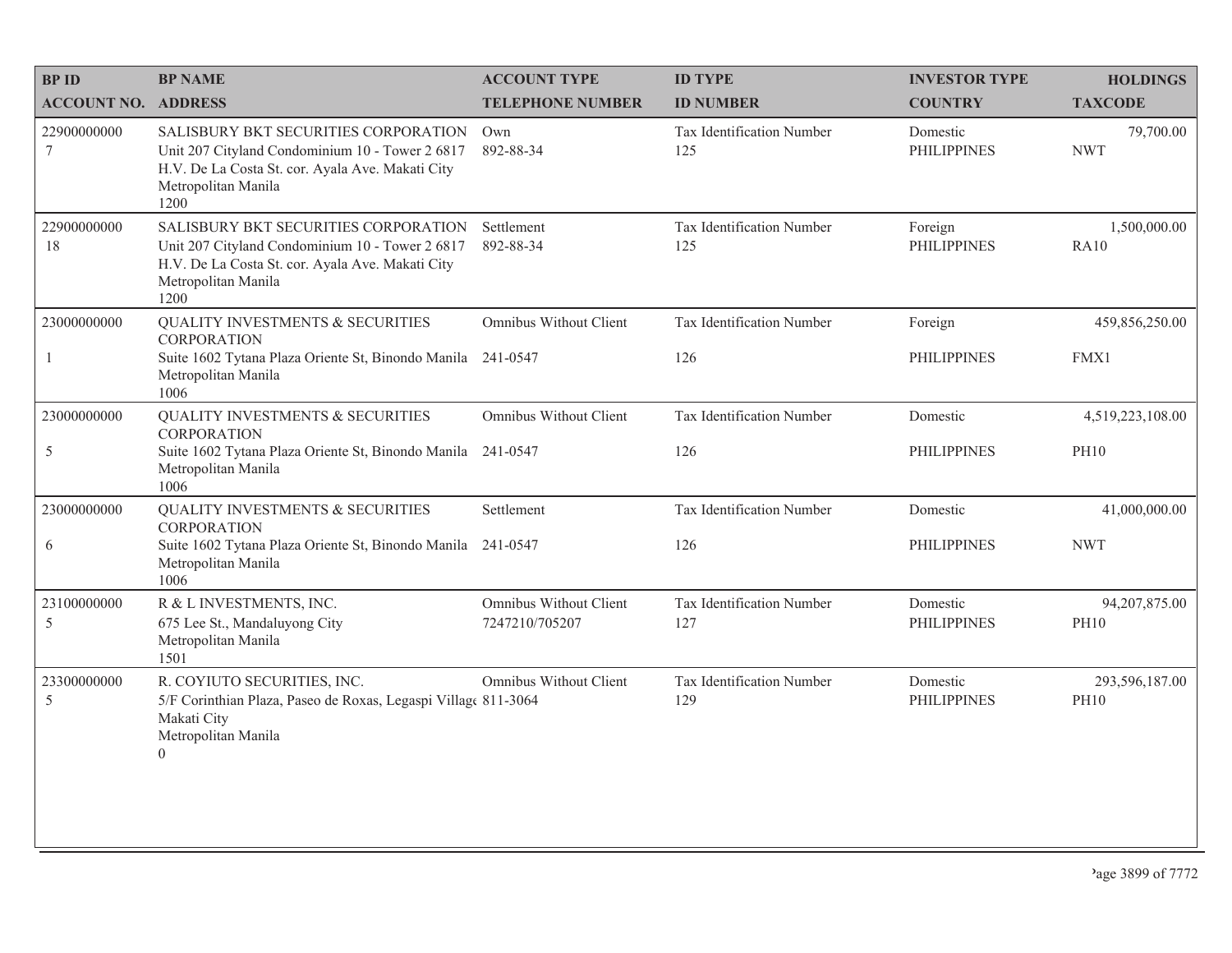| <b>BP ID</b>               | <b>BP NAME</b>                                                                                                                                                                             | <b>ACCOUNT TYPE</b>                | <b>ID TYPE</b>                   | <b>INVESTOR TYPE</b>           | <b>HOLDINGS</b>               |
|----------------------------|--------------------------------------------------------------------------------------------------------------------------------------------------------------------------------------------|------------------------------------|----------------------------------|--------------------------------|-------------------------------|
| <b>ACCOUNT NO. ADDRESS</b> |                                                                                                                                                                                            | <b>TELEPHONE NUMBER</b>            | <b>ID NUMBER</b>                 | <b>COUNTRY</b>                 | <b>TAXCODE</b>                |
| 23500000000<br>5           | REGINA CAPITAL DEVELOPMENT CORPORATI Omnibus Without Client<br>Unit 806 Tower 1 & Exchange Plaza Ayala Triangle, 848-5482/84<br>Ayala Avenue Makati City<br>Metropolitan Manila<br>1226    |                                    | Tax Identification Number<br>131 | Domestic<br><b>PHILIPPINES</b> | 132,561,290.00<br><b>PH10</b> |
| 23500000000<br>6           | REGINA CAPITAL DEVELOPMENT CORPORATI Settlement<br>Unit 806 Tower 1 & Exchange Plaza Ayala Triangle, 848-5482/84<br>Ayala Avenue Makati City<br>Metropolitan Manila<br>1226                |                                    | Tax Identification Number<br>131 | Domestic<br><b>PHILIPPINES</b> | 6,000,000.00<br><b>NWT</b>    |
| 23600000000<br>5           | R. NUBLA SECURITIES, INC.<br>Room 604, Fil-Am Resources Bldg., 231 Juan Luna S 242-1596<br>Binondo, Manila<br>Metropolitan Manila<br>1006                                                  | Omnibus Without Client             | Tax Identification Number<br>132 | Domestic<br><b>PHILIPPINES</b> | 14,439,982.00<br><b>PH10</b>  |
| 23700000000<br>5           | AAA SOUTHEAST EQUITIES, INCORPORATED Omnibus Without Client<br>Ground Floor, Fortune Life Building #162 Legaspi St. 816-2918<br>Legaspi Village Makati City<br>Metropolitan Manila<br>1229 |                                    | Tax Identification Number<br>133 | Domestic<br><b>PHILIPPINES</b> | 37,503,887.00<br><b>PH10</b>  |
| 23800000000<br>5           | R. S. LIM & CO., INC.<br>1509 Galvani Street San Isidro, Makati City<br>Metropolitan Manila<br>1234                                                                                        | Omnibus Without Client<br>8919670  | Tax Identification Number<br>134 | Domestic<br><b>PHILIPPINES</b> | 33,000,811.00<br><b>PH10</b>  |
| 23900000000<br>5           | RTG & COMPANY, INC.<br>Unit 602 Tower 1 & Exchange Plaza Ayala Triangle,<br>Makati City<br>Metropolitan Manila<br>1200                                                                     | Omnibus Without Client<br>8919482  | Tax Identification Number<br>135 | Domestic<br><b>PHILIPPINES</b> | 980,825.00<br><b>PH10</b>     |
| 24000000000<br>-1          | S.J. ROXAS & CO., INC.<br>Unit 612 Tower One, & Exchange Plaza, Ayala<br>Triangle, Ayala Avenue, Makati City<br>Metropolitan Manila<br>$\theta$                                            | Omnibus Without Client<br>848-5065 | Tax Identification Number<br>136 | Foreign<br><b>PHILIPPINES</b>  | 2,000,000.00<br>FMX1          |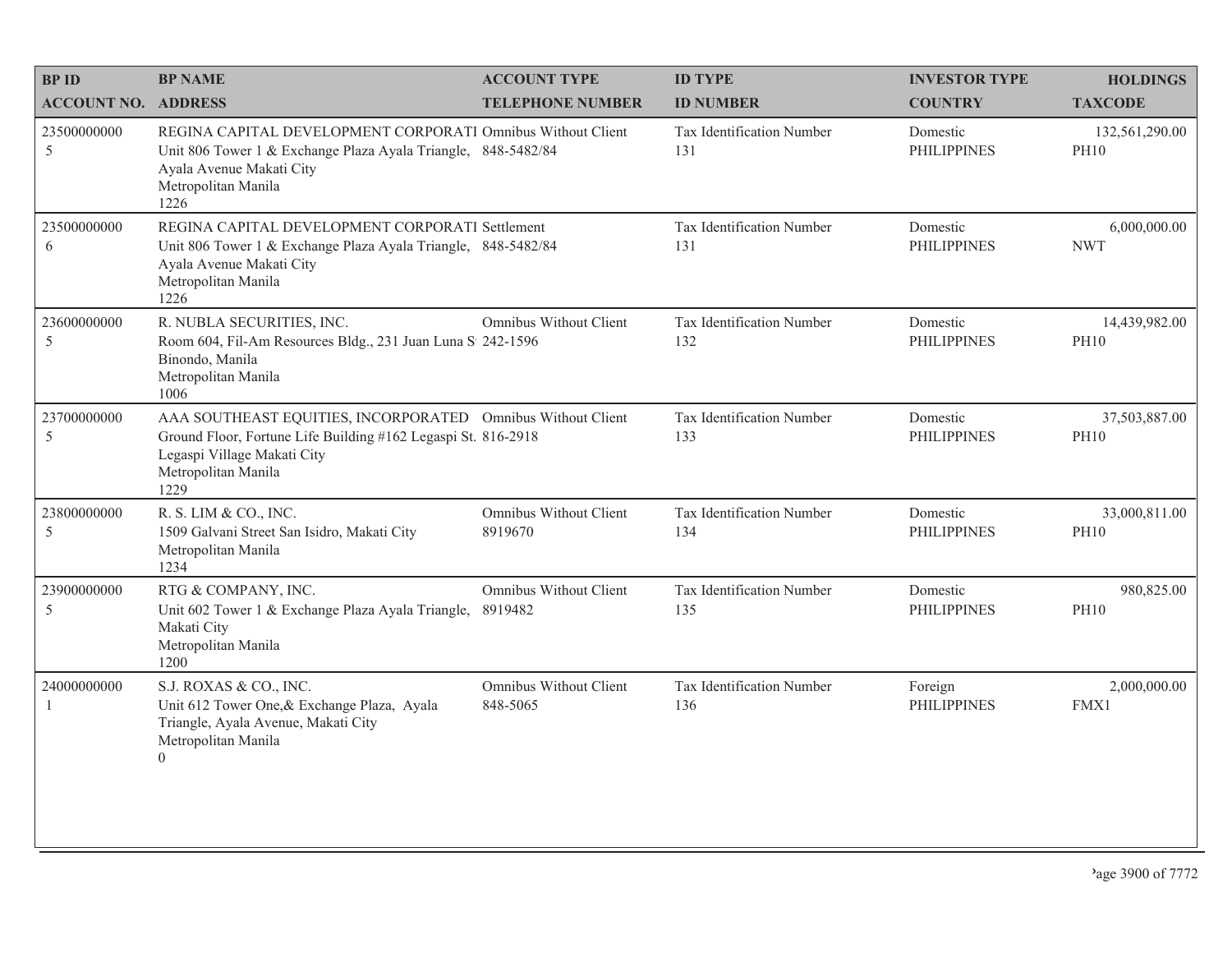| <b>BPID</b>                   | <b>BP NAME</b>                                                                                                                                    | <b>ACCOUNT TYPE</b>                            | <b>ID TYPE</b>                   | <b>INVESTOR TYPE</b>           | <b>HOLDINGS</b>              |
|-------------------------------|---------------------------------------------------------------------------------------------------------------------------------------------------|------------------------------------------------|----------------------------------|--------------------------------|------------------------------|
| <b>ACCOUNT NO. ADDRESS</b>    |                                                                                                                                                   | <b>TELEPHONE NUMBER</b>                        | <b>ID NUMBER</b>                 | <b>COUNTRY</b>                 | <b>TAXCODE</b>               |
| 24000000000<br>5              | S.J. ROXAS & CO., INC.<br>Unit 612 Tower One, & Exchange Plaza, Ayala<br>Triangle, Ayala Avenue, Makati City<br>Metropolitan Manila<br>$\Omega$   | Omnibus Without Client<br>848-5065             | Tax Identification Number<br>136 | Domestic<br><b>PHILIPPINES</b> | 67,002,249.00<br><b>PH10</b> |
| 24000000002<br>$\overline{1}$ | S.J. ROXAS & CO., INC.<br>Unit 612 Tower One, Ayala Triangle, Ayala Avenue,<br>Makati City<br>Metropolitan Manila<br>$\overline{0}$               | Client<br>8485065 TO 69                        | Tax Identification Number<br>546 | Domestic<br><b>PHILIPPINES</b> | 842,697.00<br><b>NWT</b>     |
| 24200000000<br>5              | SECURITIES SPECIALISTS, INC.<br>Unit 903 National Life Insurance Building,<br>6762 Ayala Avenue, Makati City<br>Metropolitan Manila<br>1000       | Omnibus Without Client<br>523-5595             | Tax Identification Number<br>138 | Domestic<br><b>PHILIPPINES</b> | 3,000,556.00<br><b>PH10</b>  |
| 24300000000<br>5              | FIDELITY SECURITIES, INC.<br>2103-B PSE Centre, Exchange Road, Ortigas, Pasig<br>City<br>Metropolitan Manila<br>1600                              | Omnibus Without Client<br>6345038              | Tax Identification Number<br>139 | Domestic<br><b>PHILIPPINES</b> | 11,162,500.00<br><b>PH10</b> |
| 24600000000<br>5              | SUMMIT SECURITIES, INC.<br>Unit 2102 B/C PSE Center Tektite Tower East<br>Exchange Road, Ortigas Center Pasig City<br>Metropolitan Manila<br>1600 | <b>Omnibus Without Client</b><br>6311032 to 37 | Tax Identification Number<br>141 | Domestic<br><b>PHILIPPINES</b> | 27,908,600.00<br><b>PH10</b> |
| 24700000000<br>5              | STANDARD SECURITIES CORPORATION<br>#34 Jefferson St., GHW, San Juan Metro Manila<br>Metropolitan Manila<br>0 <sup>0</sup>                         | Omnibus Without Client<br>8486149              | Tax Identification Number<br>142 | Domestic<br><b>PHILIPPINES</b> | 46,799,853.00<br><b>PH10</b> |
| 24700000000<br>$\tau$         | STANDARD SECURITIES CORPORATION<br>#34 Jefferson St., GHW, San Juan Metro Manila<br>Metropolitan Manila<br>0 <sup>0</sup>                         | Own<br>8486149                                 | Tax Identification Number<br>142 | Domestic<br><b>PHILIPPINES</b> | 5,000,000.00<br><b>NWT</b>   |
| 25100000000<br>5              | TANSENGCO & CO., INC.<br>U-2308 World Trade Exchange Condominium 215 Ju; 241-7155<br>Luna St., Binondo, Manila<br>Metropolitan Manila<br>1006     | Omnibus Without Client                         | Tax Identification Number<br>146 | Domestic<br><b>PHILIPPINES</b> | 54,572,736.00<br><b>PH10</b> |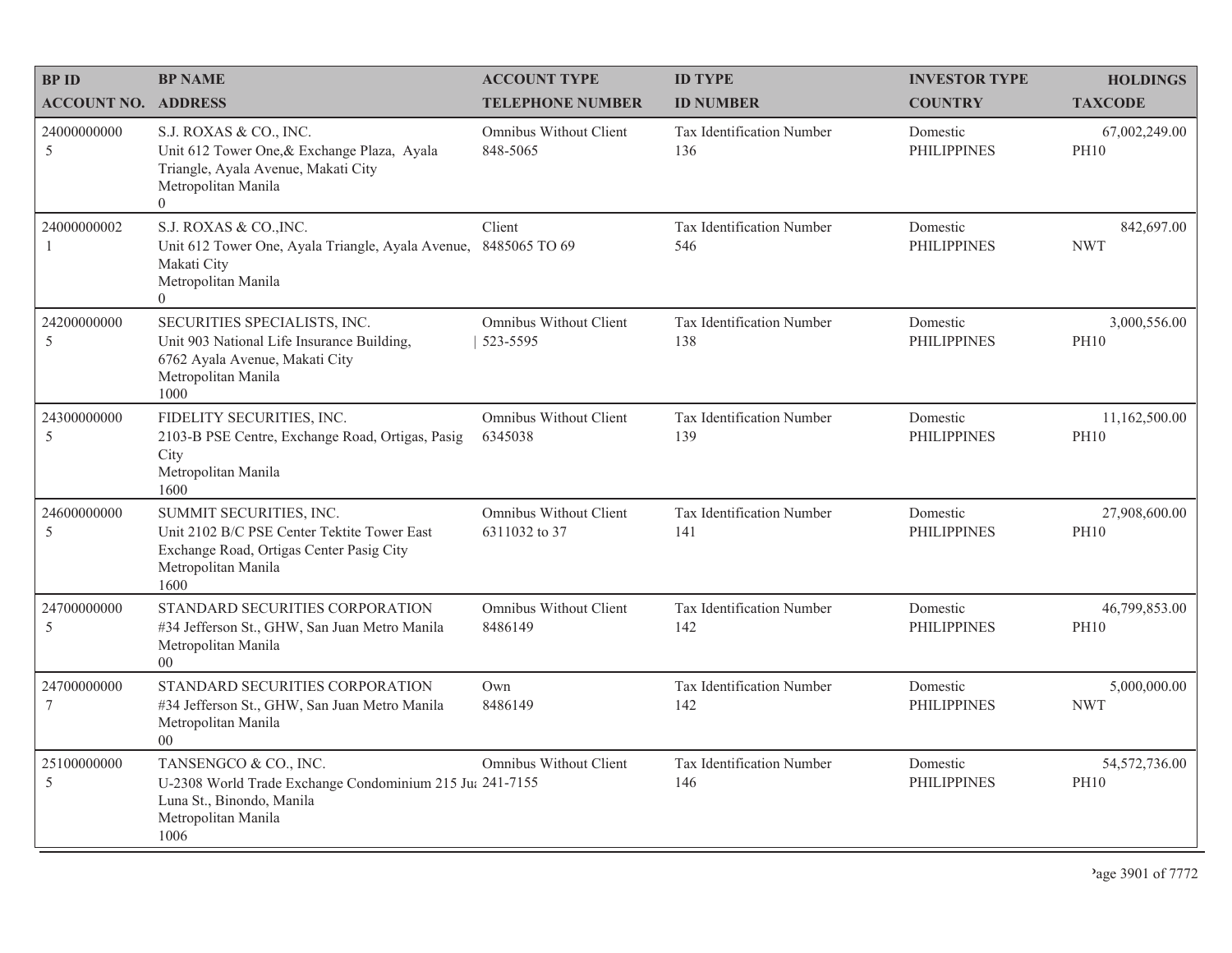| <b>BPID</b>                    | <b>BP NAME</b>                                                                                                                        | <b>ACCOUNT TYPE</b>     | <b>ID TYPE</b>                   | <b>INVESTOR TYPE</b>           | <b>HOLDINGS</b>          |
|--------------------------------|---------------------------------------------------------------------------------------------------------------------------------------|-------------------------|----------------------------------|--------------------------------|--------------------------|
| <b>ACCOUNT NO. ADDRESS</b>     |                                                                                                                                       | <b>TELEPHONE NUMBER</b> | <b>ID NUMBER</b>                 | <b>COUNTRY</b>                 | <b>TAXCODE</b>           |
| 25200000000                    | THE FIRST RESOURCES MANAGEMENT &<br>SECURITIES CORP.                                                                                  | Omnibus Without Client  | Tax Identification Number        | Domestic                       | 86,581,282.00            |
| 5                              | Rms. 801-802, PSE Tower 1 Ayala Ave., cor. Paseo d 8486311 to 18<br>Roxas, Ayala Triangle, Makati City<br>Metropolitan Manila<br>1200 |                         | 147                              | <b>PHILIPPINES</b>             | <b>PH10</b>              |
| 25200000000                    | THE FIRST RESOURCES MANAGEMENT &<br><b>SECURITIES CORP.</b>                                                                           | Settlement              | Tax Identification Number        | Domestic                       | 330,375,000.00           |
| 6                              | Rms. 801-802, PSE Tower 1 Ayala Ave., cor. Paseo d 8486311 to 18<br>Roxas, Ayala Triangle, Makati City<br>Metropolitan Manila<br>1200 |                         | 147                              | <b>PHILIPPINES</b>             | <b>NWT</b>               |
| 25200000000                    | THE FIRST RESOURCES MANAGEMENT &<br><b>SECURITIES CORP.</b>                                                                           | Settlement              | Tax Identification Number        | Foreign                        | 10,650,000.00            |
| 18                             | Rms. 801-802, PSE Tower 1 Ayala Ave., cor. Paseo d 8486311 to 18<br>Roxas, Ayala Triangle, Makati City<br>Metropolitan Manila<br>1200 |                         | 147                              | <b>PHILIPPINES</b>             | <b>RA10</b>              |
| 25200000000                    | THE FIRST RESOURCES MANAGEMENT &<br>SECURITIES CORP.                                                                                  | Settlement              | Tax Identification Number        | Foreign                        | 28,775,000.00            |
| 24                             | Rms. 801-802, PSE Tower 1 Ayala Ave., cor. Paseo d 8486311 to 18<br>Roxas, Ayala Triangle, Makati City<br>Metropolitan Manila<br>1200 |                         | 147                              | <b>PHILIPPINES</b>             | <b>FTXN</b>              |
| 25300000000                    | TOWER SECURITIES, INC.                                                                                                                | Omnibus Without Client  | Tax Identification Number        | Domestic                       | 269, 343, 782.00         |
| 5                              | 1802-C Tektite Tower I Exchange Road, Ortigas Cent 6354448<br>Pasig City<br>Metropolitan Manila<br>1600                               |                         | 148                              | <b>PHILIPPINES</b>             | <b>PH10</b>              |
| 25300000000<br>$7\phantom{.0}$ | TOWER SECURITIES, INC.<br>1802-C Tektite Tower I Exchange Road, Ortigas Cent 6354448<br>Pasig City<br>Metropolitan Manila<br>1600     | Own                     | Tax Identification Number<br>148 | Domestic<br><b>PHILIPPINES</b> | 843,750.00<br><b>NWT</b> |
|                                |                                                                                                                                       |                         |                                  |                                |                          |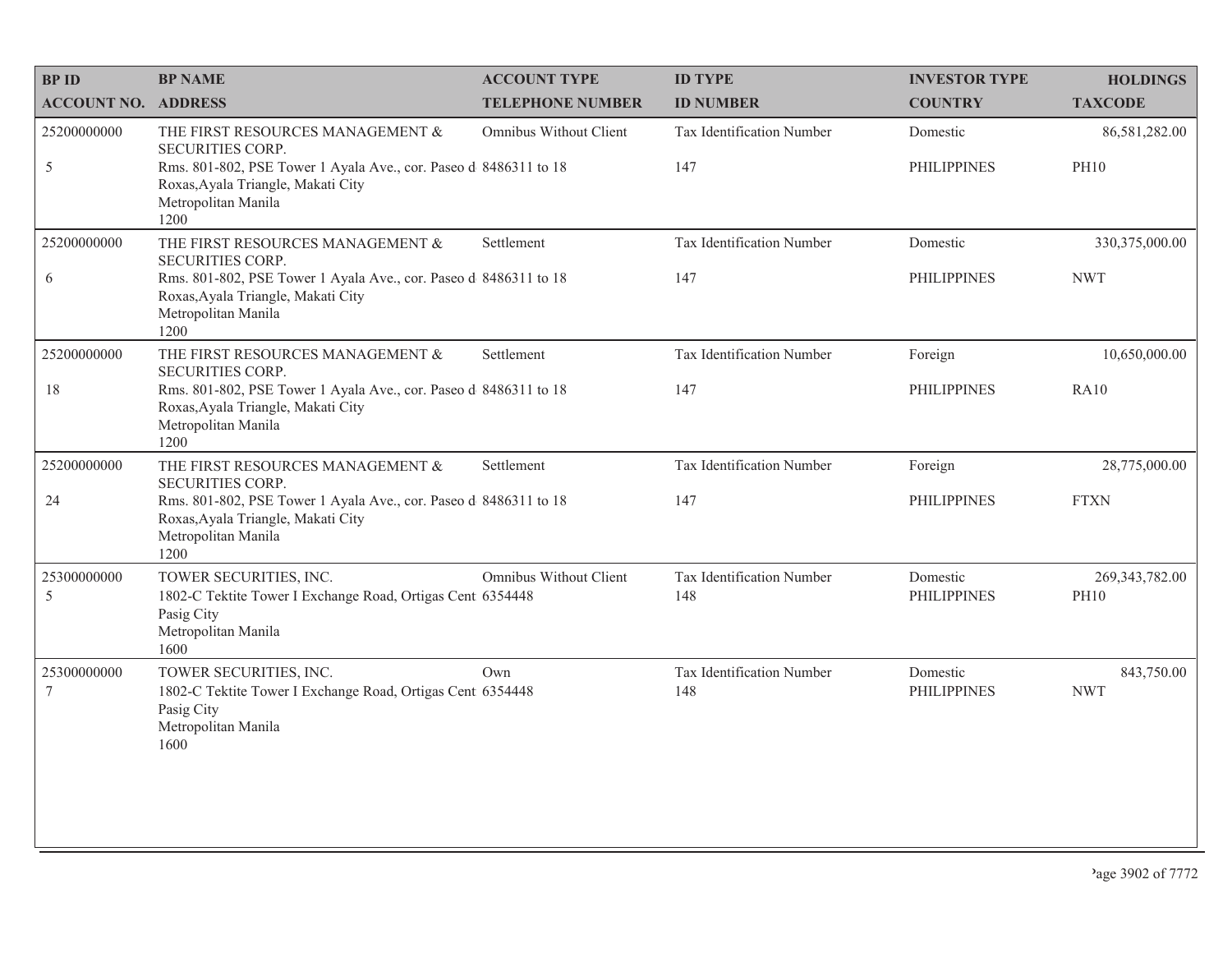| <b>BPID</b>                   | <b>BP NAME</b>                                                                                                                                              | <b>ACCOUNT TYPE</b>                | <b>ID TYPE</b>                          | <b>INVESTOR TYPE</b>           | <b>HOLDINGS</b>               |
|-------------------------------|-------------------------------------------------------------------------------------------------------------------------------------------------------------|------------------------------------|-----------------------------------------|--------------------------------|-------------------------------|
| <b>ACCOUNT NO. ADDRESS</b>    |                                                                                                                                                             | <b>TELEPHONE NUMBER</b>            | <b>ID NUMBER</b>                        | <b>COUNTRY</b>                 | <b>TAXCODE</b>                |
| 25400000000<br>5              | TRANS-ASIA SECURITIES, INC.<br>Rm. 601-S, State Centre 333 Juan Luna St., Binondo, 242-28-23<br>Manila<br>Metropolitan Manila<br>1006                       | Omnibus Without Client             | <b>Tax Identification Number</b><br>149 | Domestic<br><b>PHILIPPINES</b> | 25,000.00<br><b>PH10</b>      |
| 25600000000<br>5              | TRENDLINE SECURITIES CORPORATION<br>Rm. 503 Tytana Plaza Lorenzo Ruiz St., Binondo,<br>Manila<br>Metropolitan Manila<br>1006                                | Omnibus Without Client<br>241-0387 | Tax Identification Number<br>151        | Domestic<br><b>PHILIPPINES</b> | 599,664.00<br><b>PH10</b>     |
| 25700000000<br>5              | TRI-STATE SECURITIES, INC.<br>Unit 1007, 10/F Ayala Triangle Tower I, Ayala<br>Avenue, Makati City<br>Metropolitan Manila<br>1226                           | Omnibus Without Client<br>8485042  | Tax Identification Number<br>152        | Domestic<br><b>PHILIPPINES</b> | 4,289,473.00<br><b>PH10</b>   |
| 25700000000<br>6              | TRI-STATE SECURITIES, INC.<br>Unit 1007, 10/F Ayala Triangle Tower I, Ayala<br>Avenue, Makati City<br>Metropolitan Manila<br>1226                           | Settlement<br>8485042              | Tax Identification Number<br>152        | Domestic<br><b>PHILIPPINES</b> | 436,500.00<br><b>NWT</b>      |
| 25900000000<br>5              | UCPB SECURITIES, INC.<br>Suite 1612, 16/F Ayala Tower I Exchange Plaza, Ayal 8485678<br>Ave. cor. Paseo de Roxas Makati City<br>Metropolitan Manila<br>1226 | Omnibus Without Client             | Tax Identification Number<br>154        | Domestic<br><b>PHILIPPINES</b> | 234,620,039.00<br><b>PH10</b> |
| 25900000000<br>6              | UCPB SECURITIES, INC.<br>Suite 1612, 16/F Ayala Tower I Exchange Plaza, Ayal 8485678<br>Ave. cor. Paseo de Roxas Makati City<br>Metropolitan Manila<br>1226 | Settlement                         | Tax Identification Number<br>154        | Domestic<br><b>PHILIPPINES</b> | 20,000.00<br><b>NWT</b>       |
| 26100000004<br>$\overline{1}$ | E.SECURITIES, INC. ITF VARIOUS CLIENTS<br>11/F Exportbank Plaza Chino Roces cor Sen. Gil J.<br>Puyat Ave, Makati City<br>Metropolitan Manila<br>1251        | Client                             | Tax Identification Number<br>560        | Domestic<br><b>PHILIPPINES</b> | 176,400.00<br><b>PH10</b>     |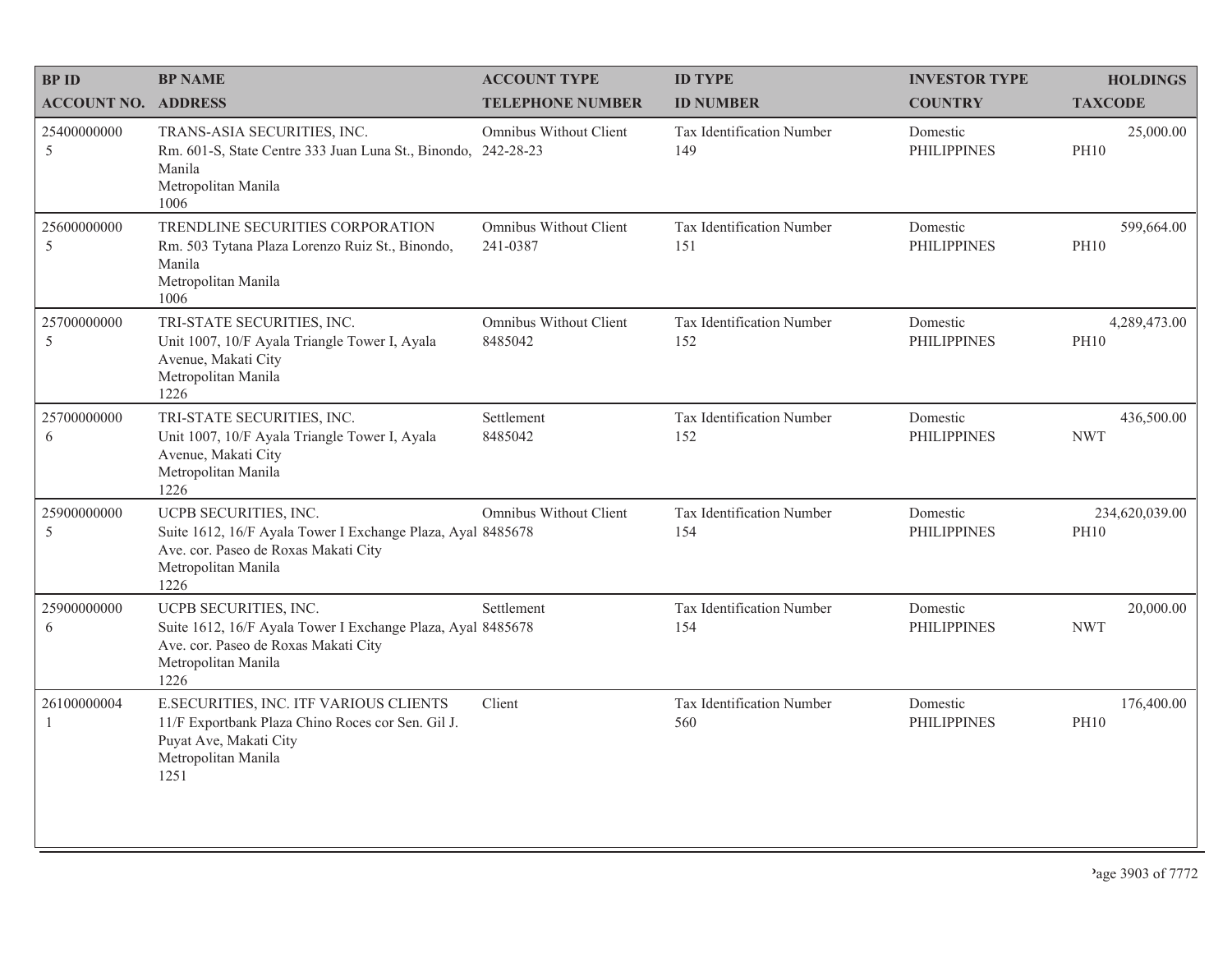| <b>BP ID</b>                  | <b>BP NAME</b>                                                                                                                                                                               | <b>ACCOUNT TYPE</b>     | <b>ID TYPE</b>                                  | <b>INVESTOR TYPE</b>           | <b>HOLDINGS</b>               |
|-------------------------------|----------------------------------------------------------------------------------------------------------------------------------------------------------------------------------------------|-------------------------|-------------------------------------------------|--------------------------------|-------------------------------|
| <b>ACCOUNT NO. ADDRESS</b>    |                                                                                                                                                                                              | <b>TELEPHONE NUMBER</b> | <b>ID NUMBER</b>                                | <b>COUNTRY</b>                 | <b>TAXCODE</b>                |
| 26300000000<br>$\overline{2}$ | VENTURE SECURITIES, INC.<br>Unit 811 Tower One & Exchange Plaza Ayala Triangl 8486505<br>Ayala Ave. cor. Paseo de Roxas Makati City<br>Metropolitan Manila<br>1226                           | Settlement              | Tax Identification Number<br>158                | Foreign<br><b>PHILIPPINES</b>  | 300,000.00<br>FMX1            |
| 26300000000<br>6              | VENTURE SECURITIES, INC.<br>Unit 811 Tower One & Exchange Plaza Ayala Triangl 8486505<br>Ayala Ave. cor. Paseo de Roxas Makati City<br>Metropolitan Manila<br>1226                           | Settlement              | Tax Identification Number<br>158                | Domestic<br><b>PHILIPPINES</b> | 710,262.00<br><b>NWT</b>      |
| 26300000005<br>1              | VENTURE SECURITIES, INC.<br>7/F PHILS. FIRST BLDG., 6764 AYALA AVE.,<br><b>MAKATI CITY</b><br>Metropolitan Manila<br>STMT - D                                                                | Client<br>864-0471      | Certificate Of Incorporation<br>000-810-760-000 | Domestic<br><b>PHILIPPINES</b> | 10,172,500.00<br><b>NWT</b>   |
| 26300000012<br>$\overline{1}$ | VENTURE SECURITIES, INC.<br>8/F iACADEMY BLDG. 6764 AYALA AVE.,<br><b>MAKATI CITY</b><br>Metropolitan Manila<br>1226                                                                         | Client<br>848-6505      | Certificate Of Incorporation<br>26300000012     | Domestic<br><b>PHILIPPINES</b> | 100,000,000.00<br><b>NWT</b>  |
| 26600000000<br>5              | VICSAL SECURITIES & STOCK BROKERAGE, IN Omnibus Without Client<br>658 C. Palanca St., Quiapo, Manila<br>Metropolitan Manila<br>1001                                                          | 7349771                 | Tax Identification Number<br>161                | Domestic<br><b>PHILIPPINES</b> | 781,982,648.00<br><b>PH10</b> |
| 26600000000<br>6              | VICSAL SECURITIES & STOCK BROKERAGE, IN Settlement<br>658 C. Palanca St., Quiapo, Manila<br>Metropolitan Manila<br>1001                                                                      | 7349771                 | Tax Identification Number<br>161                | Domestic<br><b>PHILIPPINES</b> | 77,900,000.00<br><b>NWT</b>   |
| 26700000000<br>$\overline{2}$ | FIRST METRO SECURITIES BROKERAGE CORP. Settlement<br>Unit 1515, 15/F Ayala Tower One Ayala Triangle,<br>Ayala Ave. cor Paseo de Roxas Makati City<br>Metropolitan Manila<br>1226             | 759-4133/34             | Tax Identification Number<br>162                | Foreign<br><b>PHILIPPINES</b>  | 500,000.00<br>FMX1            |
| 26700000000<br>5              | FIRST METRO SECURITIES BROKERAGE CORP. Omnibus Without Client<br>Unit 1515, 15/F Ayala Tower One Ayala Triangle,<br>Ayala Ave. cor Paseo de Roxas Makati City<br>Metropolitan Manila<br>1226 | 759-4133/34             | Tax Identification Number<br>162                | Domestic<br><b>PHILIPPINES</b> | 43,635,120.00<br><b>PH10</b>  |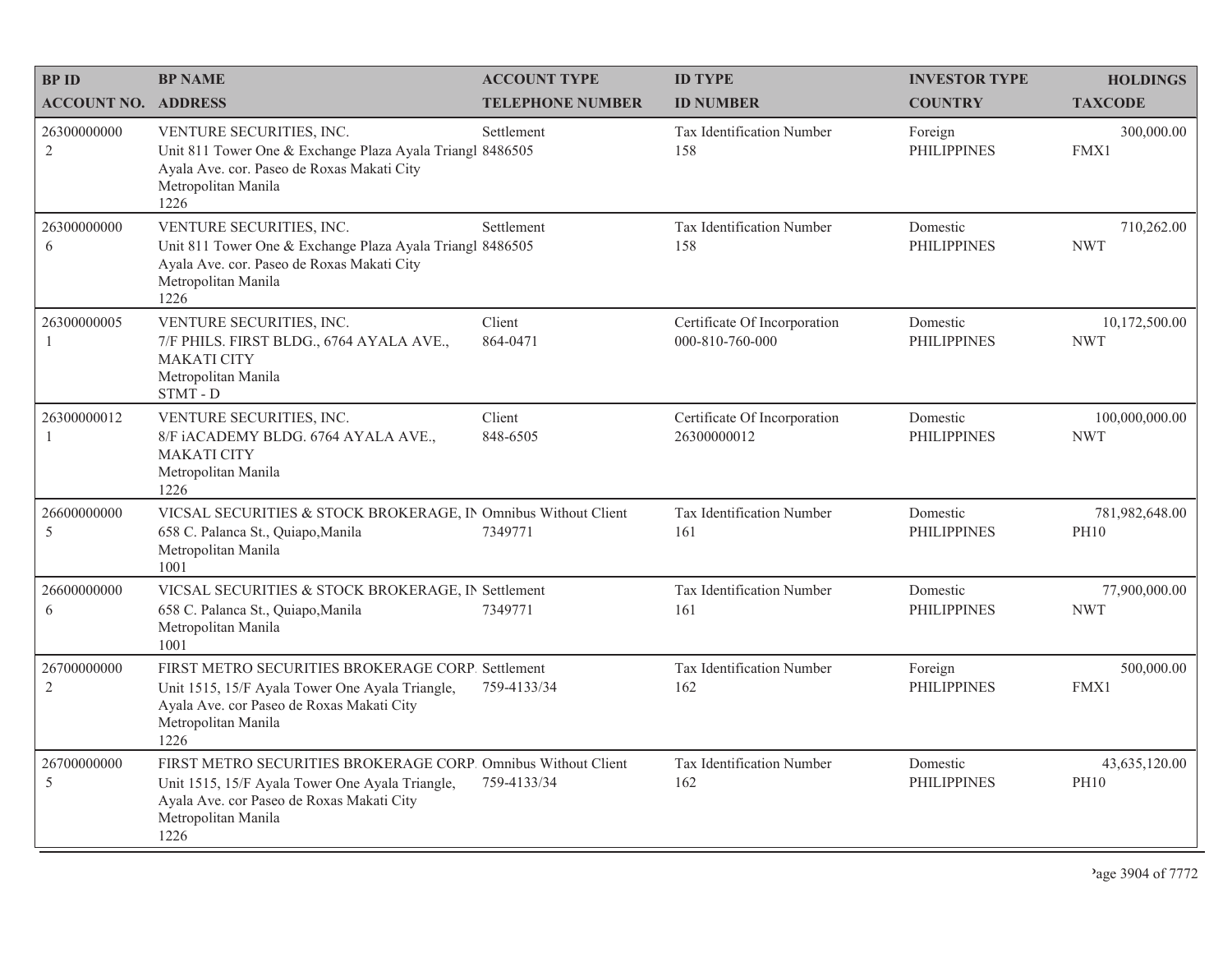| <b>BP ID</b>                   | <b>BP NAME</b>                                                                                                                                                                   | <b>ACCOUNT TYPE</b>                | <b>ID TYPE</b>                                  | <b>INVESTOR TYPE</b>           | <b>HOLDINGS</b>               |
|--------------------------------|----------------------------------------------------------------------------------------------------------------------------------------------------------------------------------|------------------------------------|-------------------------------------------------|--------------------------------|-------------------------------|
| <b>ACCOUNT NO. ADDRESS</b>     |                                                                                                                                                                                  | <b>TELEPHONE NUMBER</b>            | <b>ID NUMBER</b>                                | <b>COUNTRY</b>                 | <b>TAXCODE</b>                |
| 26700000000<br>6               | FIRST METRO SECURITIES BROKERAGE CORP. Settlement<br>Unit 1515, 15/F Ayala Tower One Ayala Triangle,<br>Ayala Ave. cor Paseo de Roxas Makati City<br>Metropolitan Manila<br>1226 | 759-4133/34                        | Tax Identification Number<br>162                | Domestic<br><b>PHILIPPINES</b> | 240,316,600.00<br><b>NWT</b>  |
| 26700000005<br>$\overline{1}$  | NORTHWEST INSURANCE AND SURETY CO., II Client<br>18/F PS BANK CENTER, 777 PASEO DE ROXAS, 859-0600<br>COR. SEDENO ST., MAKATI CITY<br>Metropolitan Manila<br>1226                |                                    | Commercial Registration Number<br>01-2004-00095 | Domestic<br><b>PHILIPPINES</b> | 13,000,000.00<br><b>NWT</b>   |
| 26900000000<br>5               | WEALTH SECURITIES, INC.<br>2103 PSE Centre, Exchange Road Ortigas Centre, Pas 634-5038<br>City<br>Metropolitan Manila<br>1600                                                    | <b>Omnibus Without Client</b>      | Tax Identification Number<br>164                | Domestic<br><b>PHILIPPINES</b> | 415,258,061.00<br><b>PH10</b> |
| 26900000000<br>$7\phantom{.0}$ | WEALTH SECURITIES, INC.<br>2103 PSE Centre, Exchange Road Ortigas Centre, Pas 634-5038<br>City<br>Metropolitan Manila<br>1600                                                    | Own                                | Tax Identification Number<br>164                | Domestic<br><b>PHILIPPINES</b> | 85,085.00<br><b>NWT</b>       |
| 26900000002<br>-1              | WEALTH SECURITIES, INC.<br>2103 PSE Centre, Exchange Road Ortigas Centre, Pas 689-8080<br>City<br>Metropolitan Manila<br>1600                                                    | Client                             | Tax Identification Number<br>320                | Domestic<br><b>PHILIPPINES</b> | 213,107,500.00<br><b>NWT</b>  |
| 27000000000<br>5               | WESTLINK GLOBAL EQUITIES, INC.<br>6/F Philippine Stock Exchange Plaza Ayala Avenue,<br>Makati City<br>Metropolitan Manila<br>1200                                                | Omnibus Without Client<br>848-6231 | Tax Identification Number<br>165                | Domestic<br><b>PHILIPPINES</b> | 15,512,804.00<br><b>PH10</b>  |
| 27200000000<br>$\overline{1}$  | BERNAD SECURITIES, INC.<br>3/F 1033 M.H. del Pilar St. Ermita, Manila<br>Metropolitan Manila<br>1000                                                                             | Omnibus Without Client<br>5245186  | Tax Identification Number<br>167                | Foreign<br><b>PHILIPPINES</b>  | 6,000,000.00<br>FMX1          |
| 27200000000<br>5               | BERNAD SECURITIES, INC.<br>3/F 1033 M.H. del Pilar St. Ermita, Manila<br>Metropolitan Manila<br>1000                                                                             | Omnibus Without Client<br>5245186  | Tax Identification Number<br>167                | Domestic<br><b>PHILIPPINES</b> | 24,238,261.00<br><b>PH10</b>  |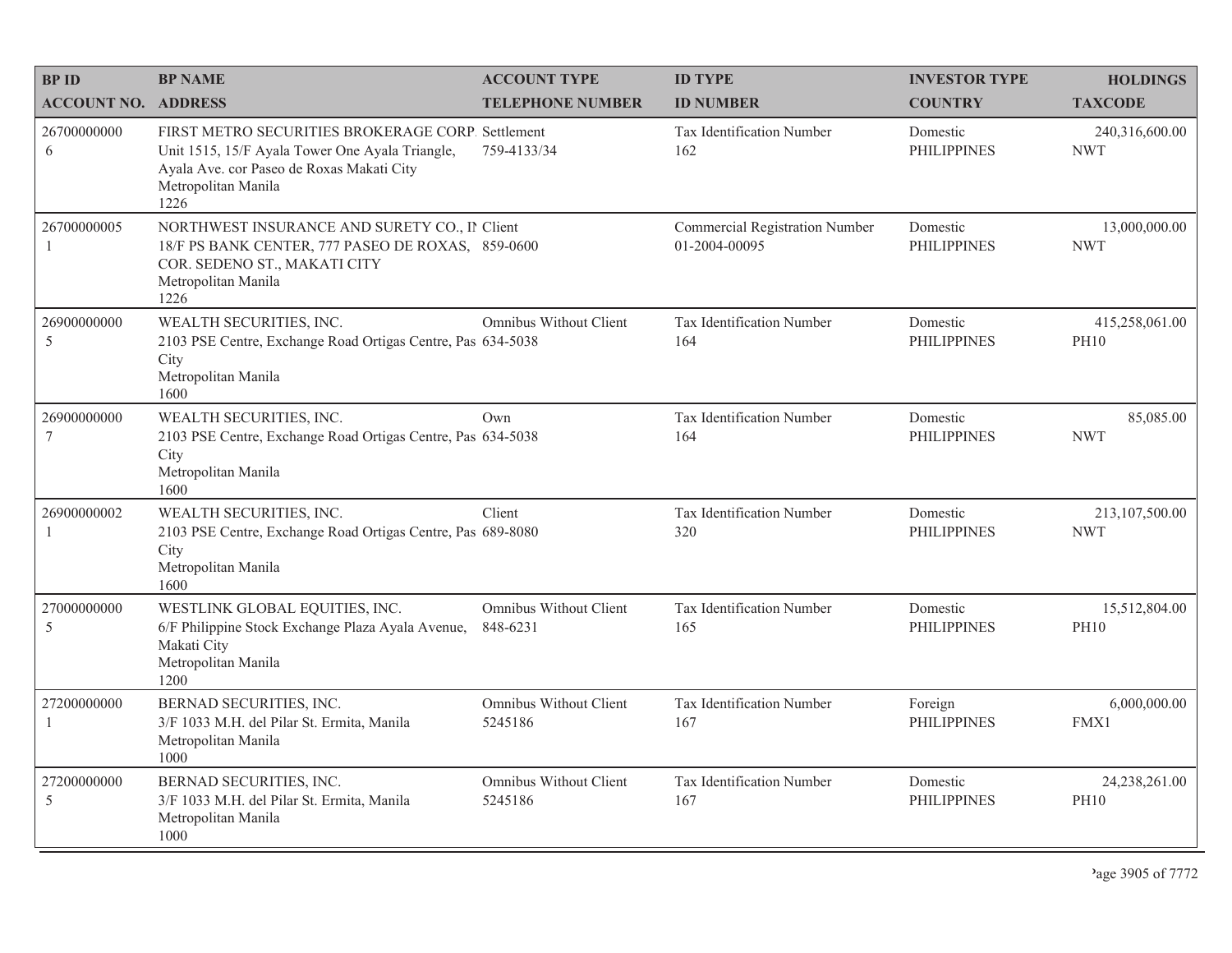| <b>BP ID</b>                   | <b>BP NAME</b>                                                                                                                                                 | <b>ACCOUNT TYPE</b>                 | <b>ID TYPE</b>                          | <b>INVESTOR TYPE</b>           | <b>HOLDINGS</b>                 |
|--------------------------------|----------------------------------------------------------------------------------------------------------------------------------------------------------------|-------------------------------------|-----------------------------------------|--------------------------------|---------------------------------|
| <b>ACCOUNT NO. ADDRESS</b>     |                                                                                                                                                                | <b>TELEPHONE NUMBER</b>             | <b>ID NUMBER</b>                        | <b>COUNTRY</b>                 | <b>TAXCODE</b>                  |
| 27300000000<br>5               | WONG SECURITIES CORPORATION<br>1402-B A. Mabini St., cor. Sta. Monica St., Ermita,<br>Manila<br>Metropolitan Manila<br>1000                                    | Omnibus Without Client<br>5217794   | <b>Tax Identification Number</b><br>168 | Domestic<br><b>PHILIPPINES</b> | 8,000,000.00<br><b>PH10</b>     |
| 27500000000<br>5               | YAO & ZIALCITA, INC.<br>Yao & Zialcita, Inc., 5G Vernida I Condominium, 120 5274019 to 21<br>Amorsolo St., Legaspi Village, Makati City<br>Metropolitan Manila | <b>Omnibus Without Client</b>       | Tax Identification Number<br>170        | Domestic<br><b>PHILIPPINES</b> | 60,523,090.00<br><b>PH10</b>    |
| 27500000000<br>$7\phantom{.0}$ | YAO & ZIALCITA, INC.<br>Yao & Zialcita, Inc., 5G Vernida I Condominium, 120 5274019 to 21<br>Amorsolo St., Legaspi Village, Makati City<br>Metropolitan Manila | Own                                 | Tax Identification Number<br>170        | Domestic<br><b>PHILIPPINES</b> | 11,812,500.00<br><b>NWT</b>     |
| 27800000000<br>-1              | YU & COMPANY, INC.<br>Unit E 1606-B Tektite Tower 1 Exhange Road, Ortiga 634-6248<br>Center Pasig City<br>Metropolitan Manila<br>1600                          | Omnibus Without Client              | Tax Identification Number<br>173        | Foreign<br><b>PHILIPPINES</b>  | 5,000,000.00<br>FMX1            |
| 27800000000<br>5               | YU & COMPANY, INC.<br>Unit E 1606-B Tektite Tower 1 Exhange Road, Ortiga 634-6248<br>Center Pasig City<br>Metropolitan Manila<br>1600                          | Omnibus Without Client              | Tax Identification Number<br>173        | Domestic<br><b>PHILIPPINES</b> | 180,875,104.00<br><b>PH10</b>   |
| 27800000000<br>$\tau$          | YU & COMPANY, INC.<br>Unit E 1606-B Tektite Tower 1 Exhange Road, Ortiga 634-6248<br>Center Pasig City<br>Metropolitan Manila<br>1600                          | Own                                 | Tax Identification Number<br>173        | Domestic<br><b>PHILIPPINES</b> | 1,000,000.00<br><b>NWT</b>      |
| 27900000000<br>5               | <b>BDO SECURITIES CORPORATION</b><br>27/F Tower I & Exchange Plaza Ayala Ave., Makati<br>City<br>Metropolitan Manila<br>1226                                   | Omnibus Without Client<br>759-41-44 | Tax Identification Number<br>174        | Domestic<br><b>PHILIPPINES</b> | 1,131,839,350.00<br><b>PH10</b> |
| 28200000000<br>6               | PCCI SECURITIES BROKERS CORP.<br>3/F PCCI Corporate Centre 118 Alfaro St, Salcedo<br>Village Makati City<br>Metropolitan Manila<br>1227                        | Settlement<br>893-3920              | Tax Identification Number<br>177        | Domestic<br><b>PHILIPPINES</b> | 94,650,000.00<br><b>NWT</b>     |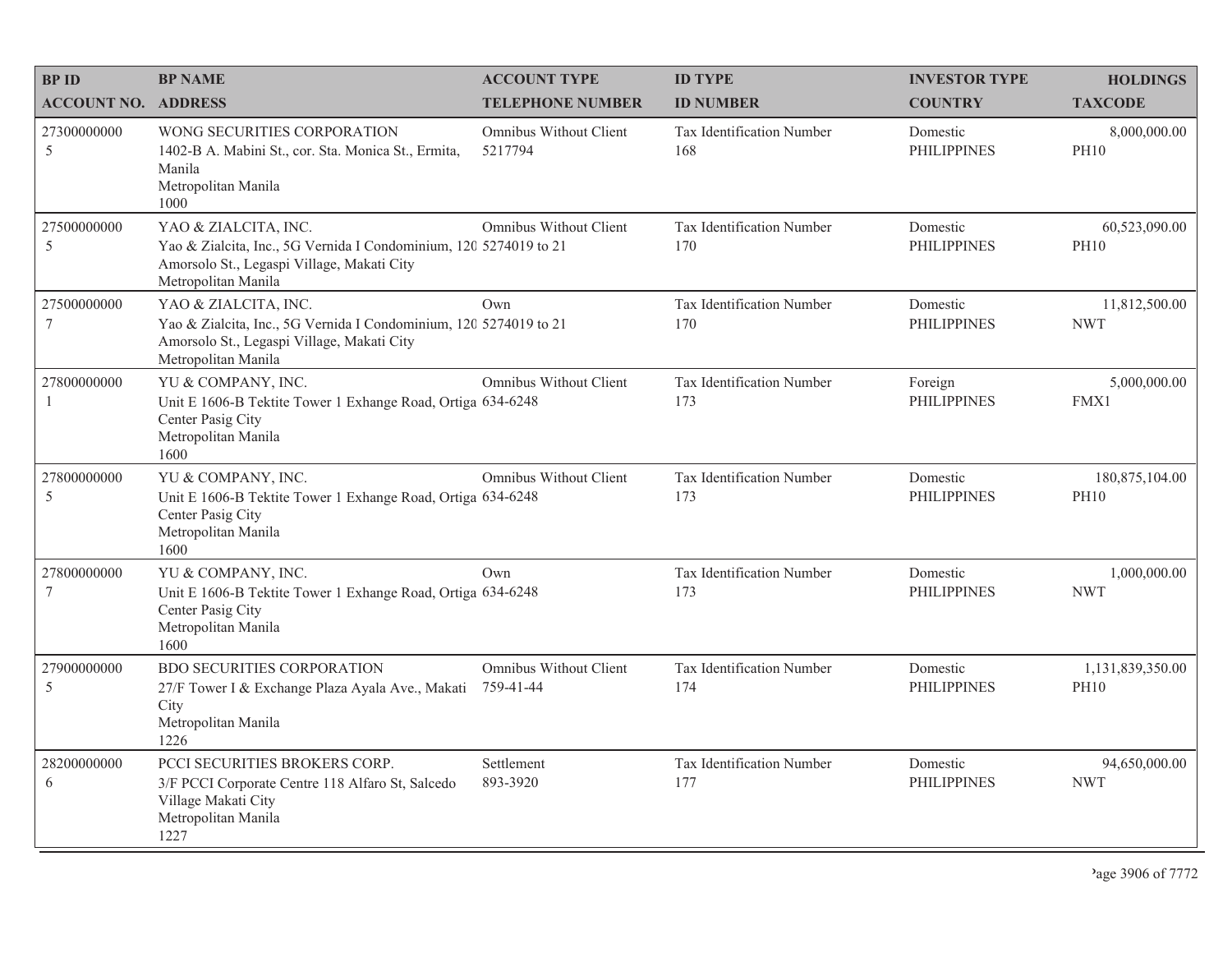| <b>BPID</b>                 | <b>BP NAME</b>                                                                                                                                                               | <b>ACCOUNT TYPE</b>                     | <b>ID TYPE</b>                   | <b>INVESTOR TYPE</b>           | <b>HOLDINGS</b>                 |
|-----------------------------|------------------------------------------------------------------------------------------------------------------------------------------------------------------------------|-----------------------------------------|----------------------------------|--------------------------------|---------------------------------|
| <b>ACCOUNT NO. ADDRESS</b>  |                                                                                                                                                                              | <b>TELEPHONE NUMBER</b>                 | <b>ID NUMBER</b>                 | <b>COUNTRY</b>                 | <b>TAXCODE</b>                  |
| 28300000000<br>5            | EAGLE EQUITIES, INC.<br>179 Kaimito St. Valle Verde II, Pasig City<br>Metropolitan Manila<br>1600                                                                            | Omnibus Without Client<br>6363637 to 39 | Tax Identification Number<br>178 | Domestic<br><b>PHILIPPINES</b> | 270,176,537.00<br><b>PH10</b>   |
| 28500000000<br>5            | GOLDEN TOWER SECURITIES & HOLDINGS, IN Omnibus Without Client<br>4-B Vernida I Condominium, 120 Amorsolo St.,<br>Legaspi Village, Makati City<br>Metropolitan Manila<br>1229 | 8132839                                 | Tax Identification Number<br>179 | Domestic<br><b>PHILIPPINES</b> | 12,083,740.00<br><b>PH10</b>    |
| 28600000000<br>5            | SOLAR SECURITIES, INC.<br>Unit 3002-A East Tower, Phil. Stock Exchange Centre 6366301<br>Exchange Road, Ortigas Complex, Pasig City<br>Metropolitan Manila<br>1605           | Omnibus Without Client                  | Tax Identification Number<br>180 | Domestic<br><b>PHILIPPINES</b> | 126, 187, 398.00<br><b>PH10</b> |
| 28800000000<br>$\mathbf{1}$ | G.D. TAN & COMPANY, INC.<br>Unit 2203-A East Tower, PSE Center Exchange Road. 6339989<br>Ortigas Center, Pasig City<br>Metropolitan Manila<br>1600                           | Omnibus Without Client                  | Tax Identification Number<br>181 | Foreign<br><b>PHILIPPINES</b>  | 1,690,000.00<br>FMX1            |
| 28800000000<br>5            | G.D. TAN & COMPANY, INC.<br>Unit 2203-A East Tower, PSE Center Exchange Road, 6339989<br>Ortigas Center, Pasig City<br>Metropolitan Manila<br>1600                           | Omnibus Without Client                  | Tax Identification Number<br>181 | Domestic<br><b>PHILIPPINES</b> | 49,581,867.00<br><b>PH10</b>    |
| 28800000000<br>6            | G.D. TAN & COMPANY, INC.<br>Unit 2203-A East Tower, PSE Center Exchange Road 6339989<br>Ortigas Center, Pasig City<br>Metropolitan Manila<br>1600                            | Settlement                              | Tax Identification Number<br>181 | Domestic<br><b>PHILIPPINES</b> | 6,177,730.00<br><b>NWT</b>      |
| 28800000000<br>$\tau$       | G.D. TAN & COMPANY, INC.<br>Unit 2203-A East Tower, PSE Center Exchange Road. 6339989<br>Ortigas Center, Pasig City<br>Metropolitan Manila<br>1600                           | Own                                     | Tax Identification Number<br>181 | Domestic<br><b>PHILIPPINES</b> | 10,791.00<br><b>NWT</b>         |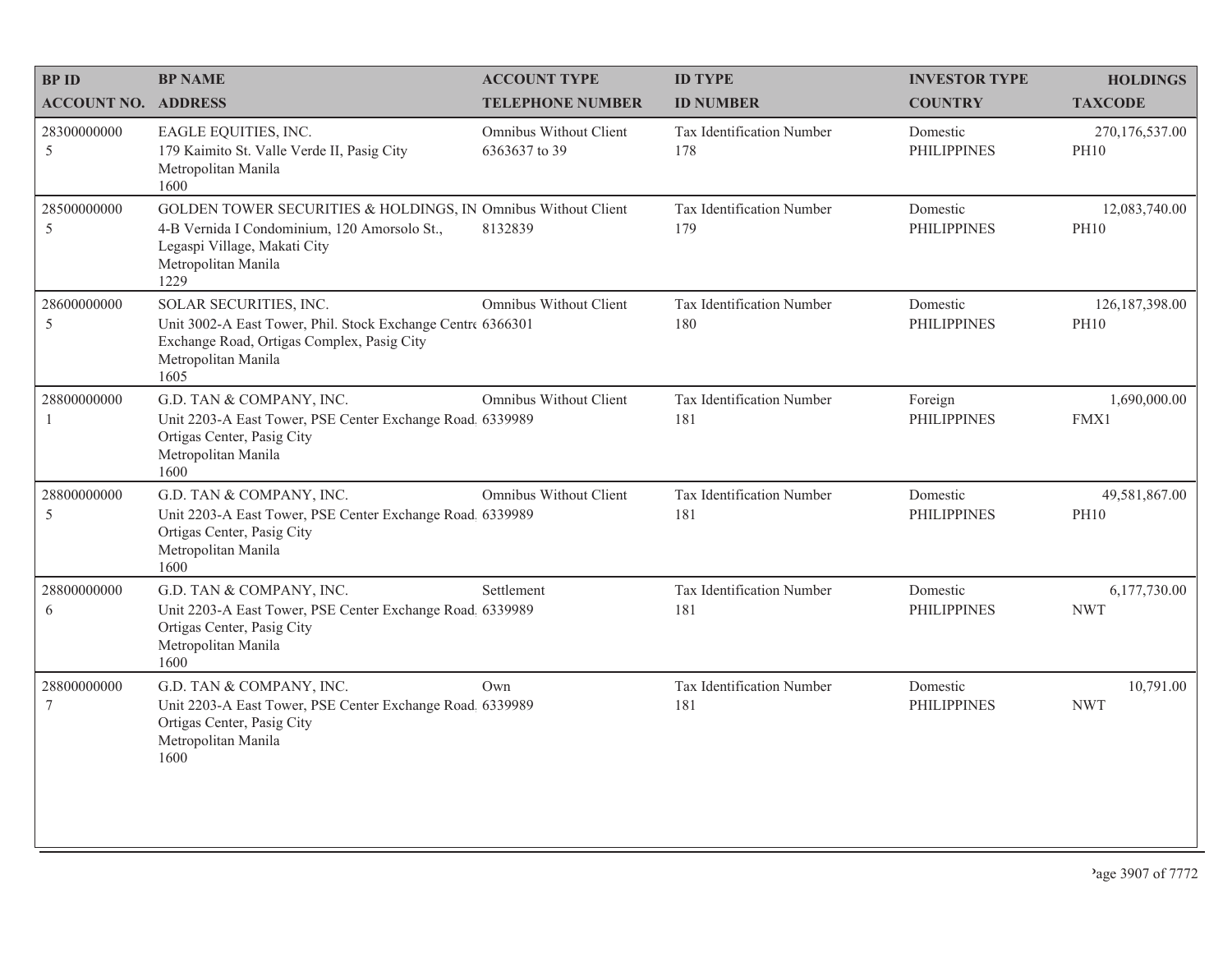| <b>BPID</b>                   | <b>BP NAME</b>                                                                                                                                                     | <b>ACCOUNT TYPE</b>               | <b>ID TYPE</b>                           | <b>INVESTOR TYPE</b>           | <b>HOLDINGS</b>               |
|-------------------------------|--------------------------------------------------------------------------------------------------------------------------------------------------------------------|-----------------------------------|------------------------------------------|--------------------------------|-------------------------------|
| <b>ACCOUNT NO. ADDRESS</b>    |                                                                                                                                                                    | <b>TELEPHONE NUMBER</b>           | <b>ID NUMBER</b>                         | <b>COUNTRY</b>                 | <b>TAXCODE</b>                |
| 31100000000<br>$\overline{4}$ | Credit Suisse Securities (Philippines), Inc.<br>THE ENTERPRISE CENTER<br>19/F TOWER 2, AYALA AVE., COR. PASEO DE<br>ROXAS, MAKATI CITY<br>Metropolitan Manila      | Settlement<br>858-7700            | Tax Identification Number<br>007-967-649 | Foreign<br><b>PHILIPPINES</b>  | 52,800.00<br><b>RA02</b>      |
| 32300000000<br>$\overline{4}$ | CLSA PHILIPPINES, INC.<br>Trafalgar Plaza, Unit 17-D, 105 H.V. dela Costa St.,<br>Salcedo Vill., Makati City<br>Metropolitan Manila<br>1227                        | Settlement<br>848-3699            | Tax Identification Number<br>183         | Foreign<br><b>PHILIPPINES</b>  | 22,600.00<br><b>RA02</b>      |
| 32300000003<br>$\overline{1}$ | PERLA COMPAÑA DE SEGUROS INC.<br>Trafalgar Plaza, Unit 17-D, 105 H.V. dela Costa St.,<br>Salcedo Vill., Makati City<br>Metropolitan Manila<br>1227                 | Client<br>886-5637                | Tax Identification Number<br>424         | Domestic<br><b>PHILIPPINES</b> | 7,290,000.00<br><b>NWT</b>    |
| 32800000000<br>5              | DW CAPITAL INC.<br>UNIT 1610-1611 TOWER ONE & EXCHANGE<br>PLAZA, AYALA TRIANGLE, AYALA AVENUE,<br><b>MAKATI CITY 1226</b><br>Metropolitan Manila<br>$\theta$       | Omnibus Without Client<br>8369633 | Tax Identification Number<br>184         | Domestic<br><b>PHILIPPINES</b> | 66,152,000.00<br><b>PH10</b>  |
| 32800000000<br>18             | DW CAPITAL INC.<br>UNIT 1610-1611 TOWER ONE & EXCHANGE<br>PLAZA, AYALA TRIANGLE, AYALA AVENUE,<br><b>MAKATI CITY 1226</b><br>Metropolitan Manila<br>$\overline{0}$ | Settlement<br>8369633             | Tax Identification Number<br>184         | Foreign<br><b>PHILIPPINES</b>  | 5,000,000.00<br><b>RA10</b>   |
| 33800000000<br>8              | PHILIPPINE EQUITY PARTNERS, INC.<br>Unit 19C Citibank Tower Citibank Plaza 8741 Paseo (8145788)<br>Roxas Makati City<br>Metropolitan Manila<br>1226                | Settlement                        | Tax Identification Number<br>186         | Domestic<br><b>PHILIPPINES</b> | 119,890.00<br><b>NWT</b>      |
| 34500000000<br>5              | UNICAPITAL SECURITIES INC.<br>4F Majalco Bldg Benavidez cor Trasierra Sts Legaspi 750-2030<br>Vill., Makati City<br>Metropolitan Manila<br>1200                    | Omnibus Without Client            | Tax Identification Number<br>187         | Domestic<br><b>PHILIPPINES</b> | 360,539,250.00<br><b>PH10</b> |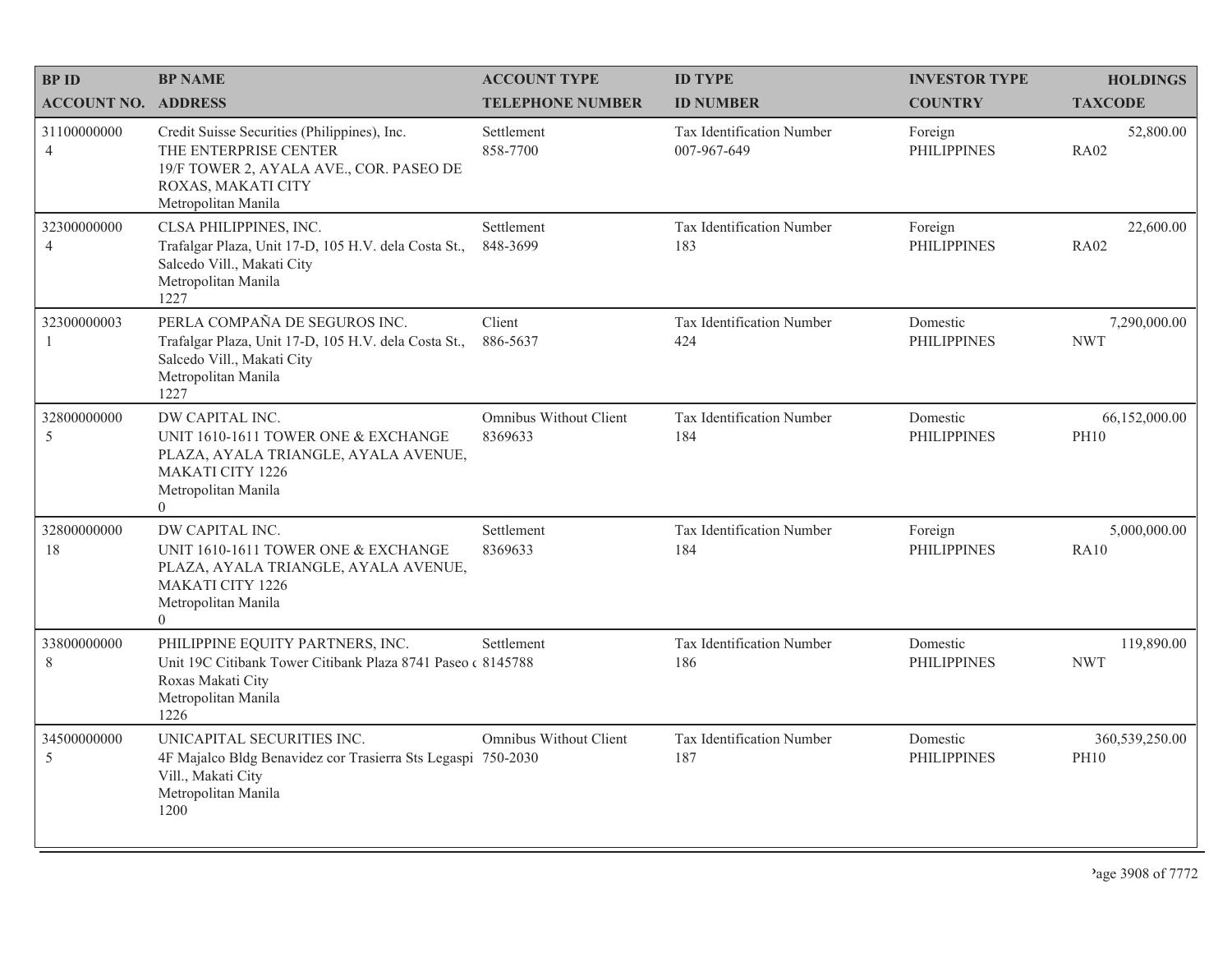| <b>BP ID</b>                  | <b>BP NAME</b>                                                                                                                                                  | <b>ACCOUNT TYPE</b>     | <b>ID TYPE</b>                                  | <b>INVESTOR TYPE</b>           | <b>HOLDINGS</b>                |
|-------------------------------|-----------------------------------------------------------------------------------------------------------------------------------------------------------------|-------------------------|-------------------------------------------------|--------------------------------|--------------------------------|
| <b>ACCOUNT NO. ADDRESS</b>    |                                                                                                                                                                 | <b>TELEPHONE NUMBER</b> | <b>ID NUMBER</b>                                | <b>COUNTRY</b>                 | <b>TAXCODE</b>                 |
| 36800000000<br>5              | SunSecurities, Inc.<br>2703 27th Floor One Corporate Center, J. Vargas Cor. 477-6001<br>Meralco Ave., Ortigas Center, Pasig City<br>Metropolitan Manila<br>1605 | Omnibus Without Client  | <b>Tax Identification Number</b><br>007-258-688 | Domestic<br><b>PHILIPPINES</b> | 65,490,000.00<br><b>PH10</b>   |
| 38800000000<br>5              | ARMSTRONG SECURITIES, INC.<br>Unit 2205-A, 22/F PSE Centre Exchange Road, Ortiga 6346337 to 39<br>Centre, Pasig City<br>Metropolitan Manila<br>1600             | Omnibus Without Client  | Tax Identification Number<br>191                | Domestic<br><b>PHILIPPINES</b> | 36, 341, 840.00<br><b>PH10</b> |
| 38900000000                   | KING'S POWER SECURITIES, INC.<br>RM 1602 FEDERAL TOWER DASMARINAS ST.,<br>BINONDO, MANILA<br>Metropolitan Manila<br>$\theta$                                    | Omnibus Without Client  | Tax Identification Number<br>192                | Foreign<br><b>PHILIPPINES</b>  | 2,000,000.00<br>FMX1           |
| 38900000000<br>5              | KING'S POWER SECURITIES, INC.<br>RM 1602 FEDERAL TOWER DASMARINAS ST.,<br>BINONDO, MANILA<br>Metropolitan Manila<br>$\Omega$                                    | Omnibus Without Client  | Tax Identification Number<br>192                | Domestic<br><b>PHILIPPINES</b> | 10,550,000.00<br><b>PH10</b>   |
| 52800000000<br>5              | STAR ALLIANCE SECURITIES CORP.<br>1201 ONE GLOBAL PLACE, 5TH AVE. COR. 25TH 478-0107<br>ST., BONIFACIO GLOBAL CITY, TAGUIG CITY<br>Metropolitan Manila<br>1634  | Omnibus Without Client  | Tax Identification Number<br>008-323-446-000    | Domestic<br><b>PHILIPPINES</b> | 490,000.00<br><b>PH10</b>      |
| B1620002489                   | PHILIPPINE FIRE & MARINE INSURANCE<br>CORPORATION, INC.                                                                                                         | Client                  | Tax Identification Number                       | Domestic                       | 2,500.00                       |
| 1                             | 5TH FLR. LEPANTO BLDG., 8747 PASEO DE<br>ROXAS, MAKATI CITY<br>Metropolitan Manila<br>1226                                                                      | 892-2981                | 565***                                          | <b>PHILIPPINES</b>             | <b>PH10</b>                    |
| CITI1000000<br>$\overline{1}$ | CITIBANK N.A.<br>11/F Citibank Tower Villar corner Valero Sts. Makati 8947841<br>City, MM<br>Metropolitan Manila<br>1200                                        | Own                     | Tax Identification Number<br>946                | Foreign<br><b>PHILIPPINES</b>  | 622,202,000.00<br>FMX1         |